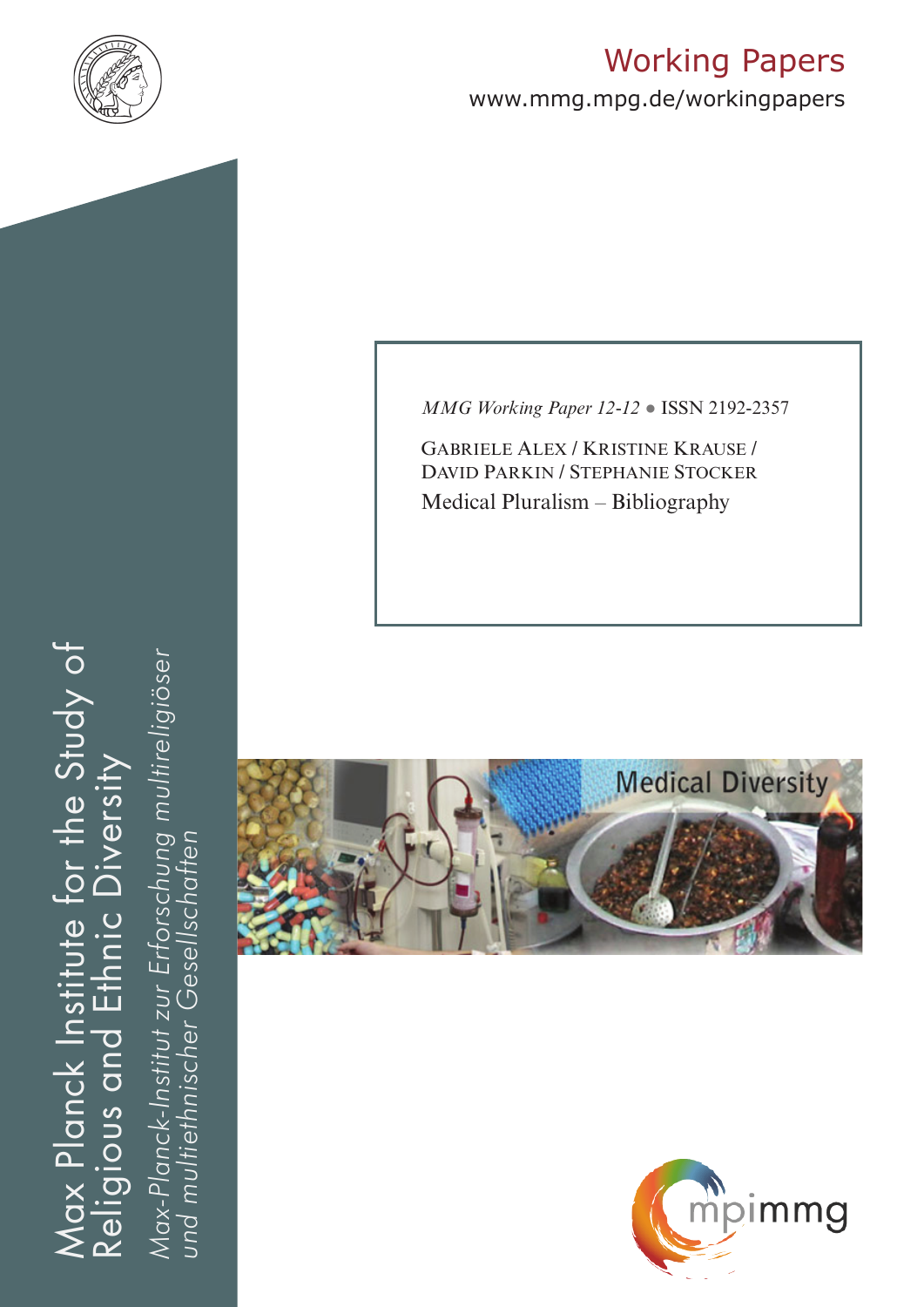Gabriele Alex / Kristine Krause / David Parkin / Stephanie Stocker *Medical Pluralism – Bibliography* 

#### MMG Working Paper 12-12

Max-Planck-Institut zur Erforschung multireligiöser und multiethnischer Gesellschaften, *Max Planck Institute for the Study of Religious and Ethnic Diversity* **Göttingen** 

© 2012 by the author

ISSN 2192-2357 (MMG Working Papers Print)

Working Papers are the work of staff members as well as visitors to the Institute's events. The analyses and opinions presented in the papers do not reflect those of the Institute but are those of the author alone.

Download: **www.mmg.mpg.de/workingpapers**

MPI zur Erforschung multireligiöser und multiethnischer Gesellschaften MPI for the Study of Religious and Ethnic Diversity, Göttingen Hermann-Föge-Weg 11, 37073 Göttingen, Germany Tel.: +49 (551) 4956 - 0 Fax: +49 (551) 4956 - 170

**www.mmg.mpg.de**

**info@mmg.mpg.de**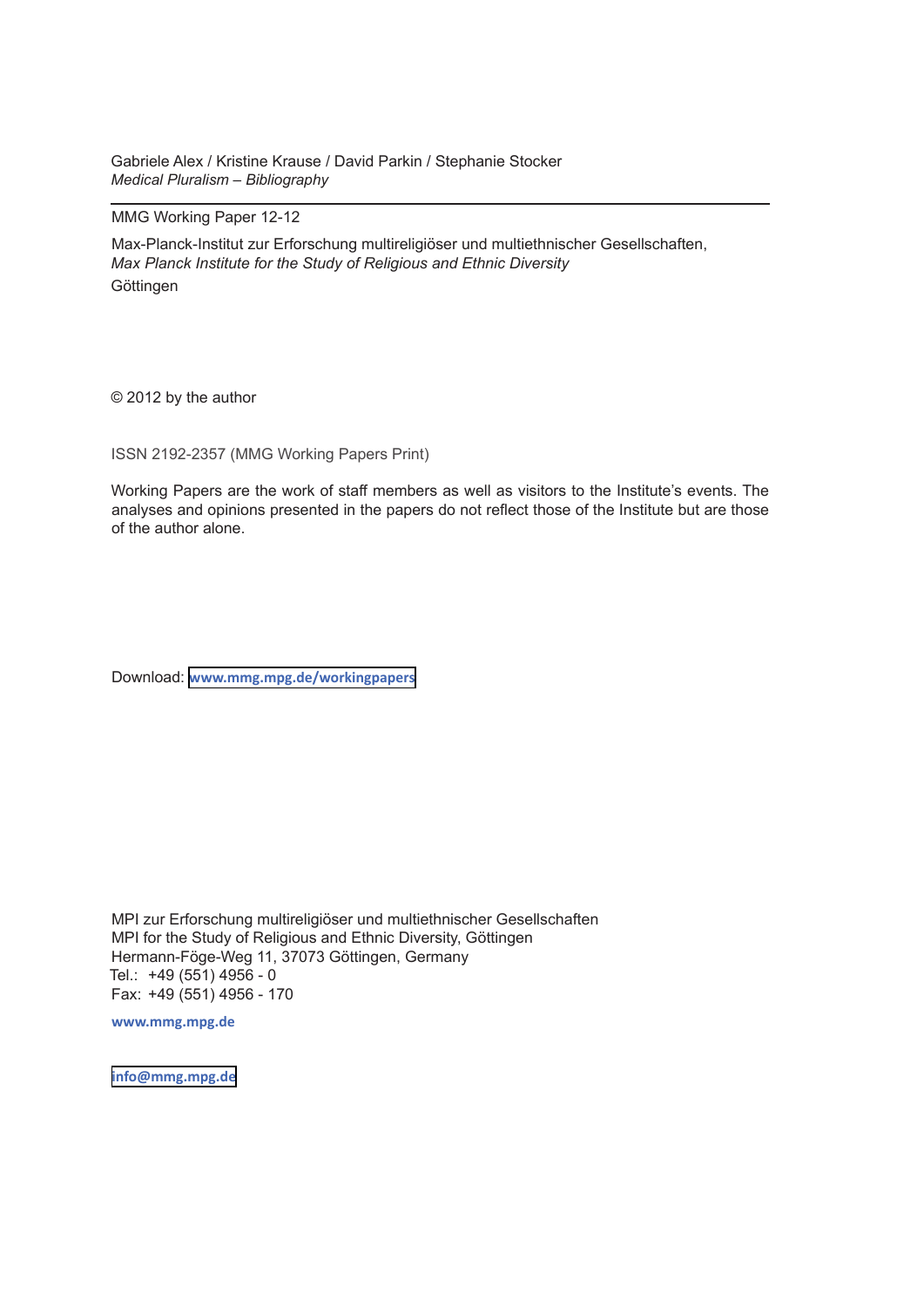## **Preface**

Bibliographies inevitably remain incomplete. They can never cover the whole literature existing in one field of research, not to mention the problem of defining the borders of any of such fields. Therefore, the most important task of bibliographies is to offer pathways through the literature. In order to inform the reader what kind of pathways this bibliography represents, and to clarify what the bibliography does not include, a few words about its construction are in order.

We offer with this bibliography a thematic clustering of publications on medical pluralism – meaning the co-existence of different therapeutic practices in one context – including biomedicine, spiritual healing, herbal medicine, and so called alternative and complementary medicines. Although facets of medical pluralism have been touched upon in earlier studies, e.g. on cosmologies, spiritual protection, and healing, the topic came into full swing only in the 1970s. This bibliography therefore covers classical studies from the 1970s up to very recent work.

The articles are grouped under different headings representing key topics in the discussion. The grouping of single articles or books is however in many cases problematic, because of overlaps between the topics.

We found that the focus on a region would be the widest criterion and have avoided using this, but looked rather for the thematic issues and theoretical questions that are covered in the publications. To give a few examples: the early writings of Charles Leslie have been grouped under "conceptualisation", since they have been very influential in bringing the whole topic of medical pluralism to the forefront, and are not grouped under "Asian medicine". Along the same line of reasoning, we placed an article on ethno-veterinarian pluralism in the same section, and not under the region it covers, since studies on care for animals and medical pluralism are very rare. We also created extra headings when we thought that a topic is important, as for instance the subject of "medical pluralism and children". Although this section entails only four entries, we considered it of importance since the inclusion of children's view in the study of medical pluralism is an emergent field of study.

Within one thematic section, the articles are ordered according to their years of publication, starting with the earliest ones. We hope that this will enable the user to gain an idea of how the respective discussions have developed. If a reader would like to look for a particular author, s/he can still use the search function to do so.

This bibliography is the product of collaborative work. In the following we quickly outline how we arrived at the titles included in it and who was involved in the work. Stephanie Stocker completed literature research covering the period from 1975-2009, using the search term "medical pluralism" (limited to 100 results) in the library catalogue and the electronic journal library at the University of Heidelberg, as well as the Proquest Dissertation Index. She also wrote most of the summaries of book chapters and edited volumes which have been published here covering this period. Thereas Funke contributed a comprehensive search within AnthroSource, EBSCOhost, Proquest and single journals on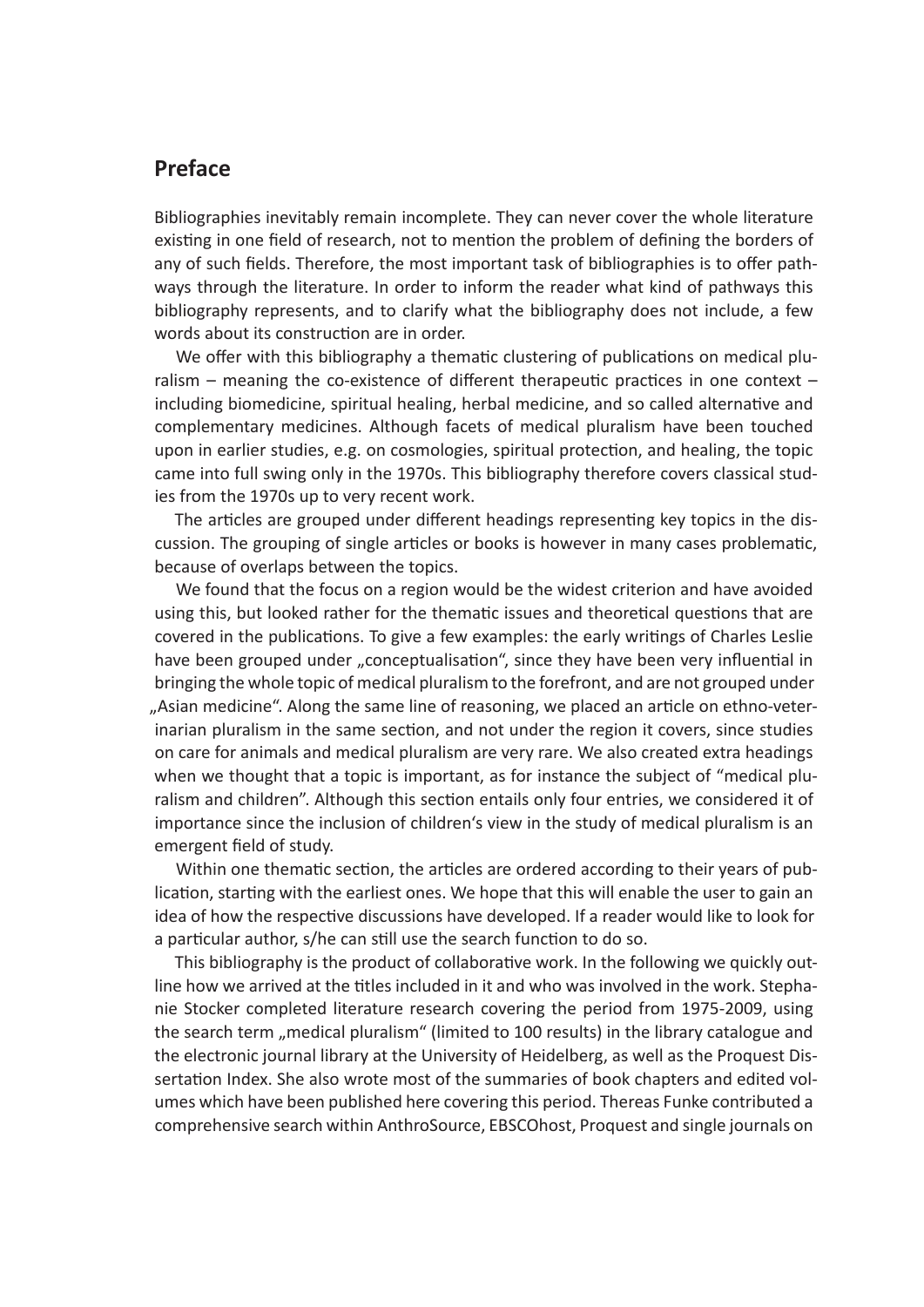the time period between 2009-2011 using the following keywords: "Medical pluralism", "Healing, Spiritual healing", "religious healing", "Traditional medicine", "Ethnomedicine". She also conducted a direct search within the following journals:

- American Ethnologist
- Current Anthropology
- Medical Anthropology
- Medical Anthropology Quarterly
- Anthropology and Medicine
- Curare
- Ethnicity and Health
- Medical Sociology
- Social Science and Medicine
- Ethnopsychitary
- Ethnos

Gabi Alex, Kristine Krause and David Parkin contributed summaries of monographs and edited volumes, created the headings and decided on how to group the abstracts and which titles to leave out. We have created the headings of the sections while reading through the search results. This means that the headings do not reproduce the search terms as such. This means also, that sometimes the entries under one heading are much fewer than they would have been, if we had used the heading itself as a search term. For instance, 'reproduction' or 'primary health care' were not part of our search terms, but we have created sections with these headings.

For most journal articles and dissertations the published abstracts were used. This is indicated by the sub heading "published abstract" before the indented abstract. Most book chapters and edited volumes have been summarised by one of us. This is indicated through the subheading "summary".

In addition to the mentioned names, other colleagues have helped us to finalize the bibliography. We would like to extend our profound thanks to Thorsten Wallbott, Farima Sadeghi and Bettina Voigt for their tedious work in preparing the bibliography for publication. We are furthermore thankful to Chris Kofri for the overall editorial management and helpful advice in the process. All remaining faults and inconsistencies remain our responsibility.

Göttingen, April 2012, Kristine Krause, Gabi Alex, David Parkin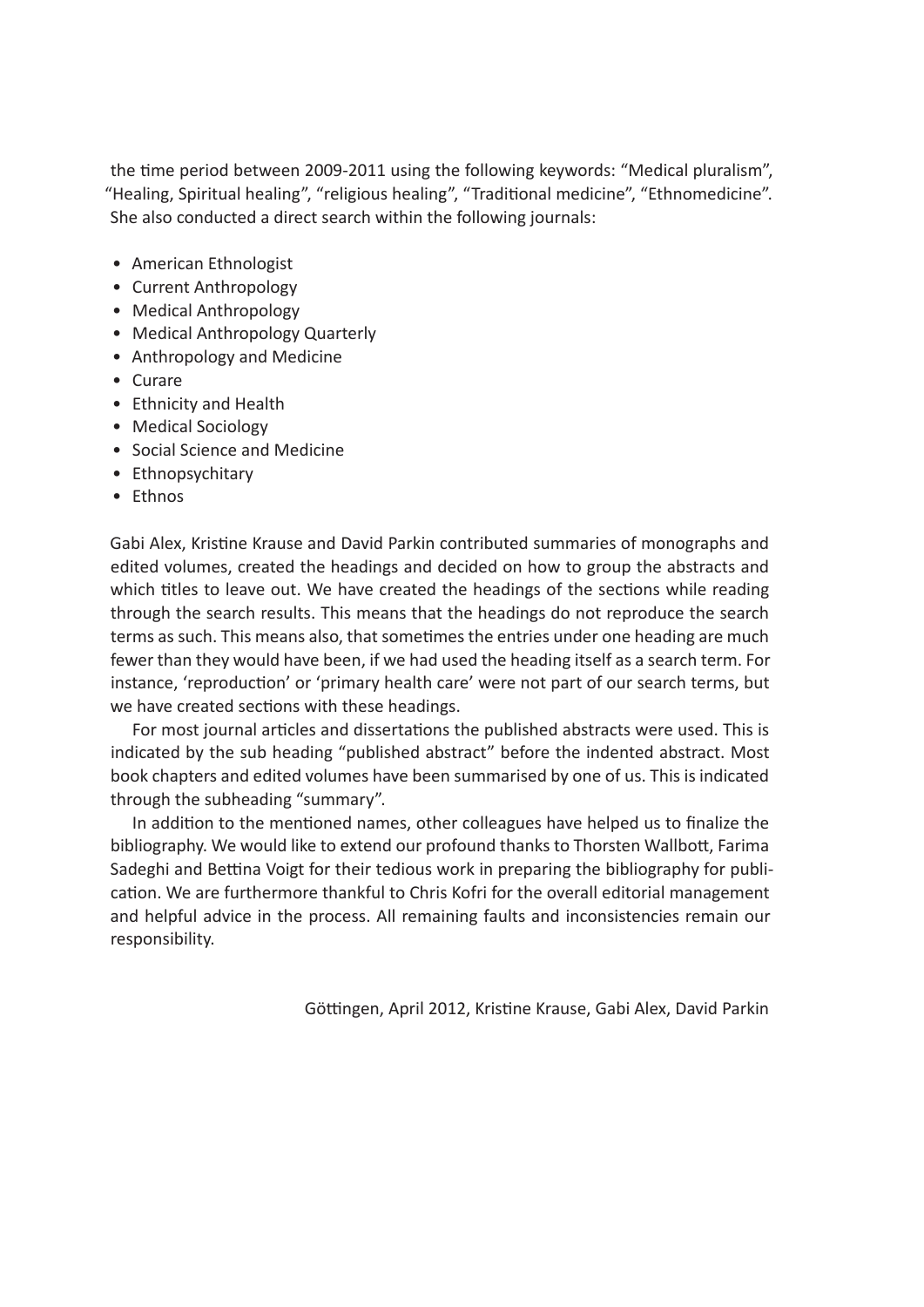## **Contents**

| 1.  |                                                                           |                                                   |
|-----|---------------------------------------------------------------------------|---------------------------------------------------|
| 2.  |                                                                           |                                                   |
| 3.  |                                                                           |                                                   |
| 4.  |                                                                           |                                                   |
| 5.  | Modernisation, social transformation, and political change 38             |                                                   |
| 6.  | Global-local: commodification, transnational transfer and translation  42 |                                                   |
| 7.  |                                                                           |                                                   |
| 8.  |                                                                           |                                                   |
| 9.  | Co-existence and Intertwinement of therapeutic practices71                |                                                   |
|     | 9.1.                                                                      |                                                   |
|     | 9.2                                                                       |                                                   |
|     | 9.3                                                                       |                                                   |
|     | 9.4                                                                       | Biomedical professionals and the usage of CAM and |
|     |                                                                           |                                                   |
|     | 9.5                                                                       |                                                   |
| 10. |                                                                           |                                                   |
| 11. |                                                                           |                                                   |
| 12. |                                                                           |                                                   |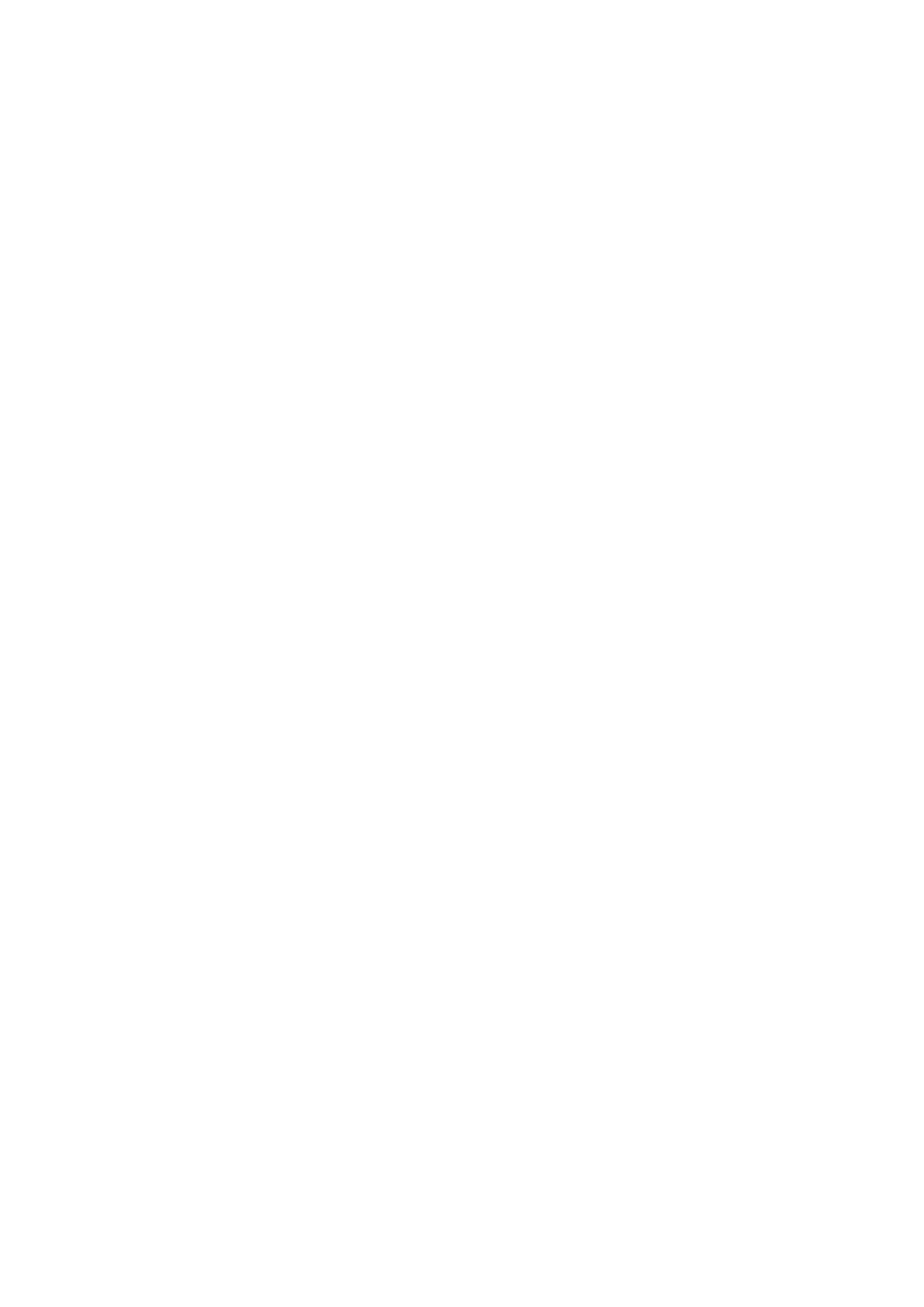## **1. Conceptualisations**

Leslie, C. 1975. Pluralism and integration in the Indian and Chinese medical systems. In A. Kleinmann (ed.) *Medicine in Chinese cultures*. Washington D.C.: U.S. Government Printing Office, pp. 401-417.

#### **Summary**

This article presented a revolutionary analysis in the 1970s about pluralism in Asian medical systems, which shattered the idea of biomedicine as the only kind of sophisticated and well-developed medicine. The study demonstrates the coexistence of biomedical and alternative medicine systems in China and India, and points to the fact that all of these traditions include major medical texts, educational institutions, professionalized practitioners, and treatment regimes.

Leslie, C. 1976. *Asian medical systems. A comparative study.* Berkeley: University of California Press.

#### **Summary**

By analysing the medical systems of complex Asian societies, this volume introduced a fresh and distinctly anthropological approach to the research of illness and health in the 1970s. The study recognized that Asian medical practices, as logically integrated systems, were grounded in the specificity of local practices and were historically situated and dynamically evolving. The author argues that each medical system consists of beliefs and practices connected by an underlying logic.

Janzen, J. 1979. Pluralistic legitimation of therapy systems in contemporary Zaire. In Z.A. Ademuwagun (ed.) *African therapeutic systems.* Honolulu: Crossroads Press, pp. 208- 216.

#### **Summary**

The author examines medical pluralism in Lower Zaire arguing that each system is made up of a body of practitioners sharing title, organisation and treatment modalities. Within this perspective, the author is able to demonstrate the historical development of social organisations and legal rights for different kinds of practitioners in the country. While similar studies like that of Charles Leslie focus on only one pluralistic medical system in one country, Janzen argues for the coexistence of multiple medical systems in the same community.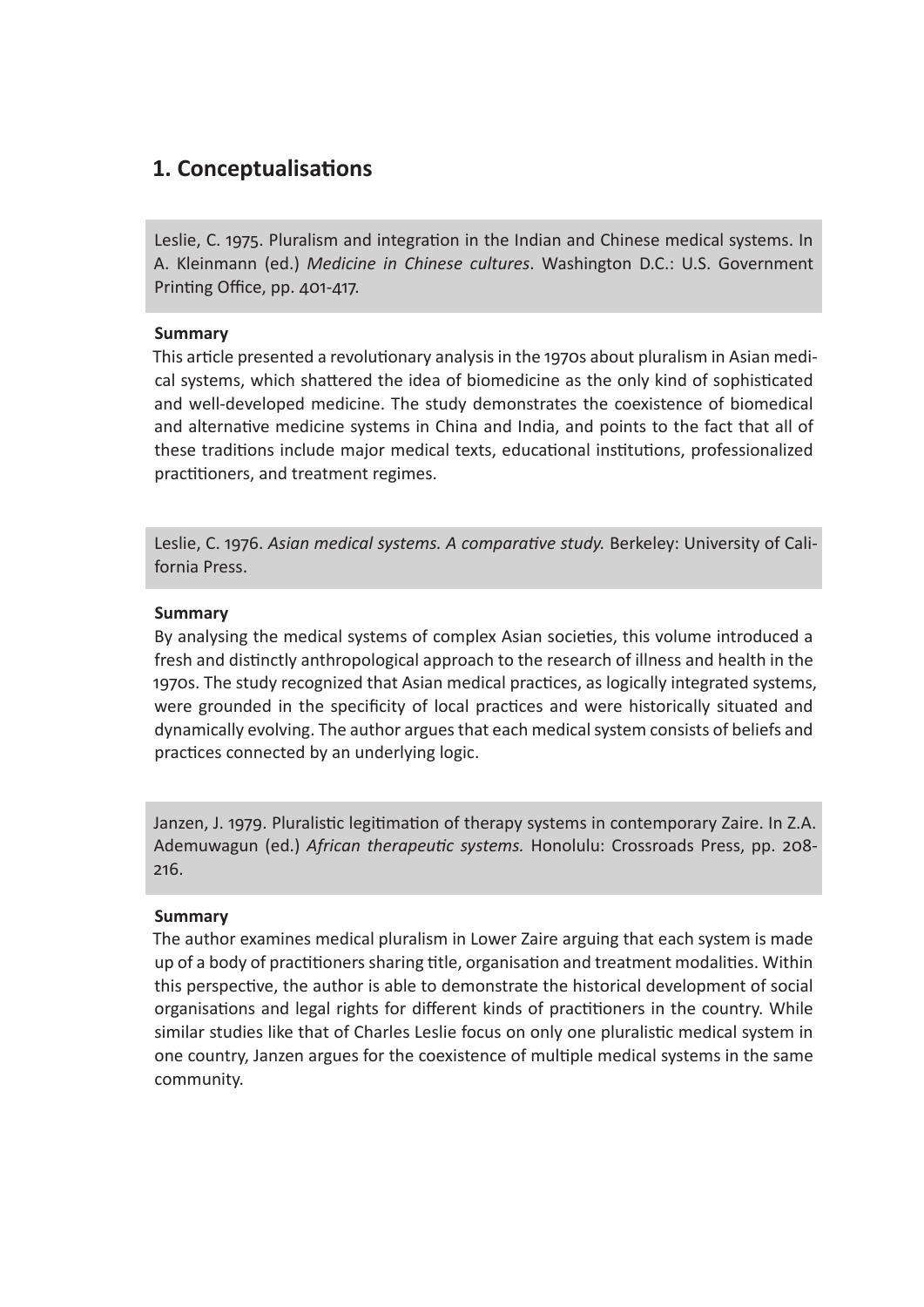Kleinmann, A. 1980. *Patients and healers in the context of culture. An exploration of the borderland between anthropology, medicine, and psychiatry.* Berkeley: University of California Press.

#### **Summary**

This classic book describes observations of clinical interviews between various medical practitioners, namely folk healers, temple medicine men, Chinese style and Western style physicians, and their patients. Among other things, the book became one of the most widely read monographs from medical anthropology because the author develops a structural model of different health care systems, which provides a useful approach for further studies on medical pluralism. According to this model, individuals with health problems seek help within a local cultural system composed of three overlapping parts: the professional, the folk, and the popular sectors. The professional sector consists of the organized, healing professions. In most societies, it refers to the modern scientific medicine. The folk sector is the non-professional, non-bureaucratic, specialist sector, encompassing both sacred and secular healers, while the popular sector represents what lay people know about sicknesses and therapies. This sector is crucial for anthropological analysis because it is here that illness is first defined and health care activities initiated.

Lock, M. 1980. *East Asian medicine in urban Japan: Varieties of medical experience.* Berkeley: University of California Press.

#### **Summary**

The book explains the background of the revival of traditional medicine in urban Japan next to the prevailing biomedical medical system. The author claims that, even if the rate of 'cure' is not very successful, the very existence of alternative medical systems is essential to the psychological well-being of potential patients. An example is *Sheishin*, a traditional concept that includes the idea of accepting spiritualism over materialism, which is particularly pronounced in managerial classes. This leads to the conclusion that modernization will enhance an increasing use of alternative concepts as a means of countering the effects of urbanization and mechanization.

Press, I. 1980. Problems in the definition and classification of medical systems. *Social Science & Medicine* 14 (1): 45-57.

#### **Published Abstract**

The paper has two basic parts. The first deals with definitions and terms. Discussed are: uses and definition of "medical system"; the question of "pluralistic" medical systems; simple and complex medical systems; the problem of multisystemic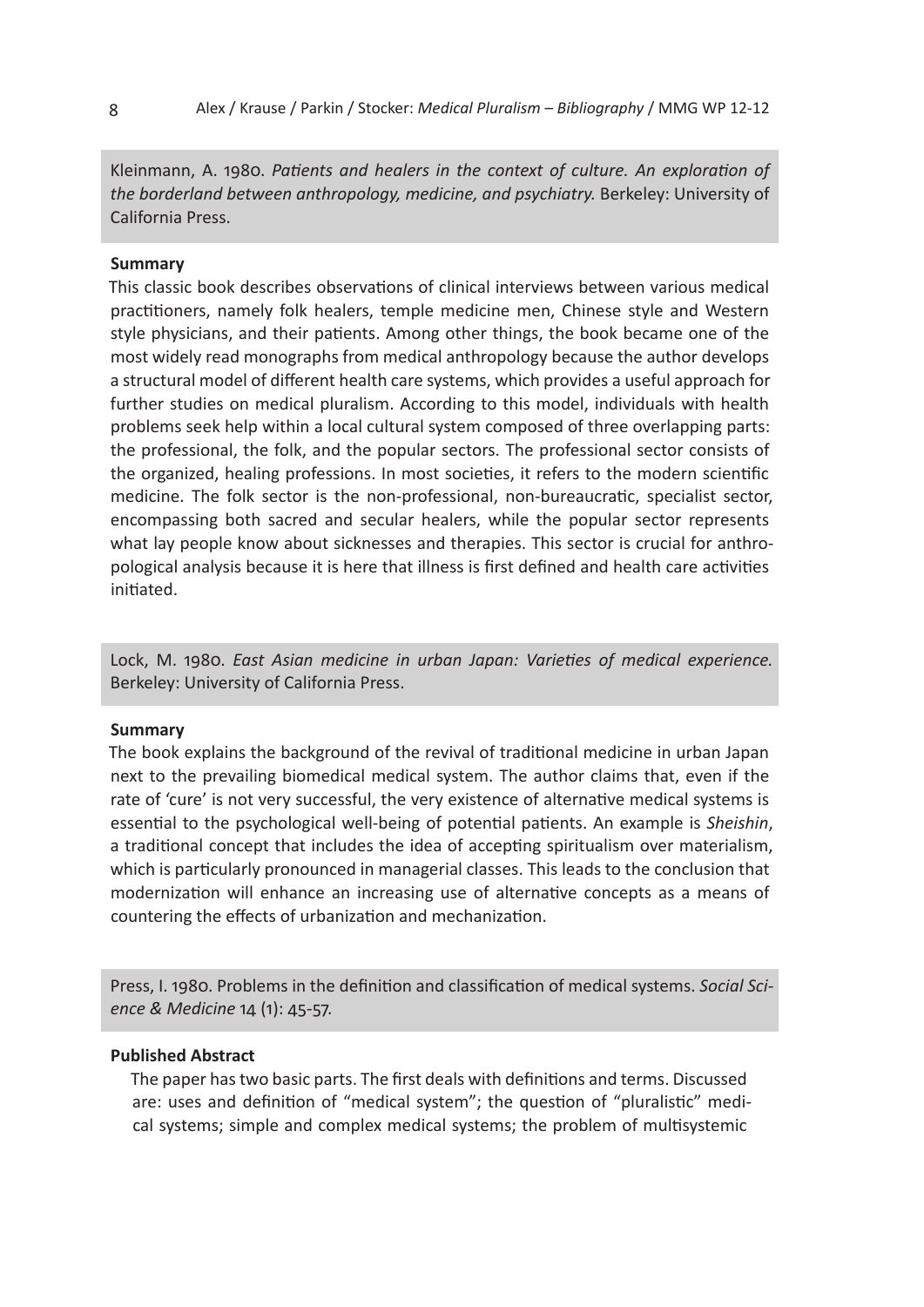#### 1. Conceptualisations 9

configurations; "sympatric" and "allopatric" systems; dominant and variant medical systems; sub-systems and marginal systems; problems in the conceptualization and use of "professional", "popular", and "folk" medicine. Some new definitions and usages are proposed. The second part of the paper concentrates on attempts to type or classify medical systems. Geographic, healing-task, paradigmatic, world view, social structural, ecological, societal, and other typological bases are examined, and their relative advantages discussed. A summary of readily usable typological criteria is presented. Overall, the goal of the paper is to call into attention our rather uncritical abandonment to "common usage" of the definition and treatment of key concepts and terms relevant to the functional and comparative analysis of medical systems.

Coreil, J. 1983. Parallel structures in professional and folk health care: A model applied to rural Haiti. *Culture, Medicine and Psychiatry* 7 (2): 131-151.

#### **Published Abstract**

The paper argues that professional and folk sectors of pluralistic health care systems share certain structural features that in some respects have equal or greater importance than obvious differences. A model based on the concepts of primary, secondary and tertiary care is adapted to an analysis of both folk and professional domains of the rural Haitian health care system. Ethnographic and survey data are presented to support the position that underlying similarities are evident in patterns of cost, accessibility, specialization, recruitment and training of practitioners in both health sectors. The level of care model provides an analytic framework which gives proper attention to diversity in traditional healing, which is applicable to other health care systems, and which has relevance for the development of primary care resources in developing areas.

Ohnuki-Tierney, E. 1984. *Illness and culture in contemporary Japan. An anthropological view.* Cambridge: Cambridge University Press.

#### **Summary**

Referring to the findings of Leslie and Janzen this study introduces another way of conceptualizing medical systems and medical pluralism. Examining medical pluralism in Japan, the author identifies three medical systems in coexistence: biomedicine, Kanpo medicine and religious healing. Each of these systems is comprised of a number of different kinds of practitioners who use different treatment methods, but share a common paradigm of health and healing.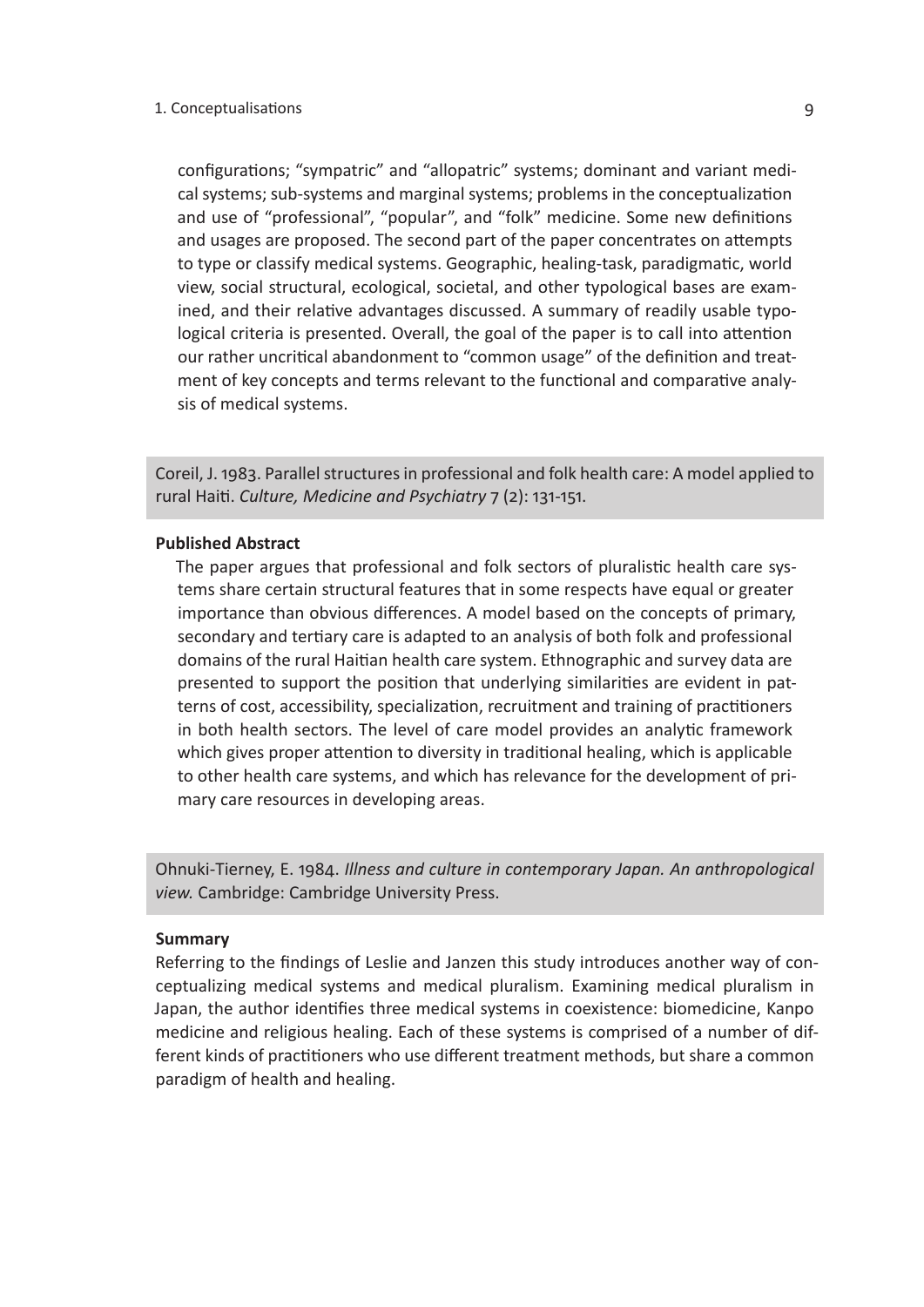Van der Veen, K. W. 1984. Classification and pluralism of medical systems. In J. G. Meulenbeld (ed.), *Proceedings of the international workshop on priorities in the study of Indian medicine.* Institute of Indian Studies, University of Groningen, pp. 345-381.

#### **Summary**

The author attempts to classify medical systems and disease etiologies in a similar way as cultural anthropologist have classified societies as tribal, peasant and industrialized. The presuppositions of the so called Personalistic, Naturalistic and Cosmopolitan Medical Systems are related to the ideal types of worldviews and cultural codes in the three types of societies. The author argues that in order to understand the implications of integrated cures that people derive from different medical systems into pragmatic strategies for managing specific cases of sickness, it is necessary to analyse the complex and ambiguous nature of human aims and the way they are conceptualized in rules for social contact.

Scheper-Hughes, N. and Lock, M. 1987. The mindful body: A prolegomenon to future work in medical anthropology. *Medical Anthropology Quarterly* 1 (1): 7-41.

#### **Published Abstract**

Conceptions of the body are central not only to substantive work in medical anthropology, but also to the philosophical underpinnings of the entire discipline of anthropology, where western assumptions about the mind and body, the individual and society, affect both theoretical viewpoints and research paradigms. These same conceptions also influence ways in which health care is planned and delivered in western societies. In this article we advocate the deconstruction of received concepts about the body and begin this process by examining three perspectives from which the body may be viewed: (1) as a phenomenally experienced individual body-self; (2) as a social body, a natural symbol for thinking about relationships among nature, society, and culture; and (3) as a body politic, an artifact of social and political control. After discussing ways in which anthropologists, other social scientists, and people from various cultures have conceptualized the body, we propose the study of emotions as an area of inquiry that holds promise for providing a new approach to the subject.

Lyng, S. 1990. *Holistic health and biomedical medicine – A counter-system analysis.* New-York: State University of New York Press.

#### **Summary**

Taking the American Health Care System as example, Lyng presents an empirical study of the relationship between medical knowledge and the social structure of medical practice. By drawing on classical Marxian theory and literature from the holistic health move-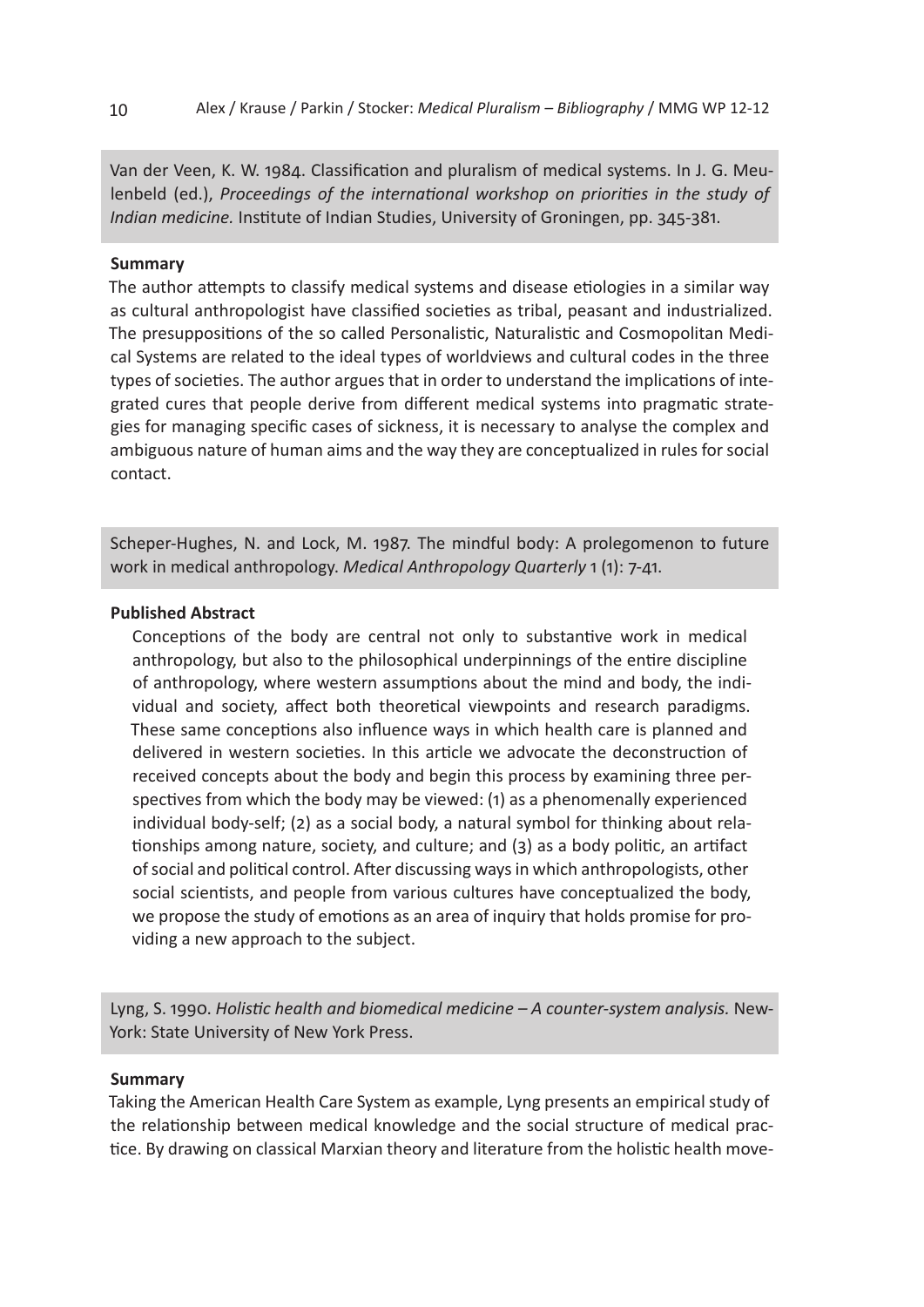#### 1. Conceptualisations 11

ment, he develops a "medical counter-system" that is contrasted against the traditional biomedical model of medical practice. One of the key concepts that the book is cited for, is the notion of *elective affinity.* He proposes this term to describe connections between power, praxis knowledge, and the body. The term, which originated from chemistry, is introduced in social science to account for a relation between two social factors.

Harrell, S. 1991. Pluralism, performance and meaning in Taiwanese healing: A case study. *Culture, Medicine and Psychiatry* 15 (1): 45-68.

#### **Published Abstract**

A case of presumed psychosis in a 16-year-old Taiwanese girl is examined to show the role of performance in creating meaning in a plural medical system. The case illustrates that there is no necessary correspondence between diagnoses, authorities, and therapies; that consensus, if achieved at all, is tenuous and contextdependent; that meaning is created by performance, rather than the other way around; and that understanding of how therapies work depends on their efficacy.

Last, M. 1992. The importance of knowing about not knowing: Observations from Hausaland. In S. Feiermann and J. M. Janzen (eds.) *The social basis of health and healing in Africa*. Berkeley: University of California Press, pp. 393-406.

#### **Summary**

This often reprinted article analyses the structure and hierarchy of medical knowledge in Malumfashi, Nigeria, by exploring how much people know and care to know about specific medical cultures. The author engages in a general critic of medical anthropology's efforts to seek out illness taxonomies and to portray these in medical systems. Instead, he places emphasis on the exchanges between different traditions of medical knowledge, and on the power interests involved in processes of diagnosis. He argues that what might in theory appear to be a system, might in fact be a bundle of very scattered and de-systematised practices. He shows how medical practices are positioned in a hierarchically structured spectrum of various medical traditions and used when 'appropriate'. He furthermore highlights the linguistic and dialectical diversity in Africa, which results in the usage and mixing of many different medical terms. The preference of one illness term over the other is 'not so much to describe a complaint as to pre-empt further discussion or diagnosis' (399). Talking about disturbing bodily conditions in terms of illness is part of a web of practices employed to improve a condition, and is not necessarily part of a closed system.

In a postscript added to a reprint of the article (Last 2007: 14-16), Last supplements this emphasis on the appropriateness of treatment with further details. People in his area of study now have more biomedical health care in their reach than before, and due to their conversion to Islam, they are more likely to use it. But for them, he concludes, it is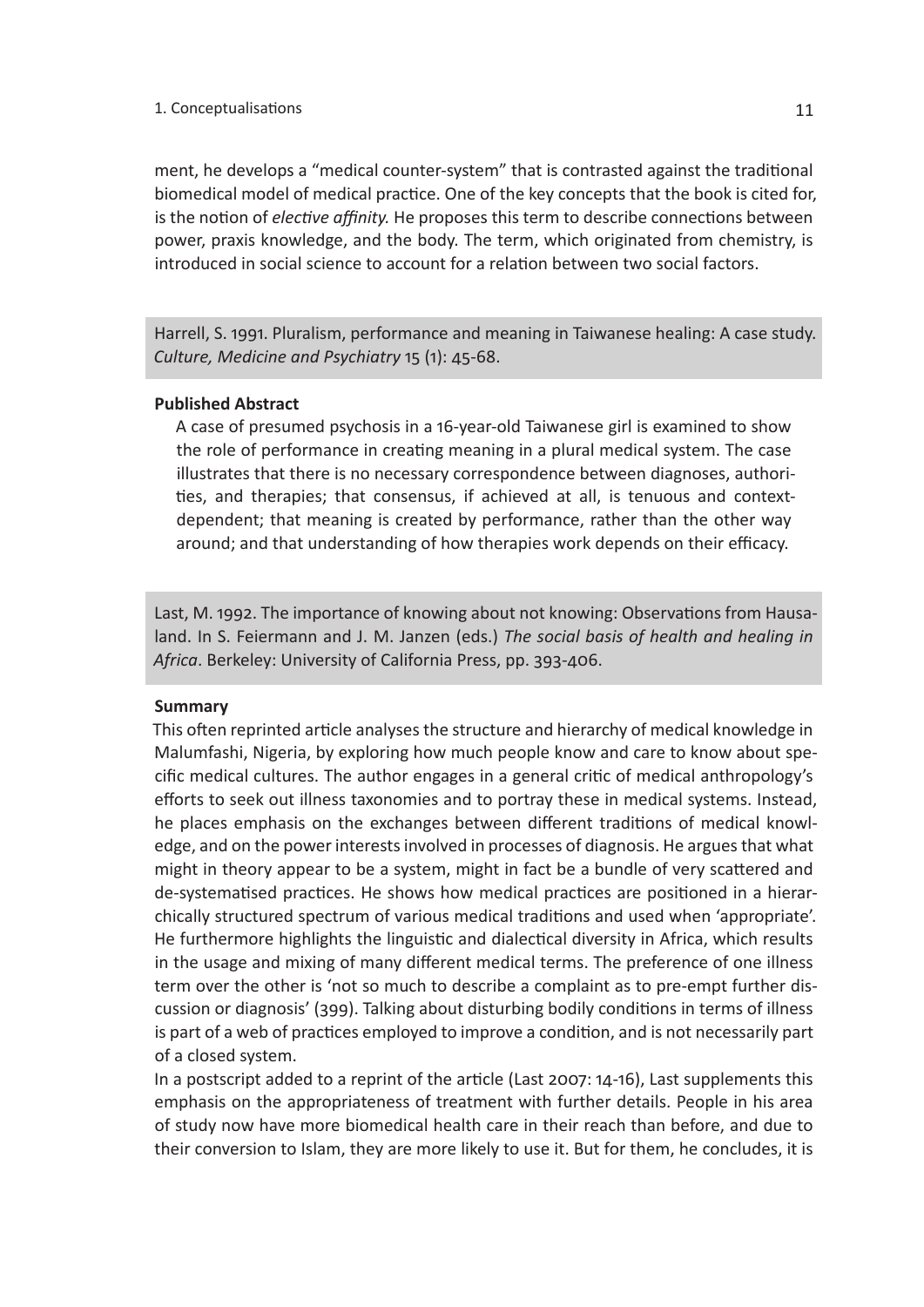'not the systematic knowledge that matters so much as experienced skill and care for the patient' (Last 2007: 15).

Turner, B. 1992. *Regulating bodies – Essays in medical sociology.* London: Routledge

#### **Description by publisher**

The book provides a framework for the development of a sub-field: namely the development of the body. Through the examination of various philosophical traditions--phenomenology, philosophical anthropology, structuralism, and postmodernism the author shows how the human body has been ignored or neglected by mainstream social theory. Turner integrates these different traditions, demonstrating how this absence has not only impoverished the sociology of health and illness, but the very foundations of sociology itself. There are three major aspects to this argument. Firstly, it is impossible to develop an adequate theory of social action without a conception of the embodied social agent. Secondly, the idea of embodiment offers a fundamental critique of the positivistic side of the medical model of illness, thus offering a new theoretical basis for medical sociology. Thirdly, following the work of Michel Foucault, Turner demonstrates that medical practice functions as a moral discourse which produces a regulation of the body. In providing a general account of the problem of the body in modern society, this book builds on Turner's previous studies of The Body and Society (1984) and Medical Power and Social Knowledge(1987), attempting to solve many of the existing epistemological and theoretical difficulties in social theories of the body. Turner has provided a major synthesis of his earlier work on the sociology of the body, establishing the idea of embodiment as fundamental to the sociology of health and illness, and guiding the way to new areas of cultural analysis. This volume is a major university text for sociology, philosophy, and feminist theory.

In regard to medical pluralism, Turner finds the concept of *elective affinity* helpful because it allows to makes reference to the social and political context of knowledge and practices of the body. He identifies the concept of elective affinity as the 'missing link' in connections across these levels.

Ernst, W. (ed.) 2002. *Plural medicine, tradition and modernity, 1800-2000*. London: Routledge.

#### **Summary**

The essays in this collection reveal the extent to which different medical traditions, including western medicine continue to exist alongside as well as in competition with each other in different parts of the globe. While research into 'colonial' or 'imperial' medicine has made considerable progress in recent years, the historical study of what is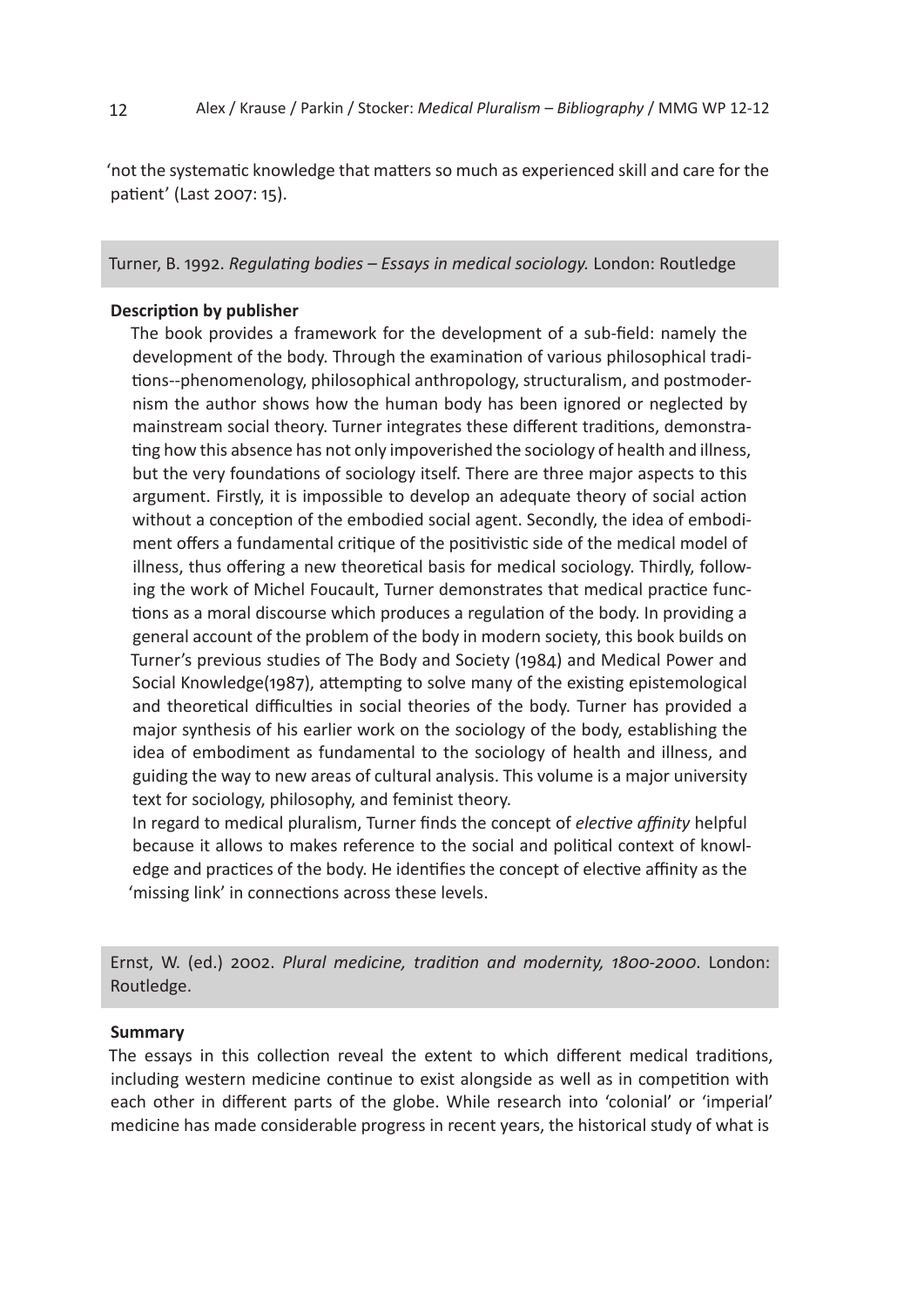#### 1. Conceptualisations 13

usually referred to as 'indigenous' or 'folk' medicine in colonized societies has received much less attention. The book addresses this research gap by ensembling a selection of historical, anthropological, and sociological case-studies, ranging from New Zealand to Africa, China, South Asia, Europe, and the USA.

Nichter, M. and Lock, M. (eds.) 2002. *New horizons in medical anthropology. Essays in honour of Charles Leslie.* London and New York: Routledge.

#### **Summary**

A very influential volume, in honour of one of the founding figures of medical anthropology. It reflects research by medical anthropologists on topics such as medical pluralism and the early emergence of biomedicine, the social relations of therapy management, and the relationship between the politics of the state and discourses about the health of the populations, illness, and medicine. A critical and activist approach to the subject matter unites the authors and all are alert to global pluralism in medical knowledge and practice, a lesson disseminated by Charles Leslie many years ago.

Johannessen, H. and Lazar, I. (eds.) 2006. *Multiple medical realities: Patients and healers in biomedical, alternative and traditional medicine.* New York: Berghahn Books.

#### **Summary**

This edited volume offers a range of contributions, which focus on plural usages of health care, based on participant observation and interviews focussing on the health care praxis of patients, families and healers of various kinds. The editors conclude in their introduction that the co-existence of different therapeutic traditions should therefore not be conceived of as separate and independent sociocultural systems, but rather as networks that are formed on different levels and across levels. They suggest thinking about the intertwinement of different practices as open networks, which emerge from elective affinity. With this concept, the editors refer to a dialectic relation in organising principles that come into existence through praxis.

Knipper, M. 2006. Self, soul and intravenous infusion: Medical pluralism and the concept of samay among the Naporuna in Ecuador. In H. Johannessen and I. Lázár (eds.) *Multiple medical realities: Patients and healers in biomedical, alternative and traditional medicine.* New York: Berghahn Books, pp. 136-147.

#### **Summary**

This book chapter describes how the author, a medical doctor in Ecuador, was called upon to provide treatment that from a biomedical point of view, could not be effec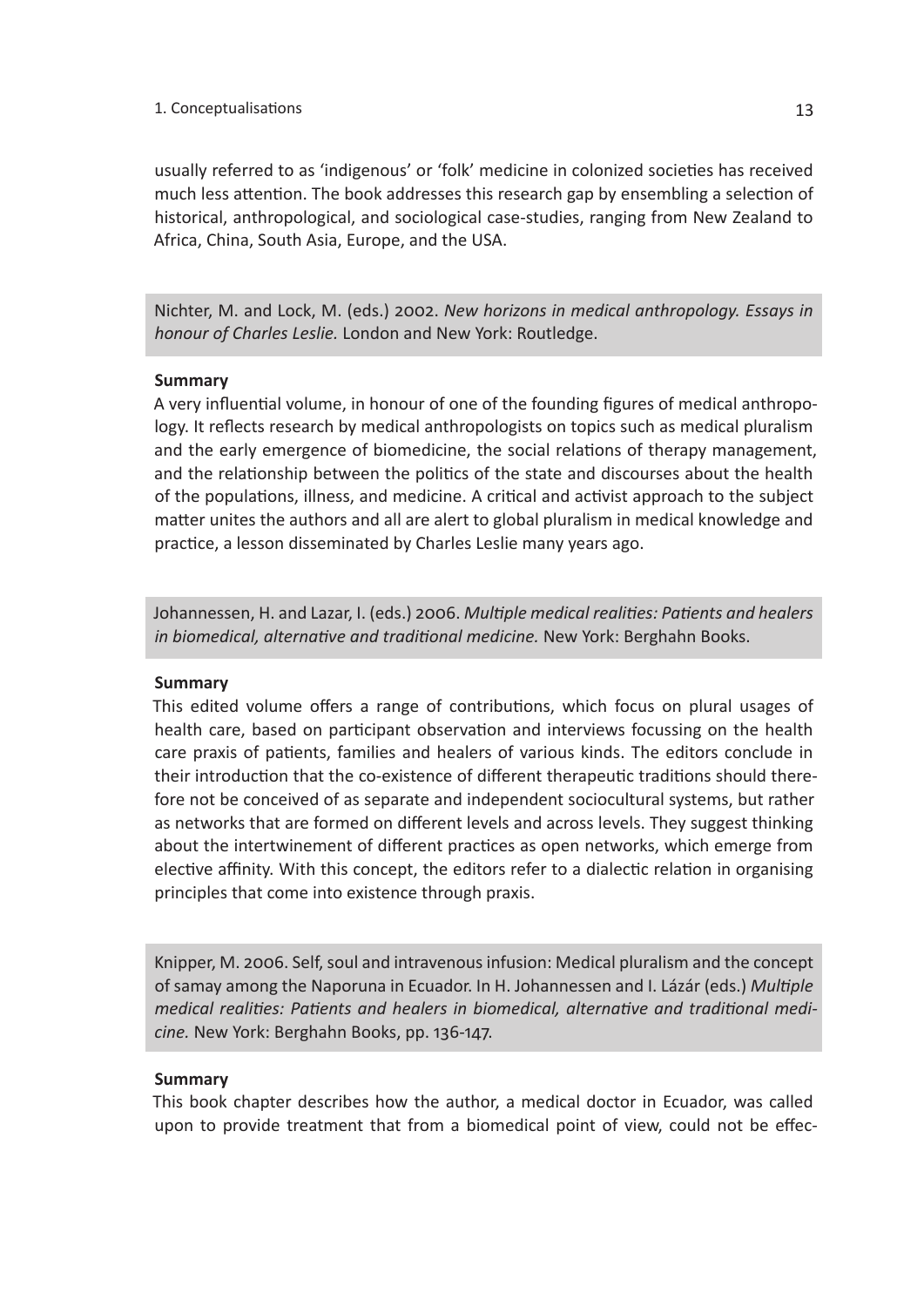tive, but seemed to be of some help to the patient. In his analysis, the author questions whether it is appropriate to talk about medical pluralism when a biomedical form of praxis is incorporated into local understandings of the person.

Luedke, T. and West, H. (eds.) 2006. *Borders and healers: Brokering therapeutic resources in Southeast Africa.* Bloomington: Indiana University Press.

#### **Summary**

The articles in this edited volume look at how healers navigate borders and transgress boundaries in contemporary Southeast Africa, both literal (geopolitical boundaries), and figurative (traditional and modern, earthly and spiritual). Addressing diverse healing practices, the nine essays of this book expound on how 'acts of crossing' empower healers to make the work of curing possible, enabling them to broker resources that patients themselves are unable to access. Thus, healers produce and reaffirm borders, even as they traverse them. The editors argue in their introduction, that the crossing of borders seems to be the characteristic activity of every healer in one way or the other, thereby mediating political, economic, cultural, and temporal divides.

Johannessen, H. 2007. Body praxis and networks of power. *Anthropology & Medicine* 14 (3): 267-278.

#### **Published Abstract**

Departing from what has in medical anthropology been termed the individual body, the social body and body politics, actor-networks in medical pluralism are investigated on the basis of a study of complementary and alternative forms of medicine (CAM) in Denmark, including participant-observation in 12 clinics of reflexology, biopathy and kinesiology, as well as interviews and informal conversations with more than 40 alternative practitioners and 300 patients of CAM clinics. In this study, several actor-networks that connect metaphorical models of the body, clinical technology, social relations and political structures of the Danish society are revealed: a technocrat network, a social-democratic consultancy network and a neo-liberal network. The co-existence of several actor-networks has phenomenological as well as structural implications. The implications for patients using several forms of therapy is important insofar as the patients' move between different actor-networks of healing implies switches between different experiences of body and self. Each of the actor-networks at the same time implies different positions in relation to the public healthcare system, and some actor-networks appear to be more compatible than others with the generalized and technical properties of public healthcare.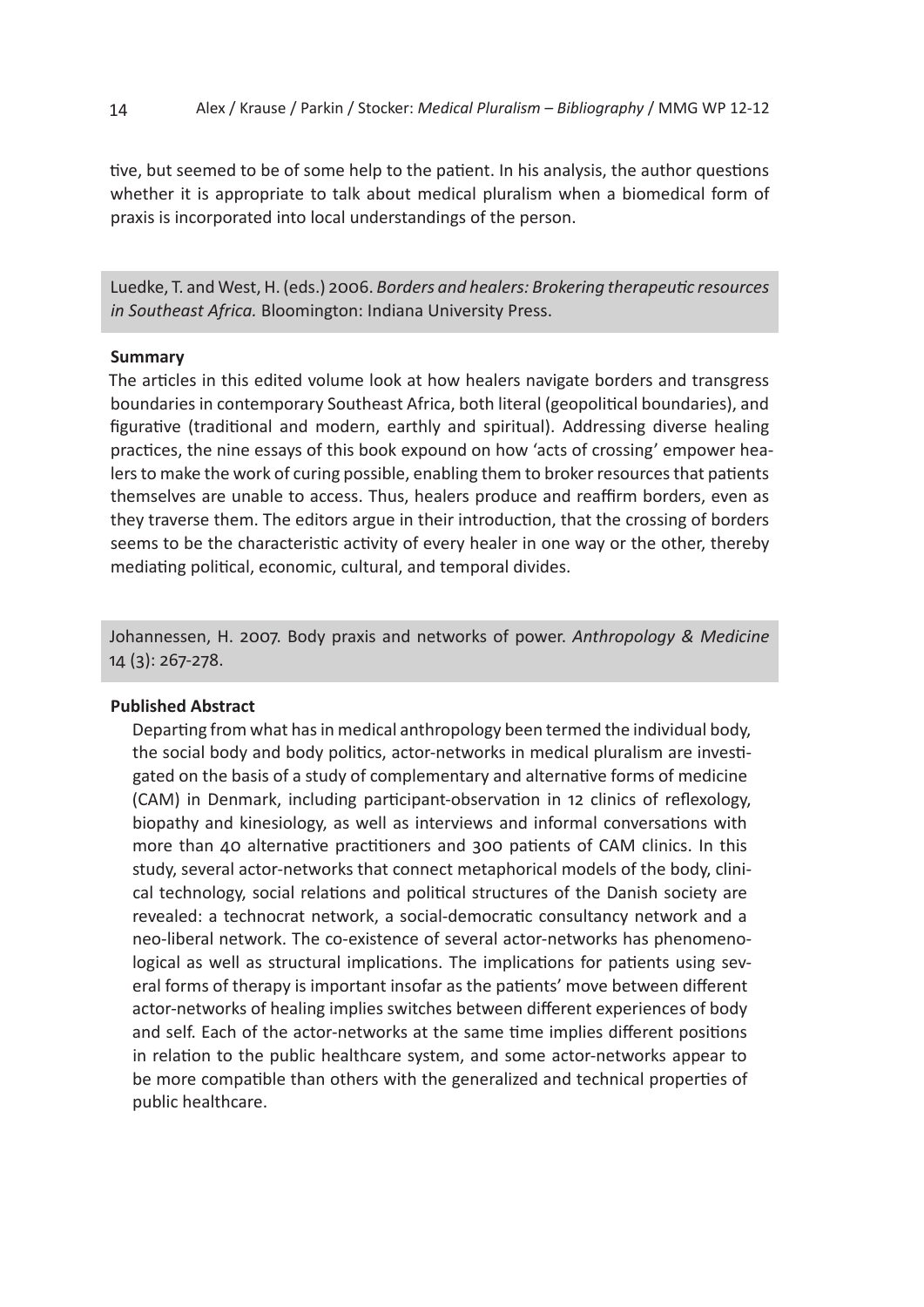Nyamanga, P. A. et al. 2008. The socio-cultural context and practical implications of ethnoveterinary medical pluralism in western Kenya. *Agriculture and Human Values* 25 (4): 513-527.

#### **Published Abstract**

This article discusses ethnoveterinary medical pluralism in western Kenya. Qualitative methods of data collection such as key informant interviews, open-ended indepth interviews, focus group discussions (FGDs), narratives, and participant and direct observations were applied. The study shows that farmers in Nyang'oma seek both curative and preventive medical services for their animals from the broad range of health care providers available to them within a pluralistic medical system. Kleinman's model of medical pluralism, which describes the professional, folk, and popular sectors, informs this discussion because of its relevance and appropriateness to the study. It is, however, important to note the overlap in the three sectors and to point out that livestock farmers engage in multiple "consultations" based on a combination of their own characteristics and the cost, availability and specialization of health care providers. The study concludes by recognizing the complexity of ethnoveterinary medical pluralism and calls for the integration of a pluralistic perspective into the planning and implementation of animal health care interventions and services.

Cohen, J. B. 2009. Medicine from the father: Bossiesmedisyne, people, and landscape in Kannaland. *Anthropology Southern Africa* 32(1/2): 18-26.

#### **Published Abstract**

In the rural western Cape local municipality of Kannaland, the word 'bossiesmedisyne' (lit, bushes medicine), refers to plant and sometimes animal material used to treat and alleviate a wide range of health problems, ranging from colds to cancer. Based on three months of ethnographic fieldwork, the paper advances the argument that the different kinds of healing these medicines provide are inseparable from the sociocultural and environmental contexts in which they are enveloped. It goes on to argue for a balanced interpretation of the meanings ascribed to bossies, based on a dialectical relation between claims to power, and phenomenological experiences of medicines and the landscapes in which they grow.

Parkin, D.J. Forthcoming (2012) Balancing diversity and well-being: words, concepts and practice in eastern Africa. In E. Hsu and P. Horden (eds). **The Body in Balance: Humoral Medicines in Practice**. Berghahn. Oxford and New York.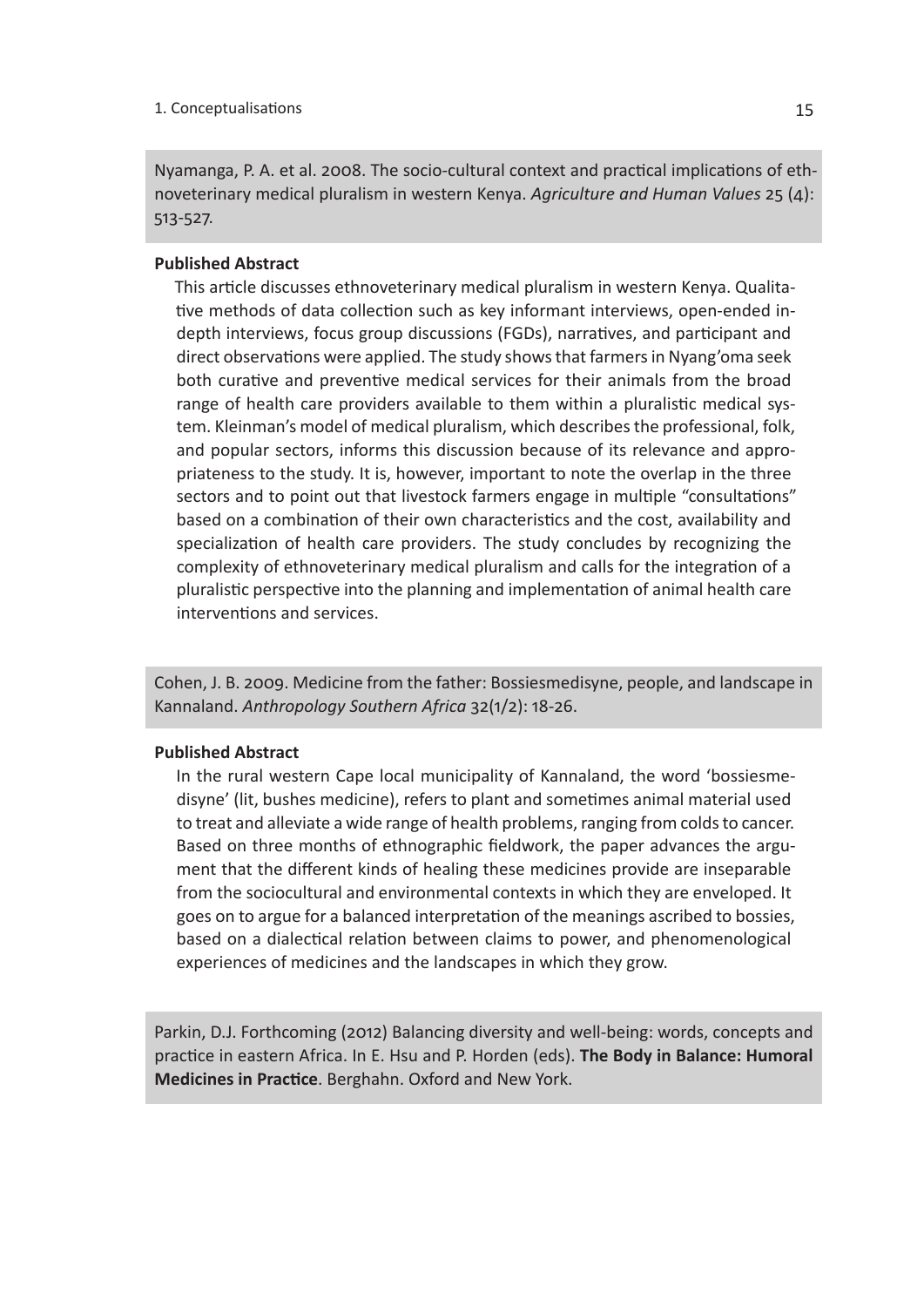#### **Summary**

The localized diversity of long-established Rural African Medical Traditions, have been further diversified through the incorporation of ideas and practices derived from biomedicine and Islamic Medicine. But key indigenous theories persist. In eastern Africa for example these turn on a range of semantic concepts such as disentanglement, unblocking, cooling, and cleansing, which are clearly attempts to remove obstacles to well-being and to restore normal health and vitality to people, animals, and crops. There is in such practices, a highly developed sense of proportionate relationality and balance as being at the basis of collective as well as (and, indeed, incorporating) individual well-being. Avoidance of incest, adultery, and disrespect to seniors are common examples of maintaining proportionate relational balance, as is the expectation that hospitality to kin, neighbours, and even passing strangers be included in communal eating and drinking, lest they feel excluded, resentful and potentially harmful through witchcraft. The diversity of localized medical traditions is therefore coherently articulated through this over-arching idiom of relational balance. It indicates that, although Africa did not embrace a textualised healing tradition before the advent of biomedicine or Arabic Medical Writings, its various indigenous healing methods nevertheless remain interlinked through this common idea of relational balance as being fundamental to well-being.

## **2. Health seeking behaviour**

Beals, A. R. 1976. Strategies of resort to curers in South India. In C. Leslie (ed.) *Asian medical systems. A comparative study.* Berkeley: University California Press, pp.184-200.

#### **Summary**

The article discusses the decision-making strategies among the populations of two South Indian villages, one with almost no urban connections, and one in proximity to a city and with personal links to people working in hospitals. In both villages, inhabitants have the choice between a wide range of local practitioners, including herbalists and spiritual healers, midwives and astrologers, but the access to biomedical facilities depends on personal networks, which help in paving the way to see a doctor.

In both villages the author could observe that people turn initially to the cheapest treatment. In cases of severe sickness, an eclectic strategy is employed in which everything possible and available is tried. Treatments from different traditions are used simultaneously. In cases in which treatment by biomedical professionals is preferred, access to hospitals and doctors is dependent on personal contacts, which in the case of the more remote village were non-existent. The author found that decisions for or against therapies were strongly shaped by socially significant people who were asked for advice and not so much on perceived efficacy. However, not many resources are spent on individuals who are seen as not contributing economically to the group, such as old women and girls born late in the order of their siblings.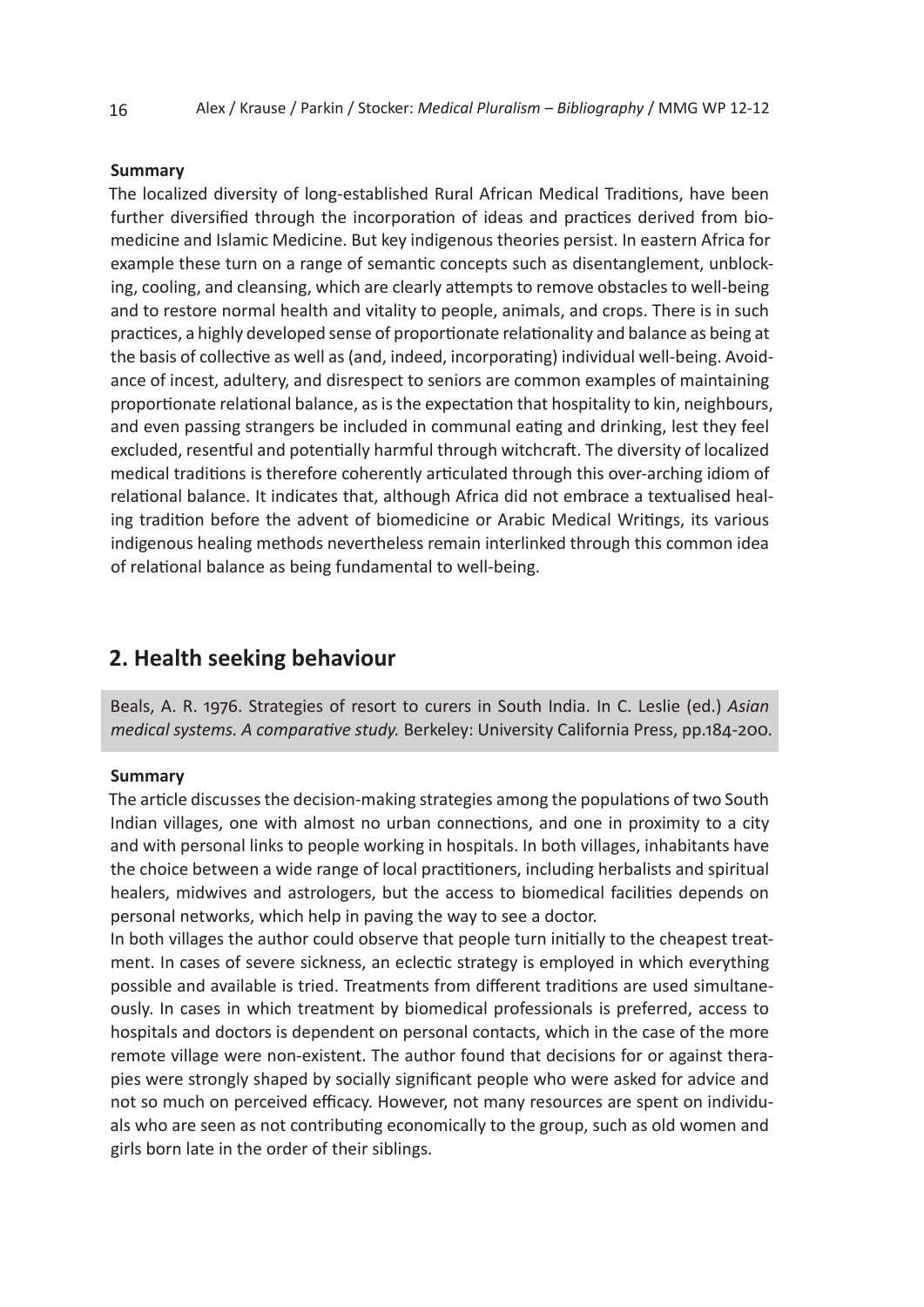Cosminsky, S. and Scrimshaw, M. 1980. Medical pluralism on a Guatemalan plantation. *Social Science and Medicine* 14(4): 267-278.

#### **Published Abstract**

This paper examines the alternative medical resources and treatments utilized by a population on a Guatemalan coffee and sugar plantation. This is part of a larger multidisciplinary project concerning the assessment of the health and nutritional status of this population. The study revealed a pluralistic complex of multiple and simultaneous usage including home remedies, curanderos, herbalists, midwives, spiritists, shamans, injectionists, pharmacists, private physicians, public and private clinics, and hospitals. These resources include and combine aspects from Mayan Indian, folk Ladino, spiritism and cosmopolitan medical traditions. The pluralistic dimensions of health care are analyzed in terms of the heterogeneous medical behavior of both the health seeker and the practitioners or specialists, emphasizing how components from the various traditions are incorporated or utilized. Case studies are used to illustrate some of the health care strategies used by the population.

Pfleiderer, B. 1984. Körperkonzept und Heilerwahl: Analyse einer Entscheidung an einem Heilschrein in Nordindien. In J. G. Meulenbeld, (ed.) *Proceedings of the international workshop on priorities in the study of Indian medicine.* Institute of Indian Studies, University of Groningen, pp. 187-208.

#### **Summary**

The book chapter describes the process of decision making in regard to the different treatment options of a North Indian couple whose children failed to develop properly. Since the father is a doctor (allopathic, homoeopathic) and the mother is a practising Roman Catholic, the family is torn between two conflicting explanatory models. The paper follows the explanatory discourse and makes an attempt to account for the couple's decisions.

Young, M. W. 1989. Illness and ideology: Aspects of health care on Goodenough Island. In S. Frankel and G. Lewis (eds.) *A continuing trial of treatment: Medical pluralism in Papua New Guinea.* Dordrecht: Kluwer, pp. 115-139.

#### **Summary**

This study explores the reasons for the specific health seeking behaviour of parents for their children, on Goodenough Island. The core of the study forms an examination of statistical data on in-patient and out-patient treatment at two health centres on the island, where some unexpected changing patterns emerged. These patterns are high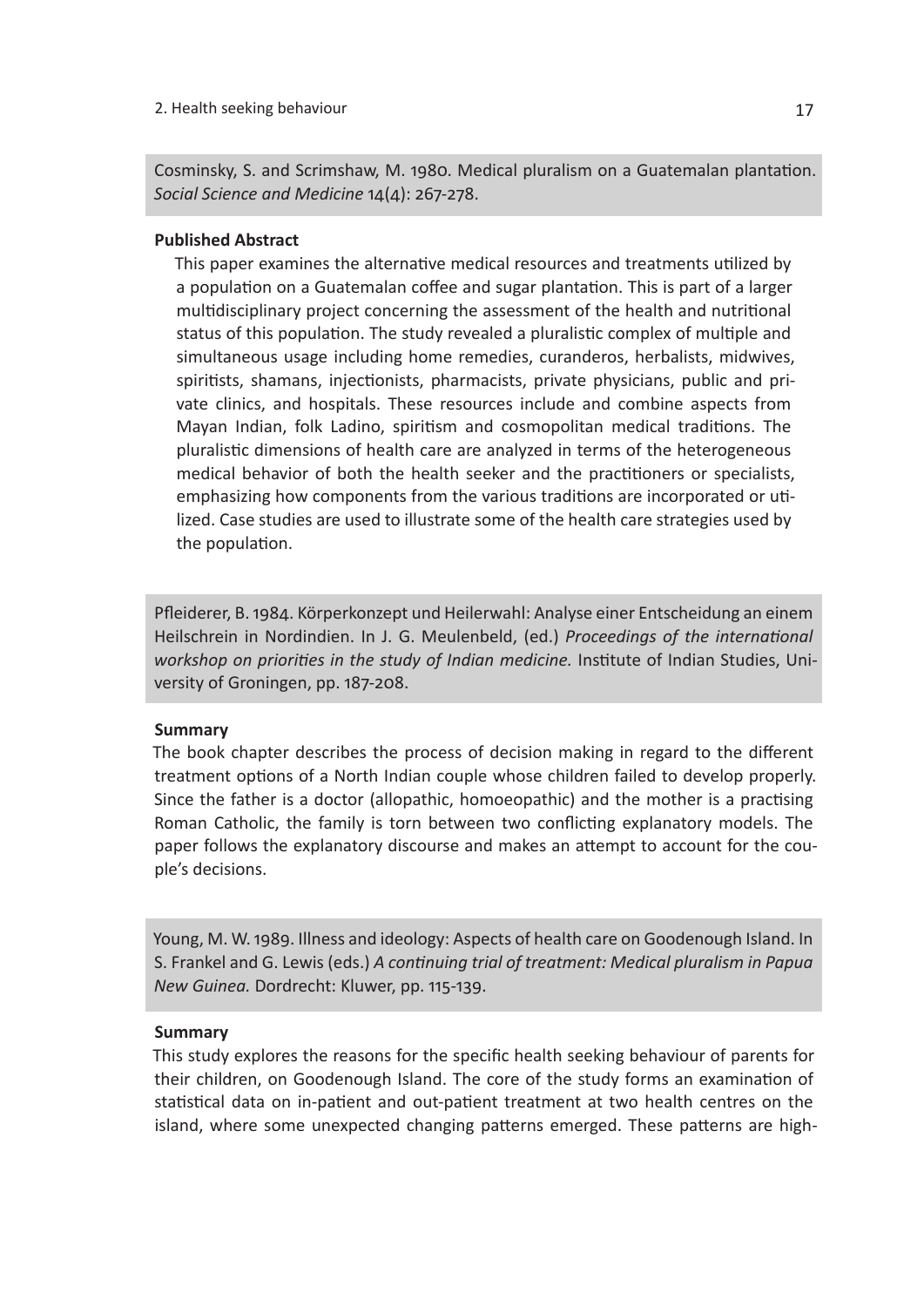lighted by a comparison of the records from the two centres, one government- and the other mission-established. The author explains the peculiarities of the patterns with the patrilineal social ideology of villagers in the one case, and the paternalistic social ideology of the missionaries in the other.

Menegoni, L. 1996. Conceptions of Tuberculosis and therapeutic choices in highland Chiapas, Mexico. *Medical Anthropology Quarterly* 10 (3): 381-401.

#### **Published Abstract**

Tuberculosis continues to be a serious disease among the poor, indigenous population of Highland Chiapas, southern Mexico. Ethnographic fieldwork among Tzeltal Indians has focused on how cultural perceptions of illness and curing influence the Indians' utilization of health care services for tuberculosis diagnosis and treatment. This article presents the views on tuberculosis and health-seeking activities of several patients in the Tzeltal hamlet of Yochib (municipality of Oxchuc). In this community, religious change (Protestantism) and the presence of a health clinic promoted biological interpretations of illness and acceptance of western medical treatments. While patients in Yochib do not understand tuberculosis in biomedical terms, they nonetheless utilize western services (both local and urban) to obtain treatment. Because of the long duration of tuberculosis therapy, however, these patients manifest contrasting attitudes. The article focuses on the cultural factors that influence patients' medical choices, curing strategies, and their decisions to adhere to long-term treatment regimens.

Whiteford, M. 1999. Homeopathic medicine in the city of Oaxaca, Mexico: Patients perspectives and observations. *Medical Anthropology Quarterly* 13 (1): 69-78.

#### **Published Abstract**

This article looks at the growth and use of homeopathic medicine in the city of Oaxaca, Mexico. Based on interviews with 174 male and female patients from half of the homeopathic clinics in the city, this research examines attitudes toward disease causation and how one stays healthy. The findings suggest that women are better at monitoring and trying to improve their health than are their male counterparts. Although homeopathy enjoys a strong and almost devoted following, women seem to be more convinced of the overall efficacy of homeopathic medicine than do men. In view of these results, this study regards the growing interest in medical pluralism and 'complementary' medicine as a reaction to dissatisfaction with various aspects of the general approach and outcome of the prevailing conventional 'scientific' medical models.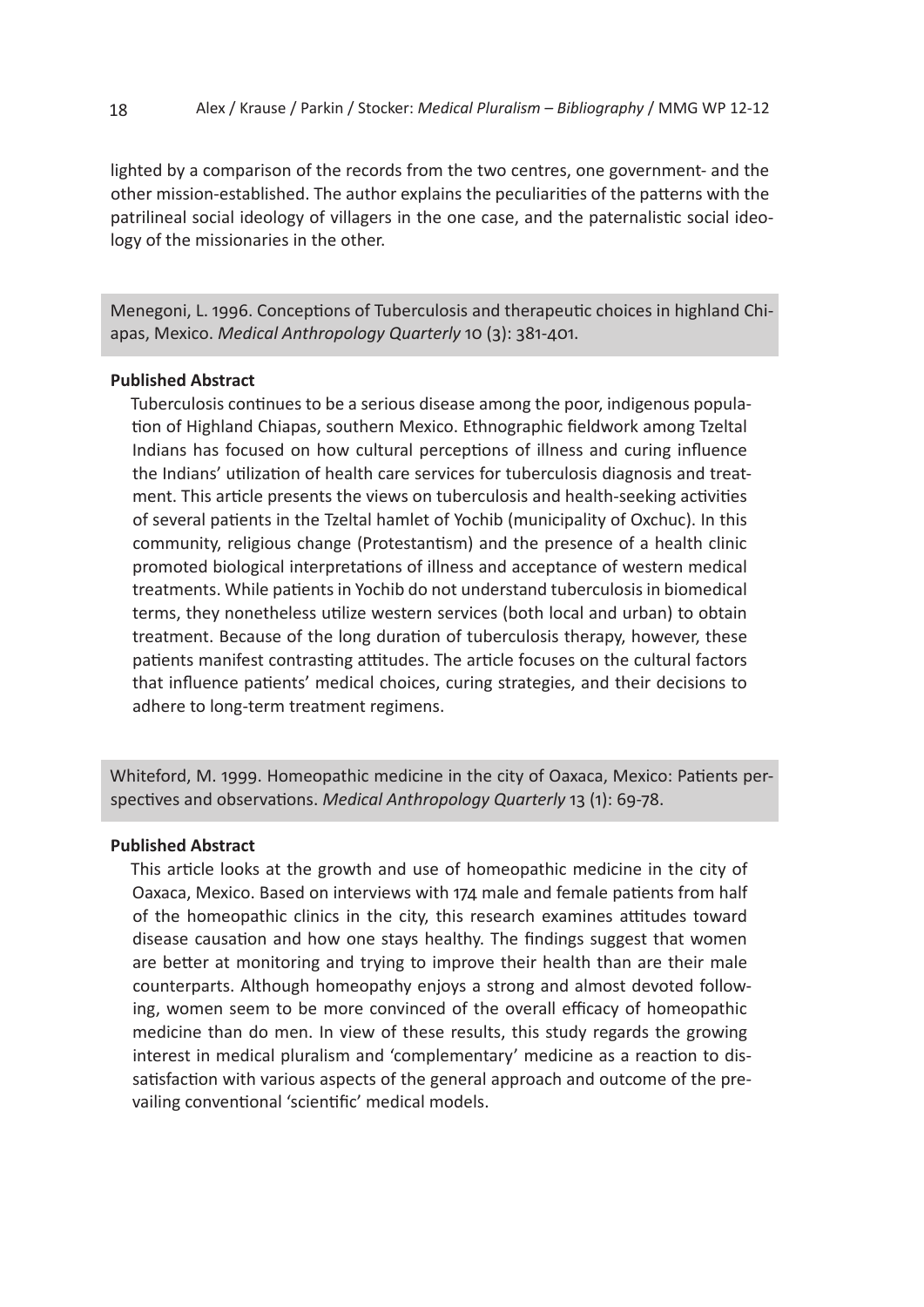Bernstein, D. 2001. *Power and personhood: Health care decision-making in a Plains Indian community.* PhD-thesis, University of Oklahoma.

#### **Summary**

The dissertation investigates health-care decision-making and the practice of medical pluralism in a Plains Indian community. It shows that members of the community view the various medical traditions as separate and non-competitive domains where the boundaries are fluid and are constantly being negotiated and re-negotiated through dialogue. (…) Paramount to their practice of medical pluralism is the empowerment of the individual and the collective through the dynamic interrelation between indigenous etiologies and the biomedical perspectives.

Bith, P.D. 2004. *'Mango illness': Health decisions and the use of biomedical and traditional therapies in Cambodia*. PhD-thesis, University of Hawaii.

#### **Summary**

The thesis focuses on how people manage illnesses in Sdaov village, Cambodia. Specifically, it examines the health-seeking behaviours of AIDS patients with an emphasis on the cultural construction of AIDS. Two theoretical perspectives frame this research: medical decision-making and medical pluralism. It concentrates on how foreign assistance, development, and aid impact on medical pluralism and medical decision-making. Particularly, it focuses on the kinds of social problems that prevent people from having control over their own lives and from fulfilling their decision-making potential.

Buda, L. et al. 2006. Demographic background and health status of users of alternative medicine: A Hungarian example. In H. Johannessen and I. Lázár (eds.) *Multiple medical realities: Patients and healers in biomedical, alternative and traditional medicine.* New York: Berghahn Books, pp. 21-34.

#### **Summary**

This book chapter is based on a regional representative survey on the use of alternative medicines in contemporary Hungary. The data collected suggest that a preference for alternative healing is closely related to the presence of long-lasting, unpleasant, and nonthreatening illnesses, but it is independent of fatal harms and states of restricted activity. This may be interpreted as an expression of an *elective affinity* (see Johannessen, Lyng and Turner) between unmanageable disorders of the body and plurality in health seeking.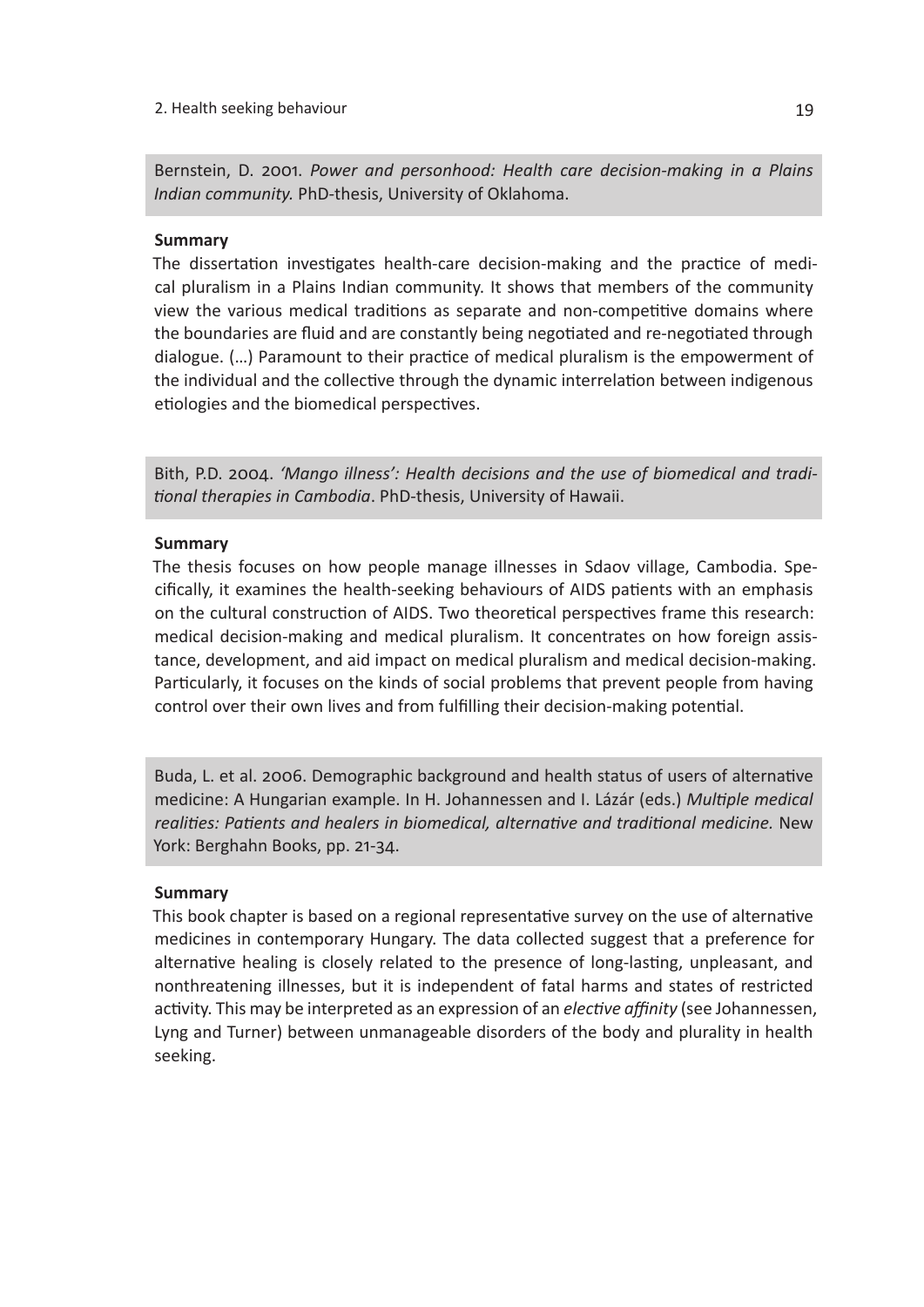Jacorzynski, W. 2006. The war of the spiders: Constructing mental illnesses in the multicultural communities of the highlands of Chiapas. In H. Johannessen and I. Lázár (eds.) *Multiple medical realities: Patients and healers in biomedical, alternative and traditional medicine.* New York: Berghahn Books, pp.163-182.

#### **Summary**

This article offers a vivid example of a person's exposure to multiple medical realities. It discusses the case of a Mexican woman suffering from mental illness, who gets more and more confused by the different explanations of practitioners including biomedical doctors, Christian healers, and Indian curers or herbalists. The various forms of praxis connect to very different principles and idioms like Godly punishment, spiritual relatedness, chemical balance and technical rationality, psychological suppression, and the fight between good and evil.

Timura, C.-A. 2007. *'Sometimes they just get sick': Therapeutic decision-making, children's health and poverty in Salasaca, Ecuador.* PhD-thesis, Yale University.

#### **Published Abstract**

In my dissertation, I examine therapeutic decision-making in children's illnesses in Salasaca, Ecuador. Therapeutic decision-making is the process through which illness is recognized and treated; it is a complex matrix through which cultural and personal beliefs, individual experiences and socioeconomic constraints interact. In my research, I worked with 33 families in Patuloma, Ecuador, following the illnesses of their children and the therapeutic strategies, or arrangement of treatment alternatives, that they made in response. I use a variety of analytical techniques from interpretive, cognitive, biocultural and critical medical anthropologies to examine the intersection of cultural traditions, historical inequalities and poverty in the treatment of children's illnesses. (…) Salasaca therapeutic decisionmaking in children's illness is ultimately about pragmatics; in the decision process, caregivers diagnose illness based on multiple health beliefs and use treatment resources from multiple medical systems simultaneously. (…) The key factors influencing Salasaca therapeutic strategies are prior experience of an illness and normalcy, a category of the ethnomedical system that defines an illness as meeting certain expectations. (…) Normalcy is a condition of expectation in which structural constraintsof poverty, social inequality and political invisibility become internalized and taken for granted, forming an expectation of malnutrition, ill health and limited access to health and sanitation services. Child illness and child death are normal in Salasaca because poverty is normal. Salasaca therapeutic decisionmaking is embedded within and reflects upon the context of medical pluralism and structural constraints of social inequality and poverty.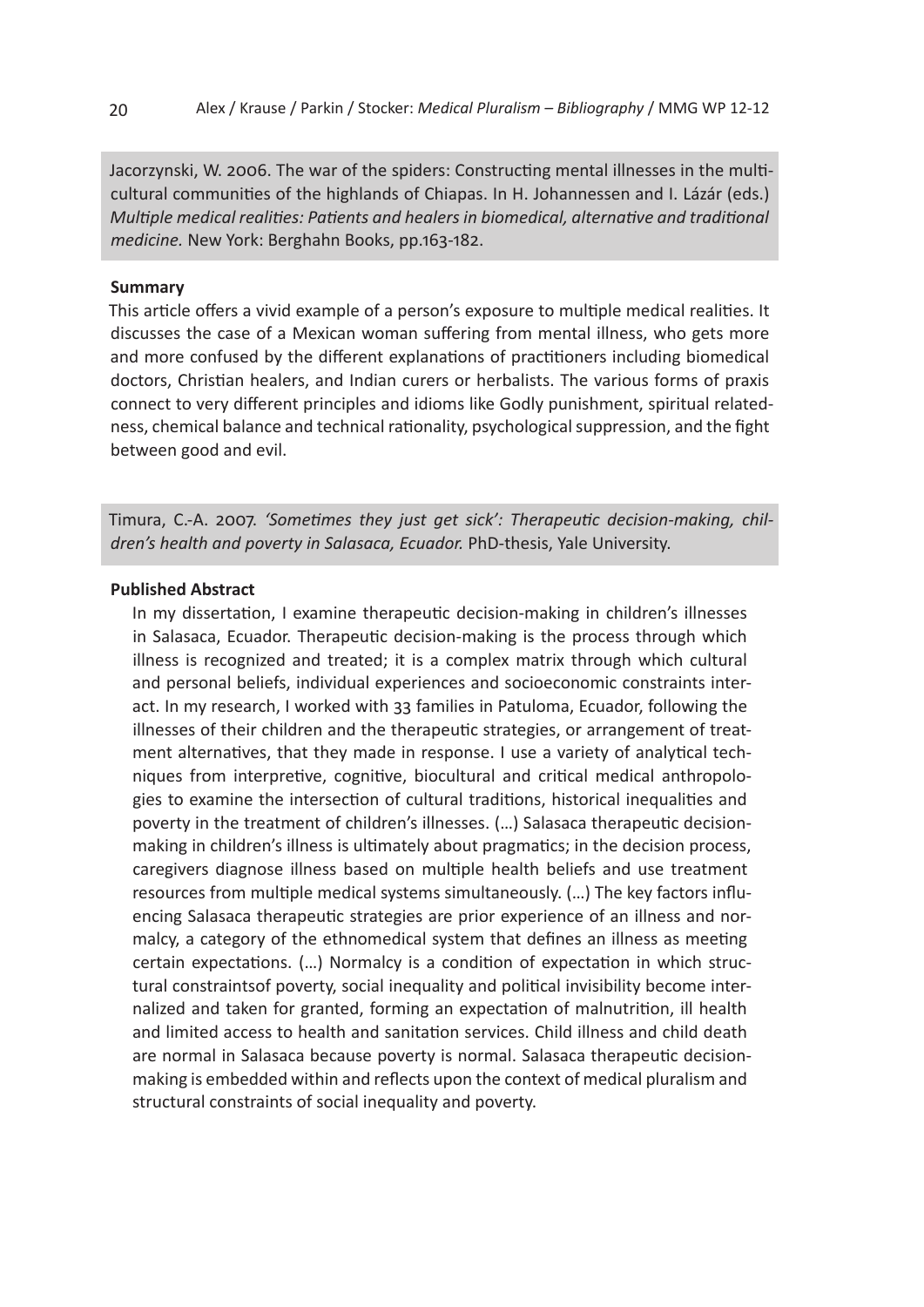Baarts, C. and Pedersen, I. K. 2009. Derivative benefits: Exploring the body through complementary and alternative medicine*. Sociology of Health & Illness* 31(5): 719-733.

#### **Published Abstract**

Since the 1960s, in western societies, there has been a striking growth of consumer interest in complementary or alternative medicine (CAM). In order to make this increased popularity intelligible this paper challenges stereotypical images of users' motives and the results of clinical studies of CAM by exploring bodily experiences of acupuncture, reflexology treatments, and mindfulness training. The study draws on 138 in-depth interviews with 46 clients, client diaries and observations of 92 clinical treatments in order to identify bodily experiences of health and care: experiences that are contested between forces of mastery, control and resistance. We discuss why clients continue to use CAM even when the treatments do not help or even after they have been relieved of their physiological or mental problems. The encounter between the client and CAM produces derivative benefits such as a fresh and sustained sense of bodily responsibility that induces new health practices.

Karnyski, M. 2009. *Ethnomedical and biomedical health care and healing practices among the Rathwa adivasi of Kadipani village, Gujarat State, India.* PhD-thesis, University of South Florida.

#### **Published Abstract**

The Rathwa of Kadipani village are adivasi (original inhabitants, tribe) residing in a rural part of Gujarat State, India. Primarily farmers, the Rathwa live in an area where development-related projects, such as mineral mining and damming on the Narmada River, are increasingly impacting their livelihood, health status, and quality of life. The local economy is impacted by uncertainty regarding access to water from the Narmada River, concerns related to the extraction of minerals from a mine in Kadipani, and economic issues that arise when the primary wage earner of the household becomes ill. (…) The study examines the intersection of ethnomedical health care practices (e.g., indigenous/folk medicine/faith healing, Ayurveda and homeopathy) with biomedical/allopathic health care practices. The pluralistic health care system available to the Rathwa in both Kadipani and Kawant villages offers services from private and public sectors, resulting in individuals and families in search of treatment frequently accessing multiple health care providers of both the ethnomedical and/or biomedical categories simultaneously.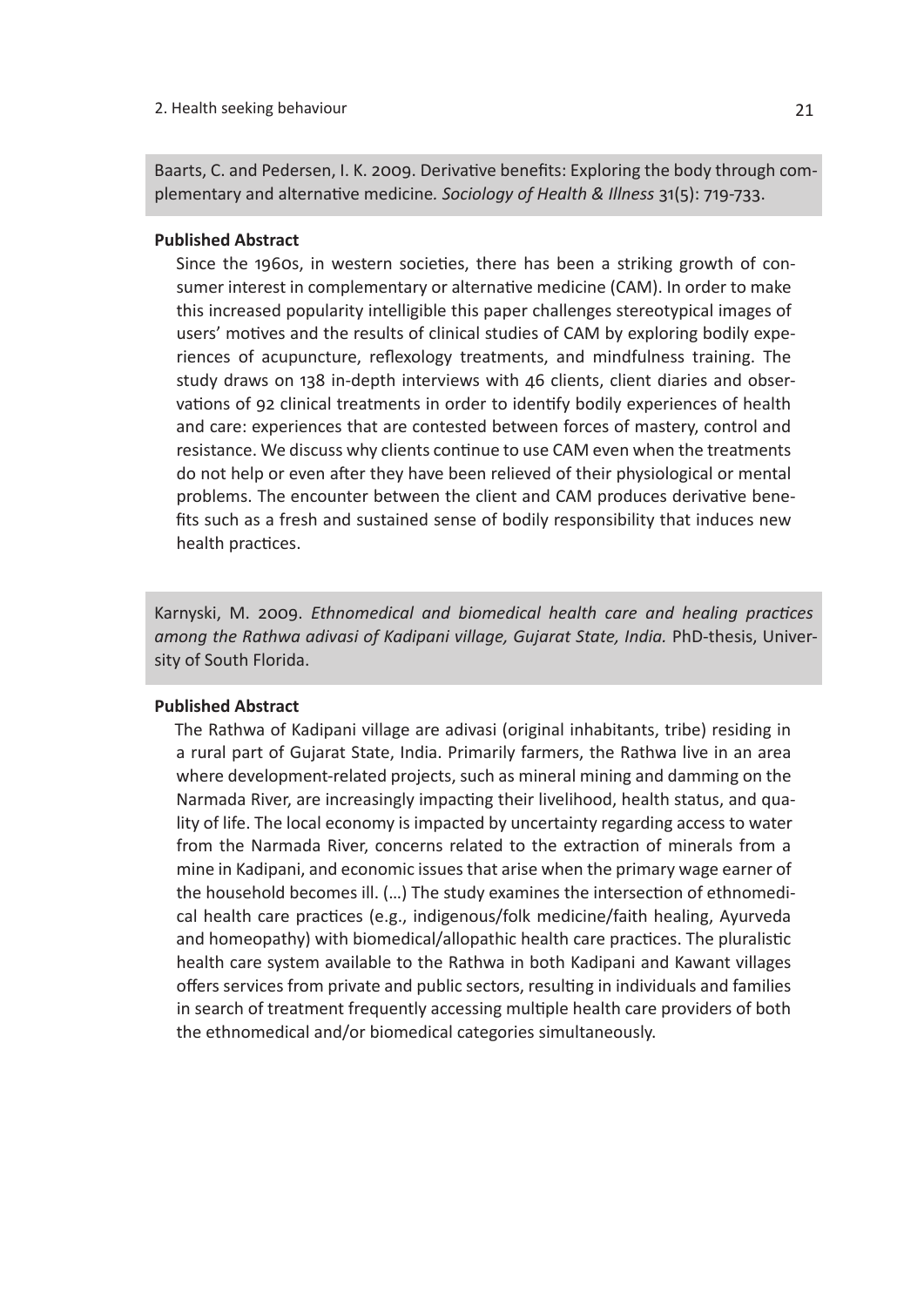Reniers, G. and Tesfai, R. 2009. Health services utilization during terminal illness in Addis Ababa, Ethiopia. *Health Policy and Planning* 24 (4): 312-319.

#### **Published Abstract**

The article describes modern and alternative health services use in terminal illness of adults in Ethiopia, and assess whether utilization patterns of TB/AIDS patients are distinct from those of patients suffering from other illnesses. Drawing on data from post-mortem interviews with close relatives or caretakers of the deceased it is concluded that the contact rate of adults with modern medical facilities in terminal illness is almost universal, but their usage intensity is rather low. Alternative curative options are less commonly utilized, and do not exclude modern health services use. This suggests that both types of services are considered complements rather than alternatives for each other. Because the contact rate with health service providers is greatest for TB/AIDS patients, it is unlikely that HIV/ AIDS-related stigma is an impediment to seeking care.

Shaikh, S. H. et al. 2009. Trends in the use of complementary and alternative medicine in Pakistan: A population-based survey. *Journal of Alternative & Complementary Medicine*  15 (5): 545-550.

#### **Published Abstract**

The objective of this study was to evaluate the extent of use of complementary and alternative systems of medicine by different segments of society and to identify the diseases in which they have been found to be effective. Methods: This was a questionnaire-based descriptive study carried out from April 2002 to March 2004, in selected urban and rural areas of four provinces of Pakistan representing general strata of population from various socioeconomic conditions. Results: The overall trend in Pakistan shows that 51.7% (CI 54.3–49.1) chose complementary and alternative medicine (CAM) while 48.3% (CI 50.71–48.89) chose biomedicine. Of those who chose CAM, 20% (CI 21–19) also used biomedicine as well; 16% (CI 16.8–15.2) homeopathy, 12.4% (CI 13.02–11.78) unani medicine, 2.1% (CI 2.20– 1.99) mind–body medicine (faith healing), 0.9% biologically based practices (home remedies, diet and nutrition) 0.05% energy medicine (Reiki), 0.05% Traditional Chinese Medicine, and 0.02% aromatherapy. Conclusions: About half of the studied population used CAM. The population estimates of use of CAM are within the range reported elsewhere. It reflects an increasing popularity of CAM in Pakistan as well. Combined use of biomedicine with CAM was common and often patients did not reveal the use of CAM to the biomedicine practitioners.

Sundal, M. 2009. *Difficult decisions: Karimojong healing in conflict.* PhD-thesis, University of Kansas.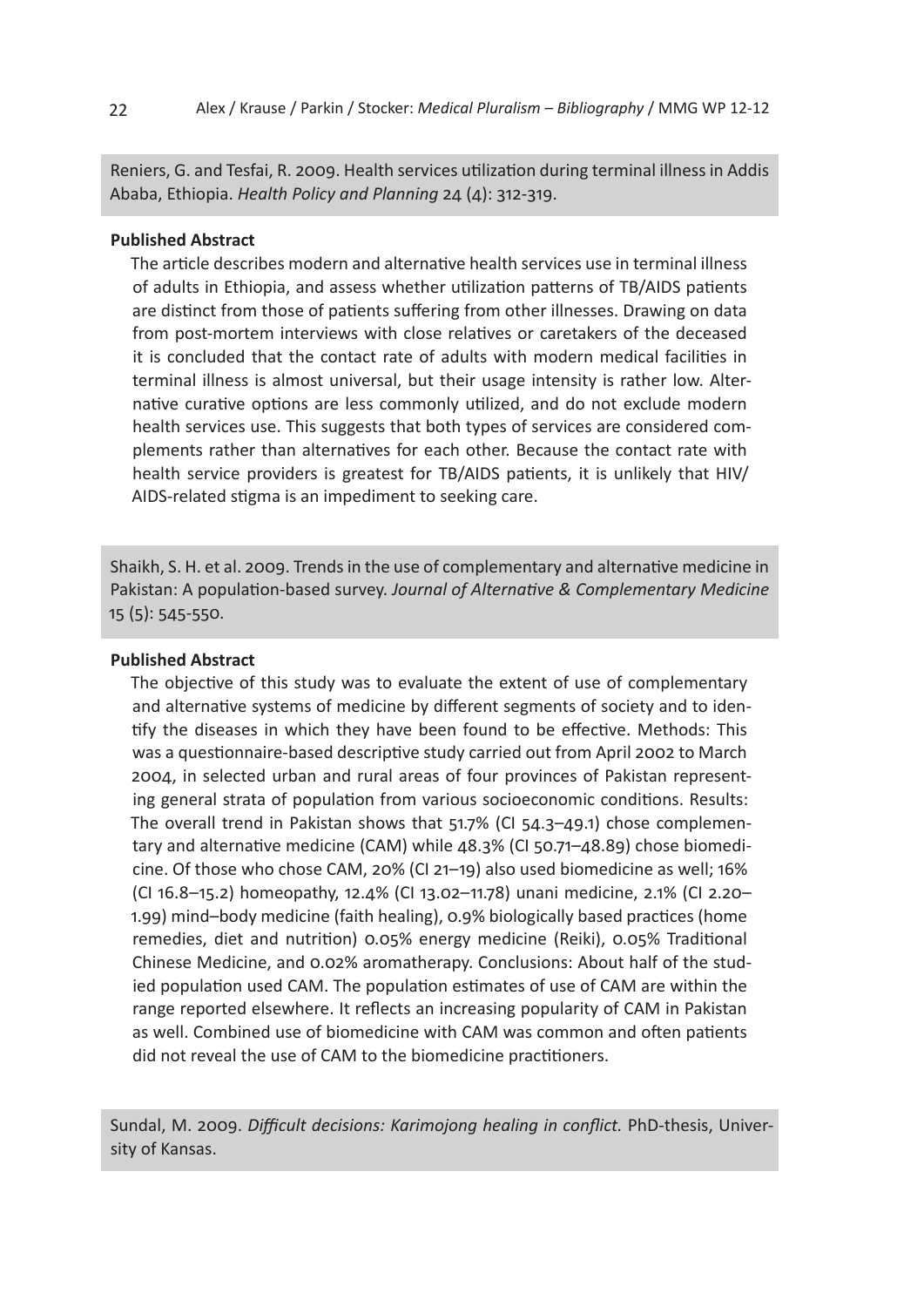#### **Published Abstract**

This dissertation examines Karimojong ethnomedicine, focusing on maternal therapeutic decision-making and the healing work of indigenous practitioners. Political and environmental instability, coupled with inequality and an institutional emphasis on biomedicine, has resulted in long-term suffering among the Karimojong of northeast Uganda. This area provides few socioeconomic opportunities beyond agro-pastoralism, and most Karimojong families live entrenched in poverty and violence; thus, families go without basic necessities and have normalized their continued state of ill health as a coping method to deal with relatively high levels of child illnesses and death. The social, political, and economic marginalization of Karamoja has shaped the distribution of healthcare resources and local experiences of health and illness. The Ugandan Ministry of Health actively promotes biomedicine as the preferred healing method and regards Karimojong indigenous therapeutic strategies as ineffective, harmful, and outdated. While local healing practitioners have incorporated various biomedical insights, the western-based health sector has not welcomed Karimojong healing as a viable therapeutic strategy. The Karimojong rely however on both biomedicine and indigenous medicine. Karimojong healers treat illness, bless pending cattle raids, and maintain the spiritual health of communities. The healers' work underscores their importance to community well-being and as advocates of holistic healthcare. For child illnesses, Karimojong mothers chose healthcare methods pragmatically and utilized multiple strategies including herbal remedies, consultations with healers, pharmaceuticals, and frequenting biomedical clinics.

Alex, G. 2010. *Medizinische Diversität im postkolonialen Indien. Dynamik und Perzeption von Gesundheitsangeboten in Tamil Nadu*. Berlin: Weissensee Verlag Berliner Beiträge zur Ethnologie.

#### **Summary**

This study offers the reader an overview of the range of health providers available in rural Tamil Nadu, and discusses their therapies and explanatory models. It discusses health seeking strategies and ideas about health and illness causation on the basis of qualitative and quantitative data.

Budden, A. 2010. *Moral worlds and therapeutic quests: A study of medical pluralism and treatment-seeking in the lower Amazon.* PhD-thesis, University of California, San Diego.

#### **Published Abstract**

This dissertation is about the social and psycho-cultural dimensions of medical pluralism and treatment seeking in Santarém, a rapidly growing municipality in the Brazilian Amazon. Based on a year-and-a-half of ethnographic fieldwork in urban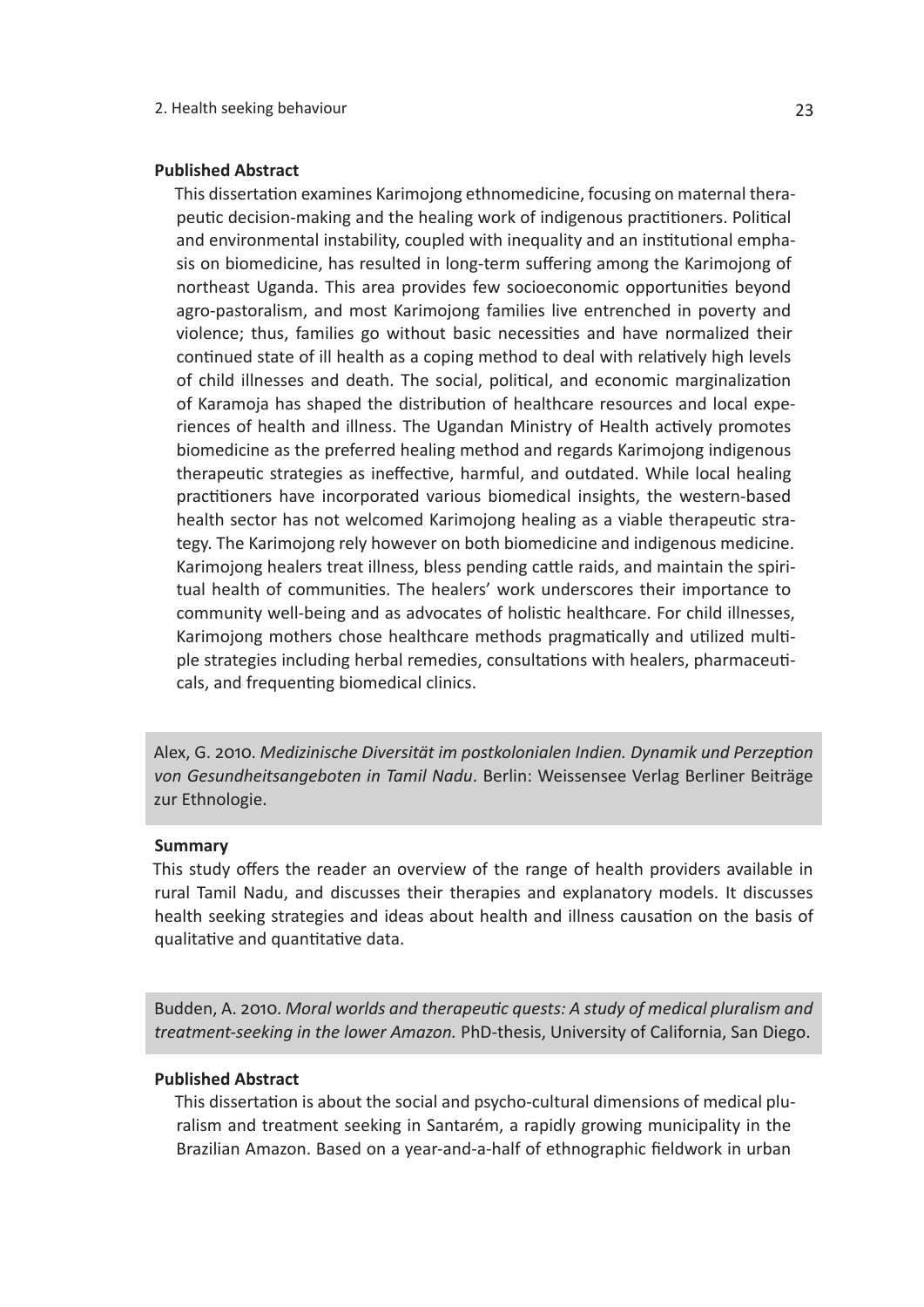and rural settings, it comparatively examines how popular religions and cosmopolitan health institutions define and manage (or fail to manage) sickness, psychosocial impairment, and emotional distress. The study contributes to emerging scholarship in anthropology that theorizes medical pluralism, not in terms of discrete cultural systems set in opposition to one another (e.g., traditional versus cosmopolitan medicine), but rather as an open system of dynamic relations between institutions and between institutions and care-seekers. It situates these processes within broader historical trends in the Amazon that have led to significant patterns of urbanization, migration, and sociocultural complexity. In this context, religious institutions such as Pentecostalism, Spiritism, Candomblé, and Umbanda have flourished and, along with secular health institutions, provide diverse social and symbolic resources for the needs of care-seekers. However, an examination of the ways that santarenos in these communities cognize illness and distress and seek care reveals how blurred the boundaries are between institutional ideologies and therapeutic practices.

Chun-Chuan, S. et al. 2010. Patterns of medical pluralism among adults: Results from the 2001 National Health Interview Survey in Taiwan. *BMC Health Services* Research 10: 191-199.

#### **Published Abstract**

Medical pluralism (MP) can be defined as the employment of more than one medical system or the use of both conventional and complementary and alternative medicine (CAM) for health and illness. A population-based survey and linkage with medical records was conducted to investigate MP amongst the Taiwanese population. Previous research suggests an increasing use of CAM worldwide. Methods: We collected demographic data, socioeconomic information, and details about lifestyle and health behaviours from the 2001 Taiwan National Health Interview Survey. The medical records of interviewees were obtained from National Health Insurance claims data with informed consent. In this study, MP was defined as using both western medicine and traditional Chinese medicine (TCM) services in 2001. The odds ratio (OR) and 95% confidence interval (CI) were estimated for factors associated with adopting MP in univariate and multiple logistic regression. Results: Among 12,604 eligible participants, 32.5% adopted MP. Being female (OR = 1.44, 95% CI = 1.30 - 1.61) and young (OR = 1.38, 95% CI = 1.15 - 1.66) were factors associated with adopting MP in the multiple logistic regression. People with healthy lifestyles (OR = 1.35, 95% CI = 1.19 - 1.53) were more likely to adopt MP than those with unhealthy lifestyles. Compared with people who had not used folk therapy within the past month, people who used folk therapy were more likely to adopt MP. The OR of adopting MP was higher in people who lived in highly urbanised areas as compared with those living in areas with a low degree of urbanisation. Living in an area with a high density of TCM physicians (OR = 2.19, 95% CI = 1.69 - 2.84) was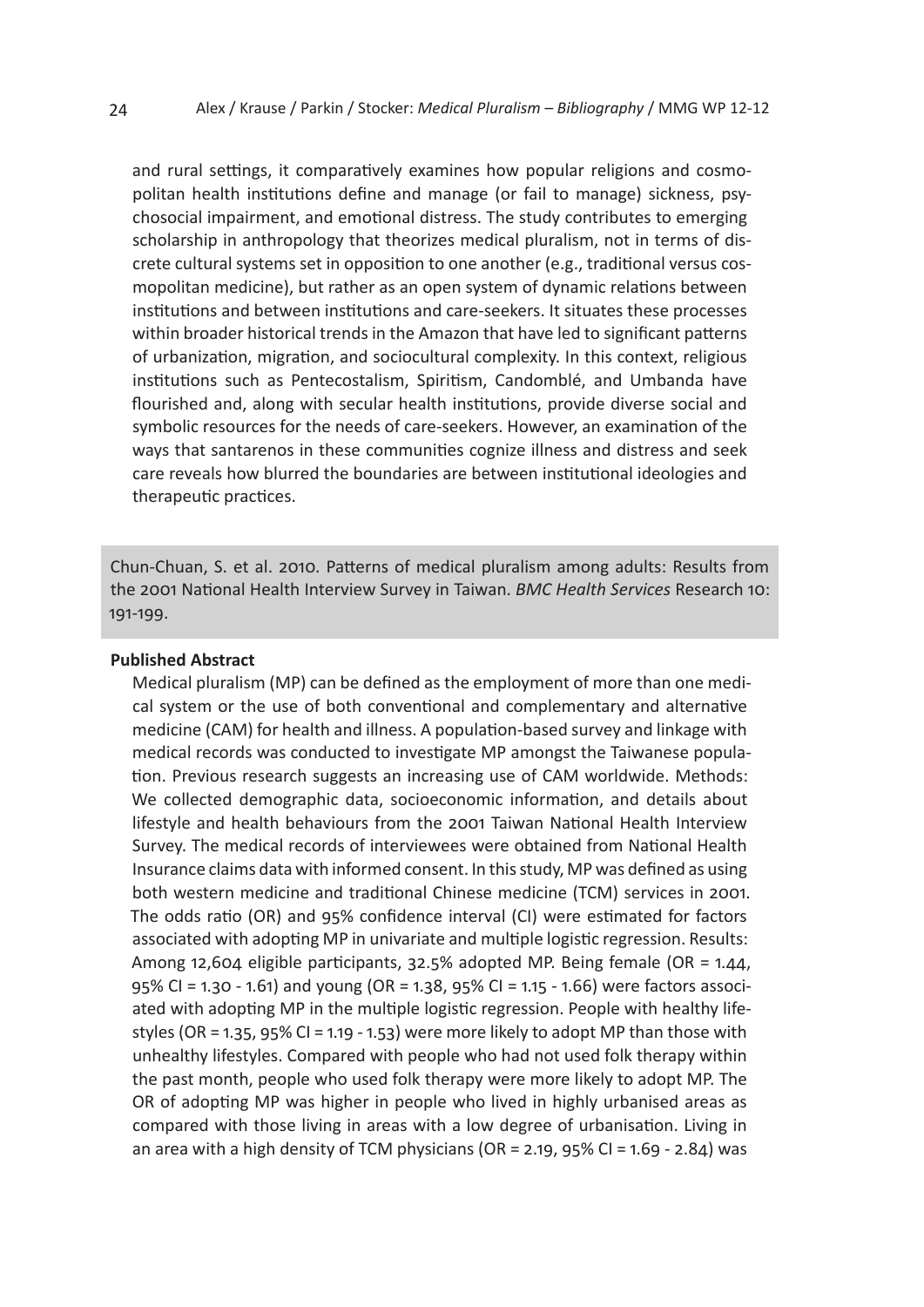#### 2. Health seeking behaviour 25

the strongest predictor for adopting MP. Conclusion: MP is common in Taiwan. Sociodemographic factors, unhealthy lifestyle, use of folk therapy, and living in areas with a high density of TCM physicians are all associated with MP. People who had factors associated with the adoption of MP may be at risk for adverse health effects from interactions between TCM herbal medicine and WM pharmaceuticals.

Peglidou, A. 2010. Therapeutic itineraries of 'depressed' women in Greece: Power relationships and agency in therapeutic pluralism. *Anthropology & Medicine* 17 (1): 41-57.

#### **Published Abstract**

This paper explores the treatment quests followed by women diagnosed with depression at the local centre for mental health. The data resulting from this investigation were collected during ethnographic research conducted in 1998 and 2001 from an urban context in north-western Greece. 'Depression' was analysed as a medicalized form of female suffering in a Greek context, and three aspects of therapeutic pluralism were examined. The criteria through which patients prioritise certain practitioners over others, the role exerted by relatives in treatment research and manners of reconciliation of contradictory and heteroclite types of therapy were all investigated. In encounters with male practitioners (psychiatrists, priests and mediums) and close relatives attempting to help find a remedy in order to avoid stigmatization of mental disorder, female patients appear to oscillate between gender and healing powers. The field of therapeutic itineraries interacts with gender power relations to produce various technologies of discipline and practices of resistance as female patients are subjected to the bipolar power of male healers and their male relatives. These gender dynamics are interfaced in the broader competition for therapeutic authority between institutional psychiatry, the Orthodox Church and other alternative healers.

Parkin, D.J. 2011 Trust talk and alienable talk in healing: a problem of medical diversity.. *MMG Working Paper 11-11.* Max Planck Institute for the Study of Religious and Ethnic Diversity. Goettingen.

#### **Published Abstract**

Co-existing medical traditions operate at different levels of scale. In rural eastern Africa there are diviners and herbalists whose clients are drawn from the immediate neighbourhood. Some develop healing reputations more widely over a region or nation, sometimes with prophetic and witch-finding powers. Biomedical clinics and hospitals are also interlinked regionally, nationally and internationally. Patients or carers may seek healthcare by moving through these different levels, sometimes beginning with a neighbourhood healer and sometimes trying out different therapies simultaneously. Sicknesses and misfortunes are often first discussed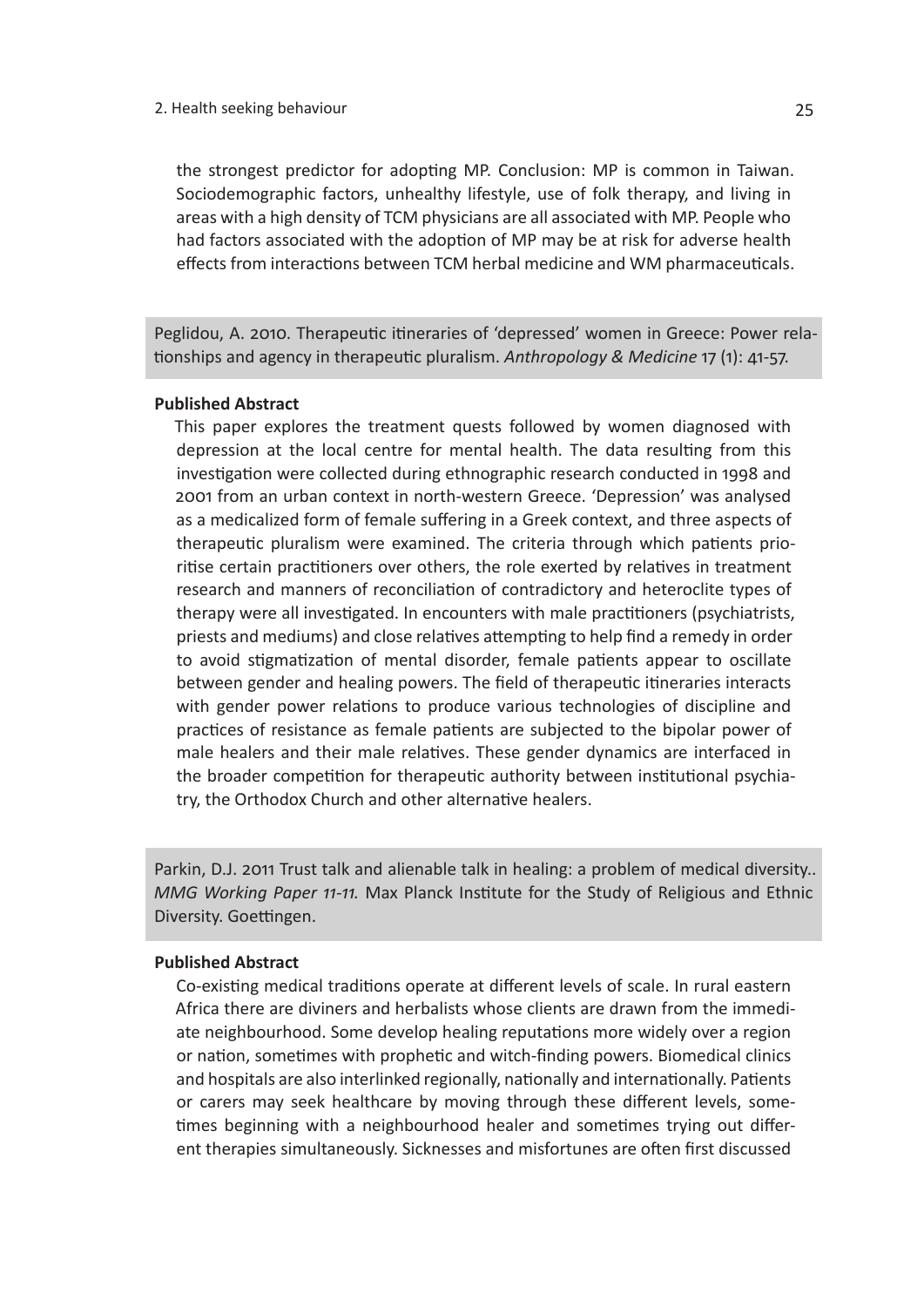within a family or homestead, with concern for the victim extending to all its members. The talk is based on assumed trust among its members. But, if unresolved, the affliction may trigger a crisis which breaks the trust, so that healers beyond the neighbourhood are sought, whether prophetic/witch-finding or biomedical. Taken out of the context of family and homestead intimacy, the talk blames the ailment on the malevolence or negligence of individuals in the community. Talk about sickness among sufferers and between them and healers, is thus transformed from that which seeks resolution in amity to that which seeks culpability and, sometimes, retribution. A similar process of sickness talk changing through its appropriation by wider scale and more powerful medical authority occurs also in western biomedical hospitals and clinics.

### **3. Professionalization and power relations**

Baer, H. 1984. The drive for professionalization in British osteopathy. *Social Science & Medicine* 19 (7): 717-725.

#### **Published Abstract**

This article examines the drive by osteopaths for professionalization in Great Britain. Whereas osteopathy evolved into osteopathic medicine and became part of the medical mainstream in the United States, osteopathy diffused from America to Britain around the turn of the century where it continues to function as a marginal profession. In an effort to overcome their marginality osteopaths have established associations and schools, lobbied for state recognition, created an umbrella organization to transcend intrapersonal rivalries, formed voluntary registers and redefined the scope of their practice. In addition to presenting an overview of these strategies for professionalization, I argue that the ability of osteopaths to obtain legitimacy depends upon convincing political and economic elites that they are useful in compensating for contradictions of capital-intensive, high technology medicine.

Last, M. and Chavunduka, G.L. 1988. The professionalization of African medicine. Manchester: Manchester University Press.

#### **Summary**

This is a seminal volume, edited by a renowned medical anthropologist and one of the founders of the first healer association in Zambia. The introduction by Last is still among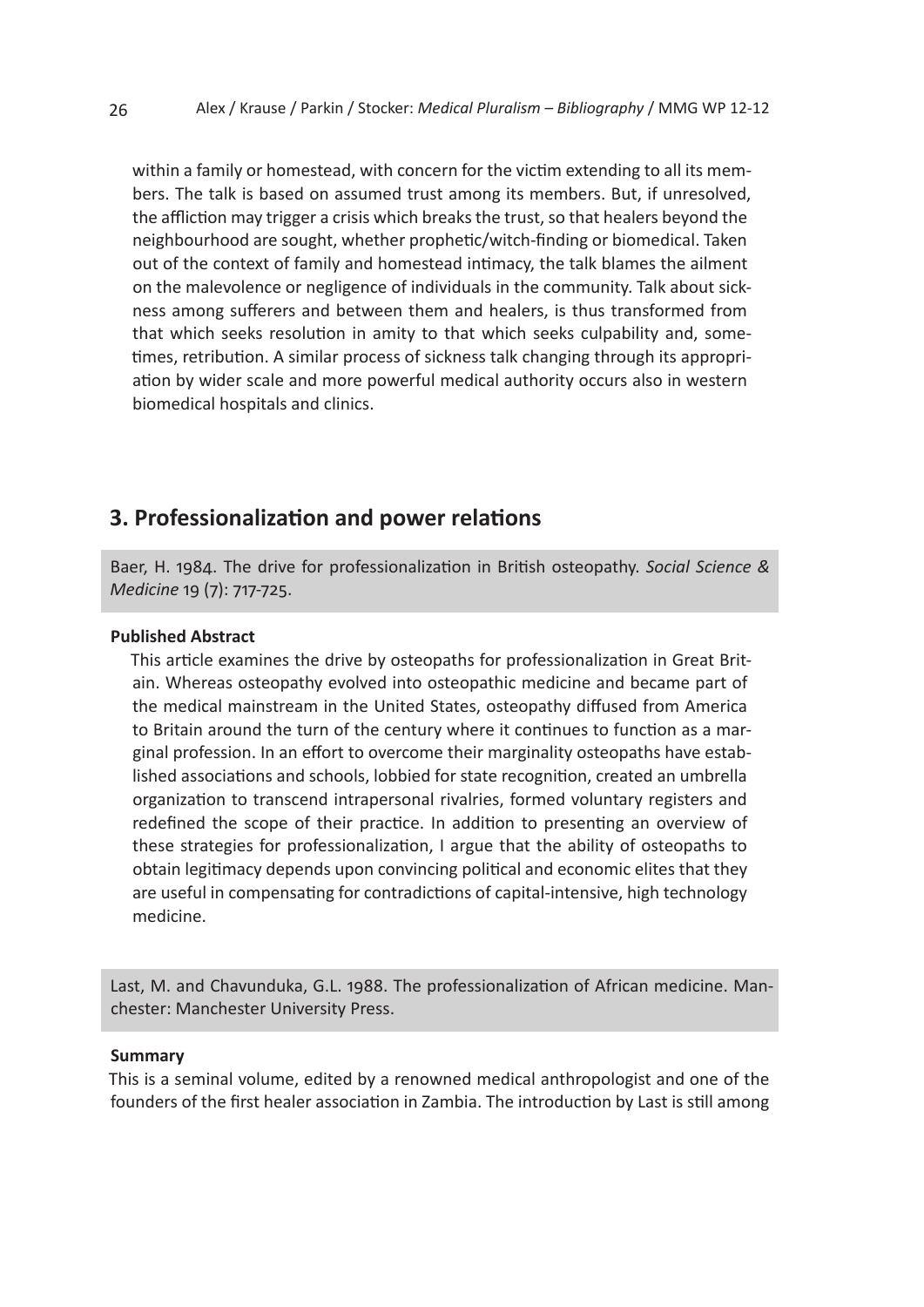the best of what has been written on the topic, pointing clearly to the challenges and problems emerging around the professionalization of healing traditions, which are mainly transmitted orally. The book consists of two main parts: 'Associations and government' and 'Professional knowledge and its control'. The article by Twumasi and Warren focuses on one of the first training programs in Ghana. Another often quoted chapter is that by Steven Feierman, offering historical views on popular control over institutions of health.

Baer, H. 1989. The American dominative medical system as a reflection of social relations in the larger society. *Social Science & Medicine* 28 (11): 1103-1112.

#### **Published Abstract**

Expanding upon Navarro's analysis of the American biomedical sector, I argue that the phenomenon of medical pluralism has historically and continues to reflect class, racial/ethnic, and gender relations in American society. The evolution of the American medical system is traced from a relatively pluralistic one in the nineteenth century to a dominative one in the twentieth century. While legitimation and even professionalization of various alternative medical systems supports the assertion that the dominance of biomedicine is delegated rather than absolute, these processes reflect the growing accommodation on the part of alternative practitioners to the reductionist disease theory which is compatible with capitalist ideology.

Janes, C. 1995. The transformations of Tibetan medicine. *Medical Anthropology Quarterly* 9 (1): 6-39.

#### **Published Abstract**

This article presents a cultural and historical analysis of 20th-century Tibetan medicine. In its expansion into the state bureaucracy, Tibetan medicine has acceded to institutional modernity through transformations in theory, practice, and methods for training physicians. Despite Chinese rule in Tibet, however, Tibetan medicine has not yielded completely to state interests. With the collapsing of the traditionally pluralistic Tibetan health system into the professional sector of Tibetan medicine, contemporary Tibetan medicine has become to the laity a font of ethnic revitalization and resistance to the modernization policies of the Chinese state. These processes are particularly evident in the elaboration of disorders of rlung, a class of sicknesses that, collectively, have come to symbolize the suffering inherent in rapid social, economic, and political change.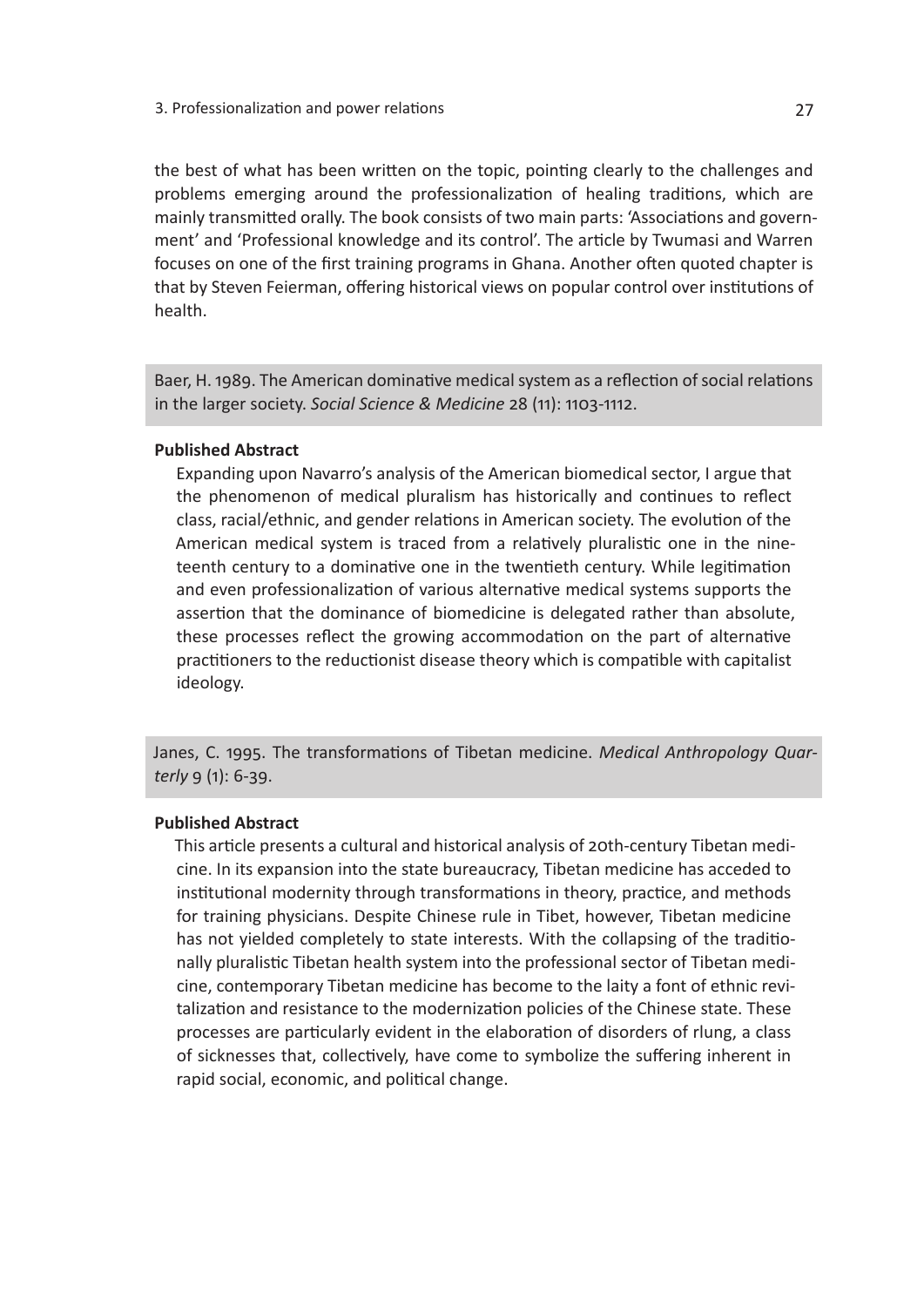Baer, H. 2001. The sociopolitical status of the U.S Naturopathy at the dawn of the 21st century. *Medical Anthropology Quarterly* 15 (3): 329-346.

#### **Published Abstract**

Naturopathic medicine in the United States had its inception around the turn of the 20th century. Subsequently, it underwent a process of relatively rapid growth until around the 1930s, followed by a period of gradual decline almost to the point of extinction due to biomedical opposition and the advent of "miracle drugs." Because its therapeutic eclecticism had preadapted it to fit into the holistic health movement that emerged in the 1970s, it was able to undergo a process of organizational rejuvenation during the last two decades of the century. Nevertheless, U.S. naturopathy as a professionalized heterodox medical system faces several dilemmas as it enters the new millennium. These include (1) the fact that it has succeeded in obtaining licensure in only two sections of the country, namely, the Far West and New England; (2) increasing competition from partially professionalized and lay naturopaths, many of whom are graduates of correspondence schools; and (3) the danger of cooptation as many biomedical practitioners adopt natural therapies.

Barnes, L.L. 2003. The acupuncture wars: The professionalizing of American acupuncture – A view from Massachusetts. *Medical Anthropology* 22 (3): 261-301.

#### **Published Abstract**

Since the 1970s acupuncturists in the United States have confronted the dilemma of how to define themselves not only as practitioners in relation to an evolving Americanized version of Chinese medicine but also with respect to definitions of biomedical professional identity, which are currently in flux. The central issue is that of professionalization. This study traces the process of professionalization through the initial reception of the modality; the first steps toward specialized training; and the further steps through professional associations, credentialing, and licensing. This process takes place within the broader social frame of fluctuating definitions of biomedical professionalism. It is within this context that acupuncturists are assessing role definition, status, and compensation. Part of the process also involves the renewed use of the clinical trial and the potential co-opting of acupuncture. The potential for resistance is tied in with alliances with holistic physicians and with acupuncturists' own defense of pluralism.

Parkin, D.J. 2005 The commercialisation of biomedicine and the politics of flight in Zanzibar. In R. Cohen (ed). Migration and health in southern Africa. Capetown Special Issue. *Journal of Ethnic and Migration Studies.*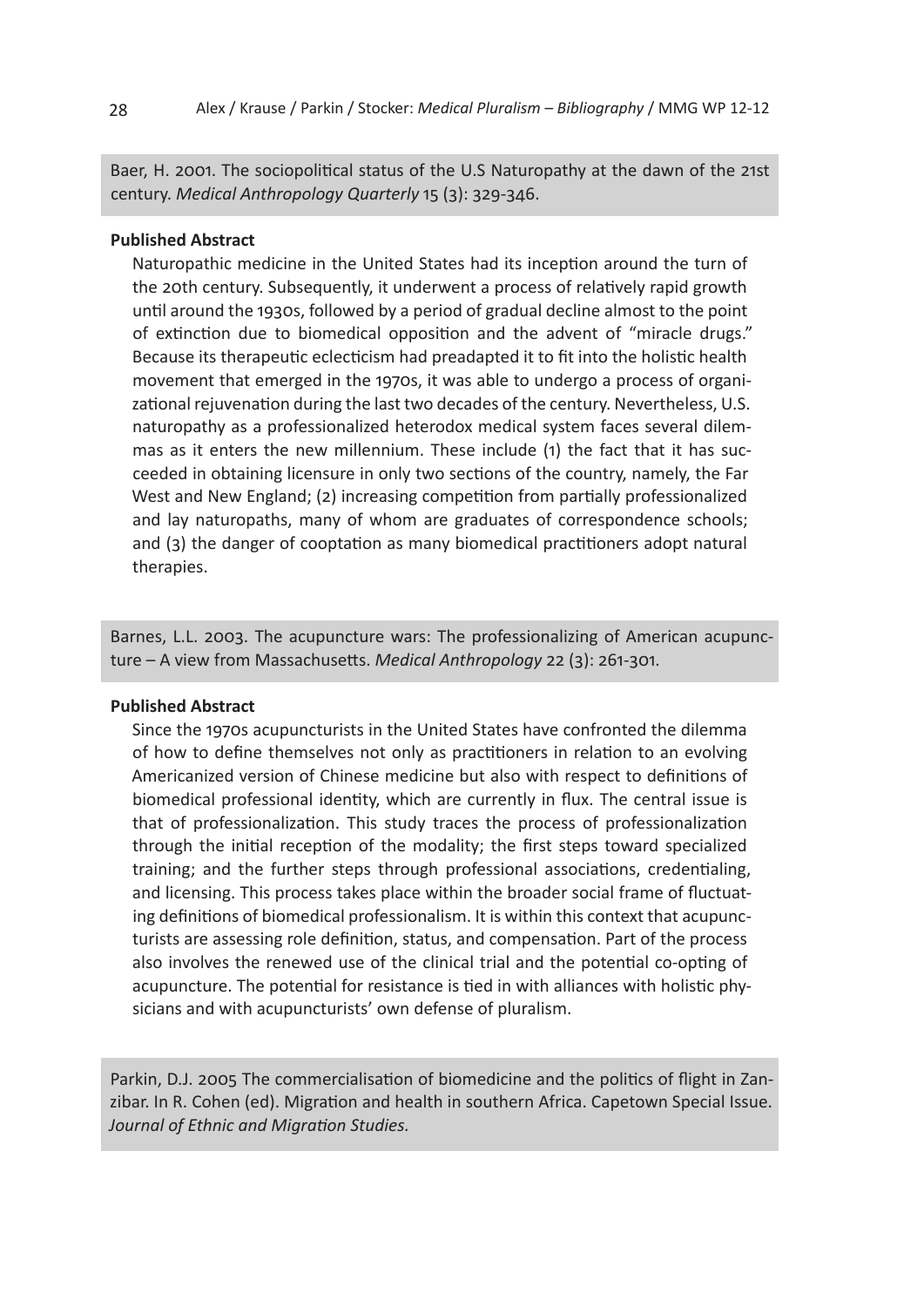#### **Published Abstract.**

Changes in methods of medical treatment and healing in Zanzibar, which has until recently been almost entirely Muslim and consists of two main islands (Unguja and Pemba), have historically corresponded with sudden population movements brought about by political crises. The revolution in Zanzibar in 1964 ushered in a socialist commitment to free and universally available biomedicine. But the revolution also forced many traditional healers to flee Zanzibar. They were seen as unacceptably "non-modern" and based on "superstition" and as therefore inappropriate for a socialist society. It proved eventually difficult, however, to provide free biomedical facilities in Zanzibar for long and, from the early or mid seventies the islands gradually entered a long period during which neither modern nor traditional medicine were openly and easily available. In this period of blight, the island of Pemba retained relatively more of its traditional healers, with even the island's hospitals continuing to function, though without adequate drugs, while on the island of Unguja healers stayed away or were reluctant to practice for fear of government reprisals, often turning instead to becoming Muslim mosque leaders or learned sheikhs. Islam appears to have become, more markedly than previously, a partial substitute for medicine and healing, in that during outbreaks of cholera, for instance, and with malaria evidently increasing, mosque leaders would urge people to pray for health and recovery and not to expect to be able to turn to medicines.

In the late eighties and early nineties, a thaw in hard-line policies, the ending of communism and a de facto return to capitalism enabled the return of private biomedical practitioners, clinics and small hospitals. These were sometimes set up and run by people from way beyond East Africa, including a few but significant number of doctors and healers from India, Pakistan and China wishing to migrate to Zanzibar for the professional opportunity offered there. Traditional Muslim Zanzibari healers also practiced more openly. By the mid- and late nineties, private biomedical practitioners and clinics were increasingly in competition with each other. With the removal in the late nineties of immigration restrictions, significant numbers of mainland non-Muslims have come to Zanzibar, including Maasai healers, of whom there were hardly any in Zanzibar in the early nineties.

Bruun, H. and Elverdam, B. 2006. Los Naturistas – Healers who integrate traditional and biomedical explanations in their treatment in the Bolivian health care system. *Anthropology & Medicine* 13 (3): 273-283.

#### **Published Abstract**

Medical pluralism is a common feature in most health care systems. In this system integration and exchanges between sectors are common, thus forming complex and hybrid systems. This paper analyses such a pluralistic system, and is based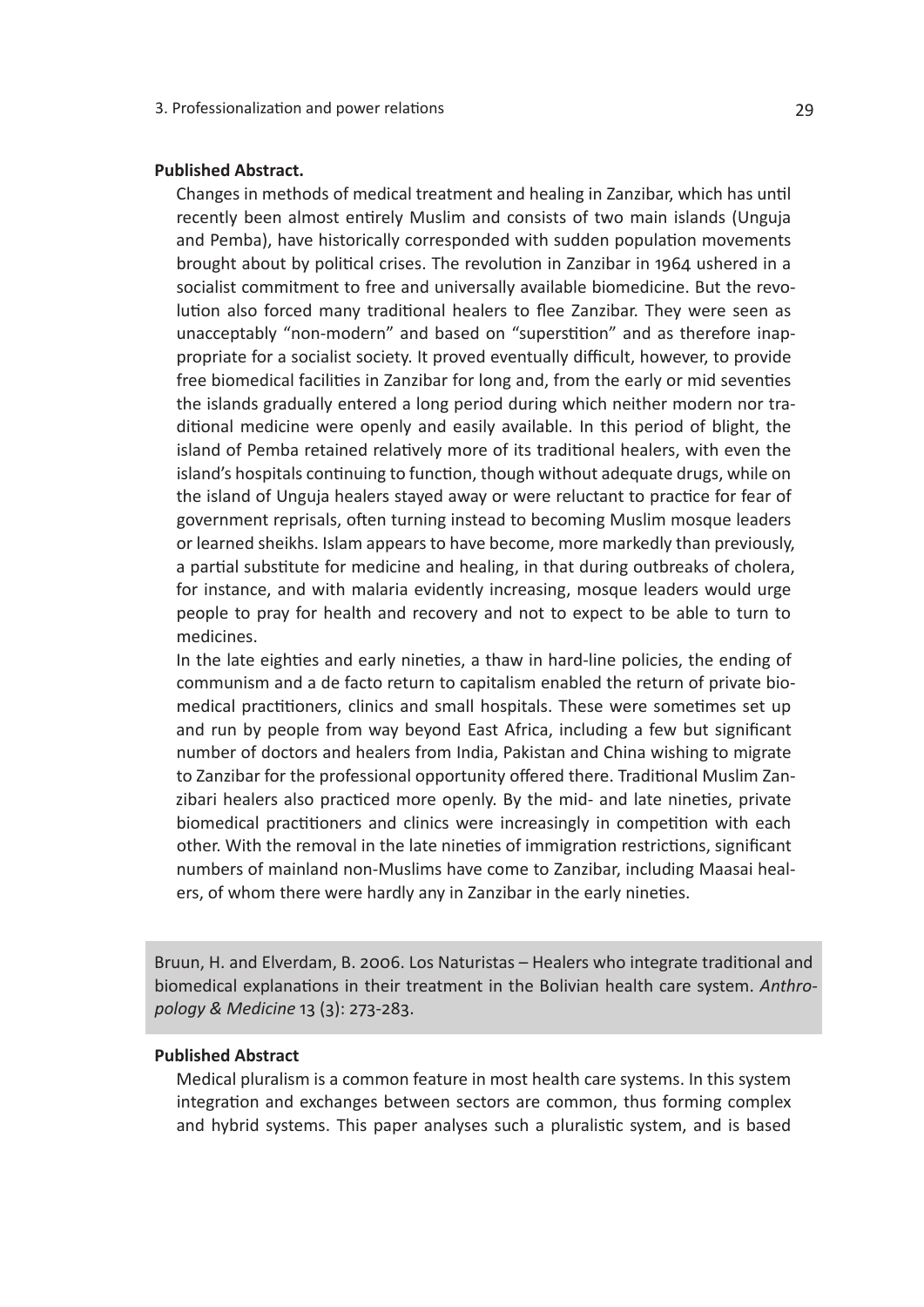on an anthropological study involving participant observation and ethnographic interviews. The research focuses on a group of healers—Los Naturistas from urban Bolivia. They are Mestizos and serve the Indian and Indian Mestizo population. The study findings suggest they integrate explanatory models from both the traditional Andean medicine and biomedicine, but are selective in the sicknesses they treat. They predominantly use herbal medicine. As a group of healers Los Naturistas are establishing their specific place in the Bolivian health care system.

Wahlberg, A. 2006. Bio-politics and the promotion of traditional herbal medicine in Vietnam. *Health* 10 (2): 123-147.

#### **Published Abstract**

It is often suggested that, in the past 50 years, Vietnam has experienced a traditional medicine 'revival' that can be traced back to late President Ho Chi Minh's 1955 appeal 'to study means of uniting the effects of oriental remedies with those of Europe'. In this article, I demonstrate how traditional herbal medicine came to be recruited as an important component of national efforts to promote the public health of urban and rural populations in Vietnam. Importantly, this has entailed a rejection of a colonial biopolitics that sought to marginalize 'quackery' in favor of a postcolonial bio-politics that aims to promote the 'appropriate' use of traditional herbal medicines. While the Vietnamese case bears many parallels to other countries in this respect, notably China, Vietnam's ancient history of medicine, postcolonial isolation and extensive health delivery network have resulted in a unique strategy that encourages rural populations to become self-sufficient in the herbal treatment of their most common illnesses.

Cameron, M.M. 2009. Gender, science, and indigenous medicine: Planning research on Asian women professional providers. *Health Care for Women International* 30 (4): 289- 307.

#### **Published Abstract**

Women's health care prospects around the world depend on many factors, including broad social changes involving how gender dimensions within traditional medicine are transformed by global biomedicine. I propose a model that will help us to evaluate international health care transformation in Asia through understanding the specific impact of biomedicine on women practitioners of indigenous medicine. I suggest in the model that the relationship among gender, indigenous medico-science, and biomedicine is shaped by culture-specific and historical gender organization, the gendered knowledge foundations of indigenous medicine, and modernizing biomedical and western science influences.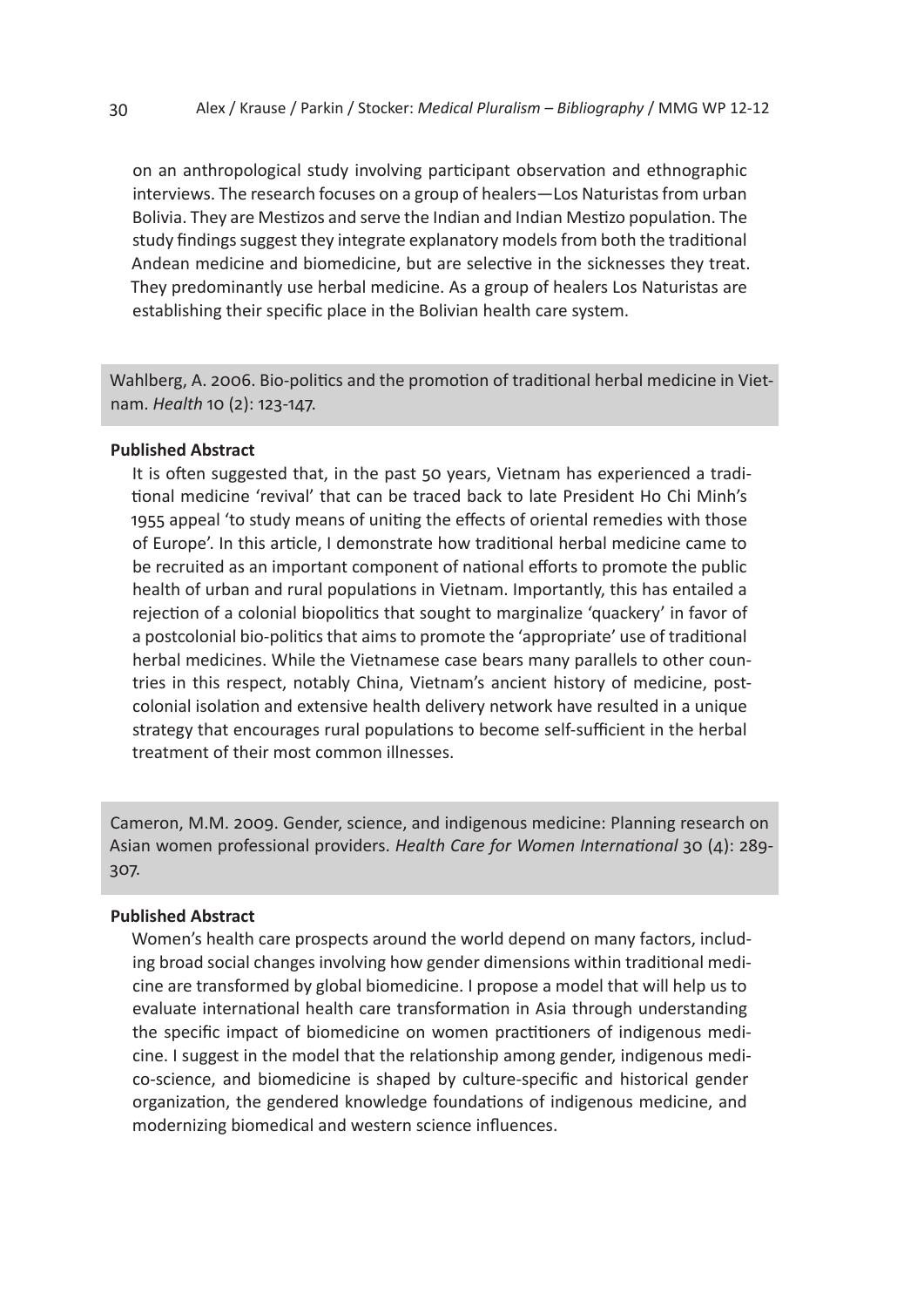Sugishita, K. 2009. Traditional medicine, biomedicine and Christianity in modern Zambia. *Africa* 79 (3): 435-454.

#### **Published Abstract**

The World Health Organization has recognized 'traditional medicine' as a de facto and economical substitute for biomedicine in the developing world. Accordingly, the Zambian government aims to integrate 'traditional healers', locally known as ng'anga, with their biomedical counterparts in a national health care system. Hence, on the one hand, ng'anga elaborate their practice into 'herbalism', which could meet scientific standards and fit into the scope of biomedicine. On the other hand, they continue to deal with affliction by positing the existence of occult agents, such as witchcraft and spirits, at the risk of being criticized for exploiting indigenous beliefs. As a result, many ng'anga associate themselves with Christianity, the national religion of Zambia, which serves as an official domain of the occult where they take refuge from biomedical rationalization. However, conventional churches, the government and health authorities do not approve of the link between Christianity and traditional medicine; hence ng'anga as traditional healers are marginalized in modern, Christian Zambia. Being thus dissociated from the national religion, ng'anga are officially confined to the periphery of national health care, where they submit to the primacy of biomedicine and the workings of state power.

Torri, M.-C. 2009. Beyond benefit-sharing agreements: Bioprospecting for the poor? *International Journal of Technology Management & Sustainable Development* 8 (2): 103- 127.

#### **Published Abstract**

This article investigates whether novel benefit-sharing arrangements might give rise to a new form of bioprospecting activity through the examination of what appears to be a new model of bioprospecting represented by Gram Mooligai Company Limited (GMCL). GMCL, which is a community-based enterprise active in herbal sector in India, sells medicinal herbs and commercializes phytomedicines using the local ethnomedicine knowledge. The article aims to show how an alternative representation of bioprospecting 'from below' can be an instrument to enhance the local livelihoods of communities and promote their empowerment and capacity building.

Campbell-Hall, V. et al. 2010. Collaboration between traditional practitioners and primary health care staff in South Africa: Developing a workable partnership for community mental health services. *Transcultural Psychiatry* 47 (4): 610-628.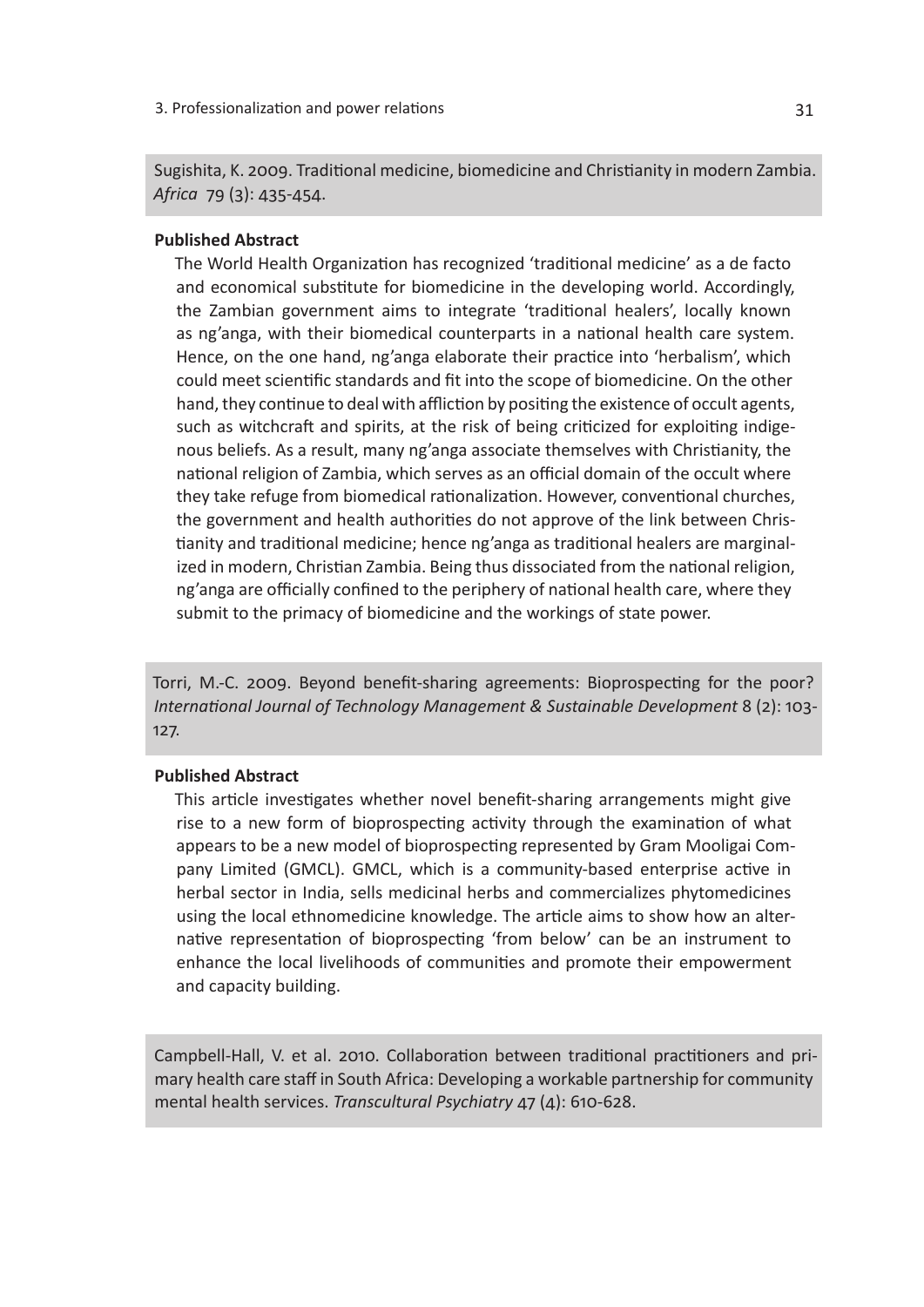#### **Published Abstract**

The majority of the black African population in South Africa utilizes both traditional and public sector western systems of healing for mental health care. There is a need to develop models of collaboration that promote a workable relationship between the two healing systems. The aim of this study was to explore perceptions of service users and providers of current interactions between the two systems of care and ways in which collaboration could be improved in the provision of community mental health services. Qualitative individual and focus group interviews were conducted with key health care providers and service users in one typical rural South African health sub-district. The majority of service users held traditional explanatory models of illness and used dual systems of care, with shifting between treatment modalities reportedly causing problems with treatment adherence. Traditional healers expressed a lack of appreciation from western health care practitioners but were open to training in western biomedical approaches and establishing a collaborative relationship in the interests of improving patient care. Western biomedically trained practitioners were less interested in such an arrangement. Interventions to acquaint traditional practitioners with western approaches to the treatment of mental illness, orientation of Western practitioners towards a culture-centered approach to mental health care, as well as the establishment of fora to facilitate the negotiation of respectful collaborative relationships between the two systems of healing are required at district level to promote an equitable collaboration in the interests of improved patient care.

Fuller, C. J. and Narasimhan, H. 2010. Traditional vocations and modern professions among Tamil Brahmans in colonial and post-colonial south India. *Indian Economic & Social History Review* 47 (4): 473-496.

#### **Published Abstract**

Since the nineteenth century, Tamil Brahmans have been very well represented in the educated professions, especially law and administration, medicine, engineering and nowadays, information technology. This is partly a continuation of the Brahmans' role as literate service people, owing to their traditions of education, learning and literacy, but the range of professions shows that any direct continuity is more apparent than real. Genealogical data are particularly used as evidence about changing patterns of employment, education and migration. Caste traditionalism was not a determining constraint, for Tamil Brahmans were predominant in medicine and engineering as well as law and administration in the colonial period, even though medicine is ritually polluting and engineering resembles lowstatus artisans' work. Crucially though, as modern, English-language, credentialbased professions that are wellpaid and prestigious, law, medicine and engineering were and are all deemed eminently suitable for Tamil Brahmans, who typically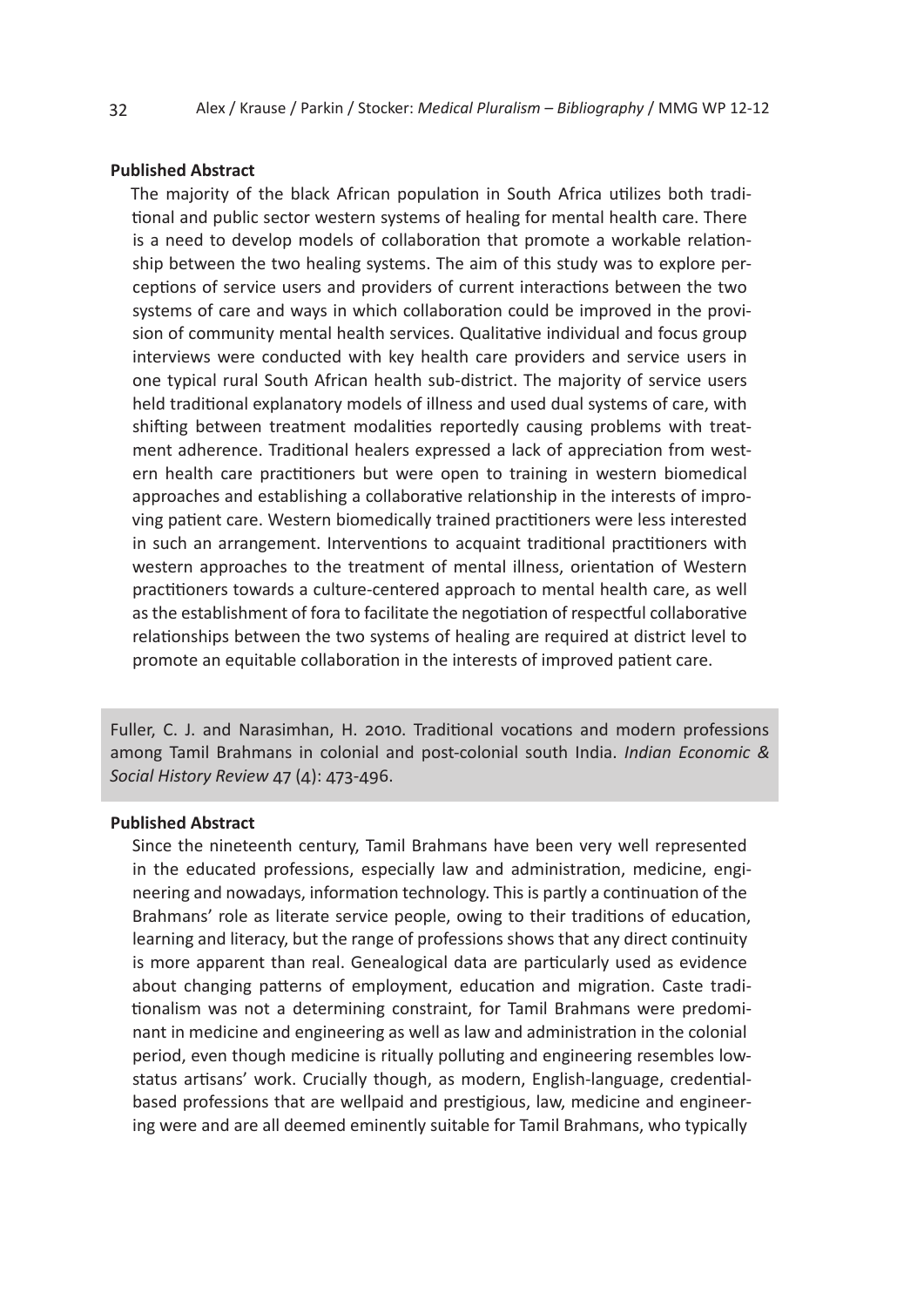regard their professional success as a sign of their caste superiority in the modern world. In reality, though, it is mainly a product of how their old social and cultural capital and their economic capital in land were transformed as they seized new educational and employment opportunities by flexibly deploying their traditional, inherited skills and advantages.

Langwick, S. 2010. From non-aligned medicines to market-based herbals: China's relationship to the shifting politics of traditional medicine in Tanzania. *Medical Anthropology* 29 (1): 15-43.

#### **Published Abstract**

The institutionalization of traditional medicine in Tanzania reveals how strategies for socialist liberation are morphing into strategies for neoliberalization. In the 1960s and 1970s, traditional medicine promised the raw material for the scientific development of an indigenous pharmaceutical industry. At the turn of the millennium, however, traditional medicine has re-emerged in Tanzania as a new path into the fast-growing global herbals market. Tanzania's relationship with China has been central to these dynamics. Development programs rooted in socialist friendship trained Tanzanian doctors in China throughout the 1970s and into the 1980s. These practitioners forged Tanzanian efforts to develop and modernize traditional medicine. In this article, I look with particular detail at one woman who was chosen to start the Office of Traditional Medicine in the Ministry of Health in Tanzania, in order to elaborate the continuities and discontinuities central to the emerging field of market-based traditional medicines.

Olatokun, W. M. and Ajagbe, E. 2010. Analyzing traditional medical practitioners' information-seeking behavior using Taylor's information-use environment model. *Journal of Librarianship and Information Science* 42 (2): 122-135.

#### **Published Abstract**

This survey-based study examined the information-seeking behavior of traditional medical practitioners using Taylor's information use model. Respondents comprised all 160 traditional medical practitioners that treat sickle cell anaemia. Data were collected using an interviewer-administered, structured questionnaire. Frequency and percentage distributions were employed for data analysis using the Statistical Package for the Social Sciences (SPSS) software. Analysis revealed that traditional medical practice in the study area was male dominated and the majority of the traditional medical practitioners seek information primarily from informal sources, particularly from colleagues within the same professional association. Knowledge of traditional medical practice was revealed to be orally preserved.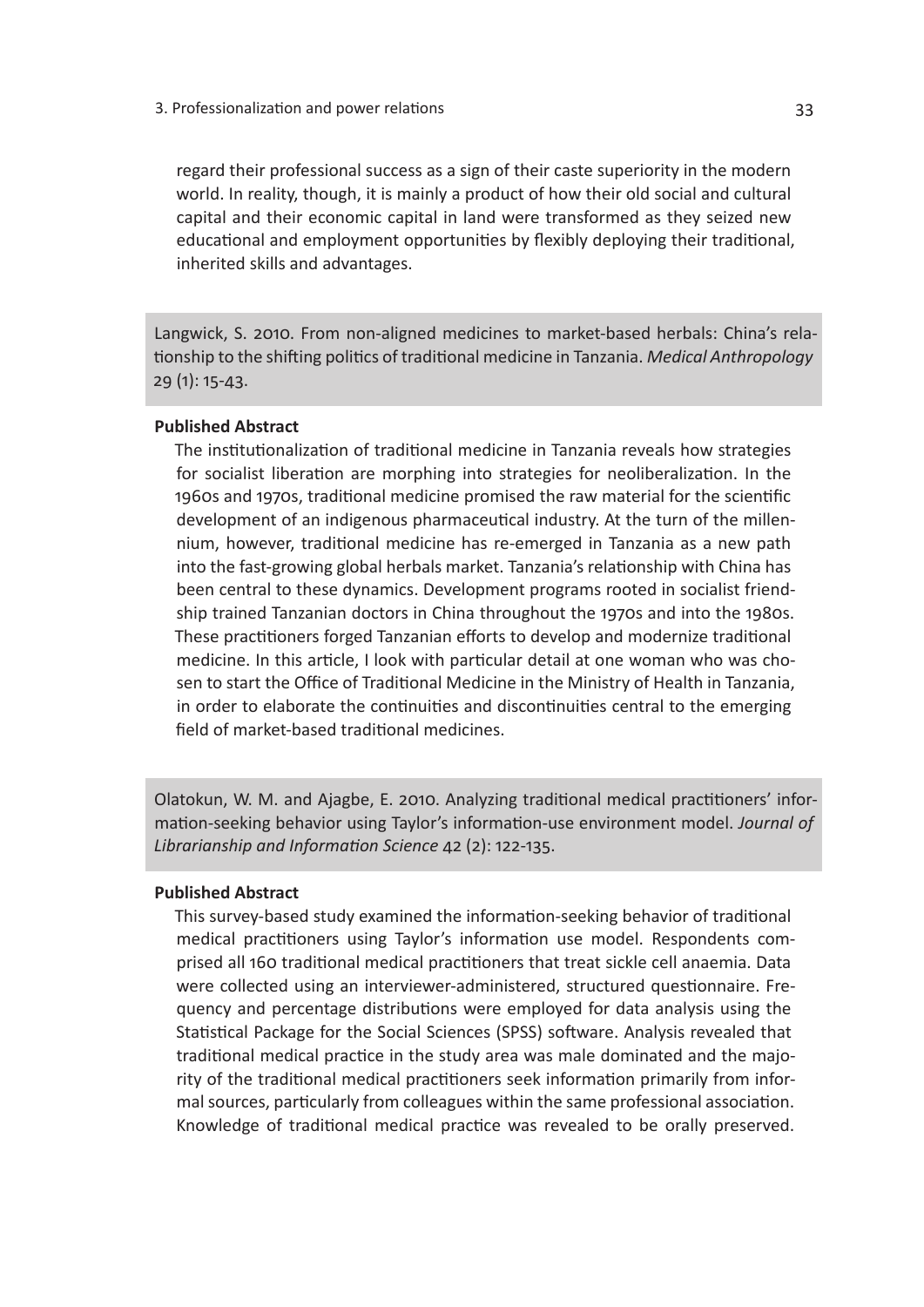The low level of education of the traditional medical practitioners denied them access to knowledge that could improve and make their services in the treatment/ management of sickle cell anaemia more relevant to the health needs of Nigerian society. Traditional medical practitioners have some good advice for the holistic care of sickle cell anaemia but their information and communication system is very dependent on 'what works, in some situations' moving upwards to the experts, and the associations, who then pass this on to other practitioners who may have specific queries. If the associations could actively collect information about the practices of their members, and subject them to some open debate, then good practice might drive out less effective practices faster — and the associations would be in a better situation and have a basis to 'accredit' and help train junior traditional medical practitioners. There is therefore a need to bring the traditional medical practitioners into the mainstream by providing them with proper training, facilities and back-up for referral.

Seung-Hoon, C. and Il-Moo, C. 2010. A milestone in codifying the wisdom of traditional oriental medicine: TCM, Kampo, TKM, TVM—WHO international standard terminologies on traditional medicine in the western Pacific region. *Evidence-based Complementary & Alternative Medicine (eCAM)* 7 (3): 303-305.

#### **Published Abstract**

The WHO published a dictionary-type book entitled 'WHO International Standard Terminologies on Traditional Medicine in the western Pacific Region' which has a total of 3259 technical terms which have been commonly used in traditional Chinese (TCM), Japanese (Kampo), Korean (TKM) and Vietnamese (TVM) medicines. In this comprehensive guide, each term has the English expression, the original Chinese character and a concise English definition. The book covers 3106 terms from basic theories, diagnostics, diseases, various therapeutics including acupuncture and moxibustion and even the English wording of 153 titles which are considered the most important traditional medical classics published in these four countries. A prominent feature of the compilation is the codification format that assigns numbers in hundred decimal units for each category of the section. This type of coding system provides the flexibility for adding more terminologies in the future and is useful for constructing a database for the retrieval of various published scientific articles. Overall, the usage of these standard terminologies is highly desirable to deliver accurate meanings, and ultimately to avoid a variety of expressions for a single term in different scientific manuscripts on Oriental medicine.

Sorsdahl, K., et al. 2010. Traditional healer attitudes and beliefs regarding referral of the mentally ill to western doctors in South Africa. *Transcultural Psychiatry* 47 (4): 591-609.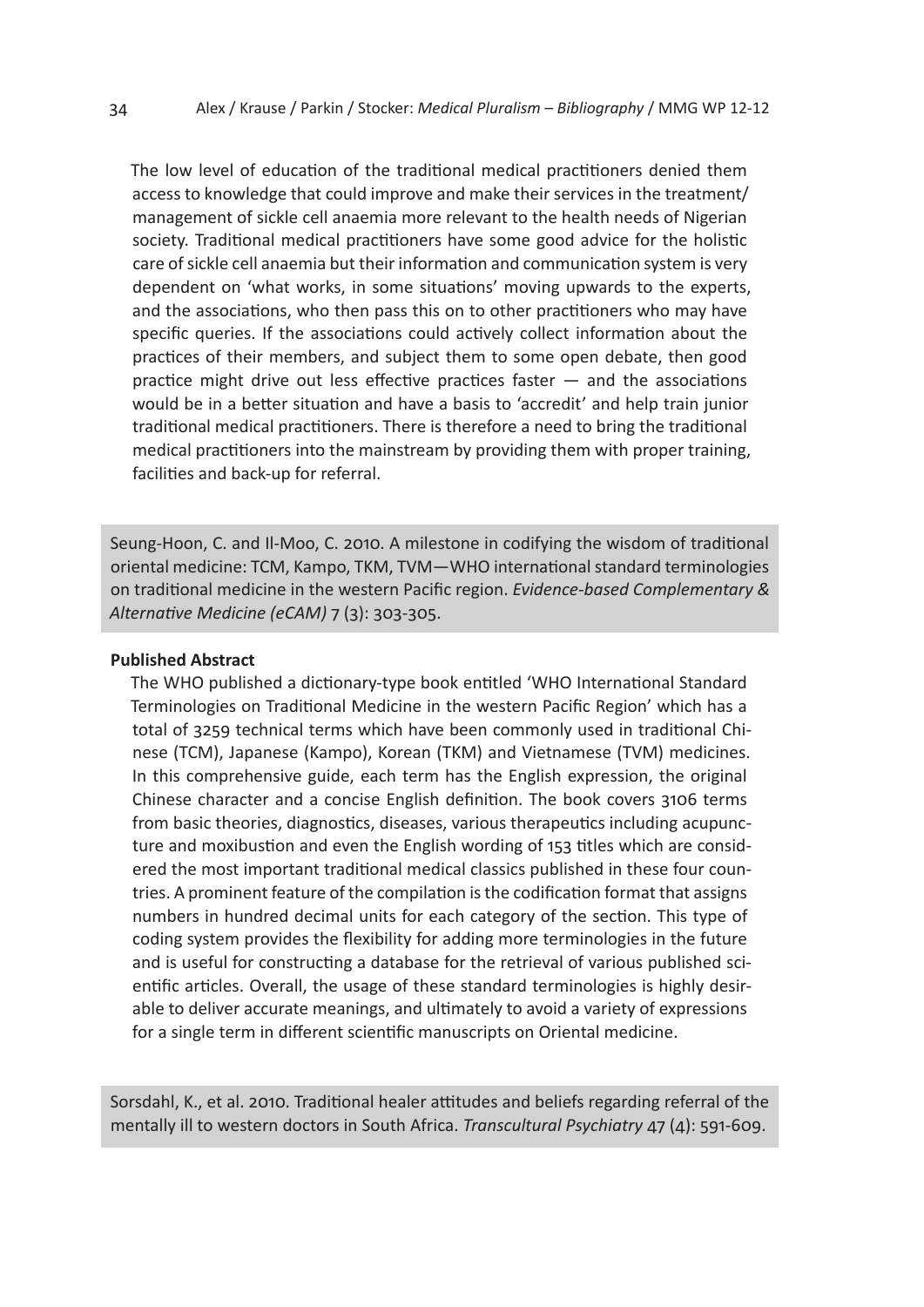#### **Published Abstract**

Drawing on data collected from 3 focus groups with 24 traditional healers, the aim of this qualitative study was to use the constructs of the Theory of Planned Behaviour (TPB) to gain an understanding of traditional healer referral practices of their patients with a mental illness. Results indicated that traditional healers possess a concept of mental illness, mainly referring to a patient behaving abnormally. They often report regularly treating patients with these behaviours. Traditional healer referral to western care is considered a temporary measure or a last resort. A majority of healers feel that allopathic physicians do not treat them with the respect that they feel their contribution to the health of the community warrants. Recommendations include the need for traditional healers to be trained to identify potential cases of mental illness in their communities and for dialogue between traditional and allopathic physicians in regard to mental health care.

Wiese, M. and Oster, C. 2010. 'Becoming accepted': The complementary and alternative medicine practitioners' response to the uptake and practice of traditional medicine therapies by the mainstream health sector. *Health* 14 (4): 415-433.

#### **Published Abstract**

This Australian study sought to understand how practitioners of the traditional systems of what is now termed complementary and alternative medicine (CAM) are responding to the adoption of their traditional medicine therapies by the mainstream health care system, and the practice of these therapies by mainstream health care practitioners. A grounded theory approach was used for this study. Indepth interviews were conducted with 19 participants who were non-mainstream practitioners from five traditional systems of medicine — Traditional Chinese Medicine, Ayurveda, Naturopathy, Homeopathy and Western Herbal Medicine. Four main conceptual categories were identified: Losing Control of the CAM Occupational Domain (the participants' main concern); Personal Positioning; Professional Positioning (the core category); and Legitimacy. These categories formed the elements of the substantive theory of 'becoming accepted' as a legitimate health care provider in the mainstream health system, which explained the basic social process that the study's participants were using to resolve their main concern.

Gaitanidis, I. 2011. At the forefront of a 'spiritual business': Independent professional spiritual therapists in Japan. *Japan Forum* 23 (2): 185-206.

#### **Published Abstract**

The current 'spiritual boom' represented by the phenomenal popularity of spiritual counsellor and television personality Ehara Hiroyuki provides evidence that the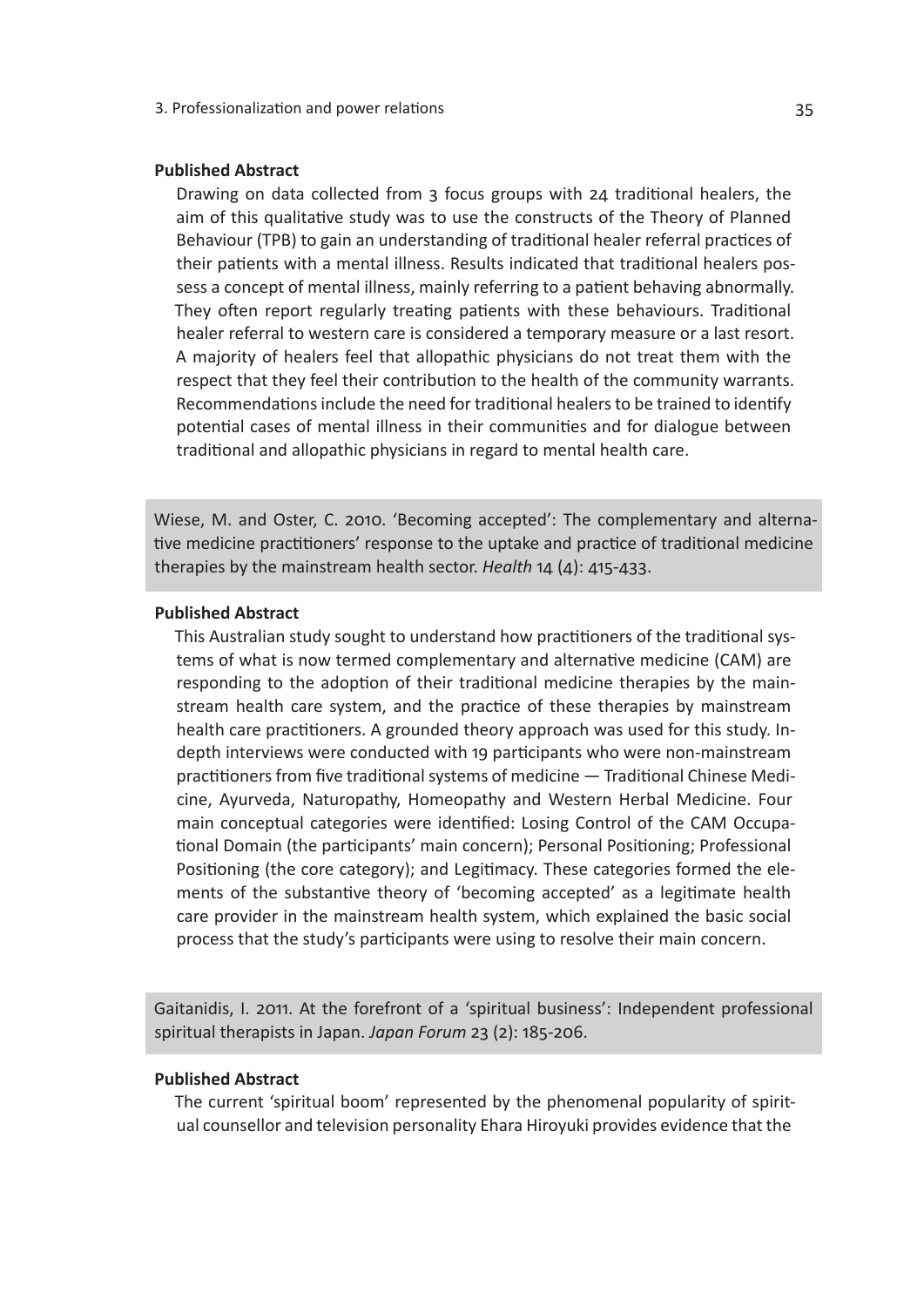1980s media-based religious boom in Japan did not come to an end in the aftermath of the terrorist act perpetrated by the new religious group Aum Shinrikyō. Today, however, the media focus seems increasingly to be falling on various therapies that have become objects of business transactions, which one Japanese researcher has vaguely referred to as the 'spiritual business'. The author of this paper, by examining the activities described as 'spiritual business' through an empirical study of practitioners active at the forefront of this phenomenon, narrows down the use of the term 'spiritual business' to the Ehara-inspired, independent professional spiritual therapists, and links their increasing number to two sociological factors: the sluggish Japanese economy and the commercialization of therapy as sacred.

Sujatha, V. 2011. Innovation within and between traditions. *Science Technology & Society* 16 (2): 191-213.

#### **Published Abstract**

This paper seeks to bring the study of Asian medical systems from cultural studies into the ambit of social studies of science. It examines issues pertaining to innovation in indigenous systems of medicine (ISM) in contemporary India, with specific reference to siddha medicine. Drawing upon Kuhn's theory of growth of scientific knowledge, the paper argues that only innovations within an epistemic tradition contribute to its incremental growth. On the other hand, innovations that happen in the interstices of distinct epistemic models of the body, such as the case with the laboratory trials of indigenous medical formulae, are not likely to lead to cumulative growth of ISM, even if they contribute to the biotechnology sector. The argument is set out by foregrounding the career of different kinds of practitioners of siddha medicine, showing how innovation between scientific traditions becomes invisible because of the absence of institutional closure on the norms of discovery and verification in ISM.

Timmons, S. 2011. Professionalization and its discontents. *Health*: 15 (4): 337-352.

#### **Published Abstract**

The sociology of professions has generally considered professionalization as a desirable outcome for occupational groups. This case study of professionalization in the UK National Health Service, based on an analysis of documents, presents a challenge to that view. For many groups, the state is now so comprehensively dominant in the process of professionalization that it can effectively dictate professional status on its own terms. Many of the advantages that accrued to professions that developed historically will not be available to groups that professionalize under this new regime. Though elite groups within the profession studied (Operating Department Practice) were strongly in favour of professionalization, through-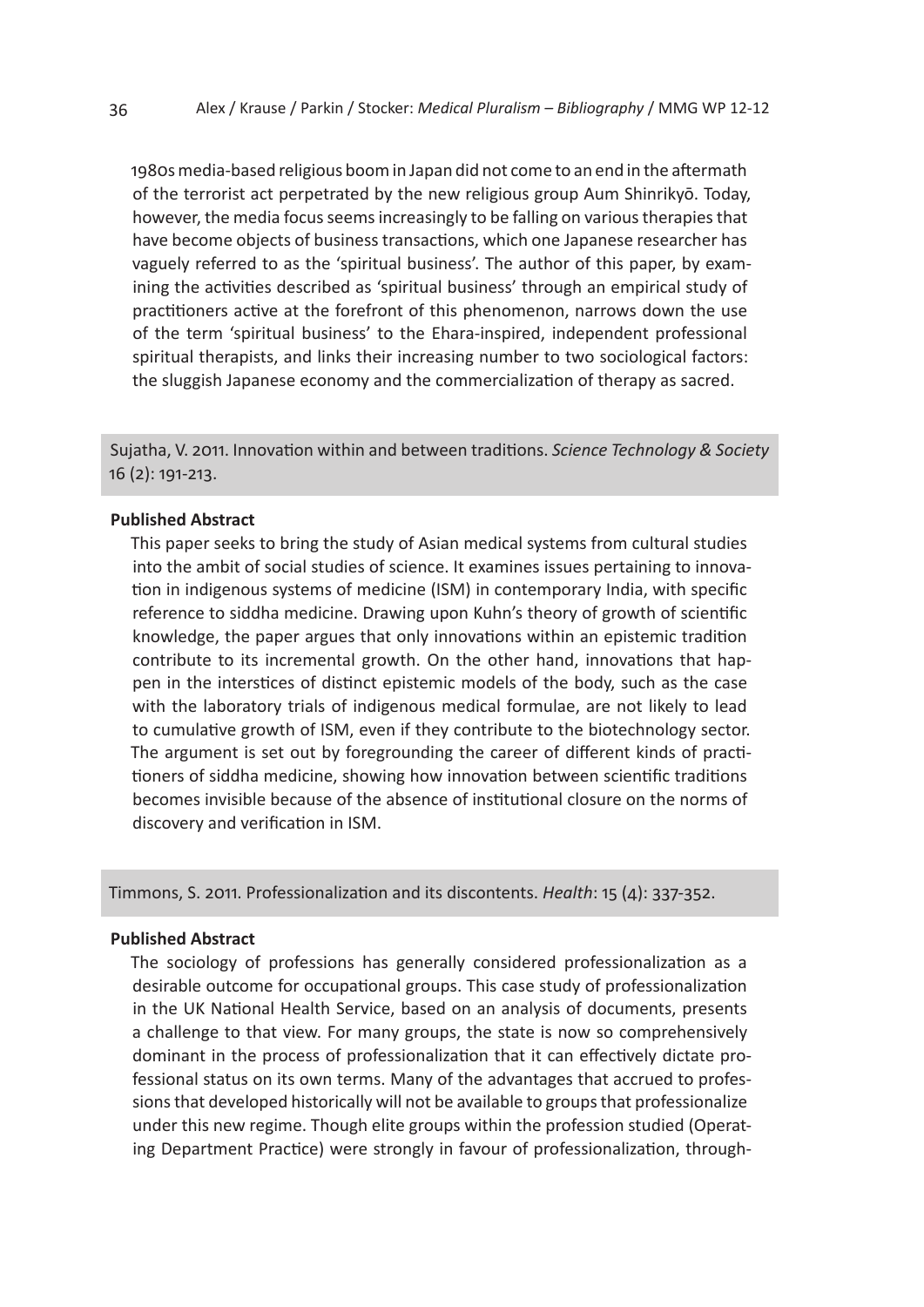out the process there were also dissenting voices. This case study will show how professionalization, despite being described as the 'Holy Grail' by those in favour of it, turned out to be, at best, a mixed blessing. While medicine may still be able to negotiate with the state for other groups, professionalization can in the future be equated with regulation.

# **4. Medical pluralism and primary health care**

Good, C.M. 1987. *Ethnomedical systems in Africa: Patterns of traditional medicine in rural and urban Kenia.* New York: Guilford Press.

#### **Summary**

The book examines the changing character of traditional medicine in rural and urban Kenya. It is argued, that the quantity and quality of health care is adversely affected in communities where there are declining numbers of traditional health practitioners. Conversely, where traditional medicine has expanded and developed as an 'informal sector' activity, it is more complementary than competitive with biomedicine and has an underdeveloped potential to promote improvements in personal and community health. The author suggests that popular knowledge of healthcare should still be the first priority, showing that it is neither ethical nor wise to impose a single choice of health care on people.

Heggenhougen, H.K. 1987. Traditional medicine in developing countries: Intrinsic value and relevance for holistic health care. *Journal of Interprofessional Care* 2(1): 47-56.

# **Published abstract**

Traditional medicine is used in both isolated rural areas as well as where allopathic medicine is easily available. Medical pluralism, the use of more than one health care resource, appears a universal phenomenon. 'Traditional medicine' cannot be thought of as a unified entity but is used to describe a whole range of healing practices, however, substantial evidence exists testifying to the efficacy of much of such different practices, albeit iatrogenesis is a concern relevant to traditional as well as allopathic health care. It is proposed that collaboration between allopathic and traditional medicine (which is encouraged as part of the primary health care approach) is important not only because of the efficacy and wide use of traditional medicine, but also for its potential of improving *both* allopathic and traditional practice toward the ultimate purpose of improving health by developing a more holistic approach to health care. Some obstacles to the possibilities for collaboration as well as for the implementation of primary health care are mentioned.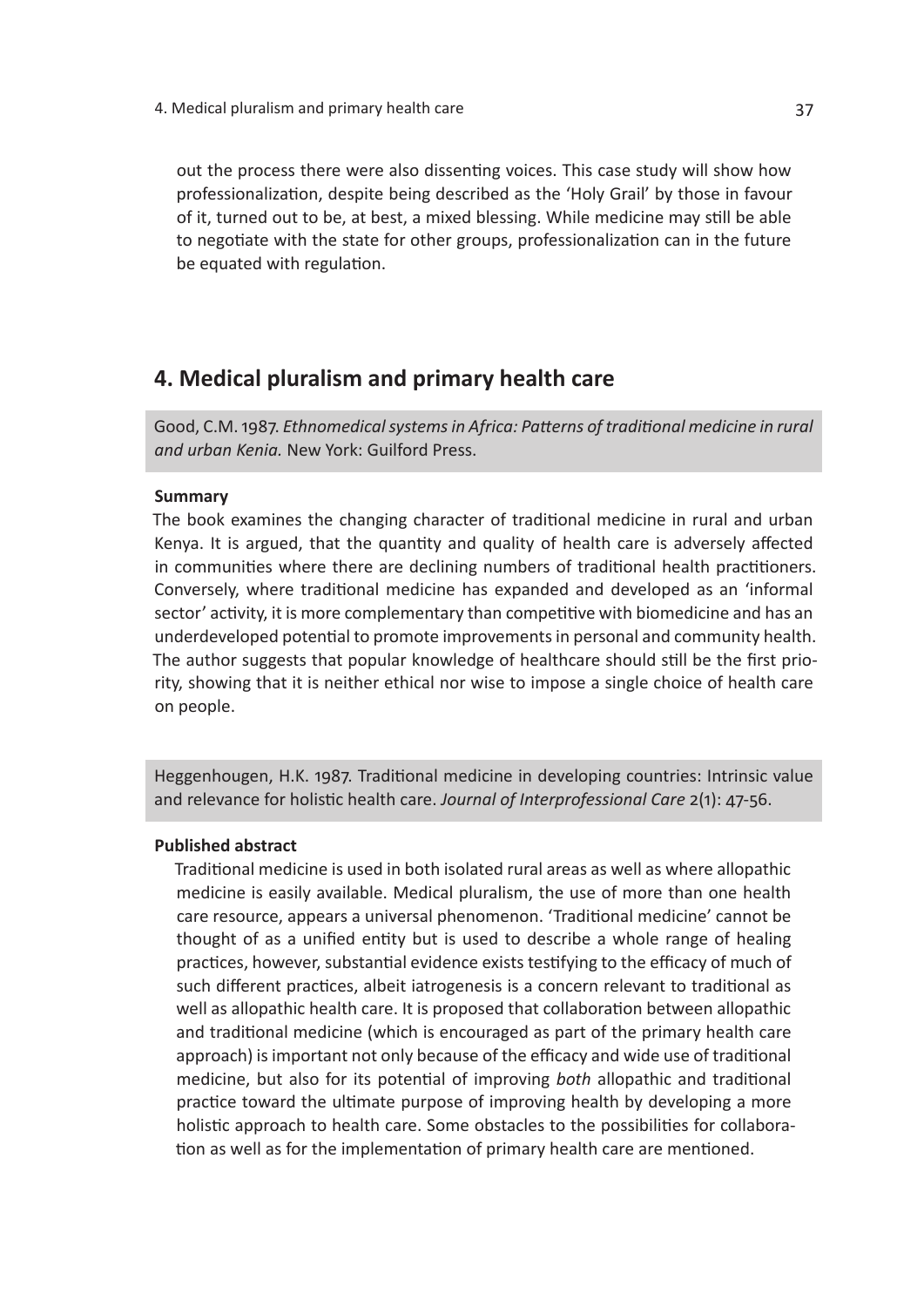Phillips, D.R., Hyma B. and Ramesh A. 1992. A comparison of the use of traditional and modern medicine in primary health centres in Tamil Nadu. *GeoJournal* 26 (1): 21-30.

#### **Summary**

The article provides comparative insights into the multiple usage and attitudes towards modern and traditional health care provided in three Primary Health Centres (phcs) in Tamil Nadu, India. It appears that the use of alternative medicine has increased only relatively recently since the government's initiatives to provide it in the public sector. Previously it had been available mainly through the private sector and, contrary to what is sometimes suggested about traditional medicine, this may have placed it beyond the means of these poorer people. Whilst culturally acceptable, traditional medicine may not always be economically accessible if not publicly provided free or at low cost.

McMichael, C. 2002. Childhood diarrhoea and medical pluralism in a Shanty Town of Lima, Peru. In R. Akhtar (ed.) *Urban health in the Third World.* New Delhi: A.P.H. Publications, pp. 365-391.

#### **Summary**

The article examines the efficiency of primary health care models in the urban areas of Peru. It explores how mothers in Lima's Shanty towns understand and respond to childhood diarrhoeal disease, using different co-existing forms of medical knowledge: biomedical, local, and indigenous. The analysis of these different traditions may explain the shortfall of primary health care model: aimed to deliver basic health care at the community level, the program becomes less effective when it seeks to replace the medical 'beliefs' of local communities with biomedical 'knowledge'. Medical beliefs are intertwined with social relationships and cultural meanings. A dismissive attitude may erode indigenous practices and knowledge that are important for the individual and the community, for their culture, and for their health.

# **5. Modernisation, social transformation, and political change**

Topley, M. 1976. Chinese traditional etiology and methods of cure in Hong Kong. In C. Leslie (ed.), *Asian medical systems. A comparative study.* Berkeley: University California Press, pp. 243-265.

## **Published Abstract**

The article presents a process of conceptual differentiation in medical thinking started in early times in China and continues in present day Hong Kong. Different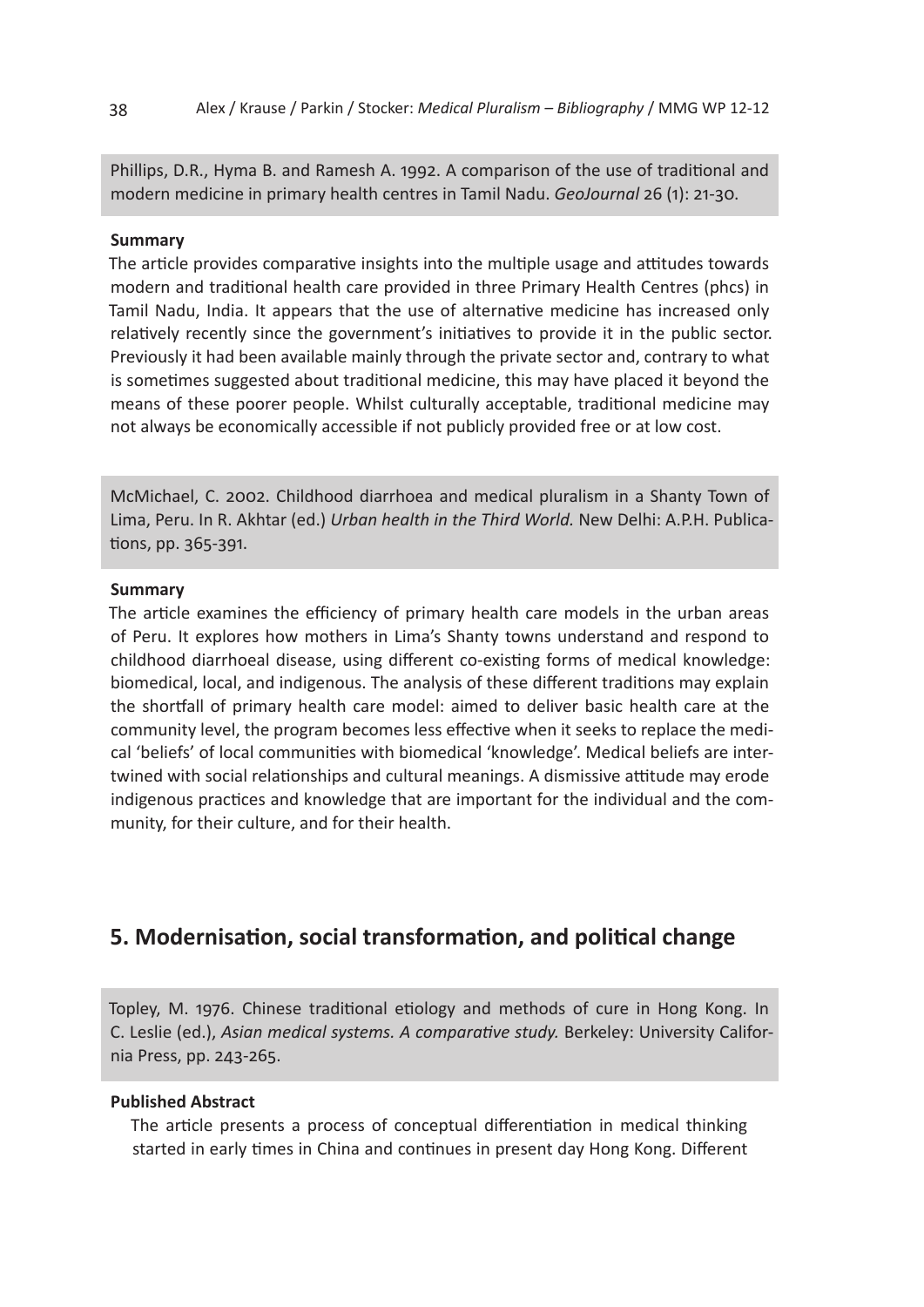5. Modernisation, social transformation, and political change 39

contemporary approaches and methods of cure may centuries ago have formed a unitary system. A distinction is indicated between quasi science, which deals with internal cure and mystical science, where internal imbalance is related to external cure. While this distinction suggests processes of specialization, the actual situation is ambiguous: Patients use different methods of cure in complementary and supplementary fashion and specialists themselves do not adhere to a single speciality.

Mullings, L. 1984. *Therapy, ideology and social change. Mental healing in urban Ghana*. Berkeley, Los Angeles, London: University of California Press.

## **Summary**

This study explores how therapies mediate social change and newly emerging ideologies. It is based on extended fieldwork in Labadi, a traditional Ga town, which over the time has become a suburb of Accra, the capital of Ghana. The book consists of three parts. The first part introduces the local context and summarises the socioeconomic transformations it has undergone recently. The second part consists of the ethnography of spiritual and traditional healing. Part three relates the ethnographic findings to the larger body of literature on cross-cultural therapy, not only relating to Ghana and developing countries but also the United States. The author argues that the introduction of capitalised labour has had a considerable effect on therapeutic relationships as well.

Strathern, A. 1989. Health care and medical pluralism: Cases from Mount Hagen. In S. Frankel and G. Lewis (eds.) *A continuing trial of treatment: Medical pluralism in Papua New Guinea.* Dordrecht: Kluwer, pp. 141-154.

## **Summary**

The book chapter analyses the relationship between practices and ideas of traditional medicine and those of modern introduced health care among the Melpa- speaking people in the Mount Hagen area in Papua New Guinea. The author finds that even though people accept the obvious benefits of introduced medicine in a quick and ready fashion, this does not mean that the ideas behind it are fully understood. For example, they are not fully aware of the need to take western medicine according to measure and to finish a course of treatment. Therefore, the author suggests that Melpa should be encouraged not to abandon their own conceptual schemes in favour of only partially understood introduced ones.

Crandon-Malamud, L. 1991. *From the fat of our souls: Social change, political process, and medical pluralism in Bolivia.* Berkeley: University of California Press.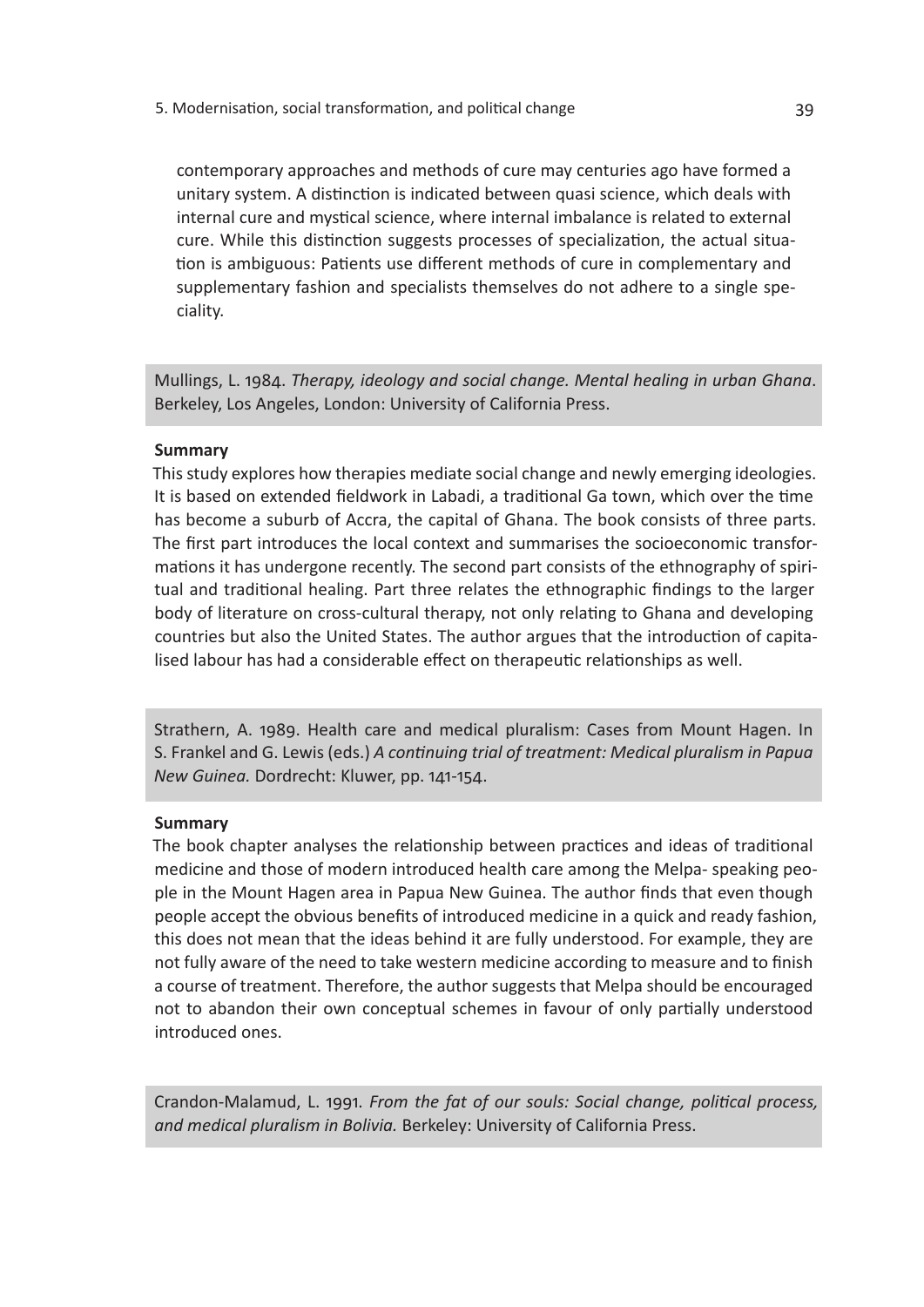## **Summary**

In this classic study on medical pluralism in the Andes, the author observes the dialogue that surrounds medicine and medical care among Indians and Mestizos, Catholics and Protestants and peasants and professionals in the rural town of Kachitu in the Andean highlands. Considering also the context in which the parties operate and the anatomy of their strategies, which extend beyond their medical interests, the author shows how these conversations work as a strategy to negotiate social identity and to gain access to resources such as social mobility.

McGrath, B.B. 1999. Swimming from island to island: Healing practice in Tonga. *Medical Anthropology Quarterly* 13(4): 483-505.

## **Published Abstract**

The health care system of the Pacific island nation of Tonga serves as an example of enduring medical pluralism which incorporates traditional and Western medical practice and accommodates contemporary political and social change. Biomedicine is represented by the hospital and the community health centers; traditional medicine is practiced in homes by healers. Both types of therapies are popularly utilized for different ailments or for the same problem at different points in the illness. Contemporary healing is described and is also analyzed as an expression of social change occurring in Tonga as a result of a political movement toward democracy.

Crandon-Malamud, L. 2003. The effects of modernization on mestizo medicine in rural Bolivia: The case of two Mestizo sisters. In J. Koss-Chioino et al. (eds.) *Medical pluralism in the Andes.* London and New York: Routledge, pp. 27-41.

#### **Summary**

It is commonly assumed that intensified modernisation leads to a decline in the usage of indigenous medicine. The author contests this assumption by describing how people who vocally aspired to modernization and westernization during the period from 1952 to 1978 are patronising indigenous medicine. The author argues that this is due to the effects of the modernization processes in rural Bolivia. The article raises new questions about the nature of medical pluralism since it does not coincide with the main assumptions behind the notion of "modernization".

Whitaker, E. W. 2003. The idea of health: History, medical pluralism and the management of the body in Emilia-Romagna, Italy. *Medical Anthropology Quarterly* 17 (3): 348-375.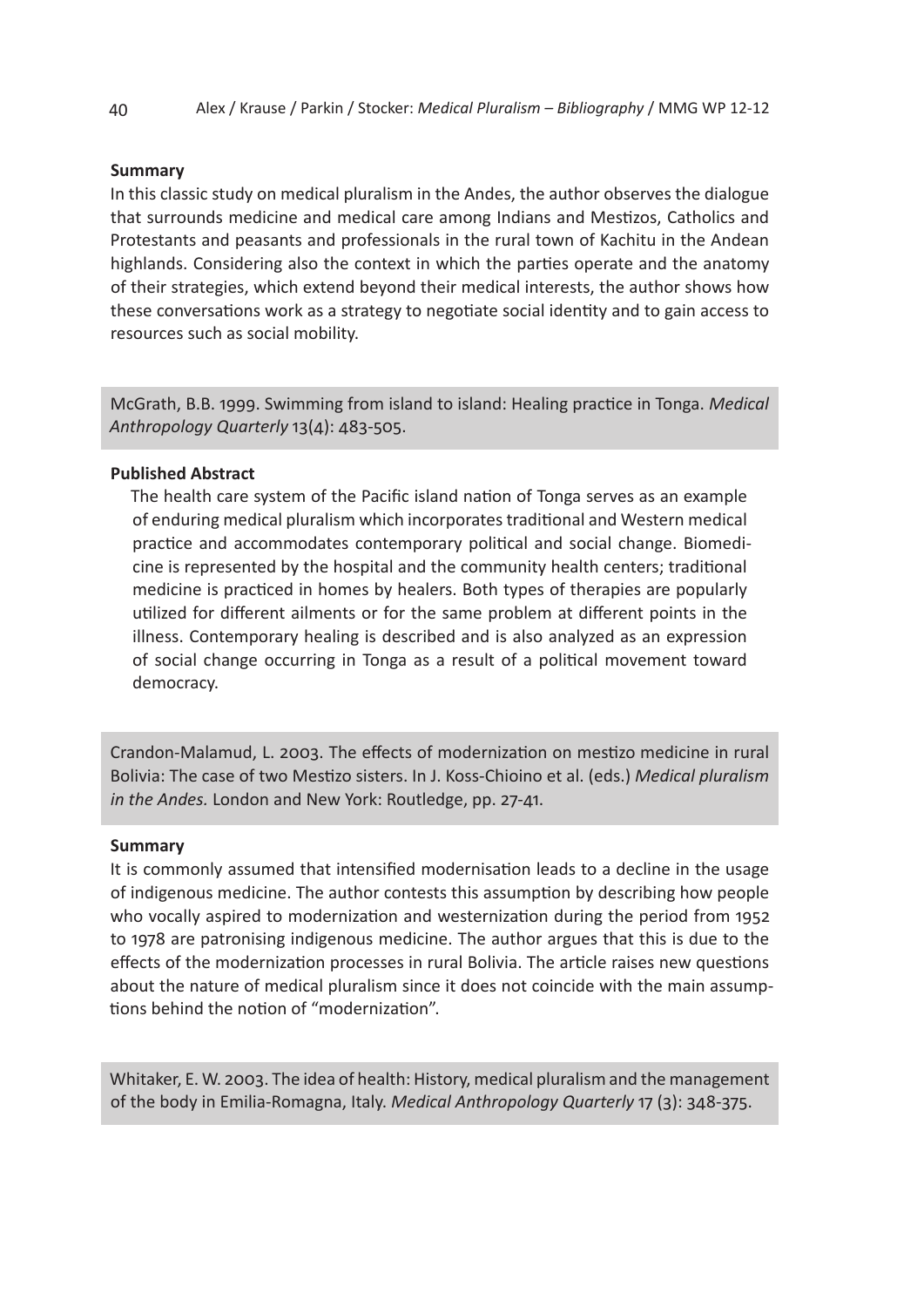### **Published Abstract**

Basic beliefs about health in north central Italy derive from an approach to the personal management of the body that is not just reactive but also proactive. This article examines a complex field of health factors in relation to historical processes and a system of medical pluralism. Rapid demographic and social changes over the past century have brought an accommodation of ancient medical beliefs to more recent germ-oriented principles. An enduring belief in the permeability of the body leads to an emphasis on moderation in personal conduct to prevent debilitation, whether by atmospheric insults, microbial infection, or modern-day miasmas such as pollution or additives in food. The idea of health itself is analyzed to show how biomedicine varies across societies and how historical processes have shaped contemporary cultural patterns and led to generational continuities and differences in beliefs and behaviors. This information may also improve interactions between patients and health care providers.

Loscalzo, A. E. 2006. *Populations in transition, medicines in motion: Migration, health, and healing in Echang hamlet, Republic of Palau, Micronesia.* PhD-thesis, University of Hawaii at Manoa.

# **Published Abstract**

This dissertation explores medical pluralism using the theoretical and methodological foundations of biocultural anthropology. In so doing, the evaluation of medical ideology and healing practices occurs simultaneously with cultural interpretations of biologic outcomes and biomedical assessments. Medicine in Echang hamlet (Koror, Republic of Palau) embodies the complexity of cultural adaptation to transformative social, biologic, and ecologic contexts. A presentation of the historical and political circumstances surrounding the resettlement of southwest island communities in Echang provides a lens through which to understand the social marginalization of this population. It also contextualizes the transformation of human encounters with therapeutic and dietary landscapes that has influenced emergent disease patterns, health disparities, and medical practices. Conventional applications of the epidemiologic transition concept are inappropriate in this locale where high rates of infectious and chronic diseases co-exist. Indigenous theories of illness etiology and therapeutic action shape processes of selection, utilization, and cessation of medicines in a setting where a variety of medical paradigms flourishes. The potential physiologic significance of plants in food, medicine, and polypharmacy is considered. The nutritional impact of the declining use of wild and cultivated plants receives special attention. This study contributes to the anthropological literature on medicines in the context of social transformation, medical pluralism, diet and health, and pharmaceutical anthropology.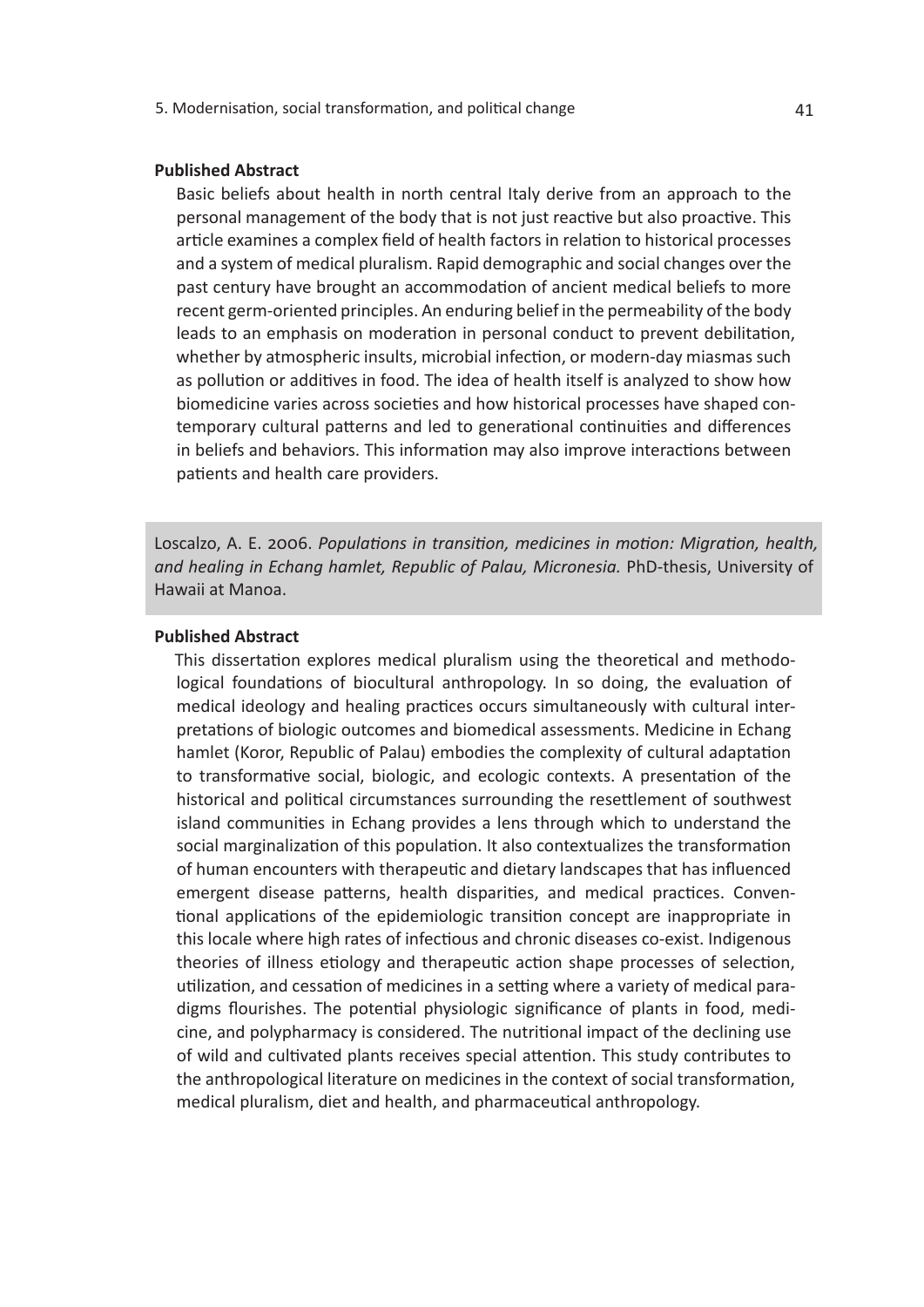Perrino, S. M. 2006. *Senegalese ethnomedicine: A linguistic and ethnographic study of medical modernities between Senegal and Italy.* PhD-thesis, University of Pennsylvania.

## **Published Abstract**

The dissertation explores how Senegalese both locally oppose and incorporate hegemonic notions of globalizing Western biomedicine, and how, in particular, these processes play out at the level of healer-patient communication. Thus, the study explores diverse reflexive constructions of 'modernity' in healer-patient therapeutic encounters, turning to three modernizing initiatives that have arisen since the 1980s. These redefine ethnomedicine as a secular, phytotherapeutic 'tradition' that is based on the efficacy of indigenous plants rather than on the social-interpersonal bonds between healer and patient. The study considers the divergence among these three initiatives in order to better understand the medical pluralism and hybridity within the category of what this study considers 'alternative medical modernities'.

# **6. Global-local: commodification, transnational transfer and translation**

Wolf, A. and Hörbst, V. (eds.) 1995*. Medizin und Globalisierung. Universelle Ansprüche – lokale Antworten.* Münster [et al.]: LIT-Verlag.

#### **Summary**

Based on a conference of the Working Group Medical Anthropology within the German Association of Anthropologists (GAA), the contributions in this edited volume explore how, on the one hand global forms are locally appropriated, and on the other, how local practices are shaped by, and embedded in global flows and institutions. The nine contributions cover nutrition in Papua New Guinea, the combination of biomedicine and traditional healing in a hospital in Mexico, In-Vitro Fertilisation in Austria, the idea of 'natural' birthing, global conceptions of the body and its local reinterpretation in childbed, reflections on whether it works to define sickness transculturally, Aids and religion in urban Tanzania, and how people translate HIV into local concepts of witchcraft in Malawi. In the introduction, the editors suggest to expand Arjun Appadurai's concept of 'scapes' to the realm of health and healing with the notion of 'medicoscapes'.

Hsu, E. and Høg, E. (eds.) 2002. Countervailing Creativity: Patient Agency in the Globalisation of Asian Medicines. Special Issue. *Anthropology and Medicine* 9 (3).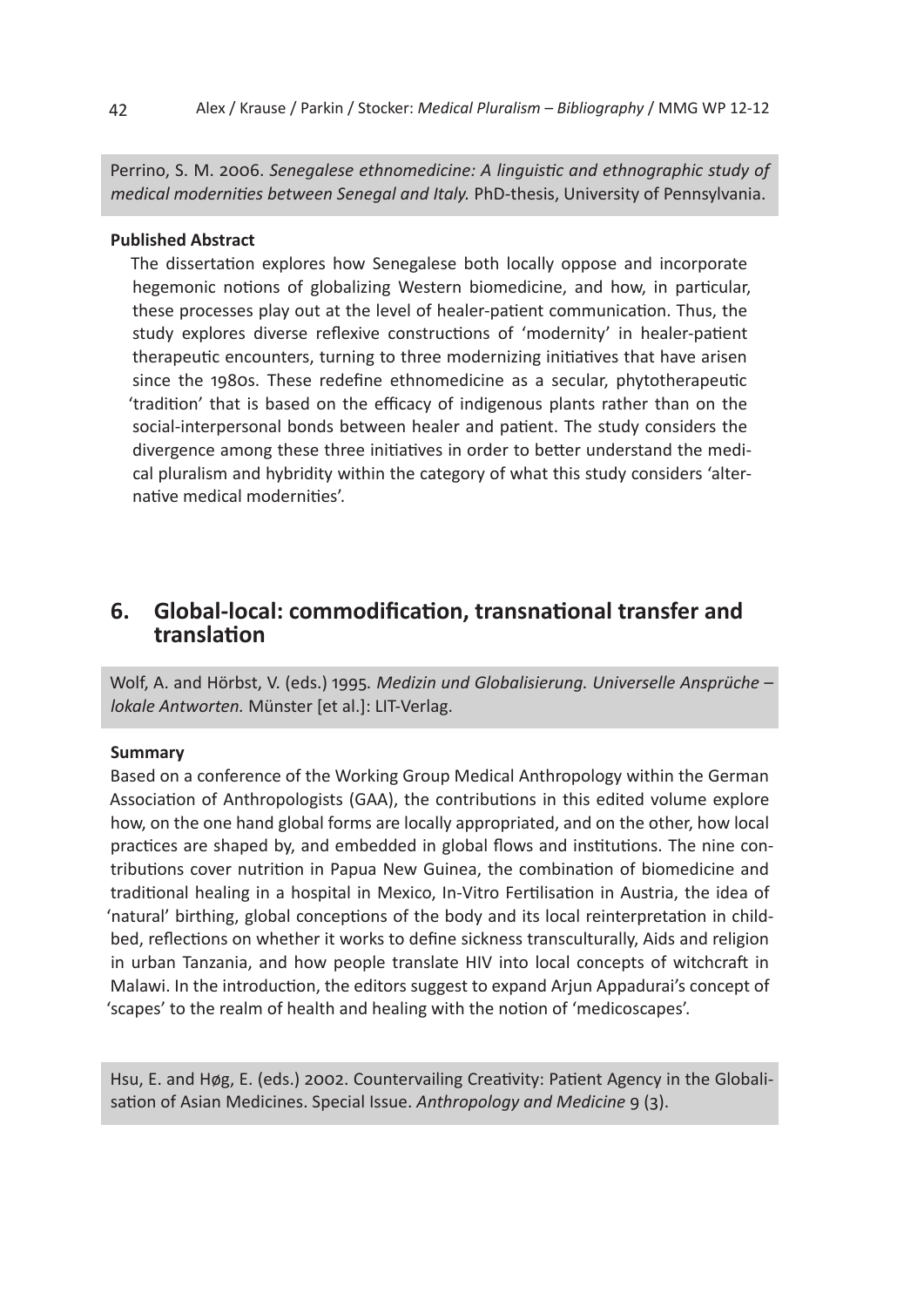#### **Summary**

This special issue has been a cornerstone in the debate because it was one of the first English publications bringing together theories of globalisation and medical pluralism. The six articles in this volume focus on different aspects of the globalisation of Asian medicines with case studies from England, Japan, Tibet, Germany, Tanzania, Kazakhstan, and Russia.

In the very useful introduction the editors summarize relevant theories of globalisation and relate them to processes from above (transnational companies, practitioners) and from below (perspective of patients and practitioners in specific localities). They furthermore discuss the usefulness of concepts such as creolisation and hybridity and argue for viewing globalisation as a process.

Schneider, S. D. 2006. *Community health organizing and the political economy of health care in Morelos, Mexico.* PhD-thesis, Michigan State University.

#### **Published Abstract**

This thesis analyzes the emergence of a community-based alternative health care movement in Morelos, Mexico, and its local expressions among health groups in the mestizo town of Zarragoza. By considering how the agendas of health groups reflect local and global trends, the study contributes to the medical anthropology literature by furthering the understanding of the global and syncretic nature of medical pluralism. It demonstrates how global ideas and repertoires can be incorporated into local treatment practices to create a new panorama of health care options and discourses. The author suggests that the boundaries between 'local' and 'global' methods are blurred by health groups, as their agendas reflect global trends and their practices re-shape local ideas of health and healing.

Tokar, E. 2006. Preservation and progress: Using Tibetan medicine as a model to define a progressive role for traditional Asian medicine in modern health care. *Asian Medicine*  2 (2): 304-315.

### **Published Abstract**

The author observes the increasing expansion of Tibetan medicine and other forms of traditional Asian medicine in the West where they have been faced with commoditisation and the hegemony of biomedicine. In the face of modern globalization, the article address certain key questions: How can systems of traditional Asian medicine be incorporated into western cultures in a manner that permits them to contribute to western understanding of health and disease while allowing them to retain their own integrity? How can they be utilised to aid in the solution of public health problems that exist in the West? What should be the proper inter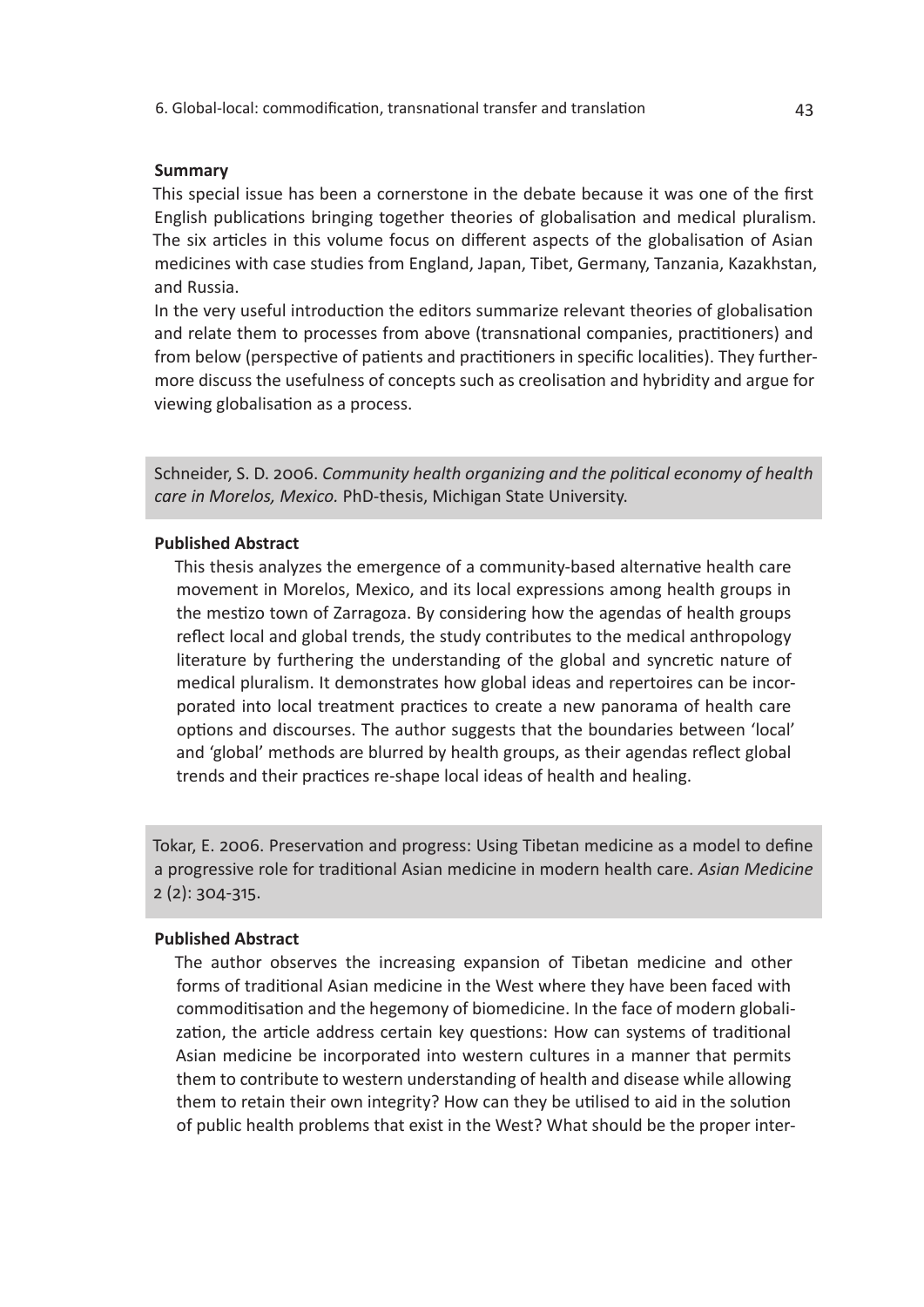action between traditional Asian medical systems and biomedicine? To determine the answer to these and other vital questions, the authors take into account the many cultural, political, economic and scientific issues that affect the state of both public health and individual healthcare.

Cooke, J. 2009. *Kirtan in Seattle: New hootenanny for spirit junkies*. PhD-thesis, University of Washington.

# **Published Abstract**

This dissertation explores the practice and subjective experiences of kirtan leaders and participants in the region of Seattle, Washington. Originating in South Asia, kirtan (sometimes known as bhajan) is the call-and-response singing of the Hindu names of God in congregation. While numerous studies of Hinduism among the Indian diaspora are available, how Hindu traditions are adopted and adapted by Westerners have been largely ignored in scholarly literature. In connection with the increased popularity of yoga in the United States during the 1990s and 2000s, the popularity of kirtan has also increased. Westernized kirtans are held at yoga studios, spiritual centers and larger venues. Practicing what some scholars refer to as "unchurched" spirituality, most Westerners who sing kirtan define themselves as "spiritual" rather than "religious." A network of spiritual seekers attends kirtans at a variety of venues because they enjoy and otherwise benefit from chanting. Although this dissertation focuses on kirtan in Seattle, the research presented also reflects larger trends in kirtan in the United States, inasmuch as both local and internationally touring kirtan leaders were interviewed. Research methods include participant-observation of kirtans at several venues in the Seattle area and in-depth, semi-structured interviews with over thirty kirtan leaders and participants, most of whom are Westerners. (…)Themes explored include participants' preferences in kirtan, why kirtan has become popular, how kirtan transforms consciousness, and the meaning and importance of opening the heart. The performance practice of the Hanuman Chalisa, a longer Hindu chant, is also explored. Differences between Indian and Western kirtans are discussed.

Hsu, E. and Stollberg, G. (eds.) 2009: Globalizing Chinese medicine. Special Issue. *Medical Anthropology: Cross-Cultural Studies in Health and Illness* 28 (2).

# **Summary**

This special issue ensembles three articles focusing on specific aspects of the globalisation of Chinese medicine. Chinese medicine represents one of the oldest written down therapeutic traditions in the world. It has therefore been one of the key subjects of the study of medical pluralism. The editors of this special issue point furthermore to the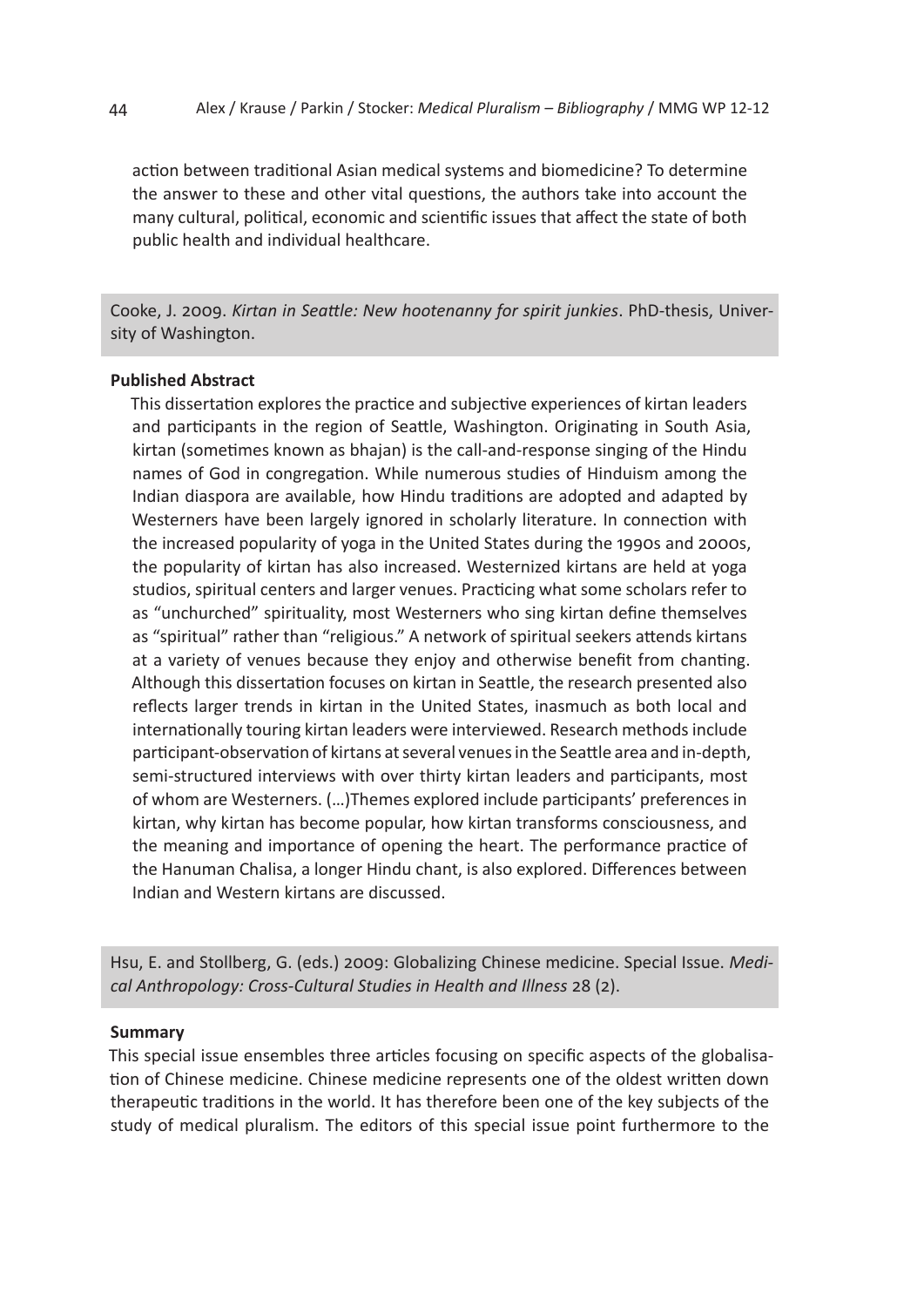unique 'travel career' of Chinese medicine, which has resulted in its worldwide spread. The articles focus on practitioners of Chinese medicine in the United States (Barnes), and how Chinese medicine has become reinvented as preventive medicine in translocal encounters (Zhan). The article by Hsu analyses the dynamics of how traditional Chinese drugs have become redefined as biomedical drugs, taking the case of the anti-Malarial substance artemisinin as an example.

Hsu, E. 2009. Chinese propriety medicines: An 'alternative modernity?' The case of the anti-Malarial substance artemisinin in East Africa. *Medical Anthropology* 28 (2): 111-140.

#### **Published Abstract**

This article discusses various modes of "modernizing" traditional Chinese medical drugs (zhongyao ) and transforming them into so-called Chinese propriety medicines (zhongchengyao) that are flooding the current neoliberal wellness markets. This article argues that the chemical procedures used in the manufacture of Chinese propriety medicines are highly culture-specific and deserve being considered as instantiations of an "alternative modernity" (e.g., Knauft 2002), rather than of "Westernization." These Western-Chinese combinations, produced in strife toward fulfilling Mao Zedong's Communist-revolutionary vision, have a potential to represent a critical alterity to Western health policies, challenging rhetoric against such combinations. However, as is also noted in this article based on ethnographic fieldwork in East Africa, their potential alterity has been corroded for at least two reasons. First, the medical rationale for dispensing these medications has been shaped by commercial demands in ways that have worked toward transforming the formerly scholarly Chinese medical tradition (as outlined by Bates 1995) into a consumer-near and popular "folk medicine" (as defined by Farquhar 1994:212). Second, the repertoire of Chinese propriety medicines is impoverished as its efficacious "alternatively modern" drugs are being redefined as "modern" biomedical drugs. The article concludes that the potentially critical alterity of any formerly scholarly traditional medicine is more likely to be lost in those fields of health care that are both highly commercialized and polarized by the biomedical imperative to distinguish between "traditional" and "modern" medicines. As example for demonstrating how contentious the issue is, qinghaosu (artemisinin) is put center stage. It is an anti-malarial substance which in the 1970s Chinese scientists extracted from the Chinese medical drug qinghao (Herba Artemisiae annuae). Some Chinese practitioners in East Africa argued that artemisinin belonged among the Chinese propriety medicines they sold. Although according to Western biomedical criteria and the Chinese scientists who were involved in its chemical identification, artemisinin is a "modern" Western drug, their polemics deserve to be more closely analyzed as what social scientists have recognized as an "alternative modernity."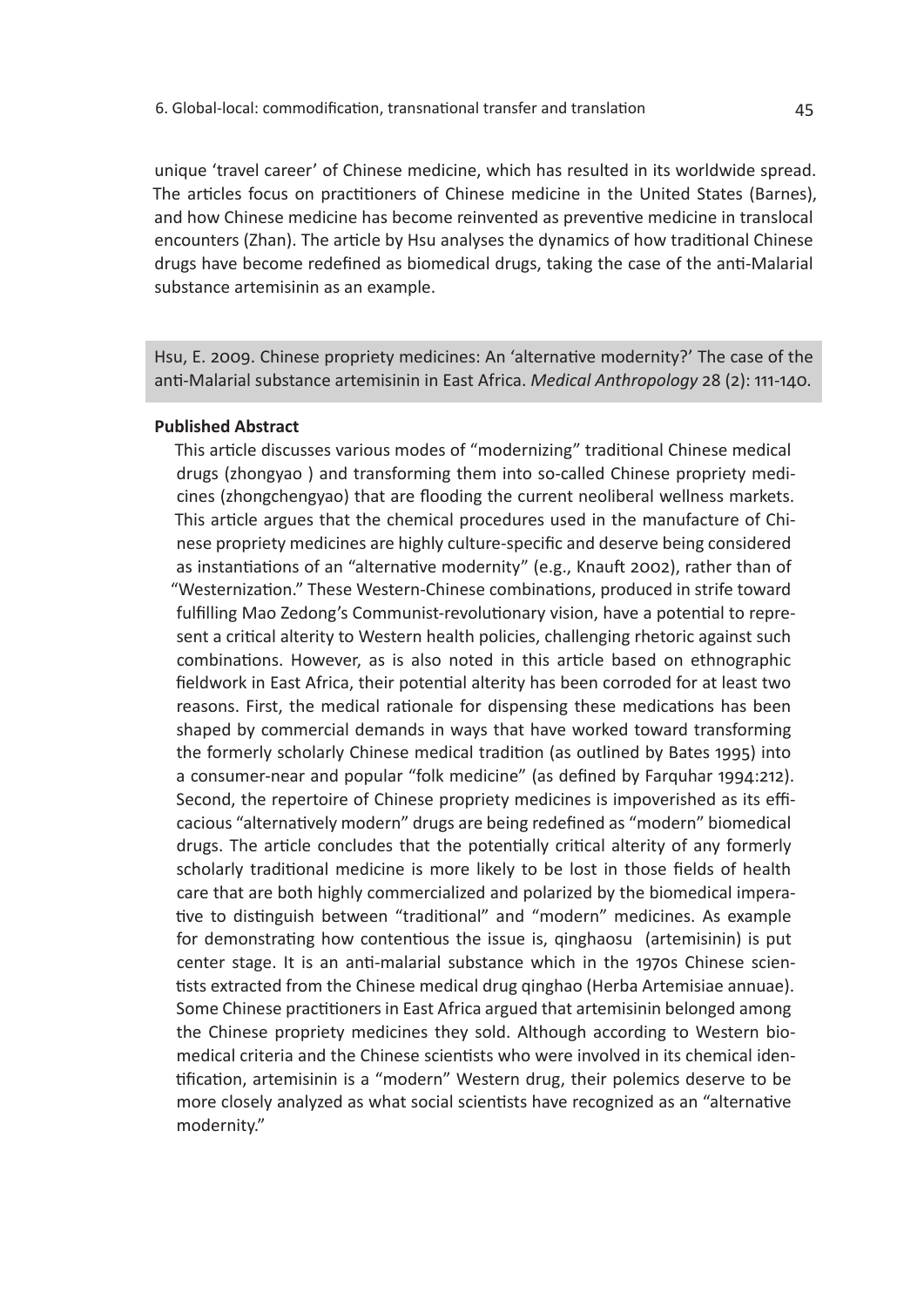Tupper, K. W. 2009. Ayahuasca healing beyond the Amazon: The globalization of a traditional indigenous entheogenic practice. *Global Networks* 9 (1): 117-136.

#### **Published Abstract**

Ayahuasca commonly refers to a psychoactive Amazonian indigenous brew traditionally used for spiritual and healing purposes (that is as an entheogen). Since the late twentieth century, ayahuasca has undergone a process of globalization through the uptake of different kinds of socio-cultural practices, including its sacramental use in some new Brazilian religious movements and its commodified use in cross-cultural vegetalismo practices, or indigenous-style rituals conducted primarily for non-indigenous participants. In this article, I explore the rise of such rituals beyond the Amazon region, and consider some philosophical and political concerns arising from this novel trend in ayahuasca use, including the status of traditional indigenous knowledge, cultural appropriation and intellectual property. I discuss a patent dispute in Unites States and allegations of biopiracy related to ayahuasca. I conclude the article with some reflections on the future of ayahuasca drinking as a transnational sociological phenomenon.

Hendrickson, B. 2010. *Healing borders: Transcultural expressions of Mexican-American folk healing*. PhD-thesis, Arizona State University.

#### **Published Abstract**

This dissertation examines the transcultural influences of Mexican-American religious and folk healing. While this healing tradition has been and remains most relevant and appealing to parts of the Mexican-American population, I demonstrate that Mexican-American healthways have long provided efficacious healing to diverse groups of people in the United States. This study uses historical documents, newspaper archives, ethnographic accounts, autobiographies, and how-to manuals to develop a nuanced and diachronic account of the hybridizations typical of Mexican-American religious healing from the time of Spanish colonial contact to the present. Durable cultural and religious predispositions create and sustain narratives of healing and wellness that ultimately allow sick people to encounter a return to wholeness. Similar metaphysical predispositions concerning healing and wholeness have long guided the embodied experiences of Anglo-Americans. These predispositions serve to channel the narratives and bodily experiences of participants; this dissertation finds that channels of convergence exist between the predispositions of Mexican-American religious healing and the American metaphysical religious tradition, especially in the American West. To demonstrate this convergence, I explore white interactions with several prominent folk saints active at the turn of the last century as well as more recent transcultural expressions of Mexican-American folk healing within the predominantly white New Age and alternative medicine communities. This project suggests that, even in conflicted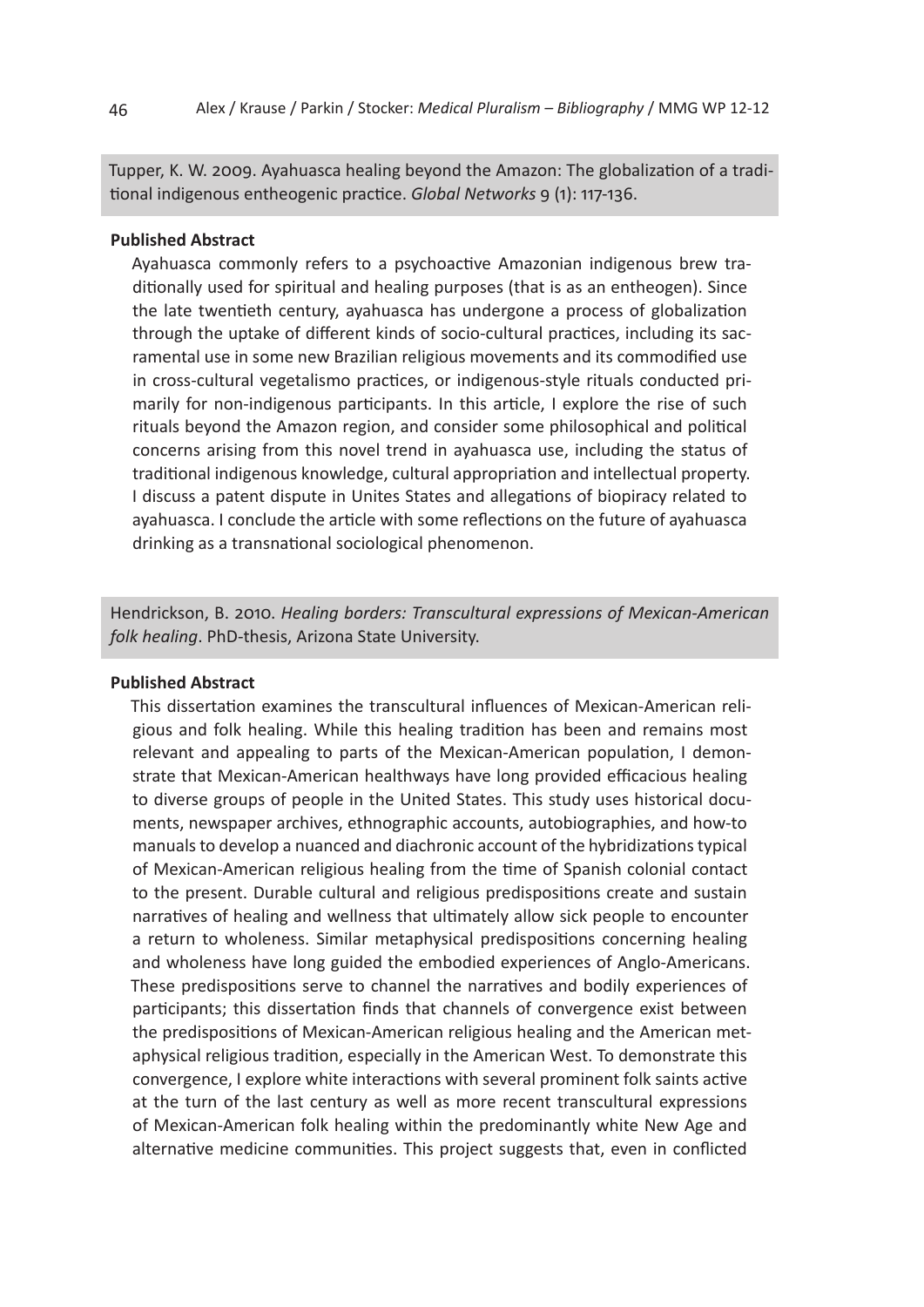contexts of colonialism and racial prejudice, transcultural religious hybridization can and does occur.

Losonczy, A.-M. and Cappo, S. M. 2010. Entre I' 'Occidental' et I' 'Indien'. Ethnographie des routes du chamanisme ayahuasquero entre Europe et Amériques. *Autrepart* (56): 93-110.

#### **Published Abstract**

The following text explores a particular aspect of religious practice and migration. Shamanism presents itself today as a multi-sited landscape, painted by regular movements of ritual experts and practitioners and by the continuous diffusion and reconfiguration of practice. These transcontinental travels and settlements influence the local communities and lead them to rethink and adapt their own practices of internal and regional use. The transcontinental version of shamanism presents an organizational continuum that withholds, allows and reproduces a set of itineraries that binds, on a national and international scale, the territories of the so-called "ethnical" shamanism and its urban adaptations. In fact, this continuum rests on the encounter of national and international "urban shamanisms" that structure themselves by looking at the "indigenous" as a revalued and ultimate resource-location. By addressing the shamanic expertise classified as "knowledge" in this particular context, we shall question its influence on the national and international social hierarchies that originated from colonization.

Sagli, G. 2010. The establishing of Chinese medical concepts in Norwegian acupuncture schools: The cultural translation of jingluo ('circulation tracts'). *Anthropology & Medicine* 17 (3): 315-326.

# **Published Abstract**

Acupuncture and other forms of so-called alternative treatments, originating outside the West, have increasingly become an integrated part of the repertoire of medical practices widely used in health care remote from their places of origin. The main aim of this paper is to elucidate the cultural translation of Chinese medical concepts in a Western, acupuncture setting located far from China. Drawing on material from ethnographic fieldwork in acupuncture schools in Norway, this study discusses how concepts used in Chinese acupuncture are taught and interpreted for biomedically oriented students. The paper concentrates on the concept of jingluo ('circulation tracts', 'meridians') which the schools considered to be vital in order to conduct acupuncture. Similar to several other Chinese medical concepts, jingluo presents claims about the body that significantly differ from biomedical assumptions. The paper adds novel resources and insights to the research concerning medical conceptions, in that it applies the perspective of 'finitism' as devel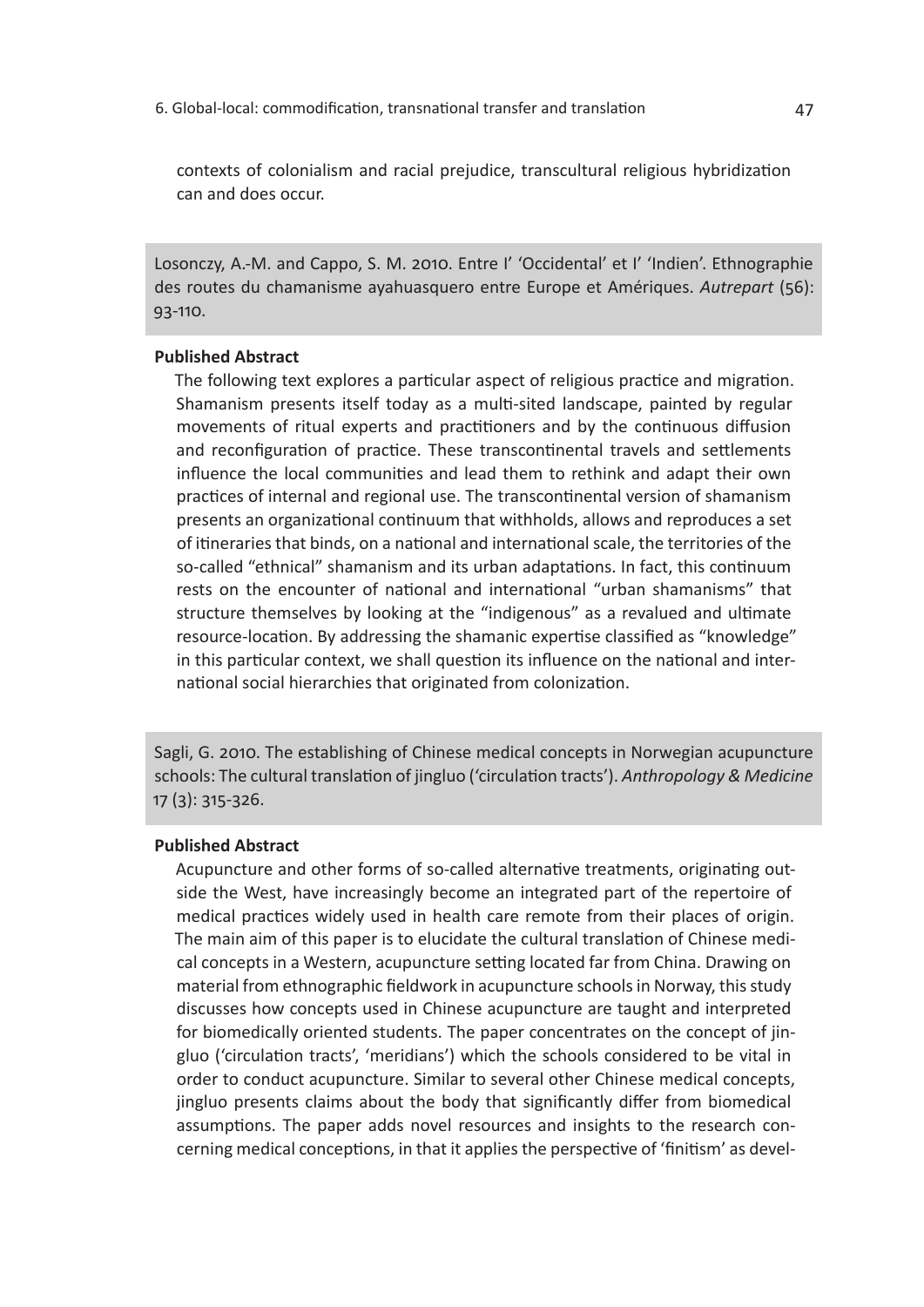oped in the field of sociology of knowledge by Barnes, Bloor and Henry (1996) in its analysis. It presents an analysis of five empirical examples demonstrating how a variety of interpretations of jingluo – many of them from different fields and some of them contradictory – were involved in establishing jingluo. Finally, by examining examples of Chinese concepts of the body, the paper seeks to contribute to the wider field of the anthropology of the body as well as to add to our understanding of the ways in which medical pluralism and globalization of acupuncture unfolds.

Salguero, C. 2010. *Buddhist medicine in medieval China: Disease, healing, and the body in crosscultural translation (second to eighth century, C.E.)*. PhD-thesis, The John Hopkins University, Maryland.

#### **Published Abstract**

This dissertation is a study of the role of literary and cultural translation in the transmission and reception of Buddhist medicine in medieval China between the second and eighth centuries. This dissertation brings to light the diversity of medical material in the Chinese Tripitaka, analyzes the central metaphors and discourses in this corpus, and examines how these foreign medical ideas were understood in their historical context. I employ methodologies from Translation Studies to reconcile the study of the transregional exchange of linguistic and cultural repertoires with the agency of individual historical authors as they retooled and adapted foreign knowledge to forward contemporary social strategies. I utilize this theoretical framework to analyze how Indian medical doctrines influenced Chinese Buddhist discourses and practices, while also emphasizing the importance of disease, healing, and the body as sites of cross-cultural negotiation. (…) [In the conclusion I argue] that a new approach prioritizing the role of translation in the dynamics of cross-cultural exchange allows scholars to jettison the anachronistic categories of "religion" and "science" and move toward a greater appreciation of the integration of Buddhism and medicine in medieval China.

Torri, M.-C. 2010. Innovating through community capacity in traditional knowledge and Ethno medicine: A case study from Tamil Nadu (India). *International Journal of Technology Management & Sustainable Development* 9 (1): 3-18.

# **Published Abstract**

This article looks at innovation as a product of the interaction between scientific and indigenous knowledge (IK). The innovation process raises questions about how knowledge on medicinal plants (MPs) is acquired, commoditized and politicized. By invoking the experiences of two related Indian non-governmental organizations (NGOs), the article examines attempts made to promote IK in MPs through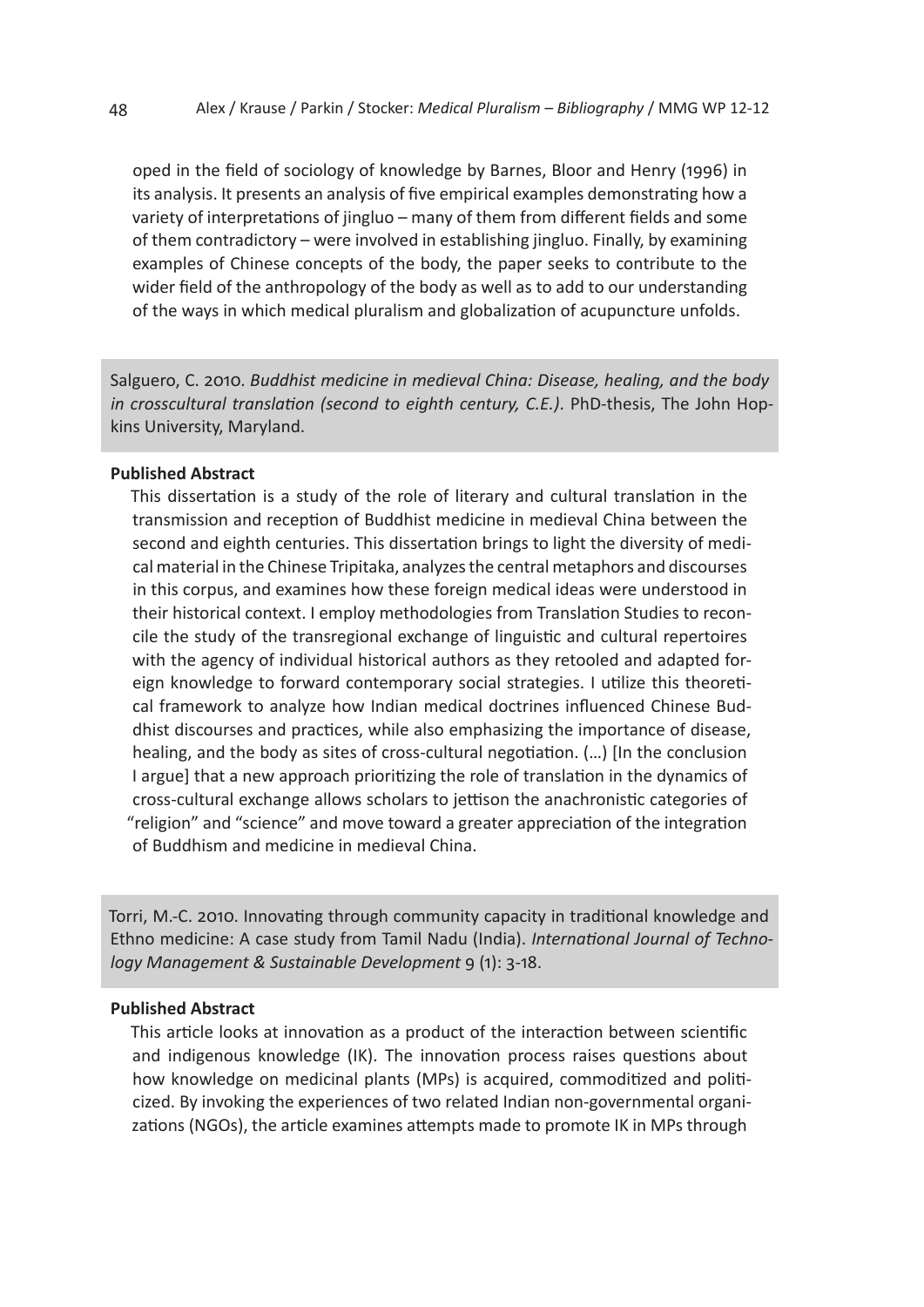botanical knowledge and knowledge based on policies of biodiversity conservation, global health and development. The case studies further help shed light on how local knowledge is reinvented to fit into new global networks. Making traditional medicine (TRM) more visible through NGOs helps promote IK in MPs; it also has the effect of disbanding TRM from embodied knowledge and daily practices.

Van Hoy, S. 2010. *Authentic traditions, authentic selves and healing at the end of the world: An auto-ethnography of Chinese medical practices*. PhD-thesis, University of Washington.

#### **Published Abstract**

This dissertation explores the various ways in which Chinese medical practitioners in the United States work to authenticate Chinese medicine. While practitioner concerns with the medicine's authenticity are uneven, nevertheless several themes can be traced. These themes have to do with Chinese medical traditions, Chinese medical practices and the future of Chinese medicine. Many practitioners articulate an understanding that Traditional Chinese Medicine (TCM) is a medicine invented in the People's Republic of China in keeping with Communist thought. The knowledge of TCM as an "invented tradition" causes many practitioners to seek out more authentic alternatives. This dissertation seeks to understand how these more real, or authentic, Chinese medicines might be recognized by practitioners. The dissertation also works to problematize the authenticating strategies that engender such recognition. Because the author is a practitioner of Chinese medicine, the research is grounded in auto-ethnographic methodologies.

Wu, E. 2010. *The utilization of spiritual capital by the practitioners of traditional Chinese medicine in the San Francisco Bay Area*. PhD-thesis, Graduate Theological Union, California.

### **Published Abstract**

This dissertation seeks to understand how different systems of ideologies inevitably clash yet creatively coexist in the practices of Traditional Chinese Medicine (TCM) in California (with focus in the San Francisco Bay Area), particularly from the perspectives of the practitioners. Individual TCM practitioners, who locate across various ethnic, cultural, and linguistic boundaries, collectively participate in the reinvention of the medicine. This reinvention is a result of active negotiations with market forces and expectations, often (but not only) by investing and utilizing the "spiritual capital" (resources in the forms of "spiritual"-related knowledge and practices) that are readily available in the shared vocabulary and increasingly multicultural conceptions of American popular spirituality.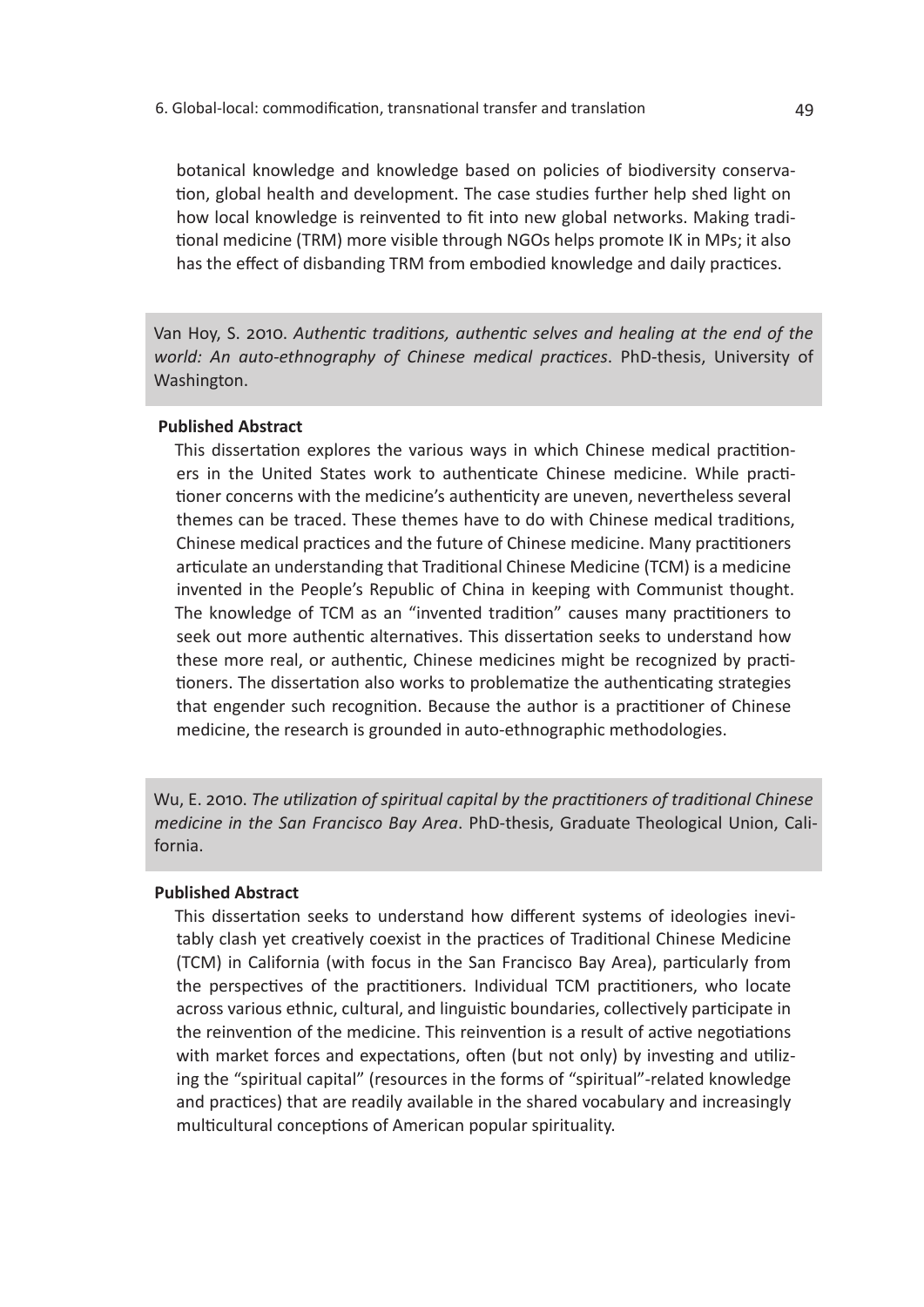Katz, M. 2011. *Chinese medicine in the US: Culture, interaction, and the construction of patient-centered care*. PhD-thesis, University of California.

### **Published Abstract**

This study examines the practice of Chinese medicine in Southern California by practitioners trained, in English, in local schools of Chinese or "oriental" medicine. It uses a mixed methods approach to examine the influences of both culture and interaction in the ways that the practitioners construct their professional identities and their relationships with patients. Using a combination of conversation analysis, ethnography, and cultural sociology, this study describes how acupuncturists present themselves and their office environments, how acupuncture visits are structured, and how practitioners interact with patients. Each of these features of the Chinese medicine visits, further, are shown to be in certain important ways to be responsive to the American context, in particular to biomedical dominance. The ways that acupuncturists manage biomedical dominance tend to highlight the positive qualities – such as the close patient-practitioner relationships – of Chinese medicine within the context of a cultural discourse that conceptualizes Chinese medicine in opposition to biomedicine. But, the fact of referencing biomedicine, as well as the way biomedical references invoke authority and legitimacy, serves to reproduce the unequal relationship between Chinese medicine and biomedicine. This examination of how acupuncturists manage their professional identities and relationships with patients illuminates some of the dynamics and consequences of hierarchical medical pluralism. It also shows some of the ways that the practice of Chinese medicine has been adapted to the American context and adds to the growing body of work showing contemporary Chinese medicine to be a diverse and dynamic field of knowledge and practice.

# **7. Reproduction and traditional birth attendants (TBA)**

Chapman, R.R. 1998. *Prenatal care and the politics of protection: An ethnography of pregnancy and medical pluralism in Central Mozambique.* PhD-thesis, University of California.

# **Published Abstract**

In this article the authors applies a feminist perspective on politics of reproduction to an analysis of pregnancy and prenatal care strategies of women in a peri-urban community in Central Mozambique. The data collected challenges the characterization of obstetric high-risk women in developing countries as unmotivated and disobedient victims. The author argues that despite little access to cash resources, immense burdens of domestic and agricultural labour, and mediated access to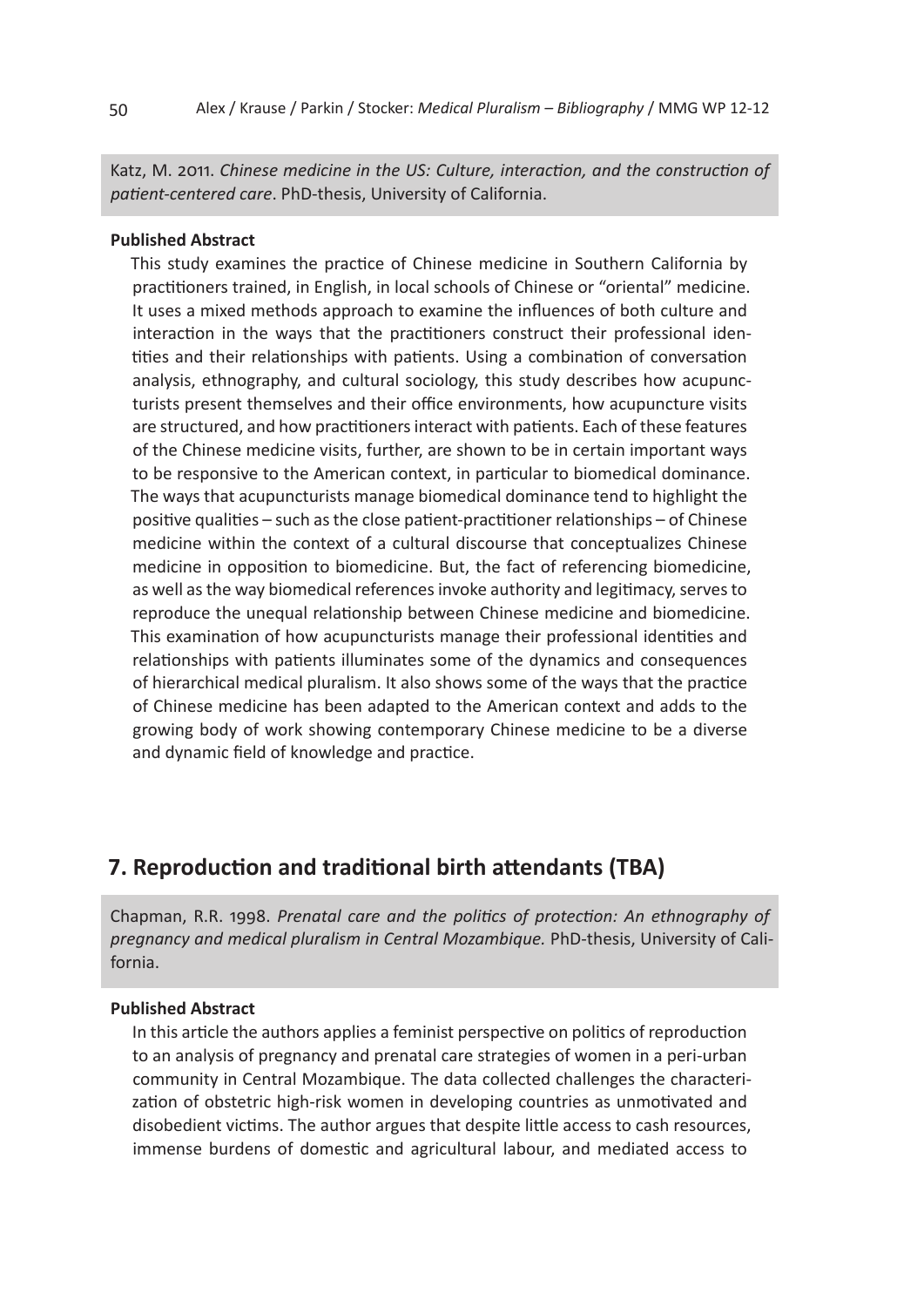political and economic power, the women attempt to mobilize the resources needed in order to acquire costly reproductive health care outside the biomedical sector. In this way they women try to gain control of their own reproductive labour and pregnancy outcomes.

Obermeyer, C. M. 2000. Pluralism and pragmatism: Knowledge and practice of birth in Morocco. *Medical Anthropology Quarterly* 14 (2): 180-201.

# **Published Abstract**

This article examines knowledge and practice surrounding birth in Morocco, using women's narratives of their recent birth experiences, observations of medical encounters, and statements about prescribed behaviors during pregnancy and birth, as well as the vocabulary used to refer to physiological processes, disease conditions, and social relationships. The analysis shows that the three major themes that define the traditional Moroccan ethnophysiology of birth—conceptions of hot and cold, the symbolism of blood, and the metaphors of openness and obstruction—are not inconsistent with the precepts of biomedicine and public health and do not in themselves constitute obstacles either to safe home births or the use of formal health services. Women integrate biomedical and local knowledge and practices and simultaneously seek care from "traditional" and "modern" practitioners, creatively combining elements in accordance with their situations and the means at their disposal. Birth narratives show the eclecticism and flexibility that characterize women's attitudes and behaviors regarding pregnancy and birth. Women's decisions are shaped by two overriding considerations: incertitude about what can happen during the last phase of a pregnancy and ambivalence toward the available alternatives for care, both of which reflect a realistic assessment of their situations. By showing how women make decisions in response to these considerations, this article seeks to clarify some of the links between beliefs and practices and to contribute to ongoing discussions regarding the relevance of local knowledge for patterns of health care.

Soud, F. A. 2005. *Medical pluralism and utilization of maternity health care services by Muslim women in Mombasa, Kenya.* PhD-thesis, University of Florida.

## **Published Abstract**

The study investigates different available maternal health care services and how, when and why women use or do not use them in Mombasa, Kenya. The results demonstrate the complexities of women's lives and the difficulties they face in accessing maternity health care. Their reasons for not getting the care they need include cost, distance, lack of competence of health care providers, and frequent shortages of essential equipment and supplies to provide basic essential obstet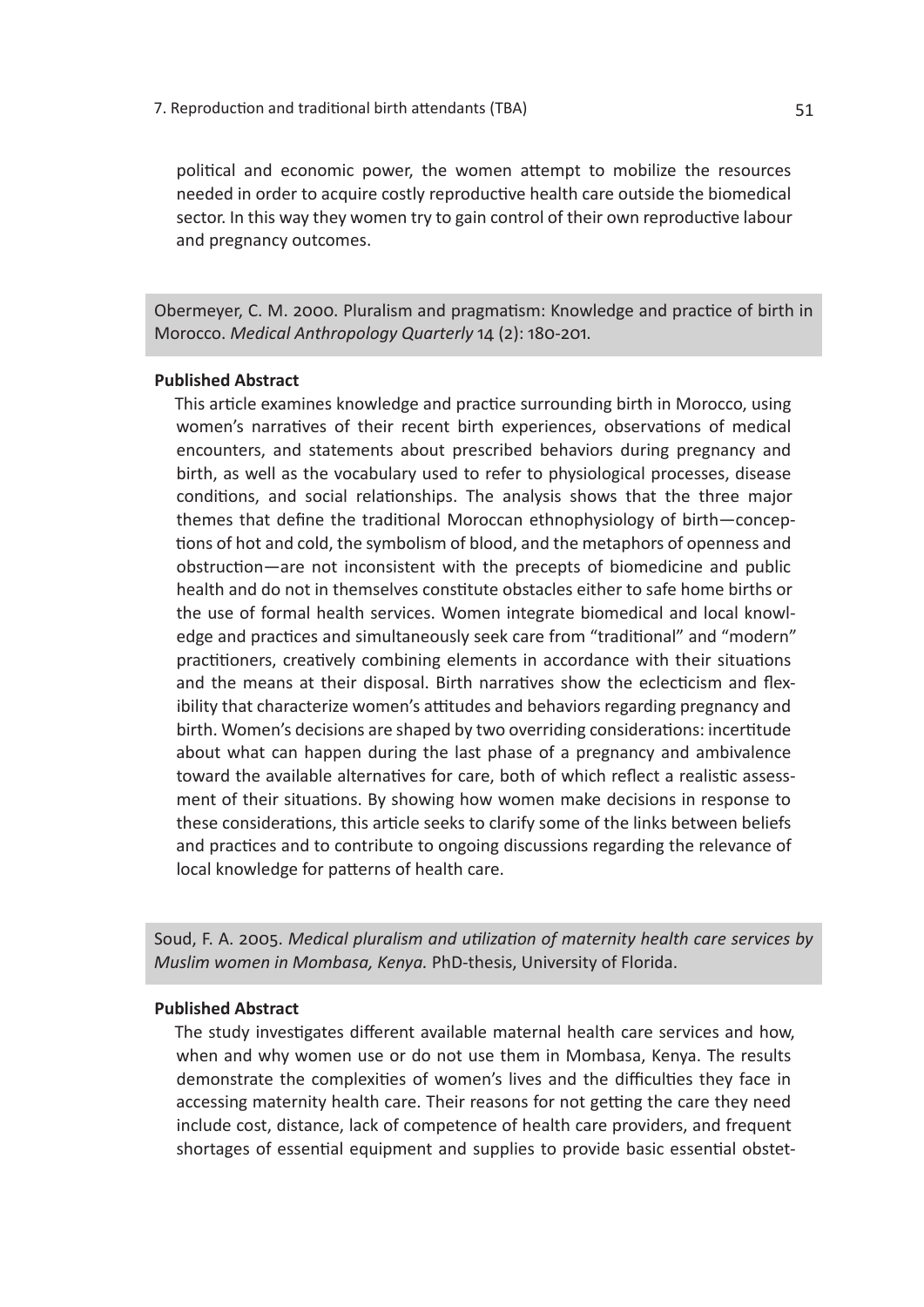rical care. In addition their health-seeking behaviour is affected by their beliefs, knowledge and attitudes about the efficacy of health care services and the curability of their condition.

Delmouzou, E. 2006. Re-examining the medicalisation Process. In H. Johannessen and I. Lázár (eds.) *Multiple medical realities: Patients and healers in biomedical, alternative and traditional medicine.* New York: Berghahn Books, pp. 105-120.

# **Summary**

By analysing the case of a young childless couple in rural Greece who provide different explanations for their lack of children, ranging from deliberate choice to failure, the author demonstrates that the co-existence of different therapies does not represent a problem for people as long as they control the situation, and the networks associated with the different therapies do not intermingle. The author argues that whether the condition is expressed in medical terms, or not, seems to be dependent on what counts as morally sound, responsible, and good behaviour in the particular social context.

Samuel, G. 2006. Healing and the Mind-body Complex: Childbirth and Medical Pluralism in South Asia. In H. Johannessen and I. Lázár (eds.) *Multiple medical realities: Patients and healers in biomedical, alternative and traditional medicine.* New York: Berghahn Books*.* New York: Berghahn Books, pp. 121-135.

# **Summary**

This book chapter discusses childbirth praxis in a pluralistic North Indian setting and describes how traditional birth rituals, among other things, function to inform the birthing woman about the state she is in and how to behave in order to ease her labour. Although birthing in a biomedical hospital might be more appropriate in some cases, in others the cultural and social distance that the hospital setting creates to the birthing woman, can complicate the childbirth. Based on considerations about different ideas of the 'self' involved in medical processes, a model is provided that overcomes the dualism of body and mind in the healing process.

Simpson, B. 2009. We have always been modern: Buddhism, science and the new genetic and reproductive technologies in Sri Lanka. *Culture and Religion* 10 (2): 137-157.

# **Published Abstract**

The article explores the traffic in ideas concerning new reproductive technologies in contemporary Sri Lanka. The article attempts to locate the responses to the moral challenges posed by the new biotechnologies within wider political, reli-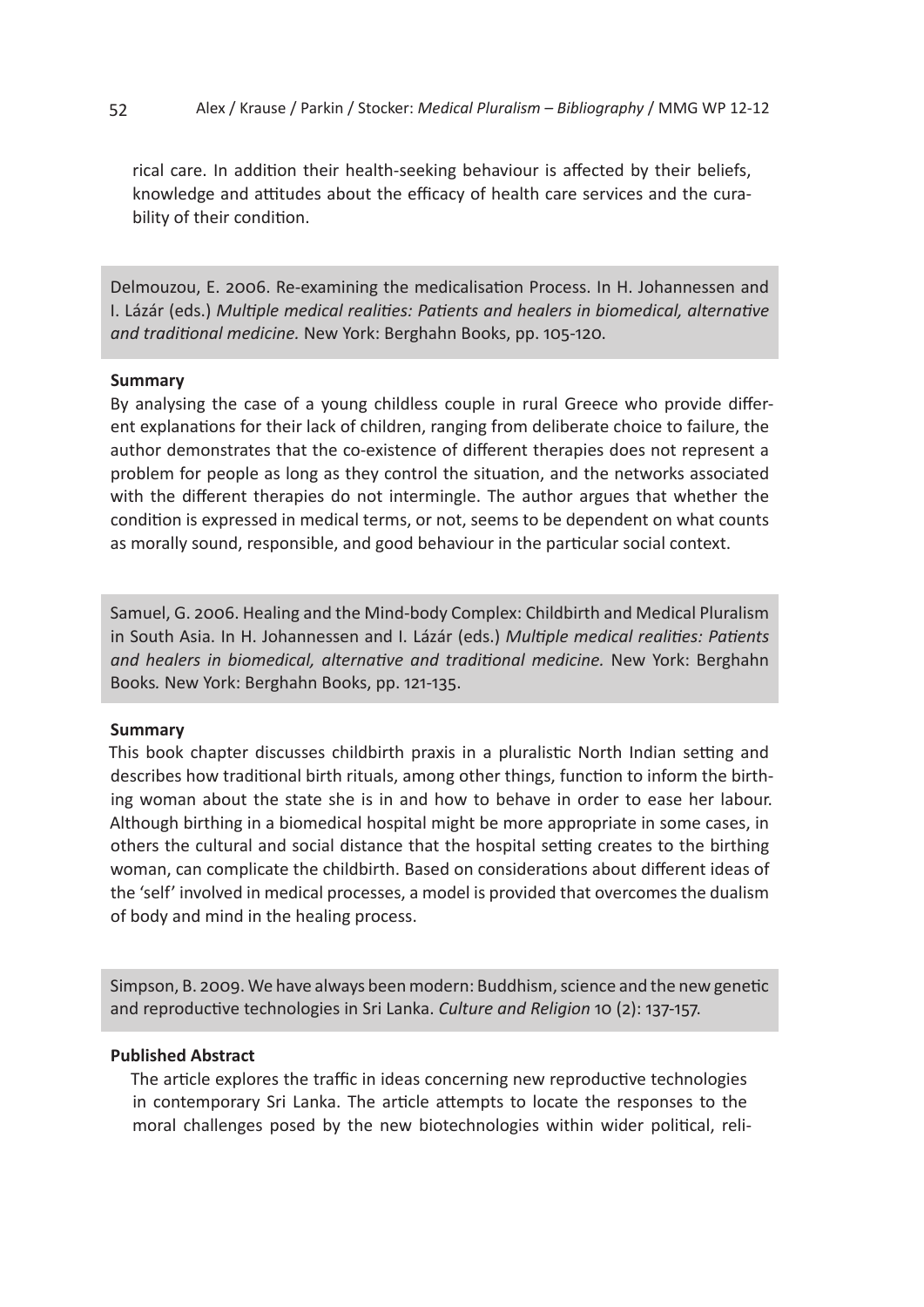gious and cultural traditions. In particular, it considers the way that embryogenesis is talked about by a variety of interested parties: infertility doctors, members of ethics committees, Buddhist priests and concerned lay people. Central is a discussion of the relationship between science, ethics and medical pluralism in the postcolonial state. Also, the paper seeks to throw light on how a rhetoric of acceptance and endorsement is constructed among sections of the medical and scientific community and how, in turn, this is presented as the 'Buddhist' response.

Wentzell, E. and J. Salmerón 2009. You'll 'get viagraed': Mexican men's preference for alternative erectile dysfunction treatment. *Social Science & Medicine* 68 (10): 1759-1765.

# **Published Abstract**

The pharmaceutically focused clinical and epidemiological literature on erectile dysfunction (ED) treatment has paid little attention to men's non-medical responses to changing erectile function. This study explores the relationship of erectile function change, resulting use of medical or alternative treatments, and Mexican men's understandings of masculinity and aging, through a mixed method approach utilizing both quantitative survey and ethnographic interview data. A survey of 750 men undertaken at the Instituto Méxicano del Seguro Social hospital in Cuernavaca, Mexico in April to June 2008 showed that only about half of those who experienced erectile function changes sought treatment for these changes; treatment users were far more likely to seek alternative treatment than medical treatment, especially preferring lifestyle change and vitamins. Treatment users' preferences were linked to fears about the safety and situational inappropriateness of medical ED treatment. These findings suggest that by focusing on patients' use of pharmaceuticals, biomedically oriented research has overlooked the most common responses to changing erectile function. Broadening the focus of ED treatment research to include analysis of men's rejection of pharmaceutical treatment – either in favor of alternative treatment, or because they do not see their erectile function changes as requiring medical intervention – would correct this imbalance in the literature. Further, the knowledge that even men who seek treatment may prefer alternatives to pharmaceutical interventions will help physicians to offer treatments, such as lifestyle change, that their patients might find more acceptable. Such measures would simultaneously help to mitigate the chronic illnesses, like diabetes and hypertension, which frequently co-occur with diminished erectile function.

Ayaz, S. and Efe, S. Y. 2010. Traditional practices used by infertile women in Turkey. *International Nursing Review* 57 (3): 383-387.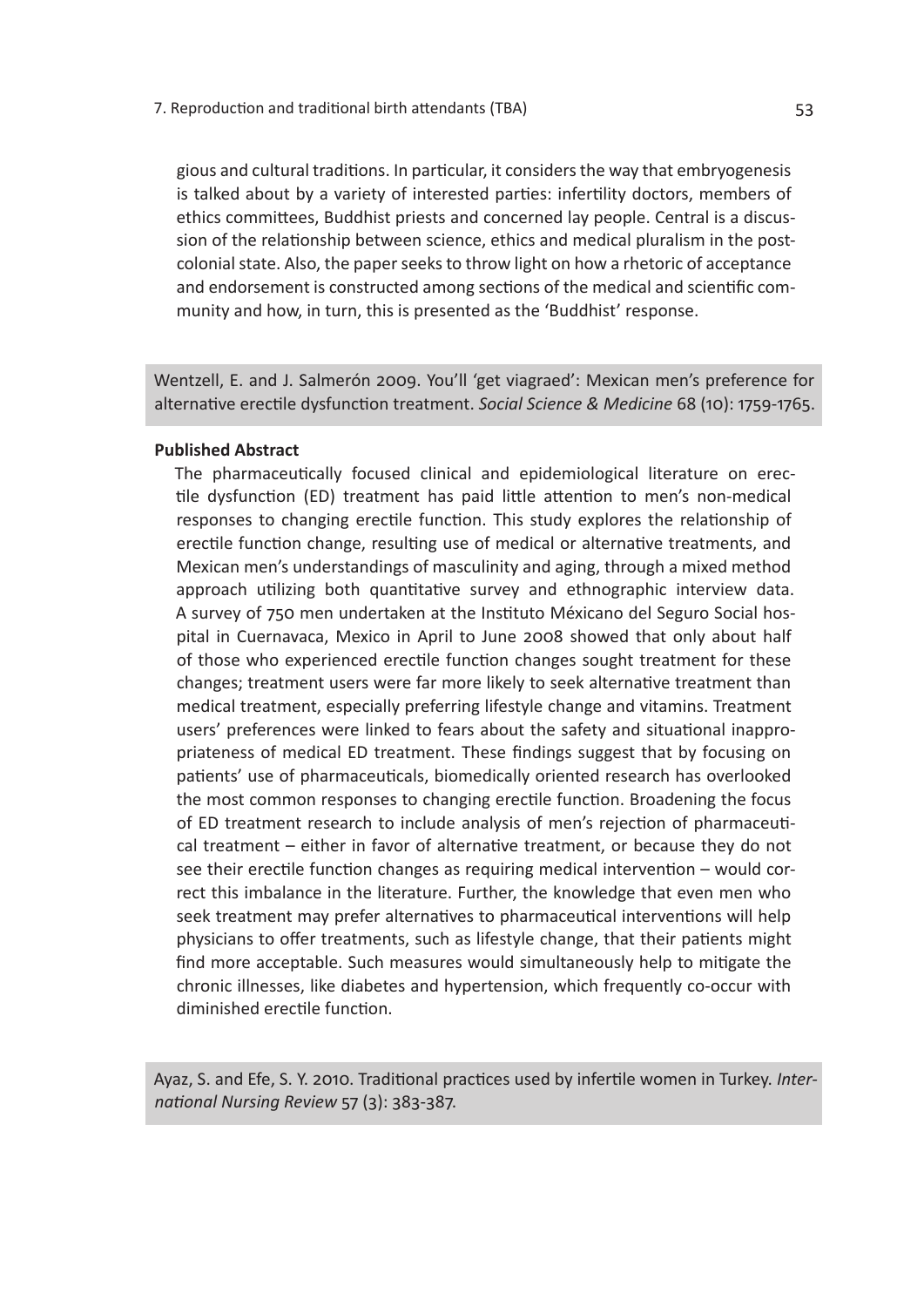#### **Published Abstract**

Numerous traditional methods are used in the treatment of infertility around the world. Aim: To identify the traditional practices of infertile women using one clinic in Ankara, Turkey. Design and Methods: The population comprised all women (5700) who attended one infertility outpatient clinic in 2007. The sample was calculated using sample calculation formula and 410 women were included in the study. The survey method was used for data collection. Findings: Of the responding women, 27.3% had tried a traditional practice, and 67.8% who tried traditional practices used an herbal mixture. The reason for the women's use of a traditional practice was 'hope' (66.9%), and 15.2% of them had experienced an adverse effect related with traditional practice. Maternal education level, perceived economic status, duration of marriage all significantly affected the use of traditional practices ( P < 0.05). The women who had received unsuccessful medical treatment for infertility and who had experienced side effects after medical treatment had a higher rate of use of traditional practice ( P < 0.05). Conclusions: Almost one in three of the women who responded to the questionnaire had tried traditional methods, and some experienced adverse effects related to the practice. For couples with infertility problems, educational programs and consultation services should be organized with respect to their traditional culture. Women should be informed about the hazards of traditional practices and avoidance of harmful practices, and continuous emotional support must be provided for infertile couples. In the future, nursing staff should play a much larger role in these supportive services.

Ivry, T. 2010. Kosher medicine and medicalized halacha: An exploration of triadic relations among Israeli rabbis, doctors, and infertility patients. *American Ethnologist* 37 (4): 662-680.

## **Published Abstract**

Drawing on my ethnography of rabbinically mediated fertility treatments for observant Jewish couples in Israel, I illuminate two simultaneous processes: the koshering of medical care and the medicalization of rabbinic law. My findings show how hands-on rabbinic interventions transform doctor–patient relations into rabbi–doctor–patient relations and introduce a network of power relations into clinical practice, at times empowering and at times disempowering patients. This case prompts a reconsideration of scholars' tendency to view biomedicine in hegemonic terms.

Papreen, N. 2010. Health seeking behavior of childless women in Bangladesh: An ethnographic exploration for the special issue on: Loss in child bearing. *Social Science & Medicine* 71 (10): 1780-1787.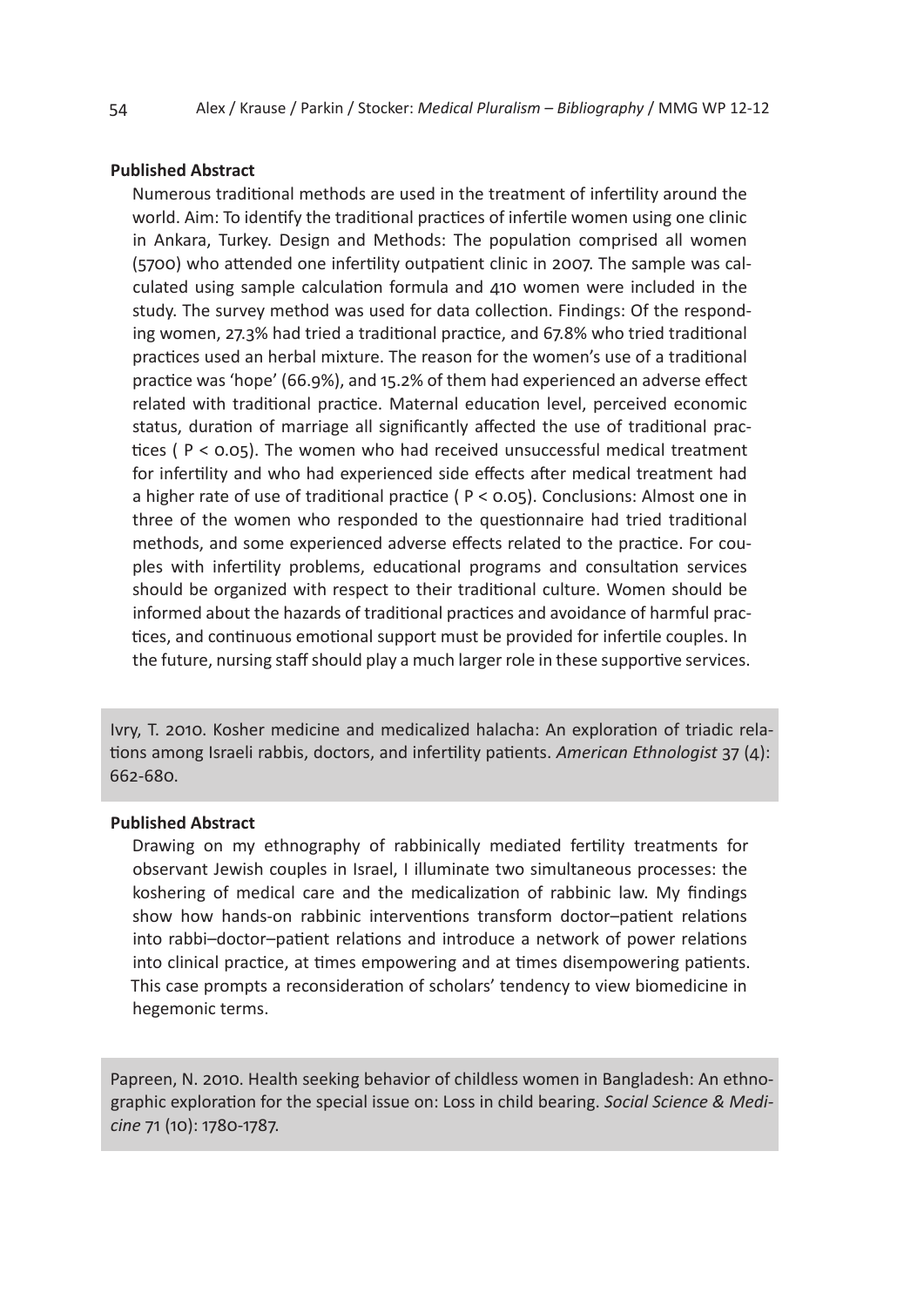### **Published Abstract**

This paper deals with the health seeking behavior of childless rural poor and urban middle class women in Bangladesh. Data for this study were collected from a northern district of Bangladesh named Mymensing, using various qualitative methods. The study shows that social class and the geographical location of the childless women determine their health seeking behavior. Local healers in the informal sector were found to be the most popular health service option among the rural childless women. The factors for utilizing them included low costs, the gender of the provider (with same-sex providers being preferred), having a shared explanatory model with the healers, and easy availability. Unlike their rural counterparts, urban childless women predominantly seek expensive Assisted Reproductive Technologies (ART) treatment which is available only in the formal sector, in private services. However, despite their affiliation with modern treatment, urban childless women still believe, like their rural counterparts, that the remedy for childlessness ultimately depends on God. As a result, in addition to biomedical treatment, many return to or simultaneously pursue various traditional, spiritual or folk treatments. It was found in this study that in Bangladesh, where fertility control is the main focus of health policy, childless women are excluded from mainstream discussions on women's health. Consequently the childless women have to suffer in various ways as a result of their health seeking behavior.

Saravanan, S. et al. 2010. Birthing practices of traditional birth attendants in South Asia in the context of training programs. *Journal of Health Management* 12 (2): 93-121.

#### **Published Abstract**

Traditional Birth Attendants (TBA) training has been an important component of public health policy interventions to improve maternal and child health in developing countries since the 1970s. More recently, since the 1990s, the TBA training strategy has been increasingly seen as irrelevant, ineffective or, on the whole, a failure due to evidence that the maternal mortality rate (MMR) in developing countries had not reduced. Although, worldwide data show that, by choice or out of necessity, 47 percent of births in the developing world are assisted by TBAs and/or family members, funding for TBA training has been reduced and moved to providing skilled birth attendants for all births. Any shift in policy needs to be supported by appropriate evidence on TBA roles in providing maternal and infant health care service and effectiveness of the training programs. This article reviews literature on the characteristics and role of TBAs in South Asia with an emphasis on India. The aim was to assess the contribution of TBAs in providing maternal and infant health care service at different stages of pregnancy and after-delivery and birthing practices adopted in home births. The review of role revealed that apart from TBAs, there are various other people in the community also involved in making decisions about the welfare and health of the birthing mother and new born baby.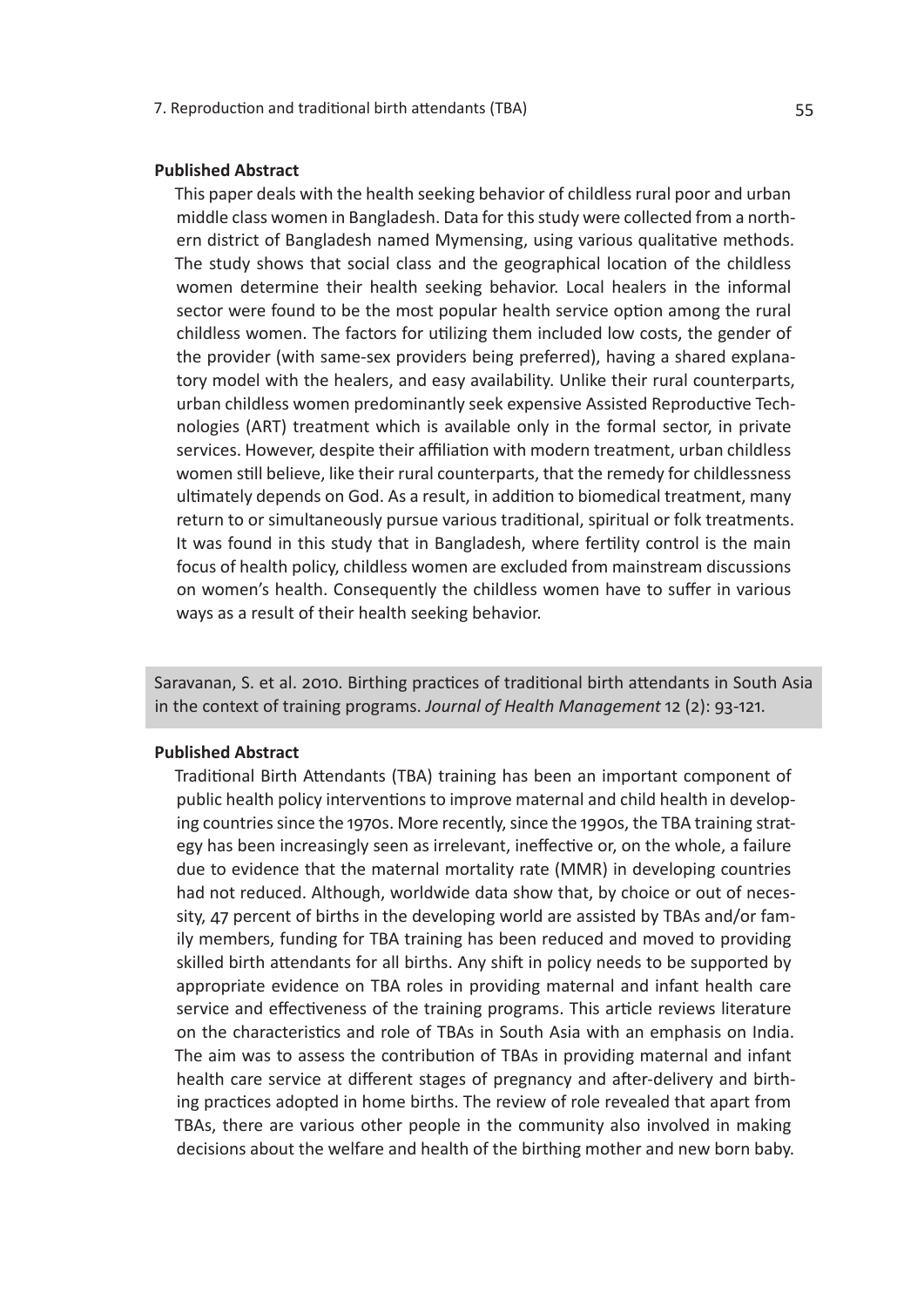However, TBAs have changing, localized but nonetheless significant roles in delivery, postnatal and infant care in India. Certain traditional birthing practices such as bathing babies immediately after birth, not weighing babies after birth and not feeding with colostrum are adopted in home births as well as health institutions in India. There is therefore a thin precarious balance between the application of biomedical and traditional knowledge. Customary rituals and perceptions essentially affect practices in home and institutional births and hence training of TBAs need to be implemented in conjunction with community awareness programs.

Thasanoh, P. 2010. *Northeast Thai women's experiences in following traditional postpartum practices*. PhD-thesis, University of California.

#### **Published Abstract**

Traditional postpartum practices are widely followed by northeast (Isan) Thai women. Poverty, low education, physical distance, inconvenient accessibility to biomedical health care, and influence of seniors in the family kept voices of these women unheard. The purposes of this interpretive phenomenological study are to understand the lived experiences of first-time mothers who follow traditional postpartum practices, to explore the setting of practices, and to reveal how family generates and transmits practices to new mothers. Based on Traditional Thai Medicine, caregivers used food, fire, water, and herbs to rebalance postpartum women's self, including body, mind-heart, and energy.

Wilkinson, S. E. and Callister, L. C. 2010. Giving birth: The voices of Ghanaian women. *Health Care for Women International* 31 (3): 201-220.

#### **Published Abstract**

Childbirth is significantly influenced by women's cultural perceptions, beliefs, expectations, fears, and cultural practices. Our purpose in conducting this focused ethnography was to determine the perceptions of Ghanaian childbearing women. Twenty-four mothers who received health care at the Salvation Army Clinic in Wiamoase, Ashanti, Ghana, participated in audiotaped interviews. Patterns of thought and behaviors were analyzed, describing the realities of the lives of Ghanaian childbearing women. Themes included centering on motherhood, accessing health care, using biomedicine, ethnomedicine, and spiritual cures; viewing childbirth as a dangerous passage; experiencing the pain of childbirth; and fearing the influence of witchcraft on birth outcomes. Culturally specific knowledge obtained in this study can be utilized by health care providers, health policymakers, and those designing health care interventions to improve the health and well-being of childbearing women in developing countries.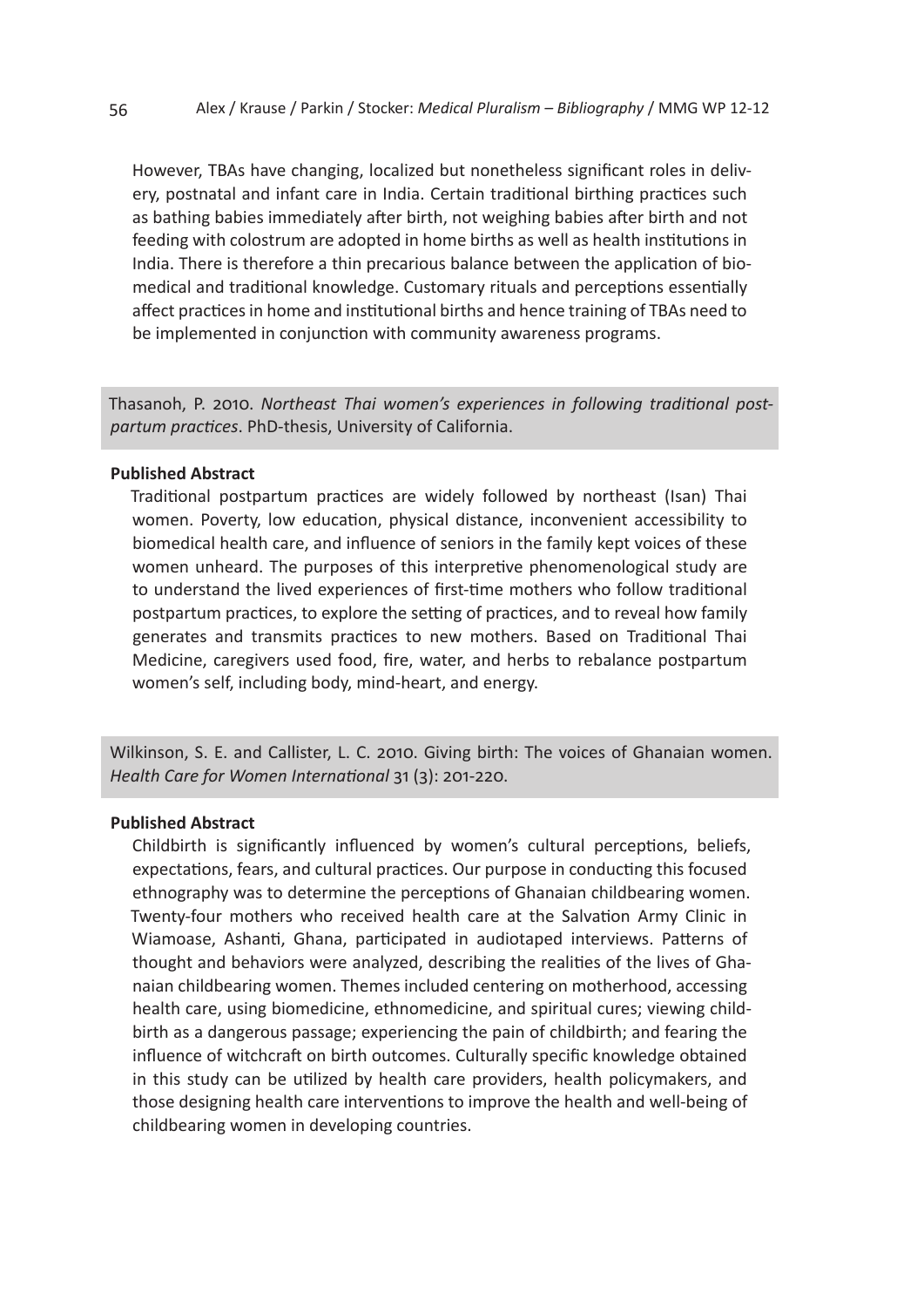Elizabeth, M.M. 2011. Maternal health and knowledge and infant health outcomes in the Ariaal people of northern Kenya. Social Science & amp; Medicine 73 (8): 1266-1274.

#### **Published Abstract**

This article investigates the links between indigenous systems of medical knowledge and infant outcomes among the Ariaal people of northern Kenya. First, it defines culture-specific domains of health knowledge in Ariaal mothers using the cultural consensus method, a statistical model that measures knowledge shared by a set of informants. Second, it identifies factors that predict maternal health knowledge. Third, it investigates associations between maternal health knowledge and treatment-seeking behaviors. Finally, it associates health knowledge with biomarkers of infant health. This study found consensus in the domains of infant illness, traditional medicine, Western medicine, and treatment decision-making. Proximity to a medical dispensary and use of public health infrastructure significantly predicted higher levels of maternal health knowledge. Mothers' knowledge of traditional medicine was positively associated with treating infants at a dispensary versus at home. Finally, women with greater knowledge of traditional medicine had infants who were significantly less likely to have been ill in the previous month. These results highlight the importance of both traditional and Western health knowledge for Ariaal mothers and infants

# **8. Migration**

Chávez, L.R. 1984. Doctors, Curanderos, and Brujas: Health care delivery and Mexican immigrants in San Diego. *Medical Anthropology Quarterly* 15 (2): 31-37.

#### **Summary**

Studies from the 1960s on medical pluralism and migration concentrated on the continuing belief in folk illness and the use of traditional medicines to explain why specific minority groups were not consulting conventional health care in greater numbers. Studies in the 1980s took other explanations into account and concentrated more on socioeconomic factors, legal status, and health insurances. One cornerstone of this literature is this article. The author asks to what extent Mexican migrants adhere to medical practices and beliefs that can be found in Mexico. He argues that the cost of medical care, lack of medical insurance, and undocumented immigration status all create barriers to the access of health care, but at the same time the belief in 'folk illnesses' persist among Mexican migrants. The most interesting outcome of Chavez's study is the transnational dimension of the health-seeking behavior he reports. The Mexicans he interviews cross the border into Mexico from San Diego in order to consult familiar medical doctors or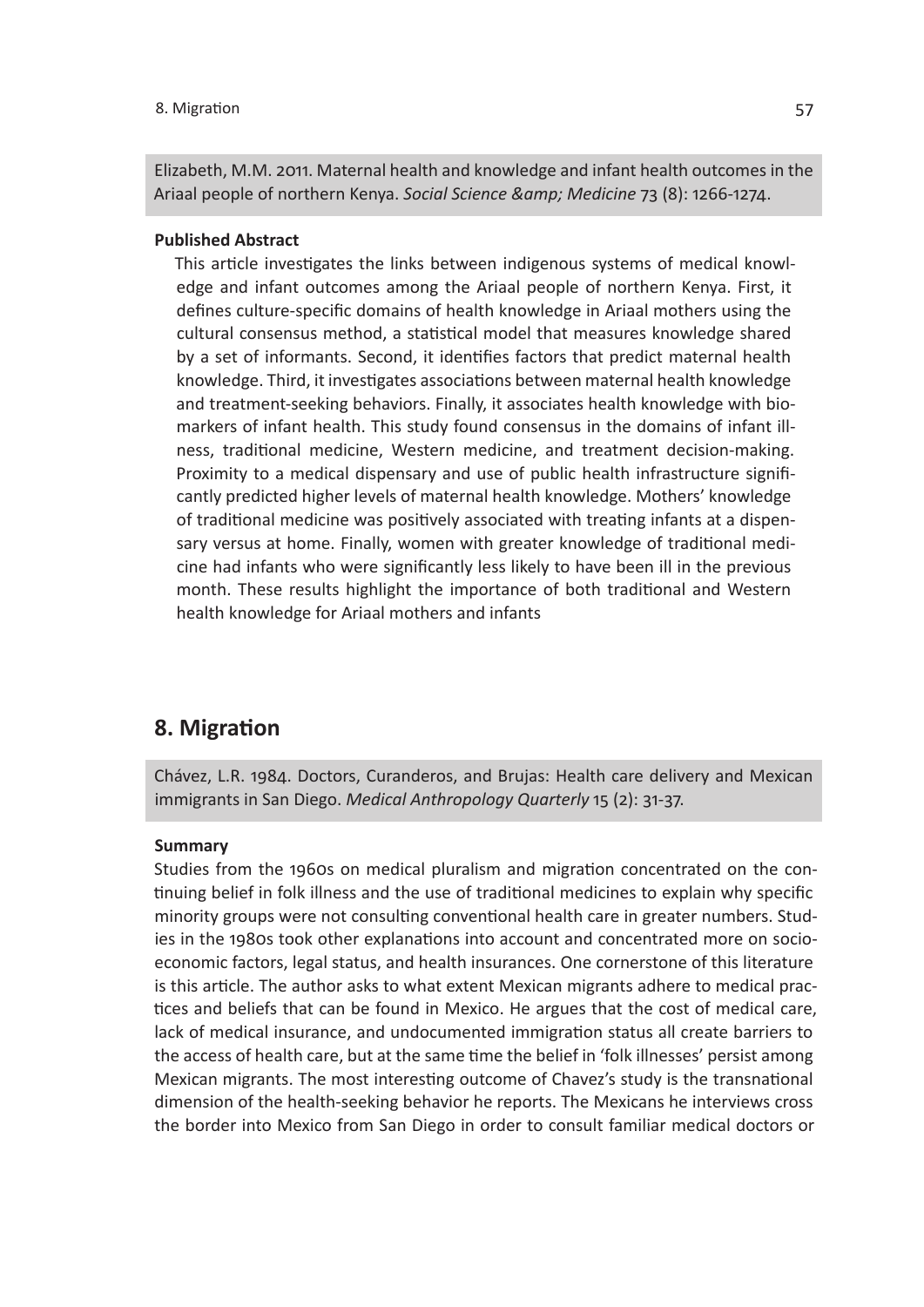to buy medicines, mainly biomedical pharmaceuticals, which they carry back to the US. Chavez points out, however, that this health-seeking behavior is only open to those migrants who can cross the borders with regular papers.

Capps, L. 1994. Change and continuity in the medical culture of the Hmong in Kansas City. *Medical Anthropology Quarterly* 8 (2): 161-177.

#### **Published Abstract**

The Hmong in the United States have undergone radical culture change through their recent experiences of the war in Laos, refugee resettlement, and Christian conversion. This article analyses the influence of these changes on the health ideas and practices of the Hmong in Kansas City, the primary study population. Although shamanism and ancestor worship have been abandoned, attenuated concepts of spirit illness and soul loss exist in health beliefs and patterns of illness, notably fright illness (ceeb). Their eclectic set of ideas and practices is derived from several systems, including Chinese medicine, Protestant Christianity, and biomedicine. To explain the varied health ideas and practices, Last's concept of medical culture is useful because it provides a framework for understanding medical traditions drawn from differing cultural systems. The Hmong have created a unique medical culture through their incorporation of new therapies as well as the use of some traditional methods of healing.

Han, G. S. 2000. Traditional herbal medicine in the Korean community in Australia: A strategy to cope with health demands of immigrant life. *Health* 4 (4): 426-454.

#### **Published Abstract**

The strands of medical social science based on such social theories as postmodernism and poststructuralism have tended to mystify what really affects health care use patterns including the simultaneous use of biomedicine and traditional medicine. The small amount of research on the use of traditional medicine among recent immigrants in the West which has been conducted has often tended to be dominated largely by interpretivist perspectives, which neglect the underpinning political-economic aspects of health and health care. The data for this article come from interviews with three different groups of Korean men (17 illegal/amnesty, 14 skilled and nine business migrants), using open-ended questions. Analyzing the processes of adjustment to a new country and the constant involvement in hard manual work and long work hours, the article explores how Korean men in Australia make use of all the available resources to stay healthy. They have fully utilized the 'freely' available biomedical services under government subsidized Medicare although illegal migrants restrained themselves from using it until the time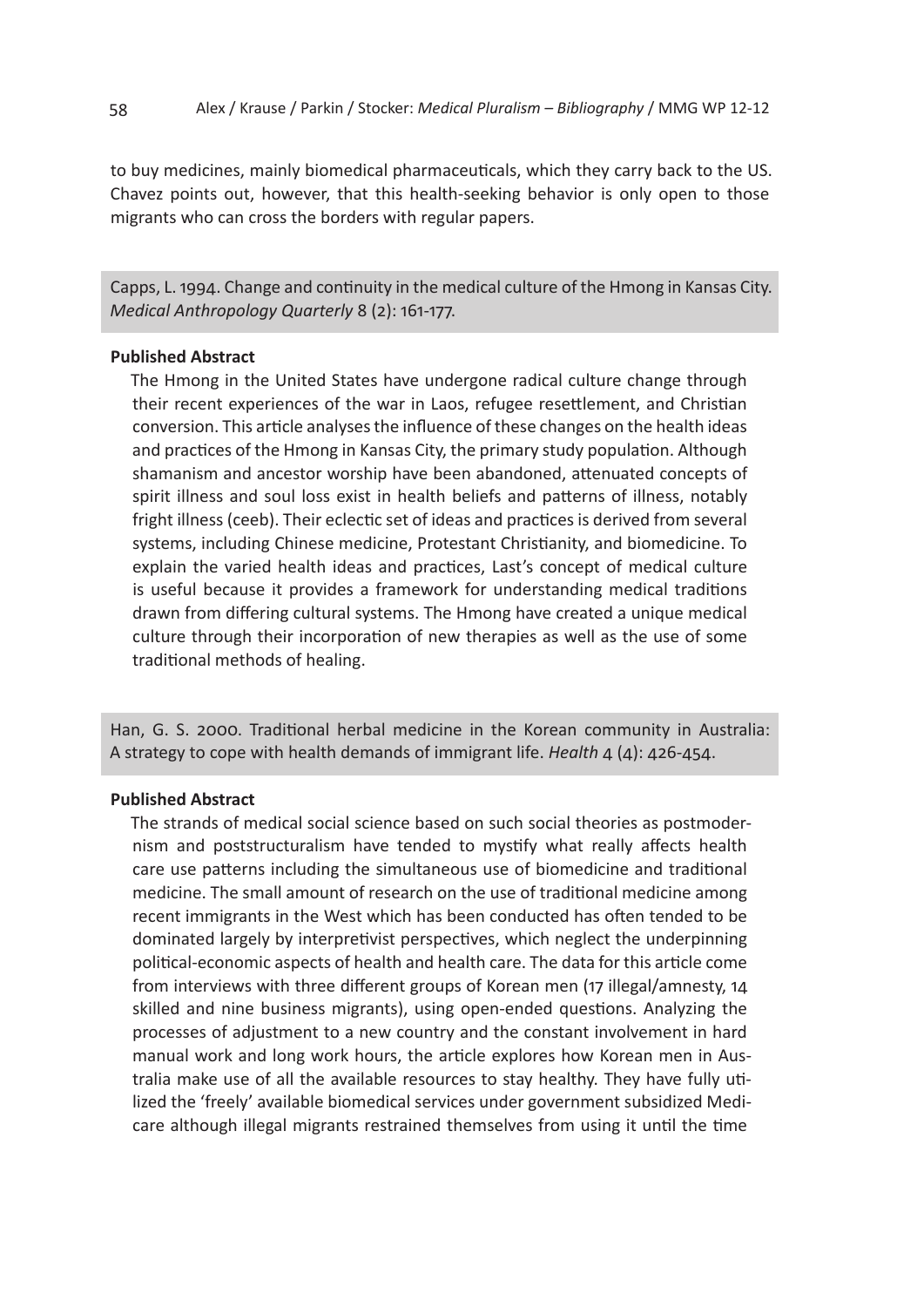of obtaining legal status. However, Koreans have also utilized Korean traditional herbal medicine and acupuncture and other informal remedies despite their high cost, bearing in mind that health is a 'capacity to work' under the current environment.

Keith, V. M. et al. 2005. Assessing the effects of race and ethnicity on use of complementary and alternative therapies in the USA. *Ethnicity & Health* 10 (1): 19-32.

# **Published Abstract**

To investigate the use of alternative therapies among different racial/ethnic groups in the USA. Specifically, we examined whether alternative medicine use differs for working aged whites, Asian Americans, African Americans, and Hispanics. Using the 1996 Medical Expenditure Panel Survey, racial differences in utilization were investigated at two levels: (1) the bivariate level with no controls for other factors and (2) at the multivariate level with controls for age, sex, region, marital status, education, income, health status, satisfaction with conventional healthcare, and access measures. Americans in this sample population used alternative and complementary therapies at a fairly low rate (6.5%). This 6.5%, however, was not consistent across all groups. African Americans and Hispanics were less likely than whites to utilize alternative therapies, whereas Asian Americans did not differ significantly from whites. The use of alternative and complementary therapies varied across racial/ ethnic groups. Evidence showed that individuals who were dissatisfied with the availability of conventional healthcare, who were in poor health, but very satisfied with their conventional provider were more likely to use complementary and alternative medicine (CAM) therapies. The addition of these variables to a logistic regression model did not change the findings for differential use by ethnicity, the relative ranking of groups, or the overall strength of the relationship.

Green, G. et al. 2006. 'We are not completely westernized': Dual medical systems and pathways to health care among Chinese migrant women in England. *Social Science & Medicine* 62 (6): 1498-1509.

## **Published Abstract**

The article explores how Chinese migrant women resident in England engage with Western and Chinese healthcare systems in order to consider whether medical pluralism can enhance the cultural appropriateness of health care. The paper identifies the extent to which women's pathways to healthcare can be seen, either as 'Chinese' or as a reflection of the Western culture in which they live. It is based on an analysis of in-depth interviews with 42 women of Chinese origin living in southeast England. The results show that women, who are more connected with major-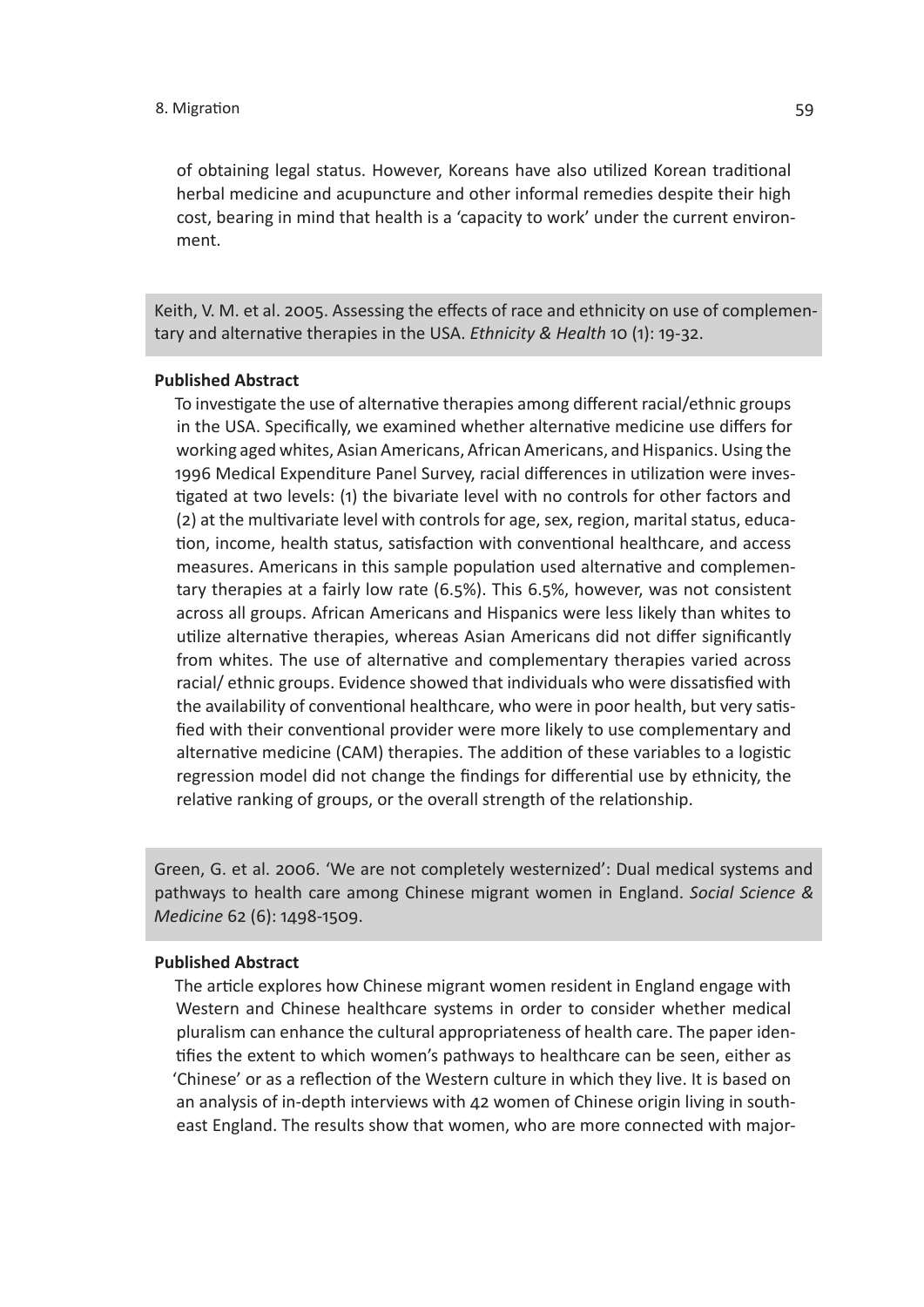ity English culture, are more successful in their consultations with Western health service practitioners but do not necessarily discontinue using Chinese medicine. According to the authors, the recourse to two different systems helps to overcome barriers when accessing health care.

Grønseth, A. S. 2006. Experiences of illness and self: Tamil refugees in Norway seeking medical advice. In H. Johannessen and I. Lázár (eds.) *Multiple medical realities: Patients and healers in biomedical, alternative and traditional medicine.* New York: Berghahn Books, pp. 148-162.

### **Summary**

Research among refugee populations tends to focus on the dramas of war and trauma. This paper instead brings attention to the more mundane everyday aspects of Tamil refugee resettlement in a fishing village along the arctic coast of Norway. Here, many Tamils experience various diffuse aches and pains that the local health personnel find difficult to diagnose and treat. In response to such difficulties, this study aims to investigate health and sickness as being embedded in social life and cultural values. Data were generated during two different fieldwork periods: between 1996 and 1999, the author did short field visits in the region and conducted in-depth interviews and participant observation amongst Tamils and local health care workers, including observing health care consultations; and between September 1999 and September 2000, intensive fieldwork was undertaken amongst Tamil refugees in a small fishing village. A sample of two case studies illustrates Tamils' experience of being misunderstood as individuals and overlooked as social persons. Rather than looking at illness as symptoms of physiological or psychological malfunctions, the article suggests an understanding that allows an active, perceptive body and views the self as an orienting point of 'being in the world'. The Tamils are seen to live in a tension in which the self and the body are forced to reorient themselves in the new social world. Tamils' illnesses are thus proposed rather to express a challenge and collapse in habituated patterns for constituting meaning and social practices.

Johansen, R. E. B. 2006. Care for infibulated women giving birth in Norway: An anthropological analysis of health workers' management of a medically and culturally unfamiliar issue. *Medical Anthropology Quarterly* 20 (4): 516-544.

#### **Published Abstract**

The focus of this article is on Norwegian health care workers' experience and management of birth care of women who have undergone infibulation. Because infibulations is the most extensive form of female genital cutting, infibulated women experience a higher risk of birth complications, and health workers generally experience delivery care for this group as challenging. Infibulated women,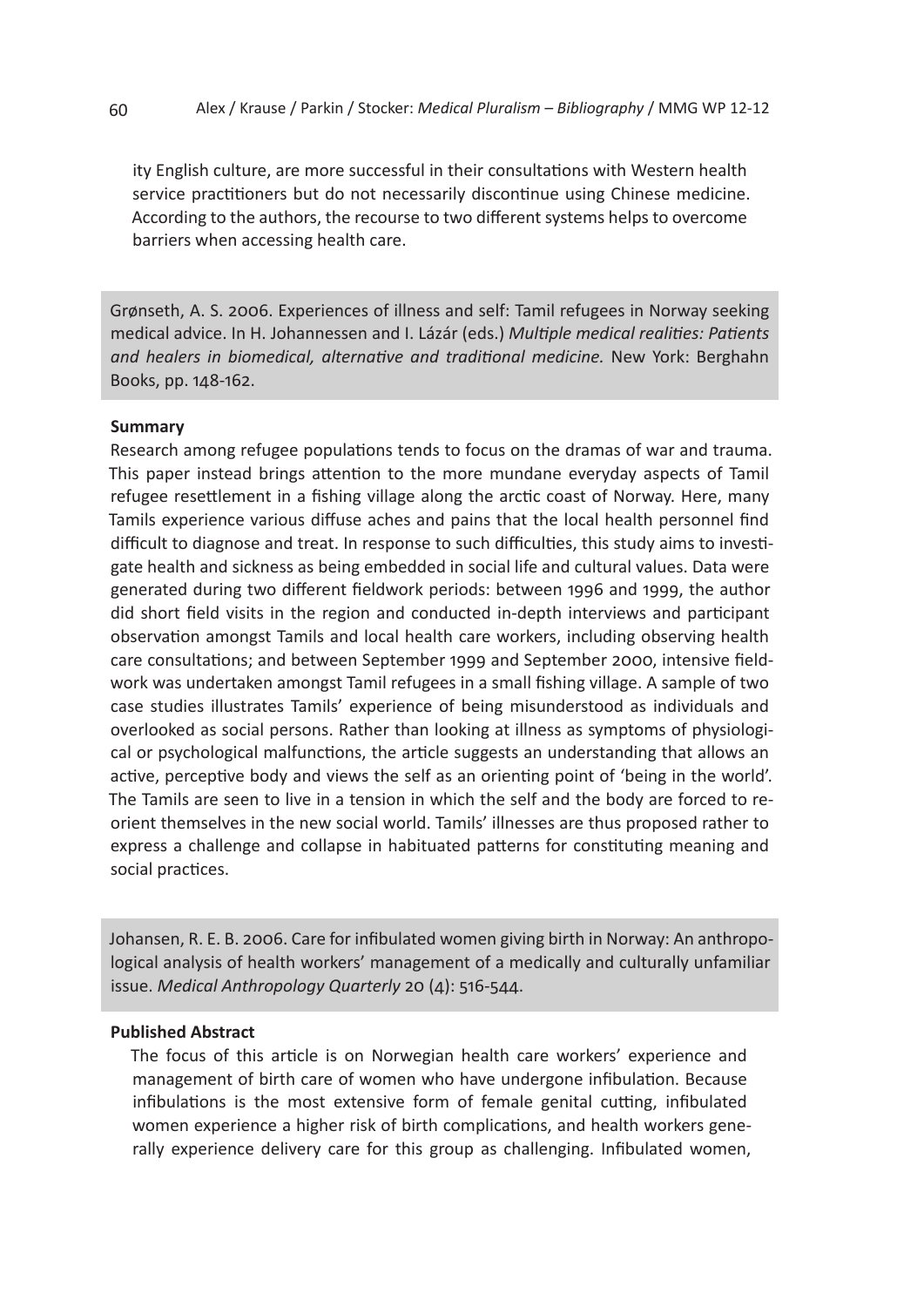# 8. Migration 61

who come from recently arrived immigrant groups, are a challenge to the predominant Norwegian birth philosophy of "natural childbirth" and the positive evaluation of everything considered natural. The challenges relate to a mixture of technical know-how and a complex set of interpretations of central cultural elements of gender, nature, health, and gender equity. The findings suggest that a combination of taboo, silence, limited knowledge, and emotional difficulty along with a wish to be culture sensitive may at times prove counterproductive to giving the best help. Health care workers often seem to impose "imagined" cultural values on infibulated women, rather than clarifying them through personal communication.

Rao, D. 2006. Choice of medicine and hierarchy of resort to different health alternatives among Asian Indian migrants in a metropolitan city in the USA. *Ethnicity and Health* 11 (2): 153-167.

# **Published Abstract**

This article examines the choice of medicine and the hierarchy of resort to different health alternatives by a selected Asian Indian immigrant population in the USA. In-depth interviews were conducted with 21 informants from a metropolitan city in the USA regarding their choice of alternatives and the order in which they choose the different health alternatives. These include folk remedies, ayurveda, homeopathy and allopathic medicine. The author finds that the decision to choose from among different treatment alternatives depends on people's beliefs about the severity of illness and the effectiveness of treatment options. Home remedies and Indian medical alternatives are the first resort in case of minor ailments while allopathic medicine is the first choice for serious and chronic illnesses.

Sargent, C. F. 2006. Reproductive strategies and Islamic discourse. Malian migrants negotiate everyday life in Paris. *Medical Anthropology Quarterly* 20(1): 31-49.

### **Published Abstract**

Approximately 37 thousand Malians currently reside in France as part of the West African diaspora. Primarily Muslim, both women and men confront challenges to their understandings of Islamic prohibitions and expectations, especially those addressing conjugal relations and reproduction. Biomedical policies generate marital conflicts and pose health dilemmas for women who face family and community pressures to reproduce but biomedical encouragement to limit childbearing. For many women, contraception represents a reprieve from repeated pregnancies and fatigue in spite of resistance from those who contest women's reproductive decisions as antithetical to Islam. French social workers play a particularly controversial role by introducing women to a discourse of women's rights that questions the authority of husbands and of religious doctrine. Women and men frame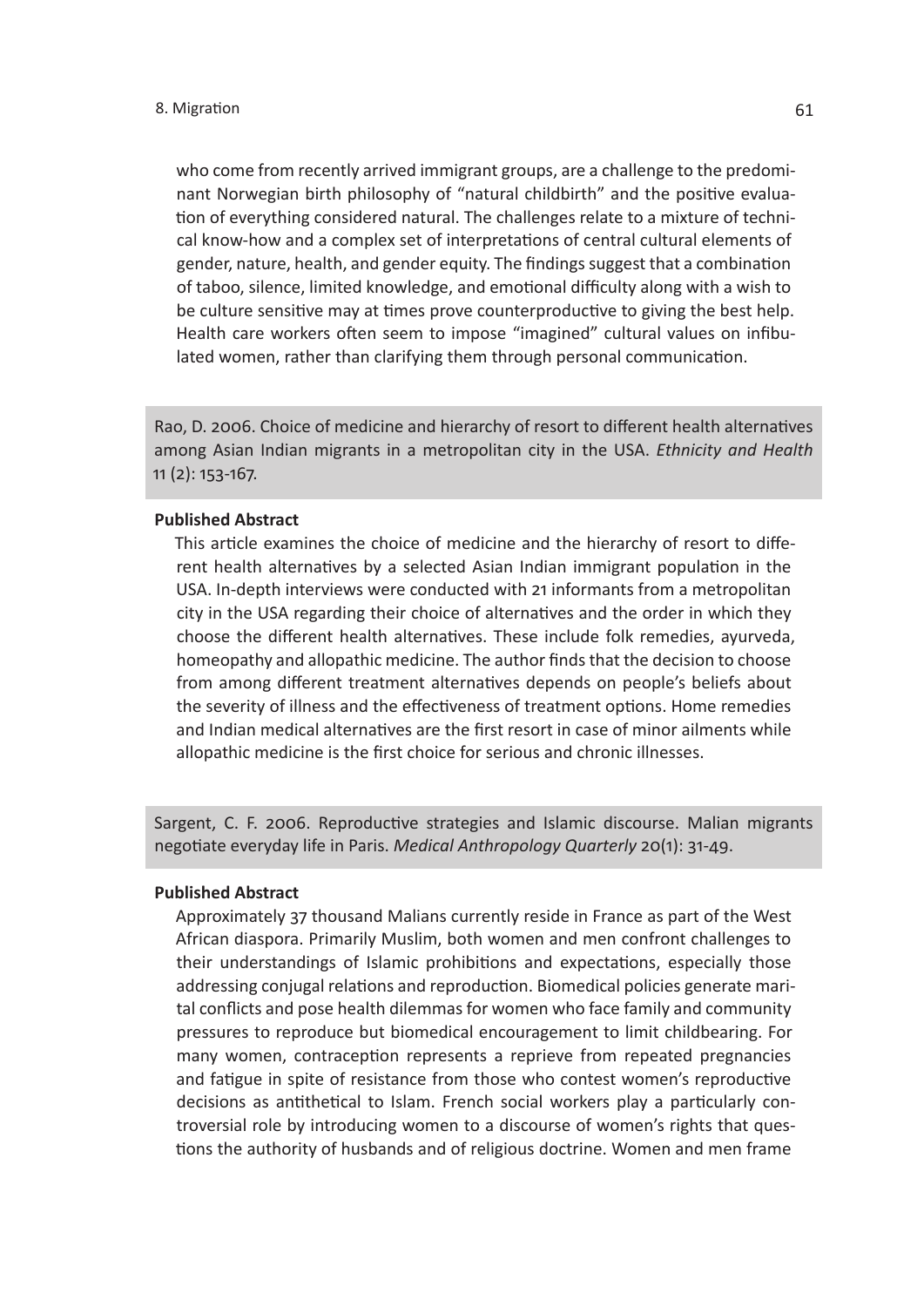decisions and debate in diverse interpretations of Islam as they seek to manage the contradictions of everyday life and assert individual agency in the context of immigration and health politics.

Viladrich, A. 2007. From 'shrinks' to 'urban Shamans': Argentine immigrants' therapeutic eclecticism in New York City. *Cult Med Psychiatry* 31: 307-328.

### **Published Abstract**

This article examines Argentine immigrants' reliance on informal networks of care that enable their access to a variety of health providers in New York City (NYC). These providers range from health brokers (doctors known on a personal basis) to urban shamans, including folk healers and fortunetellers of various disciplines. A conceptual framework, based on analysis of social capital categories, is proposed for the examination of immigrants' access to valuable health resources, which are based on relationships of reciprocity and trust among parties. Results revealed immigrants' diverse patterns of health-seeking practices, most importantly their reliance on health brokers, epitomized by Argentine and Latino doctors who provide informal health assistance on the basis of sharing immigrants' social fields and ethnic interests. While mental health providers constitute a health resource shared by Argentines' social webs, urban shamans represent a trigger for the activation of women's emotional support webs. Contrary to the familiar assumption that dense and homogenous networks are more beneficial to their members, this article underscores the advantages of heterogeneous and fluid social webs that connect immigrants to a variety of resources, including referrals to diverse health practitioners.

Wade, C., Chao, M. and Kronenberg, F. 2007. Medical pluralism of Chinese women living in the United States. *Journal of Immigrant and Minority Health* 9 (4): 255-267.

#### **Published Abstract**

This study provides national prevalence estimates for complementary and alternative (CAM) use, visits to doctors for health problems, and the effects of acculturation on health practices in Chinese women living in the United States. A national telephone survey of 3,172 women on their use of complementary and alternative medicine was conducted in 2001. This study focuses on a subsample of 804 Chinese-American women who were asked about health practices and service utilization. Interviews were conducted in Mandarin, Cantonese and English. Fortyone percent of Chinese-American women used some form of CAM in 2001. Socioeconomic status, a common predictor of CAM use in other studies of the general population in the United States, did not predict use in this sample. Traditional Chinese medicine (TCM) is used across acculturation levels. As Chinese women adapt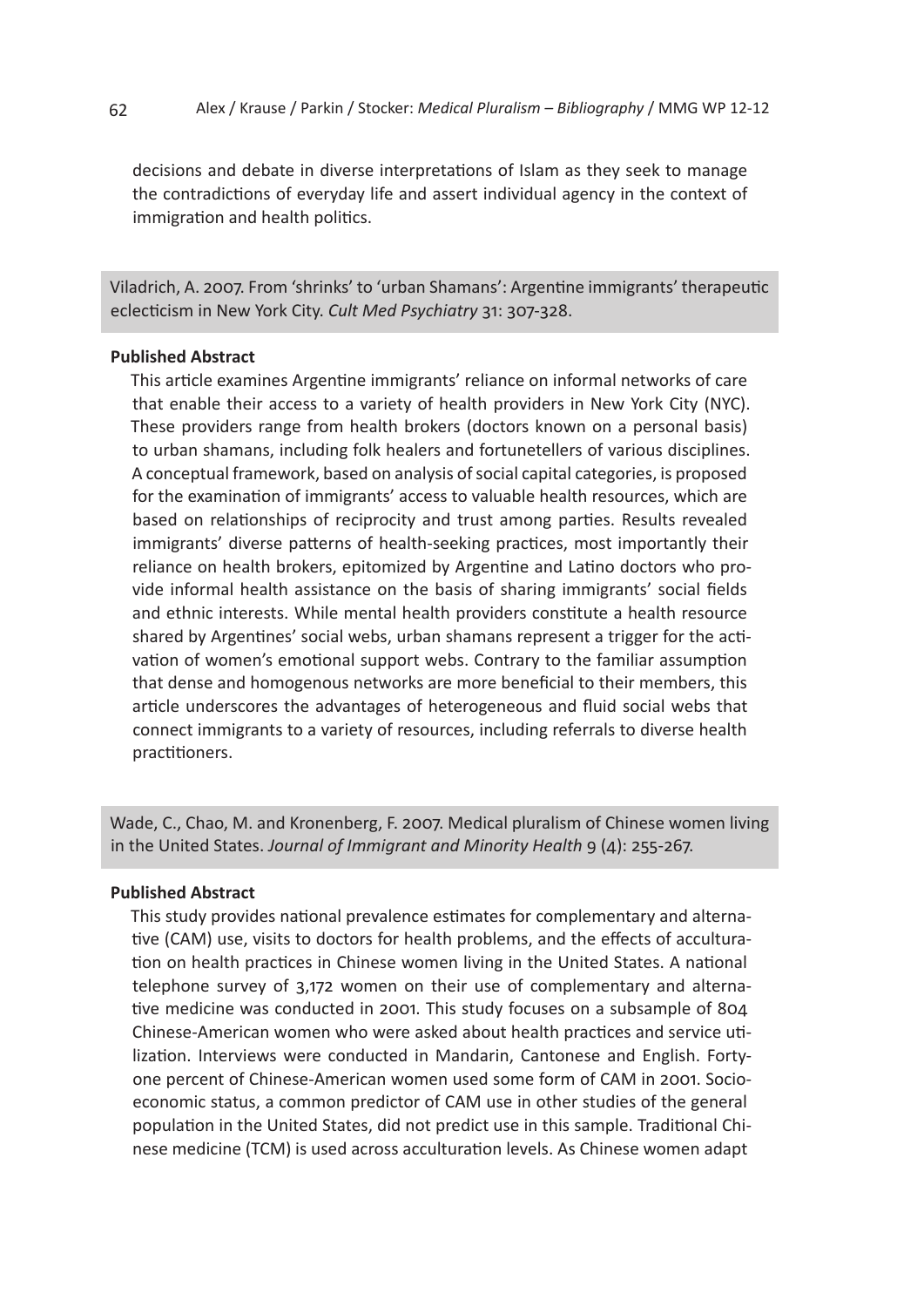# 8. Migration 63

to American culture they tend to use a greater variety of healthcare practices and to adopt mainstream CAM practices, but they also continue to use TCM.

Krause, K. 2008. Transnational therapy networks among Ghanaians in London. *Journal of Ethnic and Migration Studies* 34(2): 235-251.

## **Published Abstract**

This article brings together ideas from medical anthropology on so-called medical pluralism, and a transnational lens in migration studies. It examines how legal status, transnational networks and religion interrelate in health practices among Ghanaians living in London. It provides an overview of the settlement of Ghanaians in London since the 1960s, and shows how transnational linkages have increased since then. It further demonstrates the strong transnational components health practices can have, including money, medicines and prayers being sent between Ghana and abroad, and between different European countries. 'Transnational therapy networks' is proposed as a term to describe health-related activities which span Europe and Africa. These are interlaced situational, formal and informal contacts between people which become meaningful in the event of sickness, providing financial and practical support and help in finding the right treatment.

Mysyk, A., England, M. and Gallegos, J.A.A. 2008. Nerves as embodied metaphor in the Canada/ Mexico seasonal agricultural workers program. *Medical Anthropology* 27(4): 383-404.

# **Published Abstract**

This article examines nerves among participants in the Canada=Mexico Seasonal Agricultural Workers Program (C=MSAWP). Based on in-depth interviews with 30 Mexican farm workers in southwestern Ontario, we demonstrate that nerves embodies the distress of economic need, relative powerlessness, and the contradictions inherent in the C=MSAWP that result in various life's lesions. We also explore their use of the nerves idiom as an embodied metaphor for their awareness of the breakdown in self=society relations and, in certain cases, of the lack of control over even themselves. This article contributes to that body of literature that locates nerves at the ''normal'' end of the ''normal=abnormal'' continuum of popular illness categories because, despite the similarities in symptoms of nerves among Mexican farm workers and those of anxiety and=or mood disorders, medicalization has not occurred. If nerves has not been medicalized among Mexican farm workers, neither has it given rise to resistance to their relative powerlessness as migrant farm workers. Nonetheless, nerves does serve as an effective vehicle for expressing their distress within the context of the C=MSAWP.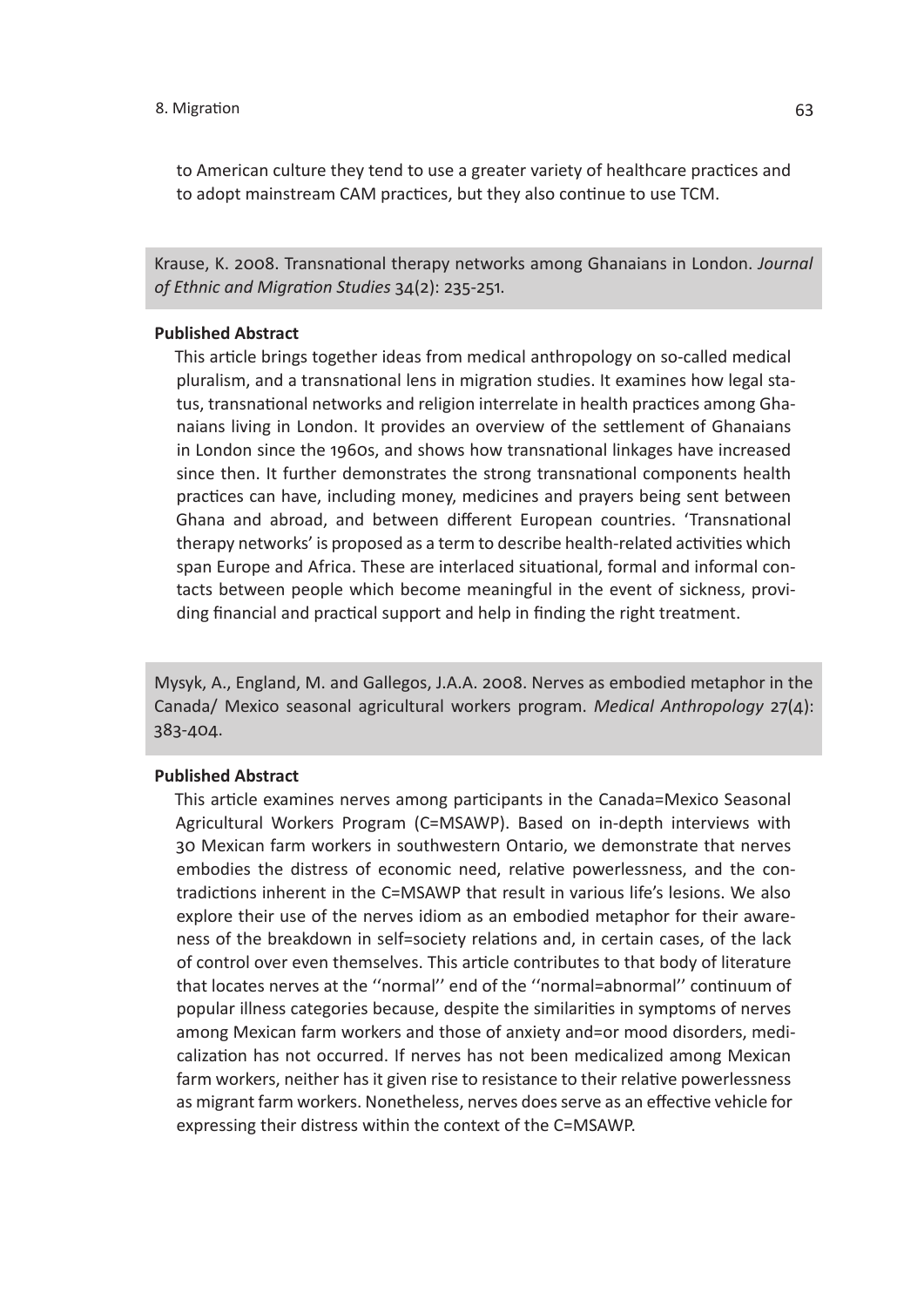Reyes-Ortiz, C. et al. 2009. The role of spirituality healing with perceptions of the medical encounter among Latinos. *JGIM: Journal of General Internal Medicine* 24: 542-547.

#### **Published Abstract**

Little is known about the relationship between spirituality healing and perceptions about the medical encounter among Latinos. To examine the association between spirituality healing and attitudes of self-reported perceptions about the medical encounter. A cross-sectional telephone survey. 3,728 Latinos aged ≥18 years residing in the United States from Wave 1 of the Pew Hispanic Center/Robert Wood Johnson Foundation Latino Health Survey. Dependent variables were ever prayed for healing (yes/no), ever asked others to pray for healing (yes/no), considered important spiritual healing (very vs. somewhat or not important), and ever consulted a 'curandero' (folk healer in Latin America) (yes/no). The primary independent variables were feelings about the last time seeing a Doctor (confused by information given, or frustrated by lack of information) and perception of quality of medical care (excellent, good, fair or poor) within the past 12 months. Six percent of individuals reported that they had ever consulted a curandero, 60% prayed for healing, 49% asked others to pray for healing, and 69% considered spiritual healing as very important. In multivariable analyses, feeling confused was associated with increased odds of consulting a curandero (OR = 1.58; 95% CI, 1.02–2.45), praying for healing (OR = 1.30; 95% CI, 1.03–1.64), asking others to pray for healing (OR = 1.29; 95% CI, 1.03–1.62), and considering spiritual healing as very important (OR = 1.30; 95% CI, 1.01–1.66). Feeling frustrated by a lack of information was associated with asking others to pray for healing (OR = 1.29; 95% CI, 1.04–1.60). A better perception of quality of medical care was associated with lower odds of consulting a curandero (OR = 0.83; 95% CI, 0.70–0.98). Feelings about the medical encounter were associated with spirituality healing, praying for healing, and asking others to pray for healing. Feeling confused and perception of poor quality of medical care were associated with consulting a curandero.

Gillum, F. and Griffith, D. 2010. Prayer and spiritual practices for health reasons among American adults: The role of race and ethnicity. *Journal of Religion & Health* 49(3): 283- 295.

### **Published Abstract**

Many studies find racial differences in prayer and religious practices, but few reports examine factors that help explain the effects of Hispanic ethnicity or African American race. A national survey conducted in 2002 collected data on 10 nonreligious spiritual practices as well as on prayer for health reasons in 22,929 adults aged 18 years and over. We found marked racial and ethnic differences in the use of prayer and other spiritual practices for health reasons. Greater proportions of African Americans and Hispanic Americans than European Americans reported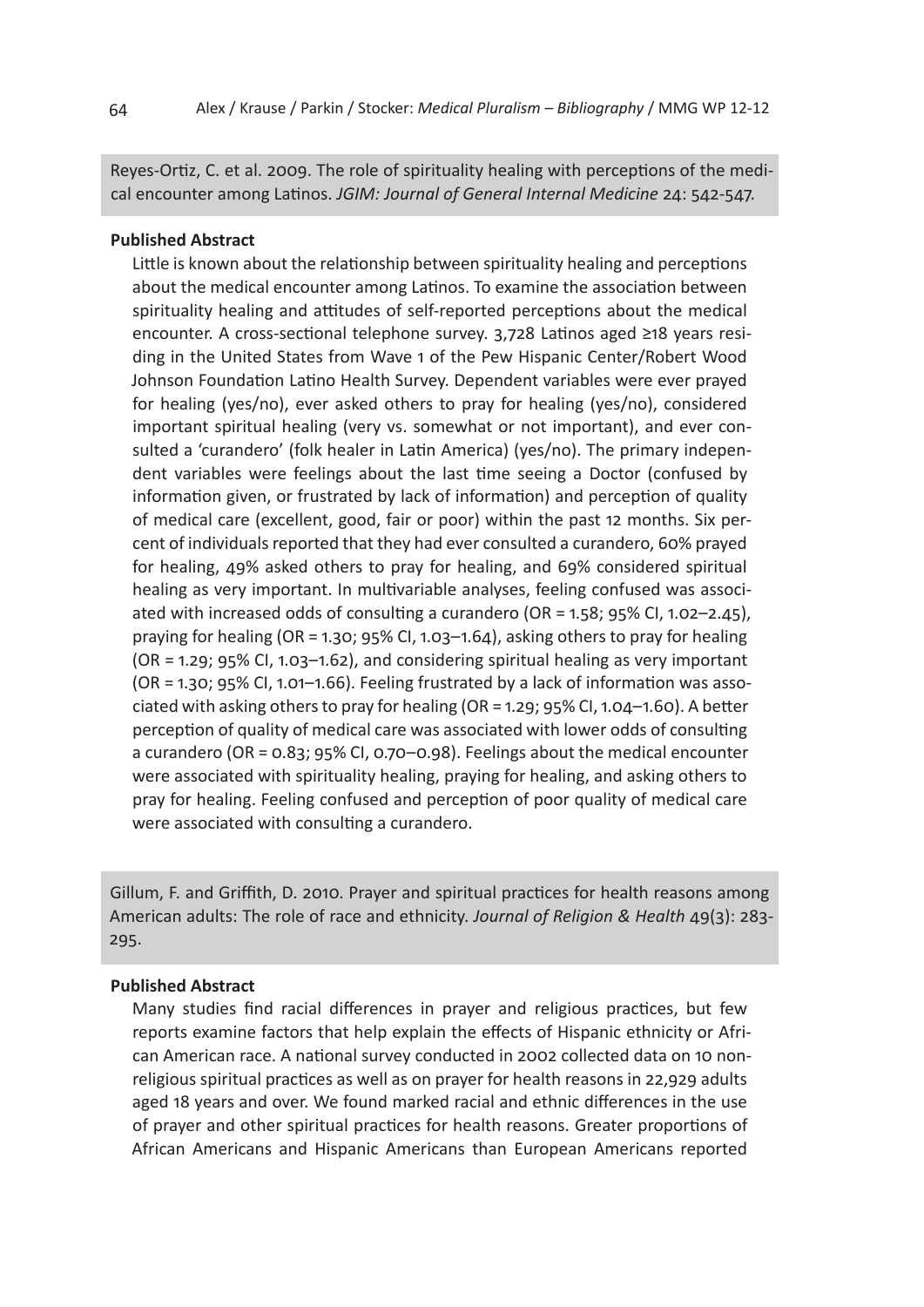# 8. Migration 65

prayer for health reasons. Sociodemographic variables and health status could not explain these differences. Further, among those who reported prayer, African Americans were more likely than European Americans to report being prayed for by others. However, African American women and Hispanic women and men were significantly less likely than European Americans to use other spiritual practices such as meditation and Tai Chi. Surprisingly African American men were just as likely to report these practices as European American men. Sociodemographic variables and health status could not explain these differences.

Mir, G. and Sheikh, A. 2010. 'Fasting and prayer don't concern the doctors … they don't even know what it is': Communication, decision-making and perceived social relations of Pakistani Muslim patients with long-term illnesses. *Ethnicity & Health* 15(4): 327-342.

#### **Published Abstract**

Pakistani Muslims have the poorest overall health profile in Britain, for reasons which at present remain poorly understood. We sought to explore the impact of religious identity and beliefs on self-management of long-term conditions, on patient's professional communication and decision-making and health inequalities within Pakistani Muslim communities. Ethnographic study involving in-depth interviews and participant observation. Religious identity plays a central role in many individuals' attempts to make sense of their personal illness narrative. Practitioners and patients are typically unwilling to engage in discussion about religious influences on patient decision-making, reflecting patients' lack of confidence in the appropriateness of raising such issues, and professionals' lack of awareness of their importance. Patients consequently receive little or no support from professionals about decisions involving such influences on self-care. The policy vacuum and lack of patient's professional engagement in this area allows the use of stereotypes of Pakistani Muslims by practitioners to remain unchallenged in most healthcare settings. Social dynamics within these settings reflect those in wider UK society, in which many Pakistani respondents believe they are unwelcome. These factors affect the psychosocial well-being of Pakistani Muslims and on their ability to manage long-term conditions. Shared understanding about the context in which patients manage long-term conditions is a precursor to effective lay/professional partnerships. Religious identity influences the health beliefs and practices of many British Pakistani Muslim patients. Failure to acknowledge and discuss this influence on long-term illness management leads to a vacuum in professional knowledge, inadequate support for patients' decision-making and poor responses to their requests for assistance. Findings indicate a need for practitioners to initiate more open discussion and raise questions about the pathways leading to higher rates of complications and the relationship between social status and health inequalities in this population.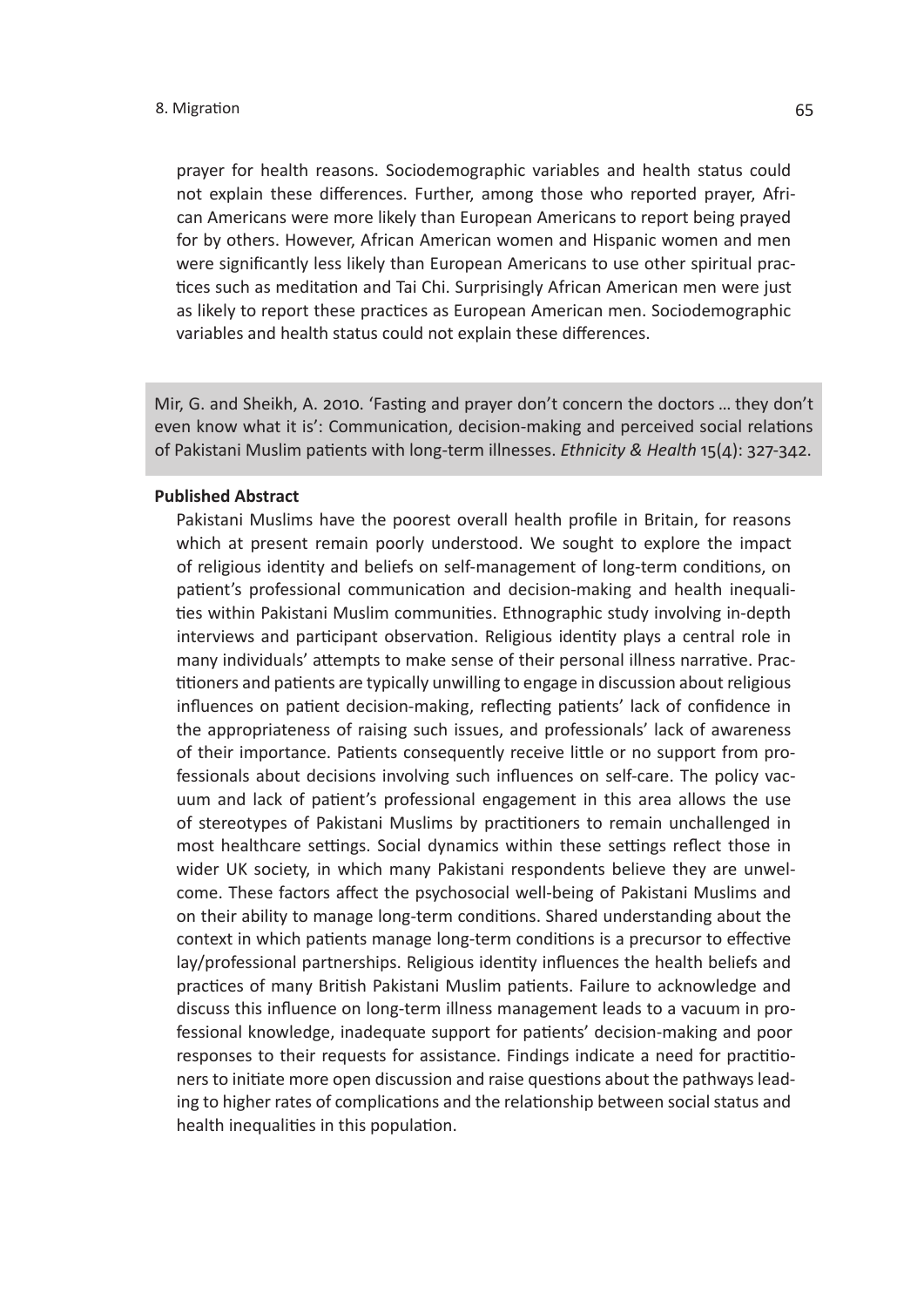Rogers, A.T. 2010. Exploring health beliefs and care-seeking behaviors of older USAdwelling Mexicans and Mexican-Americans. *Ethnicity & Health* 15(6): 581-599.

#### **Published Abstract**

This study explored health beliefs and healthcare-seeking behaviors of older USAdwelling Mexicans and Mexican-Americans using the Theory of Planned Behavior (TPB) as a conceptual guide. A mixed-method cross-sectional design was utilized using semi-structured interviews to obtain detailed descriptions of 31 older (50 +) participants' behavioral, normative, and control beliefs about health and healthcare utilization. An interview schedule consisting of open-ended and demographic questions and one standardized tool, the Bidimensional Acculturation Scale (BAS) for Hispanics, was used to collect data. Several themes emerged for each belief area. Behavioral belief themes reflect participants' faith in, comfort with, and knowledge of traditional methods of care (e.g., herbs, teas, and use of curanderas) as well as their faith in the effectiveness of conventional care (e.g., medicine, technology, and use of physicians). Normative belief themes indicate that participants perceive that family and community contacts support participants' use of traditional methods and that family supports use of conventional methods. Control belief themes suggest that traditional methods are accessible and affordable but that conventional methods are not. BAS scored indicated that most (90.3%) participants adhered to Hispanic culture. Two (6.5%) participants adhered to non-Hispanic culture and one (3.2%) scored as bi-cultural. Themes from the data suggest that beliefs about healthcare impact the types of care utilized and the ways in which they are utilized. Clinicians and researchers striving to reduce health disparities and develop more culturally competent healthcare services for ethnic minority groups should work toward a better understanding of minority groups' belief systems about healthcare and its utilization. Utilization of the TPB allows for empirical model development that can better predict healthcare utilization behavior, further augmenting efforts to provide services that will help reduce health disparities for older Mexicans and Mexican-Americans and other populations.

van Andel, T. and Westers, P. 2010. Why Surinamese migrants in the Netherlands continue to use medicinal herbs from their home country. *Journal of Ethnopharmacology* 127 (3): 694-701.

# **Published Abstract**

Aim of the study: When people migrate, they tend to bring along their medicinal plants. In order to improve migrant health, we need information on their traditional health beliefs and practices. This paper investigates medicinal plant use among Surinamese migrants in the Netherlands. Materials and methods: Data from 210 semi-structured interviews among 1st and 2nd generation Surinamese migrants were analysed to determine which medicinal plants were used, for what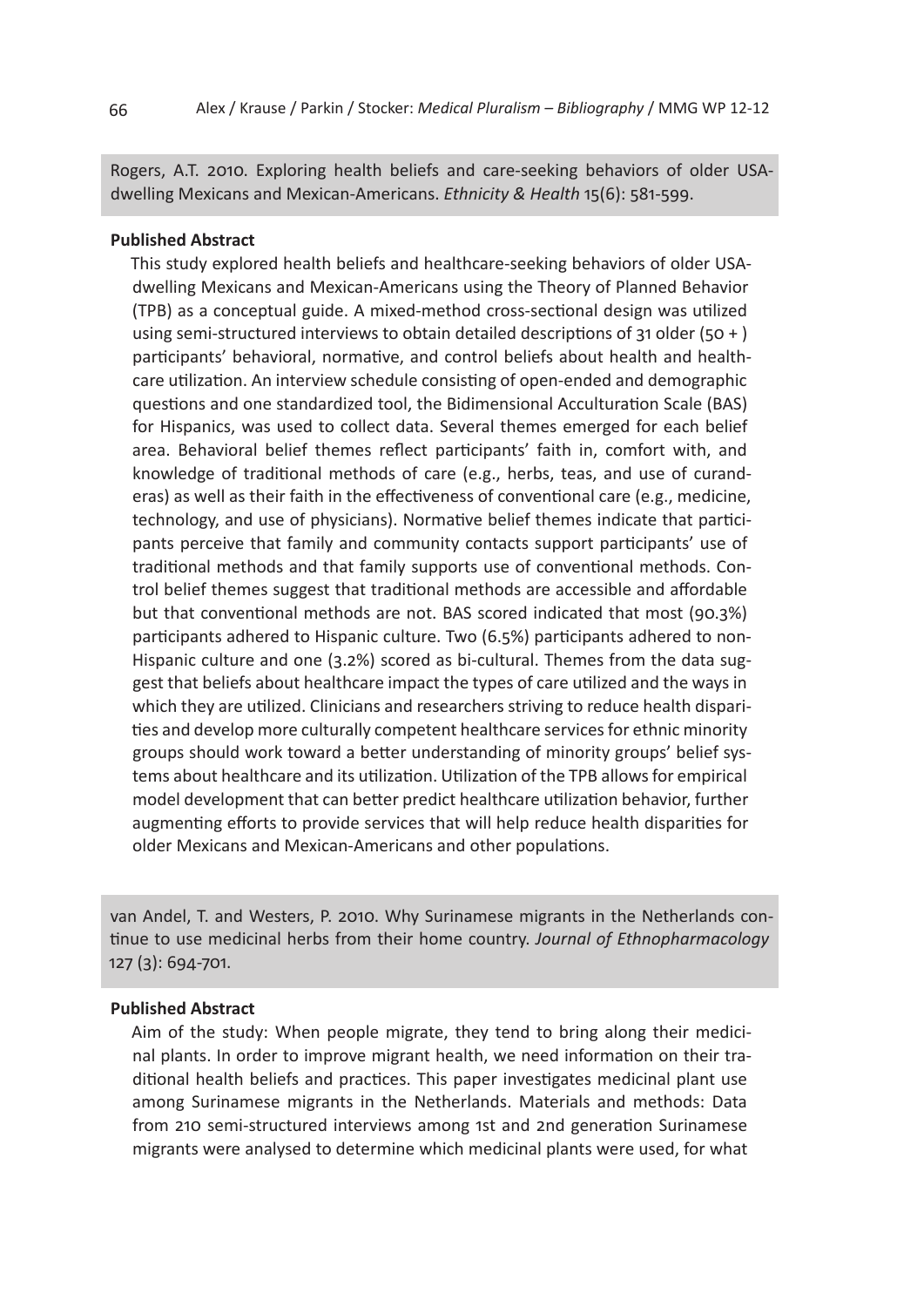purposes, which demographic, socio-economic or psycho-social factors play a role in the choice for traditional medicine and to clarify people's personal motives to use herbs. Variables associated with medicinal plant use were identified by using the Pearson γ2 test and the two-sample t-test. After selecting significant variables by means of bivariate analyses, multinomial logistic regression with stepwise forward selection was used to assess whether medicinal plant use could be explained by a combination of these variables. Results: More than 75% of the respondents used herbal medicine, and 66% did so in the past year. Herbs were more frequently employed for health promotion (39%) than for disease prevention or cure (both 27%). Almost half of the respondents who had been ill the last year had used herbal medicine. More than 140 herb species were mentioned during the interviews. Plant use was often related to certain culture-bound health beliefs. Spiritual baths were the most popular traditional practice, followed by genital steam baths, bitter tonics, and the consumption of bitter vegetables. Afro-Surinamers more frequently used herbal medicine than Hindustani. The WINTI belief strongly influenced plant use, as well as the occurrence of an illness in the past year, and frequent visits to Suriname. Age, gender, income and education had no significant effect on the use of traditional medicine. Surinamers stated that they used medicinal herbs because they grew up with them; herbs were more effective and had fewer side effects than conventional therapies. Conclusions: As long as certain culture-bound beliefs and health concepts remain prevalent among Surinamese migrants, and ties with their home country remain strong, they will continue using medicinal herbs from their country of origin. More research is needed on the health effects of frequently used medicinal plants by migrants in the Netherlands.

Waldstein, A. 2010. Popular medicine and self-care in a Mexican migrant community: toward an explanation of an epidemiological paradox. *Medical Anthropology* 29 (1): 71-107.

---------------- 2008. Diaspora and health? Traditional medicine and culture in a Mexican migrant community. *International Migration* 46 (5): 95-117.

#### **Summary**

Recent writings on medical pluralism and migration, in line with multicultural discourses and black empowerment strategies, emphasise the value of cultural heritage, as for instance the work of Anna Waldstein. She describes so-called traditional medicine as a cultural resource rather than something that needs to be discouraged or overcome by health education. Waldstein shows that self-care practices among Mexican families in Georgia, USA have considerable effects on the overall health of the families. She argues that many traditional practices, which are mainly carried out within the families, support positive health outcomes. She concludes that increased access to professional medical care may not improve the health of migrants if it comes with the loss of traditional medical knowledge.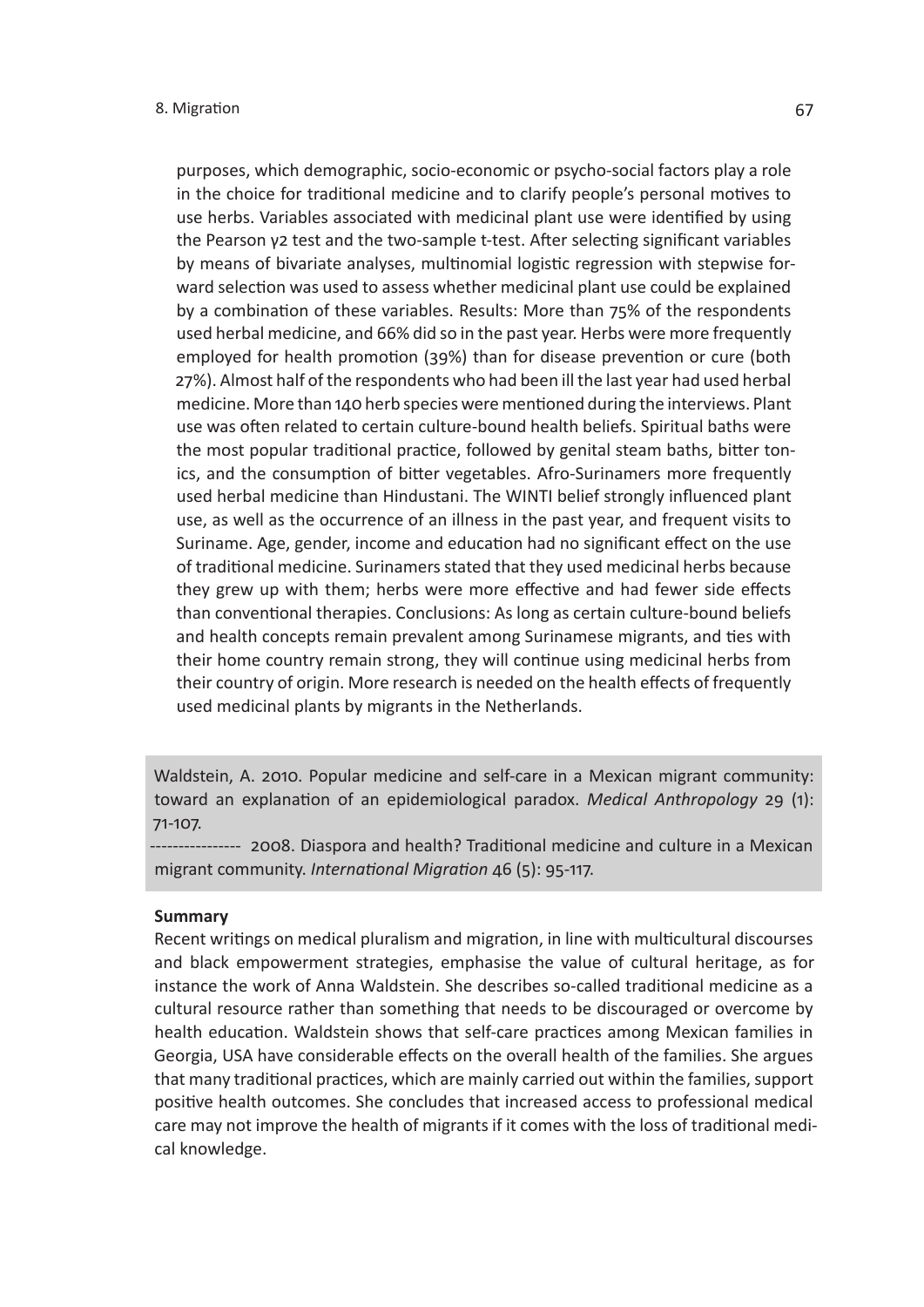Heathcote, J. D. et al. 2011. Religiosity and utilization of complementary and alternative medicine among foreign-born Hispanics in the United States. *Hispanic Journal of Behavioral Sciences* 33 (3): 398-408.

# **Published Abstract**

The purpose of this study was to test the association between religiosity and utilization of complementary and alternative medicine (CAM) in a sample of foreignborn Hispanic adults, even when excluding prayer as a form of CAM. Data were collected using a self-report Spanish-language survey. Study participants consisted of 306 respondents between the ages of 18 and 79. Most were born in Mexico (56.3%), followed by South America (24.6%), and then Central America (7.4%). Dependent variable measures included mainstream and traditional CAM utilization. Religiosity was measured using eight items representing ritual, consequential, ideological, and experimental domains. After controlling for the potentially confounding influences of age, gender, and income, respondents who reported higher levels of religiosity also reported greater utilization of mainstream and traditional CAM. Previous studies have included prayer as a form of CAM therapy, making it difficult to test the CAM—religiosity association. In this study, even when prayer was not included as a CAM therapy, religiosity was associated with CAM.

MacDuff, S. et al. 2011. The use of complementary and alternative medicine among refugees: A systematic review. *Journal of Immigrant & Minority Health* 13(3): 585-599.

#### **Published Abstract**

Little is known about the use of Complementary and Alternative Medicine (CAM) among refugees, despite the common practice of CAM in many non-Western countries. We performed a systematic review of peer-reviewed literature using nine electronic databases. We included articles pertaining to refugees and CAM (whole medical systems, mind body medicine, herbal remedies, manipulative therapies, energy medicine). Qualitative and quantitative data were compiled and analyzed through descriptive statistics and chi square distribution tables. We reviewed 237 abstracts, and 47 publications met our inclusion criteria. Twenty-six papers documented whole medical systems; 11 mind-body medicine; 5 biologically based practices; 4 manipulative and body-based therapies; and 1 study documented the use of energy medicine. There were 3 clinical trials, 20 surveys, 12 case reports, 2 participant-observer qualitative papers, and 10 review papers. Most studies focused on Asian refugee populations (66%;  $n = 31$ ). Mental problems related to trauma accounted for 36% of CAM use (17). Among included articles, methodological quality was extremely low. Our results show evidence that type of CAM used by refugees may vary based on ethnicity, yet this is most likely due to a bias in the medical literature. Efforts are needed to further explore these results and expand research within this field.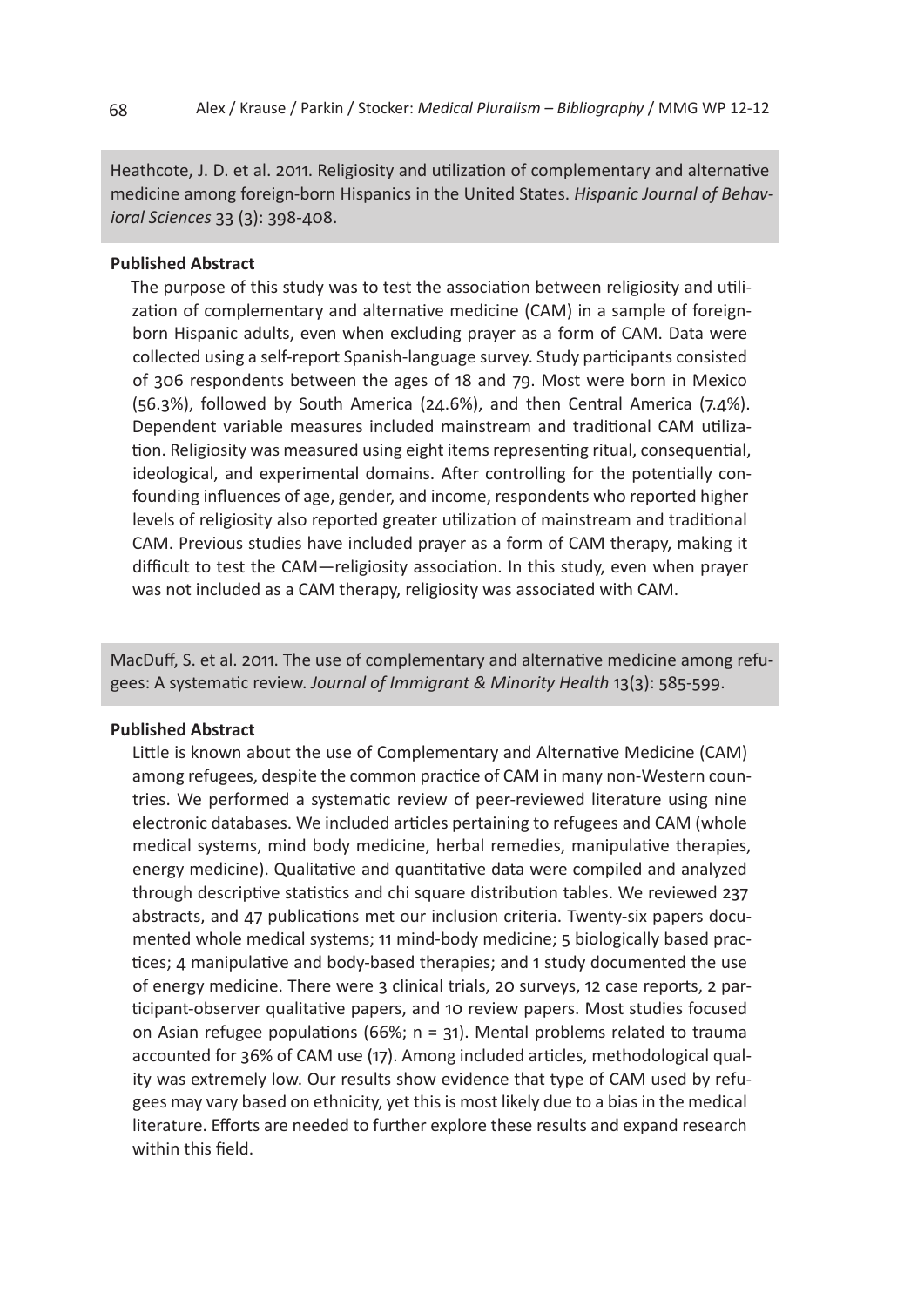Rochelle, T. L. and Marks, D. F. 2011. Health behaviors and use of traditional Chinese medicine among the British Chinese. *Journal of Cross-Cultural Psychology* 42 (3): 390- 405.

# **Published Abstract**

Health behaviors and use of traditional Chinese medicine among the British Chinese community were examined. One hundred and eighty-six British Chinese participants recruited from Chinese health and community centers across the United Kingdom completed the Cultural Health Belief and Value Survey. Results revealed that the majority of respondents used Western medicine. Respondents' decisions to use Western medicine were influenced by cost of medicine and speed of recovery. Use of traditional Chinese medicine was significantly associated with a number of variables, including respondent speaking a Chinese dialect as his or her first language being, having a sense of cultural superiority, and believing that cultural values and religious beliefs influence health behavior. Concurrent use of traditional Chinese medicine and Western medicine was found to be common among respondents. Better understanding of the influence of traditional cultural and health beliefs could enable more culturally appropriate and effective health provision.

Ross, N. et al. 2011. Knowledge organization, categories, and ad hoc groups: Folk medical models among Mexican migrants in Nashville. *Ethos* 39 (2): 165-188.

### **Published Abstract**

In this article we bring together theory and methods from two different but related fields, anthropology—specifically medical anthropology—and the cognitive sciences—specifically research on categorization and reasoning. We explore folk medical models of Mexican migrants in the greater Nashville area. The combining thread is our exploration in conceptual organization (categorization) and reasoning. We not only integrate formal methods with ethnographic research, but also integrate a set of formal tasks that together provide a better window into processes of categorization and domain organization than previously available in the literature. An interesting pattern of knowledge organization emerges integrating both real categories—as defined in the cognitive sciences—with ad hoc groups (or ad hoc categories) that show some shared features with real categories yet do not have the same conceptual status. The findings have important consequences for (1) knowledge organization as well as (2) related cultural phenomena, such as the production of knowledge through category-based induction.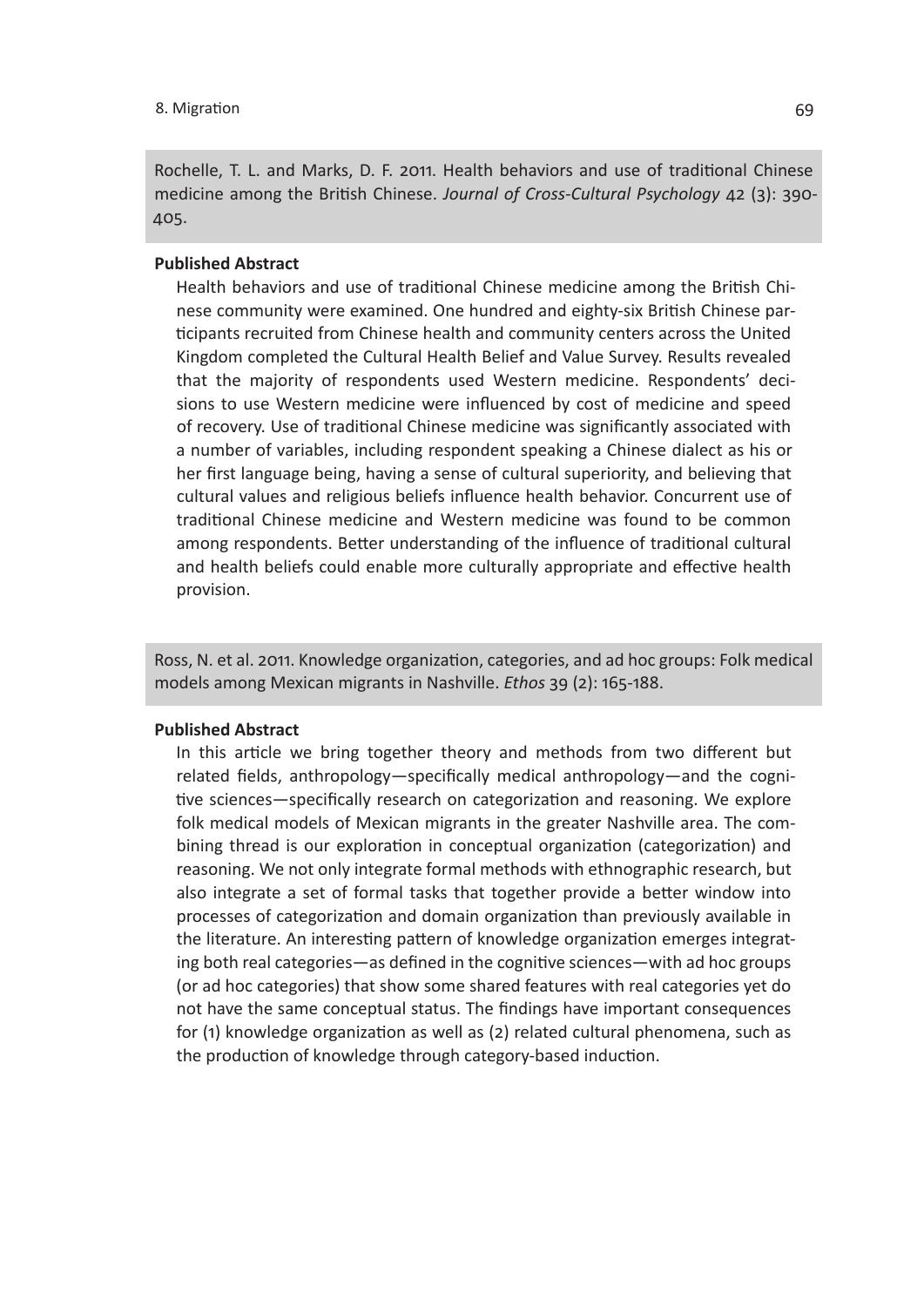Veljanova, I. 2011. From ethno-cultural capital to health capital: Ethno-specific health capital accumulation practices amongst Macedonians in Australia. *International Journal of Diversity in Organizations, Communities & Nations* 10 (5): 117-131.

# **Published Abstract**

Consistent with the neo-liberal push in the global economy, the field of health has been identified as a profitable industry whereby 'market demand' for the 'commodity of good health' is constantly increasing. Under market conditions, the commodity of good health has effectively been price-tagged alongside fashion designer clothing with consequences for affordability and 'purchasing power'. The commodification of health has been widely criticized by proponents of a 'peoplecentred' approach, which assumes that people are knowledgeable agents, that people can source strategies for health capital accumulation, and that the sourcing of those strategies is not an exclusive role of 'medical experts'. Invoking Bourdieu's field theory, within ethnocultural fields, individual agency is informed by individuals' ethnocultural capital: ethnocultural capital also informs ethno-specific health capital accumulation practices. Overall, this paper will explore the degree of popularity of the 'people-centred' health approach amongst Macedonians in Australia. In particular , it will focus on the research findings of a national survey conducted in 2007/2008 in the interests of exploring the attitudes of Macedonians in Australia regarding Macedonian-specific health capital accumulation practices such as spiritual healing, traditional medicine, familial security, building social networks, and 'God's foreknowledge'. The findings of the national survey on Macedonians in Australia suggest the significant popularity of a 'people-centred' health approach amongst them. In addition, the findings indicate the existence of varied attitudes towards Macedonian-specific health accumulation practices.

Zayas, L.E. et al. 2011. Knowledge and use of ethnomedical treatments for asthma among Puerto Ricans in an urban community. *Annals of Family Medicine* 9 (1): 50-56.

#### **Published Abstract**

The article presents a study on the knowledge and use of ethnomedical treatments for Asthma among the Puerto Ricans urban communities. According to the article, Puerto Ricans have higher lifetime and asthma prevalence than other racial and ethnic groups in the U.S. It also suggests that allopathic clinicians should ask Puerto Rican patients about their use of ethnomedical therapies for asthma due to its effective therapeutic capabilities.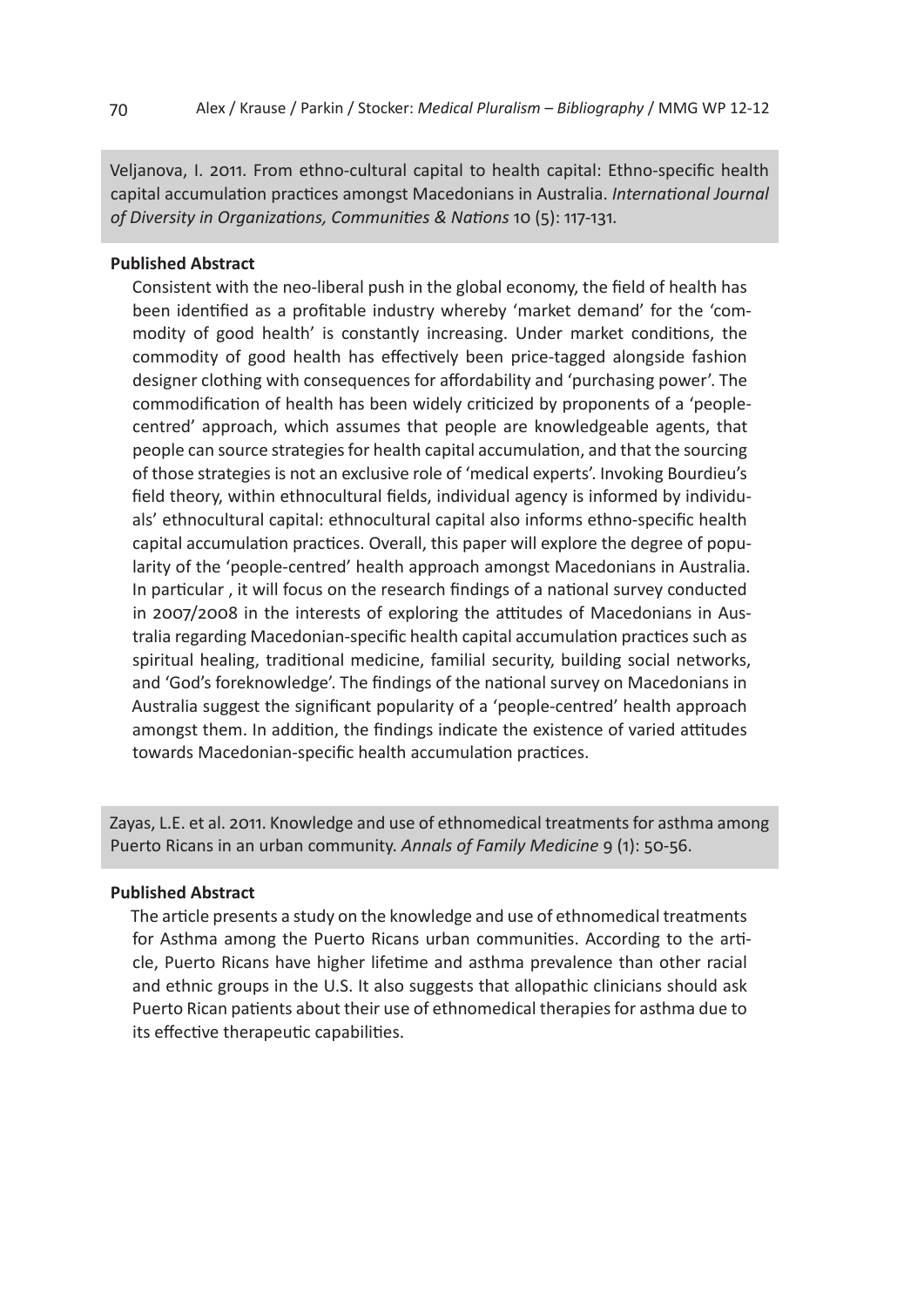# **9. Co-existence and Intertwinement of therapeutic practices**

# **9.1. Biomedicine, CAM and the state**

Sharma, U. 1992. *Complementary medicine today – practitioners and patients*. London and New York: Routledge.

# **Summary**

This book discusses the social aspects of complementary or 'alternative' medicine by examining the effect of its rise in popularity in Britain. The study is based on fieldwork that considers the point of view of users and practitioners of alternative medicine as well as the position of the orthodox medical profession. Central is the complex question about the balance between the degree of self-responsibility on the part of the patient and the degree of control which therapists, whether orthodox or non-orthodox, may claim in a plurality of medical systems.

Hyma, B. and Ramesh, A. 1994. Traditional medicine: Its extent and potential for incorporation into modern national health systems. In D.R. Phillips and Y. Verhasselt (eds.) *Health and development.* London: Routledge, pp. 65-82.

# **Summary**

This article examines the process of the integration of traditional medicine into modern national health systems from theoretical and practical points of view. The article provides a brief overview of politics, strategies, achievements and progress, with particular focus on the experiences of selected Asian Countries in the 1980s. Against this background it is argued, that official policies should help to develop and to utilize the best of all systems of medicine in order to provide effective and efficient medical care for the population.

Cant, S. and Sharma, U. 1999. *A new medical pluralism? Alternative medicine, doctors, patients and the state.* London: Routledge.

## **Summary**

Concentrating primarily on western countries (in particular the UK), the authors demonstrate in this widely read book how other forms of healing have usually only achieved a degree of legitimacy through a process of accommodation with biomedicine. Furthermore, they assess salient developments in the field including the transformation of 'patient' to 'consumer', medical reactions to alternative medicine, and the role and stance of the state.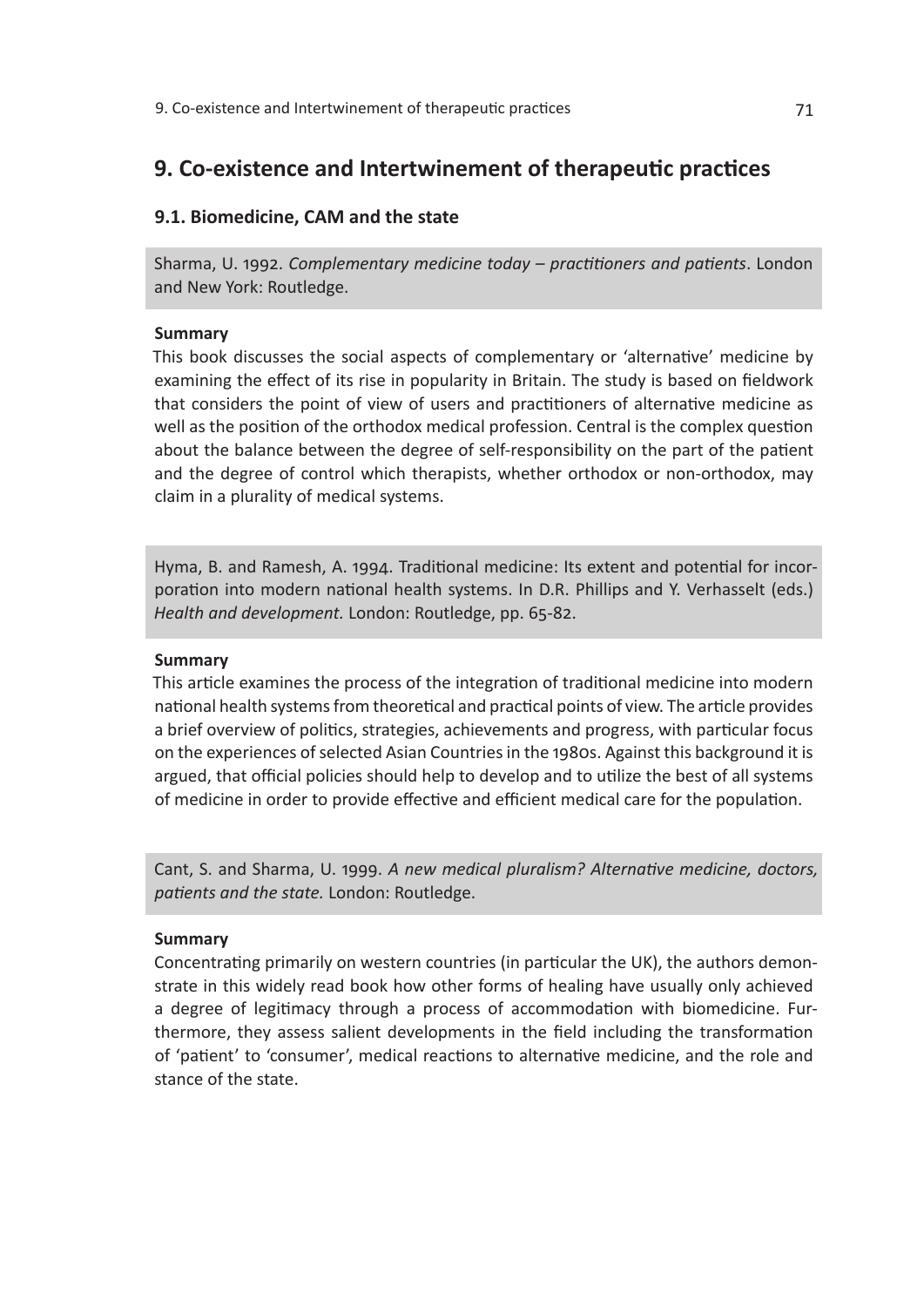Barry, C. A. 2006. Pluralisms of provision, use and ideology: Homoeopathy in South London. In H. Johannessen and I. Lázár (eds.) *Multiple medical realities: patients and healers in biomedical, alternative and traditional medicine.* New York: Berghahn Books, pp. 89-104.

### **Summary**

This study of the usage of homoeopathy in London shows how one form of therapy is ambiguous in its relational embedding. The author distinguishes between committed and pragmatic users of homoeopathy and finds that the former actively utilize homoeopathy as their one and only treatment modality, while the latter use homoeopathic therapy as one among several others offered by their general practitioner. Unlike the study of Frank and Stollberg, which focus on the perspective of the practitioner (see below), this article focuses on the pragmatic use of homoeopathy from the patient's point of view.

Frank, R. and Stollberg, G. 2006. German medical doctors´ motives for practising homoeopathy, acupuncture or ayurveda. In H. Johannessen and I. Lázár (eds.), *Multiple medical realities: patients and healers in biomedical, alternative and traditional medicine.* New York: Berghahn Books, pp. 72-88.

#### **Summary**

The study of the motives for the use of ayurvedic medicine, homoeopathy and acupuncture among German medical doctors reveals that specific treatment modalities are drawn into different medical networks depending on the context. Some Doctors mix several forms of therapy following pragmatic motives. Alternative methods are thereby linked with many other medical practices in a network governed by the quest to find solutions to chronic disorders. Another group of doctors, who hold ideologies of holism or spiritualism in health, in contrast tend to be purists, using only one form of praxis. The alternative therapies then become part of a network that is governed by the organising principle of ethnicity.

Broom, A. and Tovey, P. 2007. Therapeutic pluralism? Evidence, power and legitimacy in UK cancer services. *Sociology of Health and Illness* 29 (4): 551-569.

# **Published Abstract**

The integration of complementary and alternative medicine (CAM) into cancer services is increasingly discussed as a potential part of UK health policy but as yet there has been little sociological research examining this process. This paper examines the results of a study on the provision of CAM to cancer patients in two distinct organisational contexts: the hospice and the hospital. It is based on interviews with medical specialists, nursing staff and CAM therapists. This paper focuses on how integration is managed in each organisation, examining profes-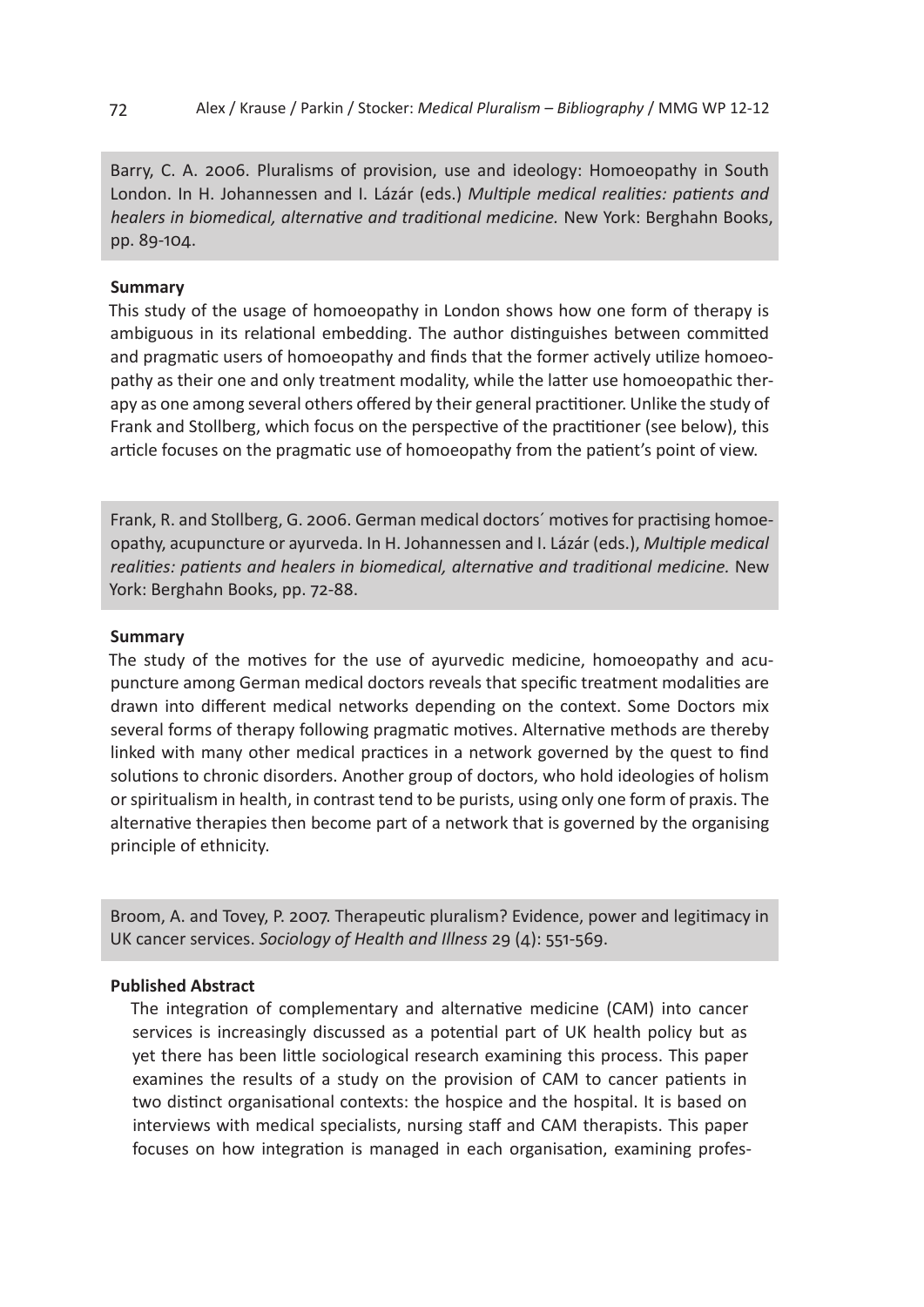sional boundary disputes and inter-professional dynamics. Discussion focuses on the rhetorical and practical strategies that are employed by a variety of differently positioned interviewees to negotiate the complexities of the interface of CAM and biomedicine. The results show significant differentiation in how differently positioned cancer clinicians view and utilise the biomedical hierarchy of evidence. We argue that the integration of CAM should not be conceptualised as a mere challenge to biomedicine, or, as resulting in a linear process of deprofessionalisation. Rather, it should be seen as producing a complex array of processes, including strategic adaptation on the part of medical specialists and NHS organisations.

Duncan, A. S. 2008. *Buddhism, biomedicine, and happiness in the healing traditions of contemporary Bhutan.* PhD-thesis, University of Alberta (Canada).

#### **Published Abstract**

The purpose of this thesis is twofold: the first, to present a preliminary ethnography exploring medical pluralism in Bhutan, a topic previously unexamined in the country, and the second is to produce an ethnography of everyday life in one of the least known nations in the world. This study contributes to an understanding of concepts of health and available health care options in this Buddhist country. Pluralism characterizes many aspects of Bhutanese society and culture, including the health care system, which offers equal access to biomedicine and Tibetan medicine free of charge. Taking a highly contextual approach to the study of health care in contemporary Bhutan, this thesis examines medical pluralism within a larger socio-cultural and political framework, including Tibetan Buddhism, rapid culture change, a new and emerging class system, and a development policy referred to as Gross National Happiness.

Saks, M. 2008. Plural medicine and East-West dialogue. In D. Wujastyk and F. M. Smith (eds.) *Modern and global Ayurveda. Pluralism and paradigms.* Albany: State University of New York Press.

#### **Summary**

This book chapter discusses the prospects and difficulties of the increasing plurality of therapies developing in Western Europe and North America. The author considers it as helpful, that neither biomedicine nor complementary and alternative Medicines (CAM) tend to ossify in these countries: orthodox medicine has become more holistic, paying attention to the wider environment from a public health perspective and to relationships with other health and social workers in the delivery of care. At the same time practitioners of CAM are not always faithful to the ideology of holism as they proclaim. Nevertheless, the continuing dominance of biomedicine is identified as a major obstacle to the meaningful integration of alternative concepts.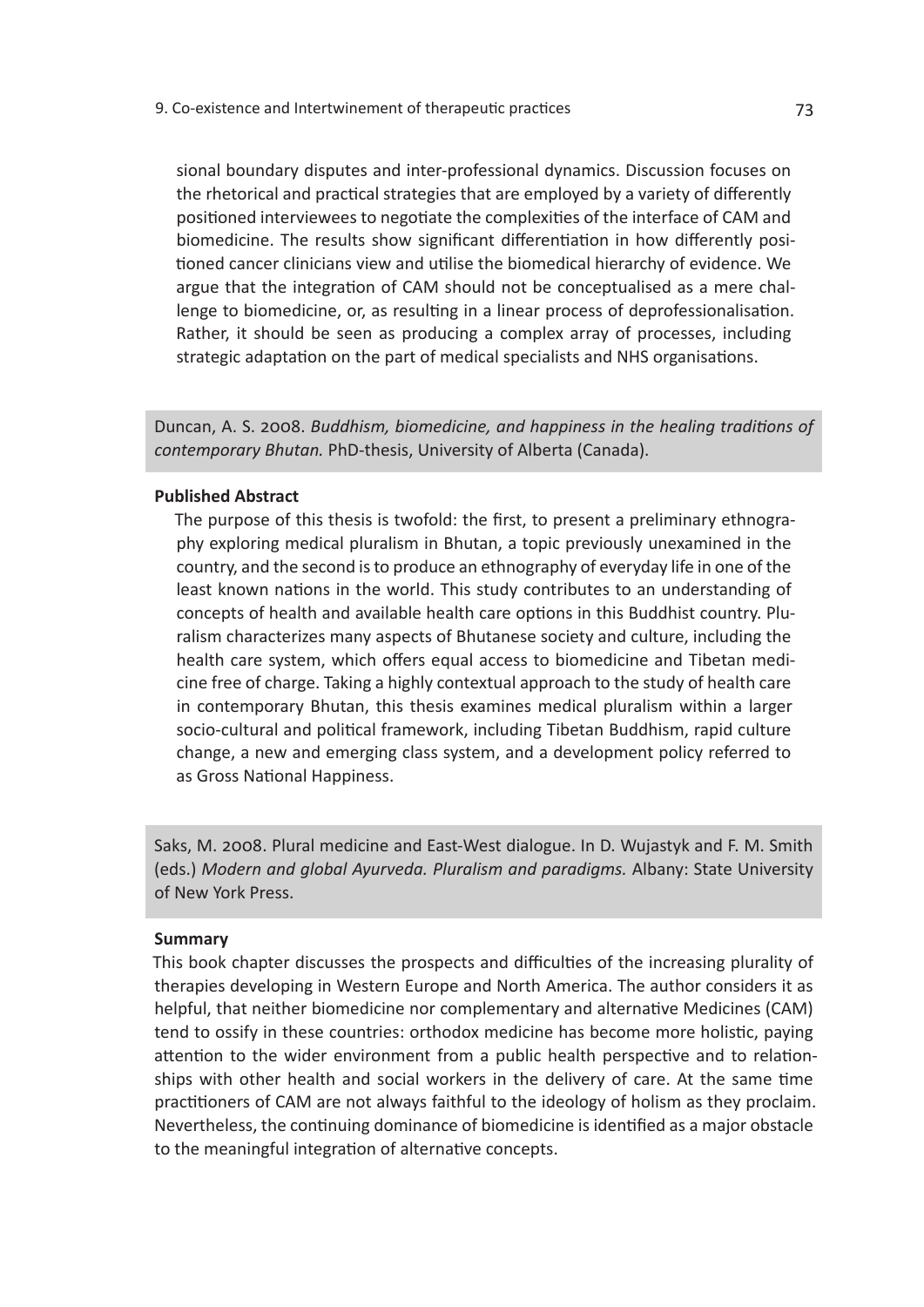Chung, V.C.H. et al. 2011. Referral to and attitude towards traditional Chinese medicine amongst western medical doctors in postcolonial Hong Kong. *Social Science & Medicine* 72 (2): 247-255.

## **Published Abstract**

Recognizing the international trend for patients to choose both allopathic western medicine (WM) and traditional, complementary and alternative medicine (TCAM), the World Health Organization has called for stronger collaboration between WM doctors (WMD) and TCAM practitioners. This resonates with the situation in Hong Kong where the dominant modality of patient care is primarily based on WM practice while traditional Chinese medicine (TCM) is often used as a complement. The roots of this utilization pattern lie in colonial history when TCM was marginalized during the British administration. However since 1997 when China regained sovereignty, policies to regulate and professionalize TCM practices have been formally introduced. Despite both its popularity and this policy shift, progress on implementing collaboration between WM and TCM clinicians has been slow. This study, the first since 1997, explores current attitudes and referral behaviors of WMD towards use of TCM. We hypothesized that WMD would have positive attitudes towards TCM, due to regulation and cultural affinity, but that few actual TCM referrals would be made given the lack of a formal collaboration policy between elements within the healthcare system. Our results support these hypotheses, and this pattern possibly rooted from structural inhibitions originating from the historical dominance of WM and failure of services to respond to espoused policy. These have shaped Hong Kong's TCAM policy process to be closer with situations in the West, and have clearly differentiated it from integration experiences in other East Asian health systems where recent colonial history is absent. In addition, our results revealed that self-use and formal education of TCM, rather than use of evidence in decision making, played a stronger role in determining referral. This implies that effective TCAM policies within WM dominated health systems like Hong Kong would require structural and educational solutions that foster both increased understanding and safe referrals.

## **9.2 Multiple epistemologies and incorporation**

Sussmann, L. K. 1981. Unity in diversity in a polyethnic society: The maintenance of medical pluralism on Mauritius. *Social Science & Medicine* 15 (3): 247-260.

## **Published Abstract**

Mauritius is a polyethnic society that provides an ideal situation in which to study medical pluralism. The population of this Indian Ocean island consists primarily of individuals of Indian, African, French, & Chinese origin; Hinduism, Christianity, Islam, & Buddhism are all represented. The medical belief system & health-seeking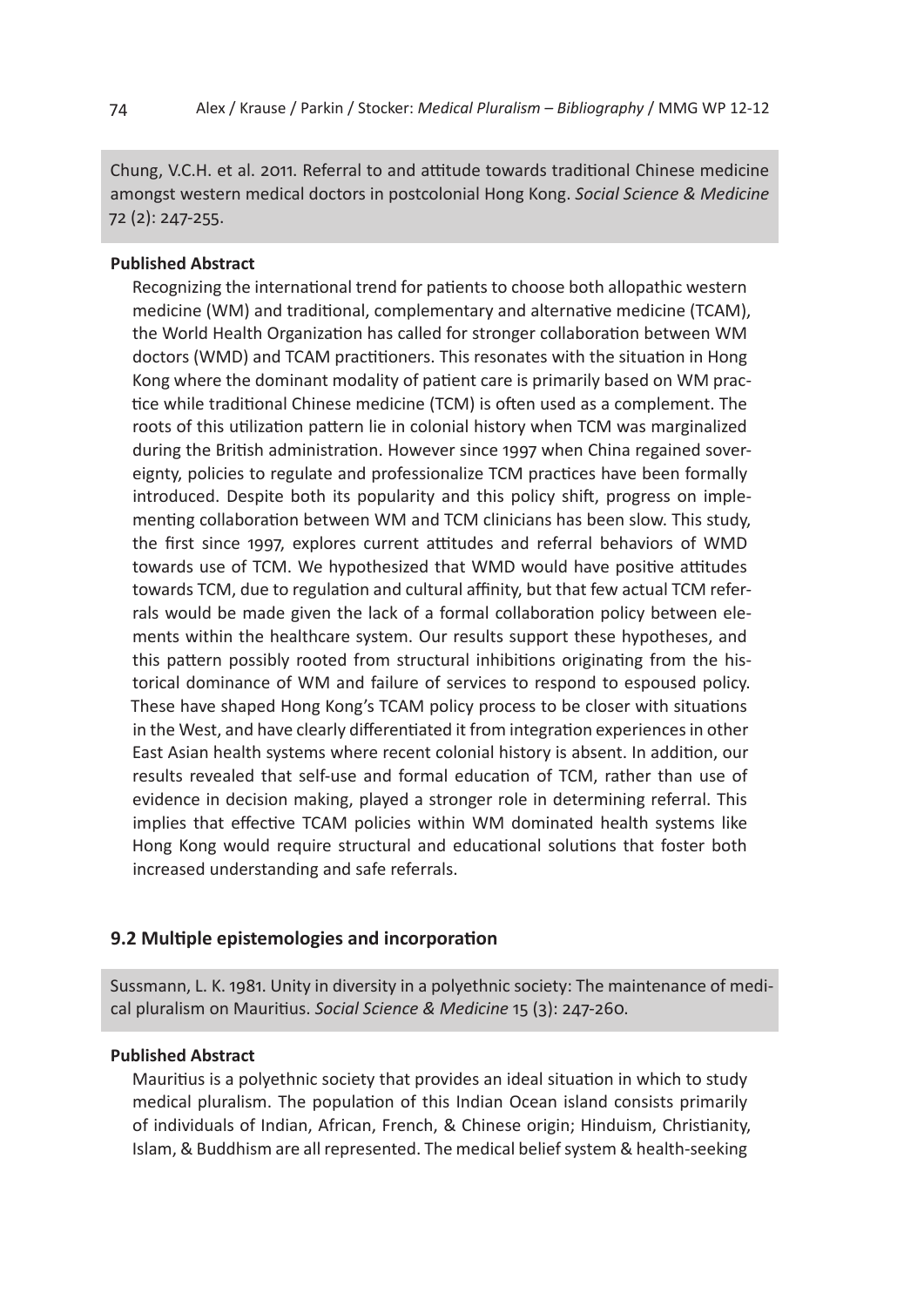behavior of Mauritians is examined here in order to delineate both the conceptual & behavioral mechanisms contributing to the maintenance of medical pluralism. Mauritians believe that illness may result from a wide variety of factors & that no single healing tradition is capable of dealing with them all. Therefore, the medical belief system & the distribution of medical knowledge require & promote the maintenance of diverse healing traditions. The decision-making process during quests for cure is structured in such a way that it allows patients to consult a variety of healing traditions for particular illness episodes & to utilize a diversity of healing resources. The medical belief system of Mauritius is a consistent, unified system that promotes the maintenance of ideologically diverse healing traditions & the acceptance of newly developed or newly introduced therapeutic resources. It is, thus, well-adapted to the social history & social heterogeneity of the island. It does, however, exhibit some characteristics that are not usually reported in other less heterogeneous societies, and the question arises as to whether these correspond to the extent of medical pluralism and/ or ethnic heterogeneity in other sociocultural contexts.

Carrier, A. H. 1989. The Place of western medicine in Ponam. Theories of health and illness. In S. Frankel and G. Lewis (eds.) *A continuing trial of treatment: Medical pluralism in Papua New Guinea.* Dordrecht: Kluwer, pp. 155-180.

#### **Summary**

Focusing on the use of Western medicine on Ponam Island, this article discusses the common argument that Western medicine is usually incorporated into local contexts through the framework of indigenous theories. Arguing against the thesis of acculturation, the author shows that biomedical and indigenous practice are seen as complementary, rather than as reflecting radically different conceptions. The author argues that people in Ponam understand Western Medicine as specific for illnesses caused by God and indigenous cures are specific for those caused by local ancestors and spirits. The author concludes, that the choice between Western and indigenous medicine is not a choice between alternative systems, but a choice between alternative diagnoses within a single medical system.

Counts, D. R. and Counts, D. A. 1989. Complementarity in medical treatment in a west New Britain Society. In S. Frankel and G. Lewis (eds.) *A continuing trial of treatment: Medical pluralism in Papua New Guinea.* Dordrecht: Kluwer, pp. 277-294.

## **Summary**

The authors examine the way in which people in the Kaliai area in Papua New Guinea perceive the opportunities for medical therapy available to them. These include the care offered by the nursing staff of different health centres and the medical treatment pro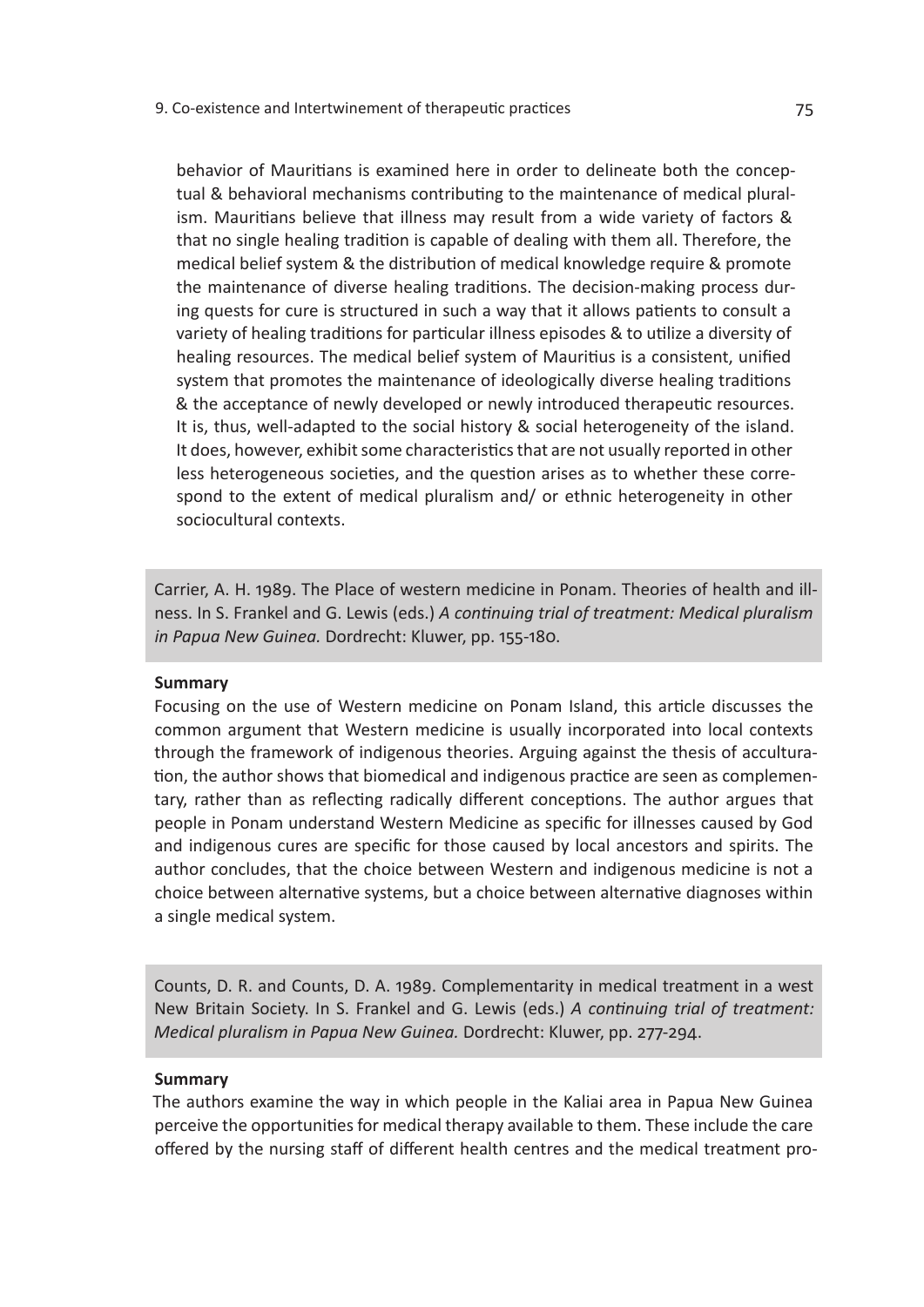vided by indigenous healers or curers who proceed from different assumptions and operate by different methods. The decision about the choice of therapy is made on the basis of cultural notions about the nature of illness and disease, the causes of such health problems and the efficacy of the available treatment. Like the chapter by Achsah Carrier in the same volume, the authors find that traditional and western medicine are neither in conflict nor in competition with one another, but rather in complementary distribution whereby each medical system can be seen as valid and complete.

Frankel, S. and Lewis, G. (eds.) 1989. *A continuing trial of treatment: Medical pluralism in Papua New Guinea.* Dordrecht: Kluwer.

## **Summary**

This edited volume brings together accounts of responses to illness in a wide range of Papua New Guinean societies where many of them have had only limited experience with Western medicine and most illness is still treated in ways informed by traditional concepts of spiritual an interpersonal harm. Overall, the contributions demonstrate that these societies are willing to adopt new practices that appear to offer benefits, and offer little evidence that failings in health programmes can be attributed to people's unwillingness to make use of them.

Herdt, G. H. 1989. Doktas and Shamans among the Sambia of Papua New Guinea. In S. Frankel and G. Lewis (eds.) *A continuing trial of treatment: Medical pluralism in Papua New Guinea.* Dordrecht: Kluwer, pp. 95-114.

## **Summary**

This article focuses on how people in Sambia, a tribal territory of Papua New Guinea, interpret "development" and what this means for medical acculturation, the incorporation of biomedical knowledge in local understandings of sickness and illness. The author analyses the effects of different aid posts, which were established in 1975 throughout the area. Until that time, Shamans were the key traditional healers and no Western medical care was permanently available in the region. While the introduction of foreign physicians in the understanding of the local people is seen as being related to the idea of "development", Shamans are seen to be linked to "tradition" and are therefore opposed by medical orderlies and some missionaries.

Lipuma, E. 1989. Modernity and medicine among the Maring. In S. Frankel and G. Lewis (eds.) *A continuing trial of treatment: Medical pluralism in Papua New Guinea.* Dordrecht: Kluwer, pp. 295-310.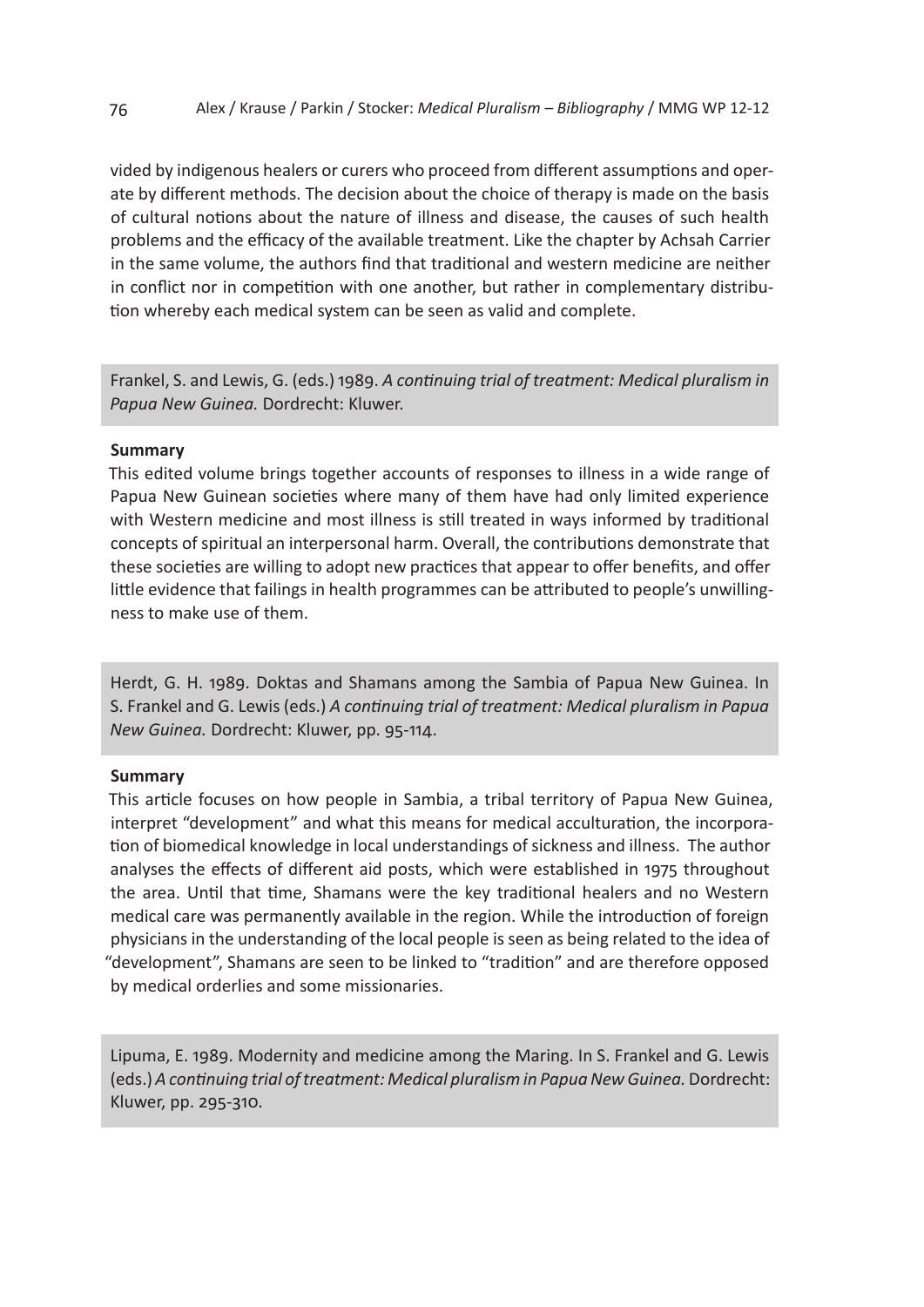#### **Summary**

The author defines three issues concerning the confluence of medicines in the region of the ´Marings', who encountered western medical care in the early 1950s: first the character of cultural transformation, which encompasses questions of change in the cultural perception of illness, the evaluation of healing, the goals of treatment, and the terms of integration; second the relationship between social epistemology – the categories by which the world is known – and the body of individuals; third, the meaning and function of ritual/medical practices. Bringing these three issues together the author argues that the growing influence of biomedicine is expressed in the fact that illnesses are increasingly being classified as natural and thus amenable to western treatment, as opposed to social explanations, which are rather found in local non-biomedical traditions.

Helman, C. 1991. 'Feed a cold, starve a fever': Folk models of infection in an English suburban community, and their relation to medical treatment. In C. Currer and M. Stacey (eds.) *Concepts of health, illness and disease: A comparative perspective.* New York: Berg, pp. 211-231.

#### **Summary**

Focusing on the interaction between biomedical concepts and folk beliefs in an urban English context, this seminal article shows how the juxtaposition of professional and lay health belief models is unsatisfying. The author, a general practitioner and social anthropologist, finds a difference between the folk model and that of biomedicine, but notes their convergence. Biomedical doctors explain sickness by referring to folk models, and patients medicalize folk models by combining them with biomedical explanations.

Greenwood, B. 1992. Cold or spirits? Ambiguity and syncretism in Moroccan therapeutics. In S. Feiermann and J.M. Janzen (eds.), *The social basis of health and healing in Africa*. Berkeley: University of California Press, pp. 285- 314.

## **Summary**

The study examines the core symbols of two medical traditions in central Morocco: the Prophetic system, which relates the illness to psychological and social factors, and the humoral system, which relates it to ecological factors. By analysing the semantic networks around illness terms within these two traditions, the authors shows that the inner, personal experience of symptoms and signs is linked to outer, shared psychosocial or ecological factors, facilitating cultural and medical responses that optimize conditions for a return to health. It is concluded that through the transformation of inner perceptions of illness into shared social categories of the mystical moral and physical worlds, the cultural values of these worlds are affirmed during the experience of illness.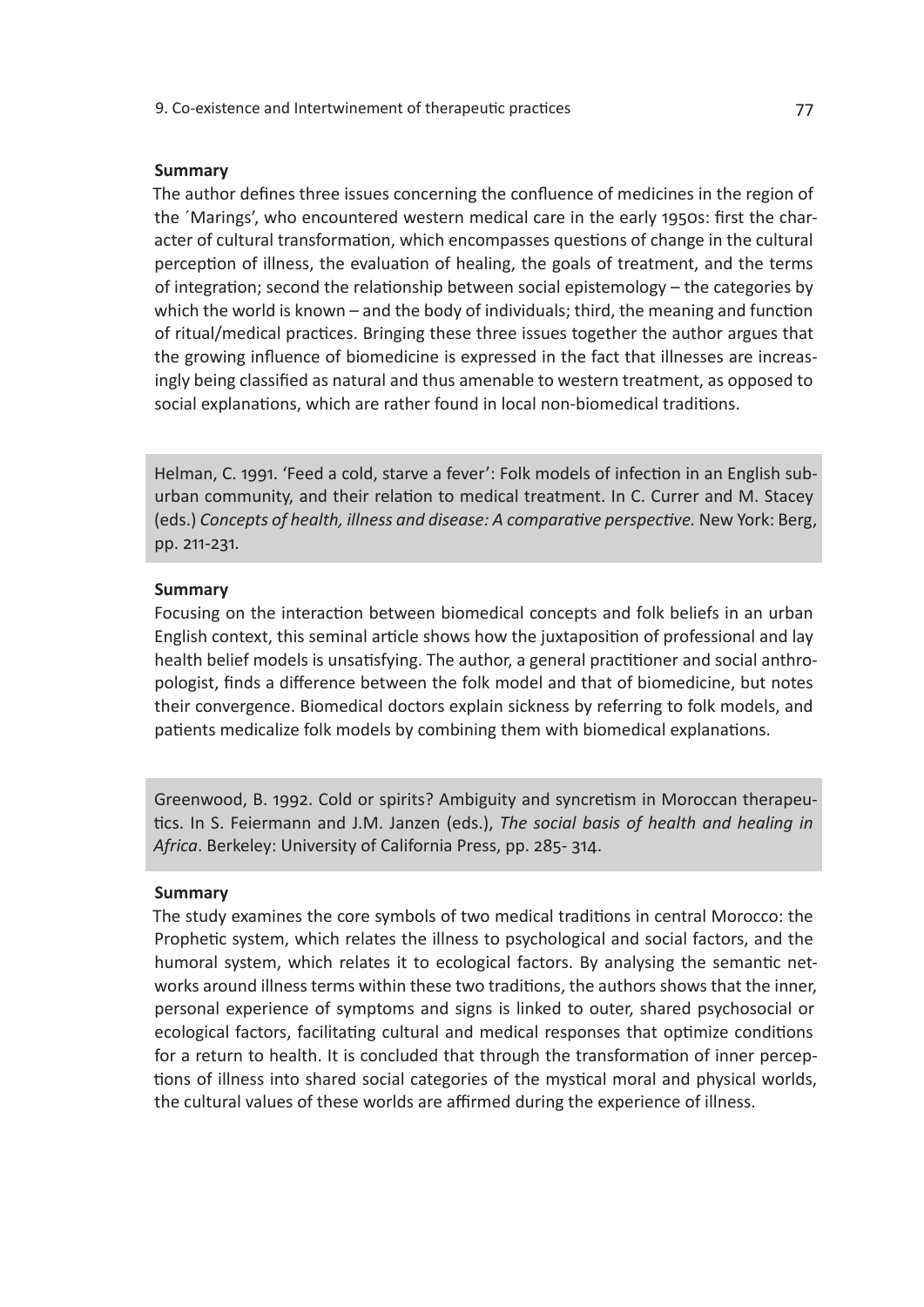Trawick, M. 1992. Death and nurturance in Indian systems of healing. In C. Leslie and A. Young (eds.) *Paths to Asian medical knowledge.* Berkeley: University of California Press, pp. 129-159.

## **Summary**

The article describes the tenets of four indigenous systems of healing in India: Ayurveda, Śaiva bhakti, Siddha Medicine and Trans Healing. Even though they show variations in their conceptions of gender, nurturance, death, and immortality, all traditions form a kind of loosely woven paradigmatic set on the theme that life, pain, and death arise from the union of body and soul. Consequently, for the sufferer who visits several practitioners of the different systems, a basic message emerges, which gives him a sense that his or her experience is not without an overarching meaning.

Rekdal, O. 1999. Cross-cultural healing in East African ethnography. *Medical Anthropology Quarterly* 13 (4): 458-482.

#### **Published Abstract**

In order to improve the understanding of processes generated by the encounter between biomedicine and African traditional medical systems, the articles focus on the dynamics and ideology of cross-cultural healing in East Africa. As is exemplified by the Iraqw of Tanzania, widespread acceptance and extensive use of biomedical health services may not necessarily mean that people abandon traditional beliefs and practices. Quite the contrary, the attribution of power to the culturally distant implies openness to the unfamiliar, the alien, and the unknown, which may have facilitated the introduction and acceptance of biomedical health services.

Gendron, R. 2001. *Etats d´Esprits, Connaissances thérapeutiques et Jeux de Pouvoir: Analyses anthropologiques sur la santé, l´identité et le chamanisme au Népal et en Inde et discussion sur le pluralisme medical dans ces pays et au Québec.* Mémoire, Université de Sherbrooke, Faculté de Théologie, d´Éthique et de Philosophie.

#### **Summary**

This study explores the certainties, the identities and the various worldviews, which underlie therapeutic knowledge systems. It focuses on ayurvedic medicine and shamanism in Nepal and India, comparing the conceptions and practices of four minority groups from these two countries. Also included is an examination of 'pharmaco-technical medicine' as practiced in the Western World, which brings this discussion of medical paradigms and worldviews into a more global context. A major focus lies on the way we look at reality and how this relates to the rationalities associated with therapeutic systems.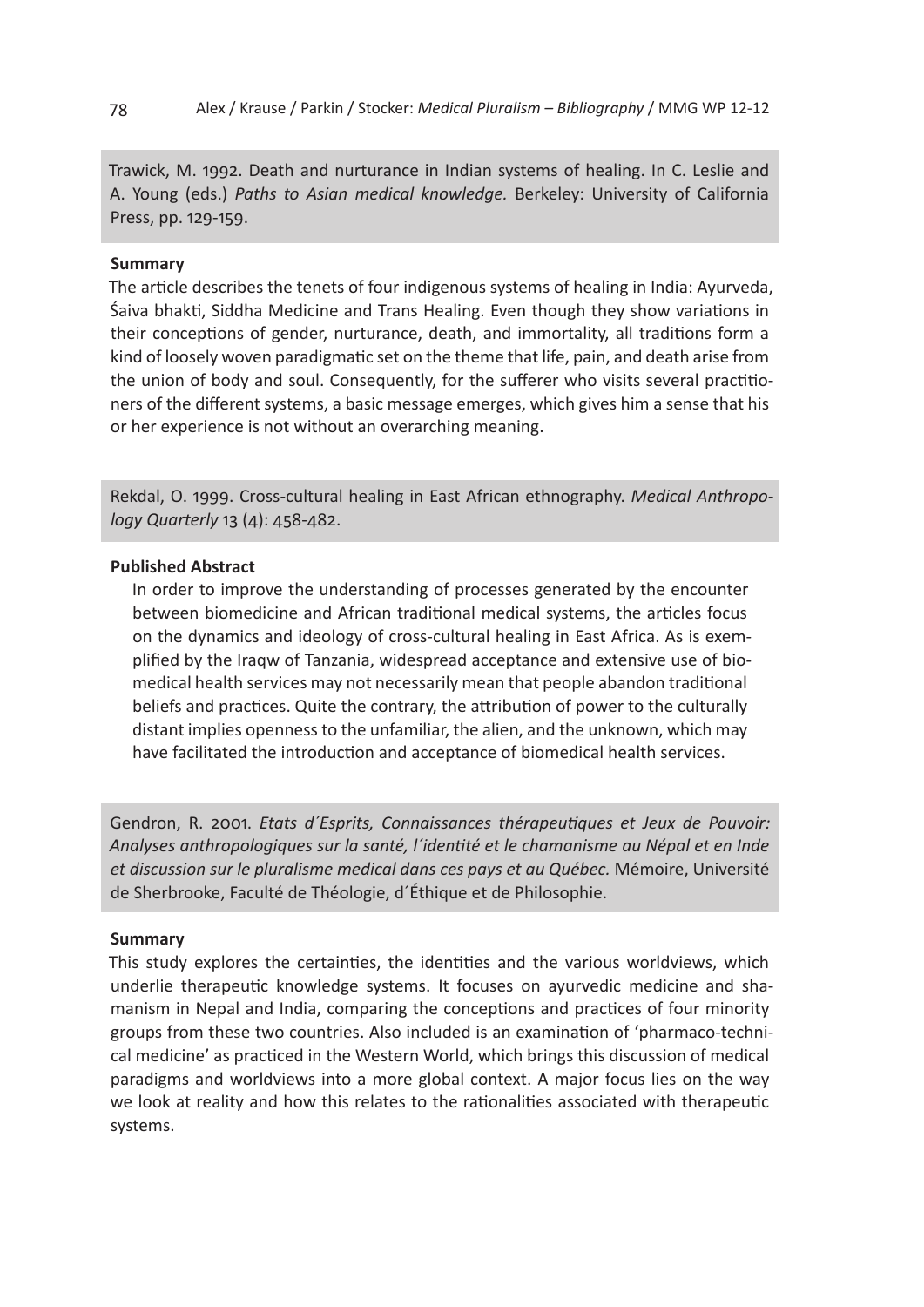Nigenda, G. et al. 2001. Non-biomedical health care practices in the state of Morelos, Mexico: Analysis of an emergent phenomenon. *Sociology of Health & Illness* 23 (1): 3-23.

#### **Published Abstract**

This paper gives the results of one of the first studies of non-biomedical health care services in the State of Morelos, Mexico. The socio-cultural matrix of the population of Morelos has attracted many practitioners of medical models which have no foundation in the rationale of the biomedical-scientific model. There is a considerable variety of non-biomedical therapists in the area of study which may be categorised in three groups: (a) traditional medicine (b) alternative medicine, and (c) faith healing. There are marked differences regarding the academic background of practitioners, the reasons why they engage in their practice, the types of financial strategies they use to provide care, the creation and utilisation of therapist networks, and, finally, in the type of population for whom they provide care. We strongly recommend further research on non-biomedical health care models in the state and in Mexico, since the importance of these models is growing as a result of the increasing demand for health care by a diversity of population groups

Bruun, H. and Elverdam, B. 2006. Los Naturistas – Healers who integrate traditional and biomedical explanations in their treatment in the Bolivian health care system. *Anthropology & Medicine* 13 (3): 273-283.

# **Published abstract**

Los Naturistas (LN), are a group of healers from urban parts of Bolivia . They are Mestizos and serve the Indian and Indian Mestizo population. The study findings suggest that these healers integrate explanatory models from both the traditional Andean medicine and biomedicine, but are selective in the sicknesses they treat. It is concluded that LN cannot be placed in the pluralistic system; they form a specific group, belonging neither to the professional sector nor to the traditional sector. However, by establishing a common method of treatment and thus legitimizing the group, LN is moving towards professionalization and the professional sector of the health care system. The study reveals that through medical pluralism integration and exchanges between sectors are common, forming complex and hybrid systems.

Callaghan, M. M. 2006. *Medical pluralism on Mount Everest.* PhD-thesis, University of Alberta (Canada).

## **Published Abstract**

The purpose of this thesis is twofold: the first, to present a preliminary ethnography exploring medical pluralism in Bhutan, a topic previously unexamined in the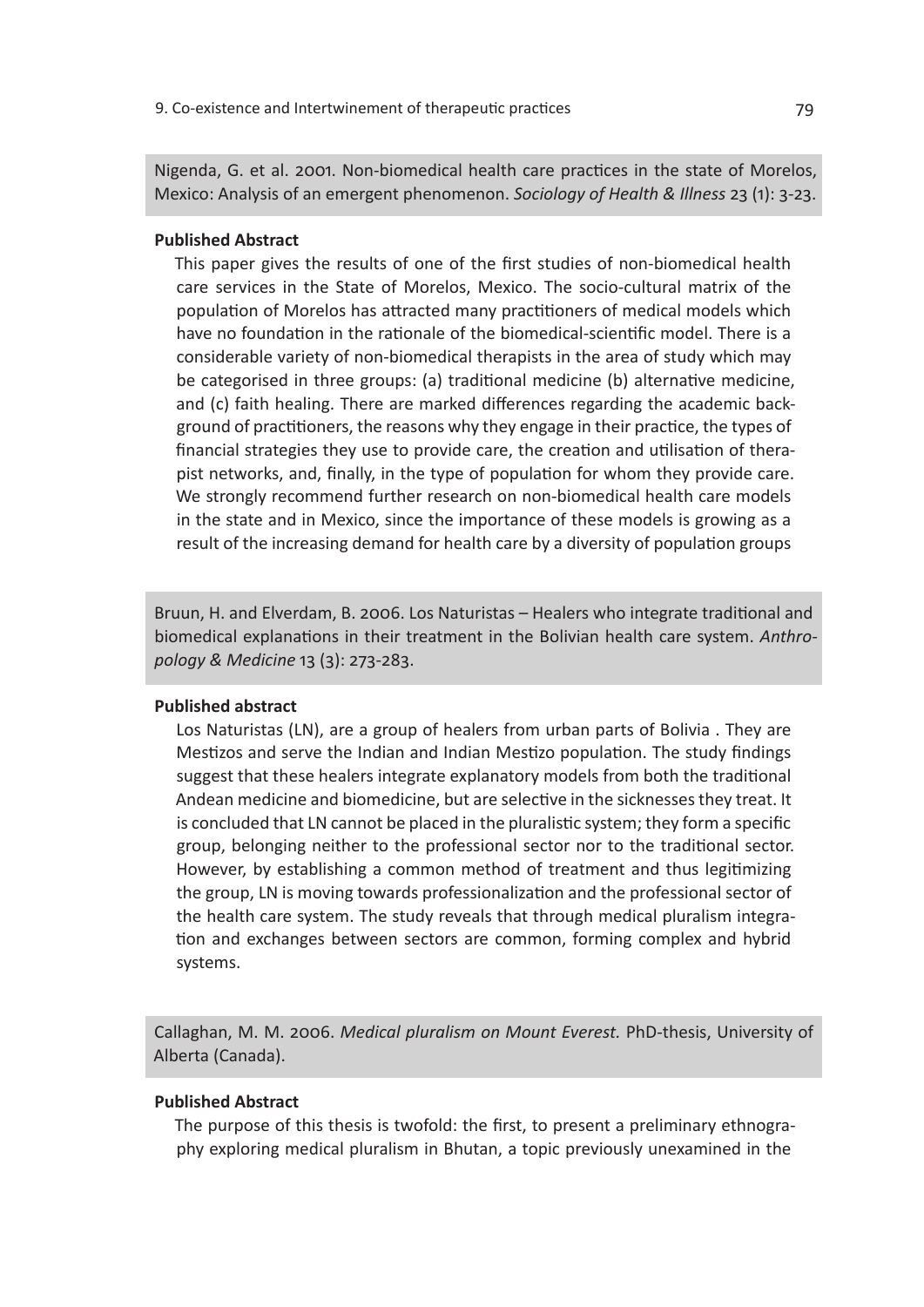country, and the second is to produce an ethnography of everyday life in one of the least known nations in the world. This study contributes to an understanding of concepts of health and available health care options in this Buddhist country. Pluralism characterizes many aspects of Bhutanese society and culture, including the health care system, which offers equal access to biomedicine and Tibetan medicine free of charge. Taking a highly contextual approach to the study of health care in contemporary Bhutan, this thesis examines medical pluralism within a larger socio-cultural and political framework, including Tibetan Buddhism, rapid culture change, a new and emerging class system, and a development policy referred to as Gross National Happiness.

Kiesser, M. et al. 2006. An interdisciplinary view of medical pluralism among Mexican-Americans. *Journal of Interprofessional Care* 20 (3): 223-234.

# **Published Abstract**

This article highlights the relationship between traditional, complementary, and alternative medicine (TCAM) and biomedicine, and the challenges posed to patients by this relationship. Medical professionals tend to represent these systems dualistically - as mutually exclusive and in competition with one another. Patients, on the other hand, tend to make truly pluralistic health care decisions - moving freely between TCAM and biomedicine based on what they can access, what they can relate to, and what they believe works. Using their experience with Mexican immigrant and Mexican-American populations in south western United States, the author discusses strengths and weaknesses in both healthcare systems, and the ways in which medical dualism can be a significant barrier to effective healthcare. Also, he attempts to deconstruct the notion that TCAM and biomedicine are diametrically opposed healthcare systems.

Dahlberg, B. et al. 2009. Bridging psychiatric and anthropological approaches: The case of 'nerves' in the United States. *Ethos* 37 (3): 282-313.

#### **Published Abstract**

Psychiatrists and anthropologists have taken distinct analytic approaches when confronted with differences between emic and etic models for distress: psychiatrists have translated folk models into diagnostic categories whereas anthropologists have emphasized culture-specific meanings of illness. The rift between psychiatric and anthropological research keeps "individual disease" and "culture" disconnected and thus hinders the study of interrelationships between mental health and culture. In this article we bridge psychiatric and anthropological approaches by using cultural models to explore the experience of nerves among 27 older primary care patients from Baltimore, Maryland. We suggest that cultural models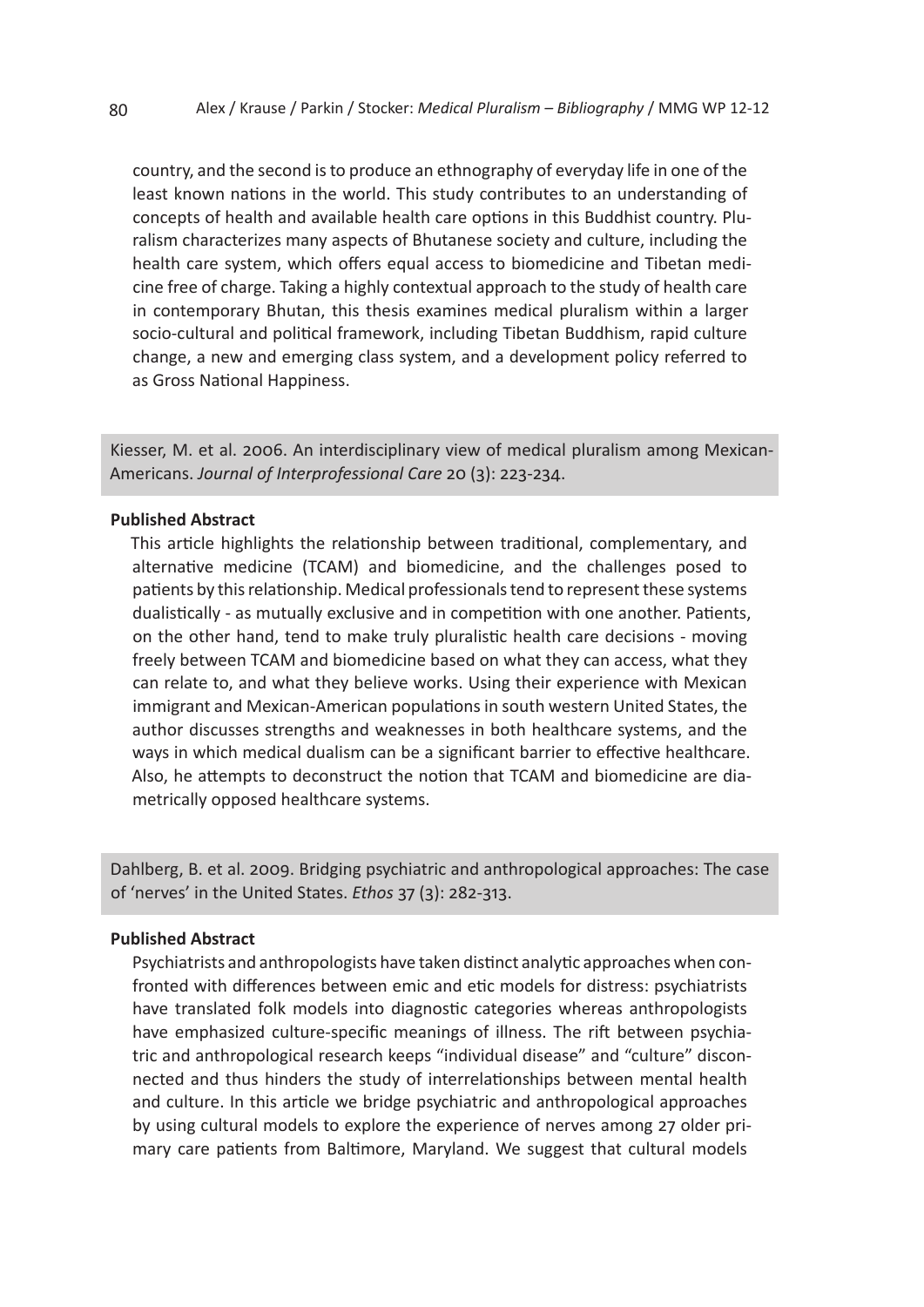of distress arise in response to personal experiences, and in turn, shape those experiences. Shifting research from a focus on comparing content of emic and etic concepts, to examining how these social realities and concepts are co-constructed, may resolve

Macfarlane, J.E. and Alpers, M.P. 2009. Treatment-seeking behavior among the Nasioi people of Bougainville: Choosing between traditional and western medicine. *Ethnicity & Health* 14 (2): 147-168.

# **Published Abstract**

In Papua New Guinea (PNG) there continues to be considerable interest in developing a health system that incorporates both traditional and western medicine. A policy on traditional medicine has recently been endorsed. Simultaneously, there is limited information about the traditional beliefs and practices that influence treatment-seeking behavior. A case study among the Nasioi people of Bougainville was conducted to gather information that could help to inform the implementation of the National Policy on Traditional Medicine for PNG. Research objectives. The main objective of the case study was to describe how health knowledge and belief systems influence treatment-seeking behavior, specifically in relation to the use of traditional and western health care systems. The study also sought to develop an explanatory model for decision-making responses to febrile illnesses and skin conditions. By using a non-experimental, cross-sectional study design and focused ethnographic approach, a sample of 200 Nasioi community members were interviewed by Nasioi-speaking research assistants. The study found that people in the sample group subscribe to both traditional and western medical paradigms. Western medical concepts have been assimilated but have not displaced traditional understanding of illness. There was congruence between beliefs about causes of illness, treatment-seeking responses to illness and stated or hypothetical preferences for traditional or western medicine. Data obtained in each of these domains reflect concepts of illness derived from both medical paradigms and demonstrate participants' confidence in the efficacy of both traditional and western medicine.

# **9.3 Religion**

Parker, B. 1988. Ritual coordination of medical pluralism in highland Nepal: Implications for policy. *Social Science & Medicine* 27 (9): 919-925.

# **Published Abstract**

In highland Nepal, just as in many other regions of South Asia, multiple indigenous healing traditions and a variety of traditional curing specialists co-exist in a pluralistic cultural environment. It is argued that the interaction of diverse medical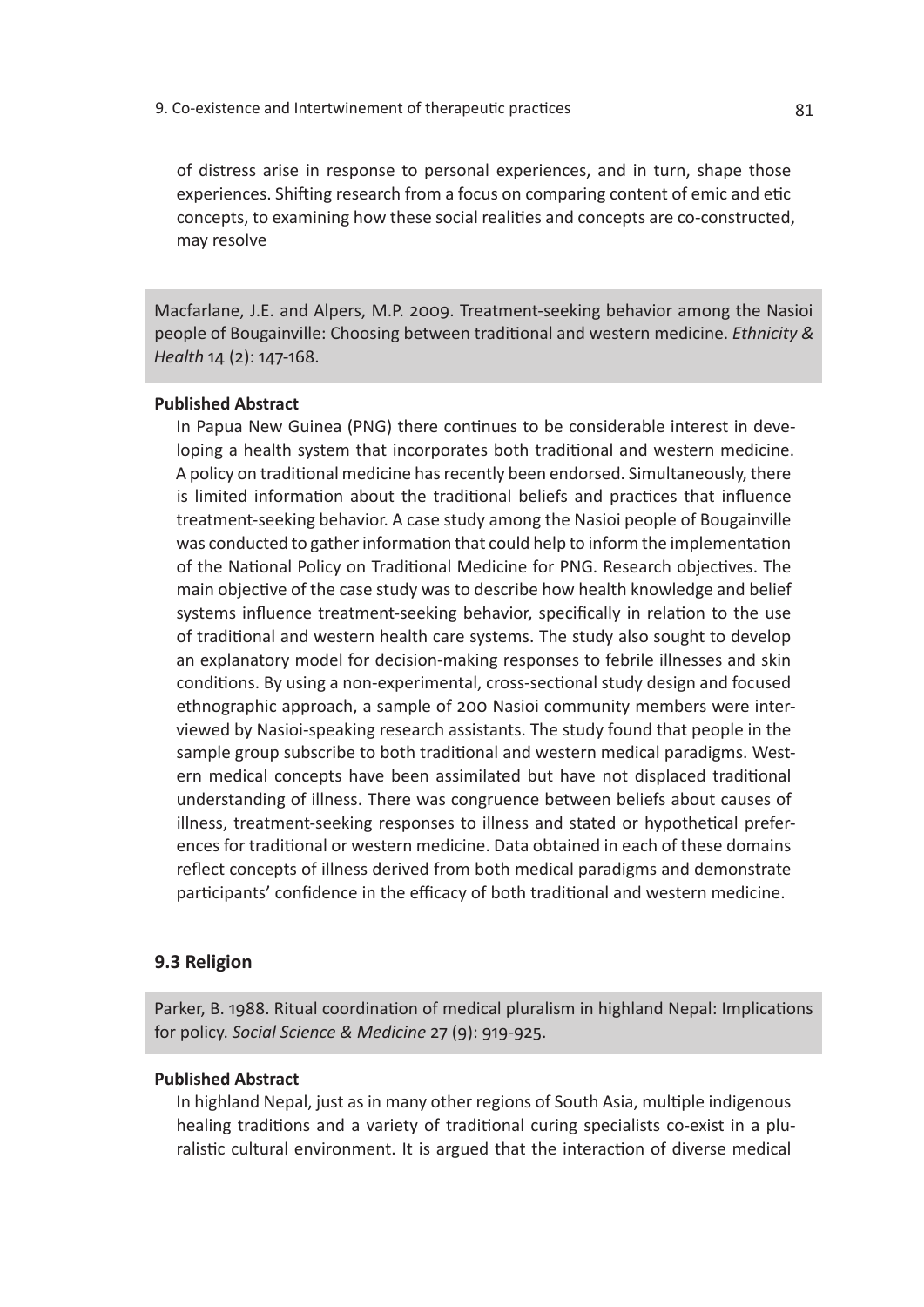traditions is a particular aspect of the more general tendency toward the accretion and super-imposition of cultural traits which has been a common feature of Hinduinfluenced social systems. Allopathic medicine and its practitioners, therefore, are less likely to displace traditional curing practices than to become integrated into a network characterized by continued pluralism. To insure that allopathy is properly understood and utilized within the pluralistic context, the identification and training of coordinating personnel who may specialize in diagnosis or referral demonstrates promise. The traditional curing network of the Thakali people of Northwest Nepal is described, with particular attention to the *mu tu* ceremony of divination, as an example of an indigenous agency of medical referral. It is suggested that referral specialists such as the Buddhist monks who perform *mu tu* are particularly appropriate targets for health education initiatives aimed at familiarizing village populations with the role and proper usage of modern medicine.

Beckerleg, S. 1994. Medical pluralism and Islam in Swahili communities in Kenya. *Medical Anthropology Quarterly* 8 (3): 299-313.

## **Published Abstract**

This article analyses relationships among religious ideology, Swahili identity, and illness treatment. It focuses on one Swahili man's efforts to find effective treatment for a severe bout of fever, including resort to poorly understood Western medicine, to home remedies, and to humoral-based treatment. The sick man attributes his eventual cure to a medicine called the "equalizer." The case study is part of wider research that examines individual knowledge of Islamic humoral medicine as part of the Swahili heritage. Versions of humoral theory are articulated by lay people and underlie the local understanding of fever. The growth of a reformed Islamic movement, as well as local economic change, influences treatment choice by leading people to reject consultations with descendants of the Prophet Mohammed who offer mystical healing powers. This rejection connects to individuality and to the physical and social mobility of the Swahili. Advice givers among family and friends do not constitute a therapy management group, and the manner in which the sick man retains control over treatment choice is typical of the Swahili.

Krause, K. 2006. 'The double face of subjectivity': A case study in a psychiatric hospital (Ghana). In H. Johannessen and I. Lázár (eds.) *Multiple medical realities: Patients and healers in biomedical, alternative and traditional medicine.* New York: Berghahn Books, pp. 54-71.

## **Summary**

The article analyses the treatment of a woman suffering from mental disease in a Ghanaian hospital. It illustrates how Ghanaian medical doctors use pharmaceuticals in the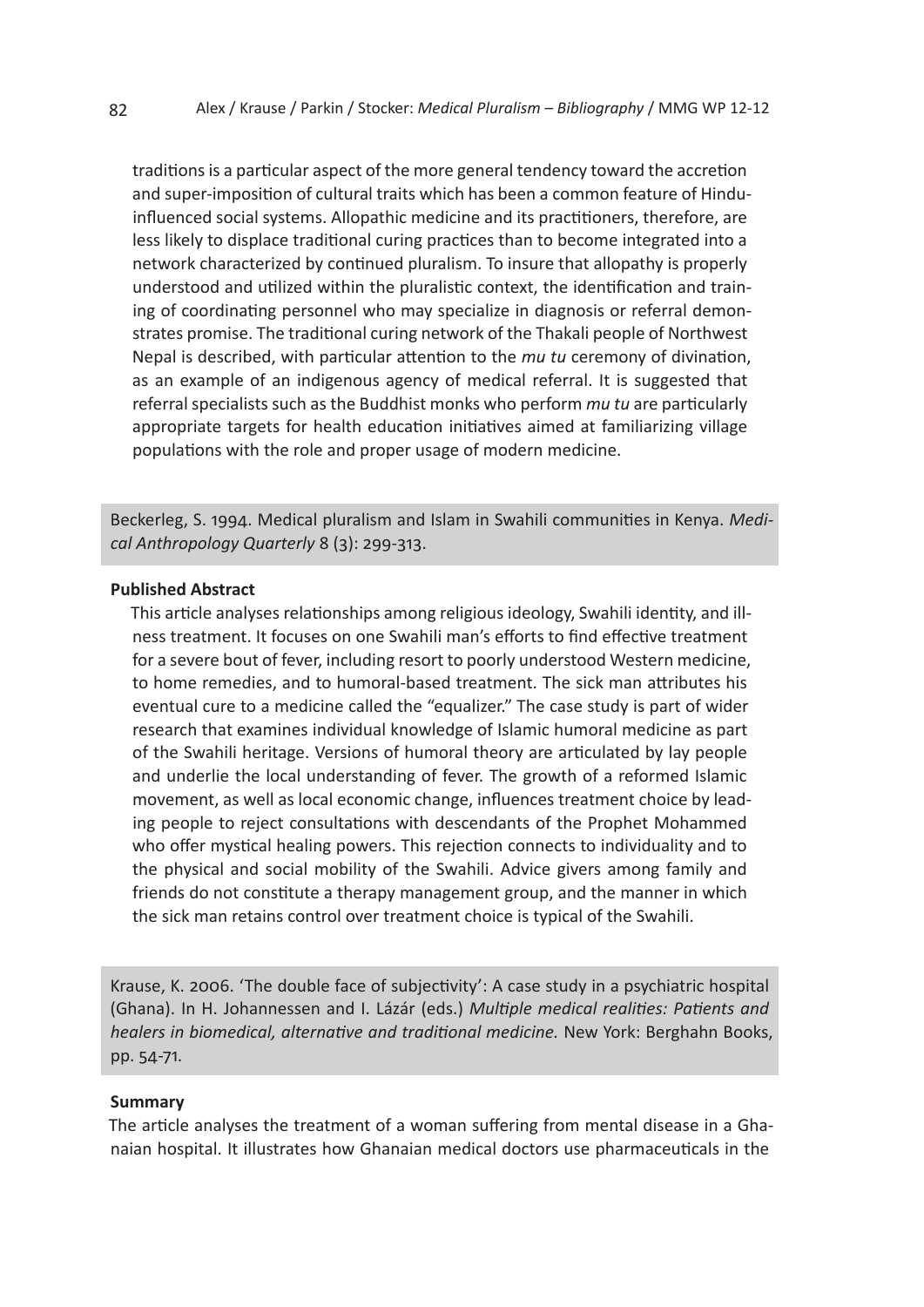morning and Christian rituals in the afternoon. Contrary to other studies, pharmaceuticals and Christian healings are not represented as mutually exclusive but as two different forms of embracing modernity and science. The book chapter furthermore explores the divergent view of the treatment process by the patient, who in her appropriation of the two discourses gains her own subjunctive voice in dealing with her sickness.

Lázár, I. 2006. Táltos healers, Neoshamans and multiple medical realities in postsocialist Hungary. In H. Johannessen and I. Lázár (eds.) *Multiple medical realities: Patients and healers in biomedical, alternative and traditional medicine.* New York: Berghahn Books, pp. 35-53.

## **Summary**

The author is disturbed by the fact that the public health service of Hungary is solely dominated by a technical rationality principle and dominated by only one therapeutic tradition. He demonstrates in this book chapter how forms of praxis of traditional and more spiritually oriented healers have been revitalised and included in the national health care system. Thus, some of these practices form networks with idioms of the body as a spiritual being and healing traditions that have long been suppressed during the years of massive political support of technical biomedicine.

Parkin, D. J. 2007. In touch without touching: Islam and healing. In R. Littlewood (ed.). *On knowing and not knowing in the anthropology of medicine.* Left Coast Press. Walnut Creek. CA. pp. 194-219.

#### **Summary**

As part of their diversity, medical traditions are often embedded in religious acts and beliefs, while the latter are themselves often couched in the vocabulary of cure. Their isomorphic co-existence may be recognised by practitioners who nevertheless, from time to time, try to separate them and proclaim their independence and, in some cases, purity of each other. In Zanzibar, and to some extent other areas of the Swahili-speaking Muslim of coastal East Africa, the mutual involvement of the religious and the medical is very evident in practice, to the extent even that healers have, at different times in their lives, sometimes been religious leaders. Despite their mutual involvement, however, practitioners often use separate vocabulary to distinguish the categories of the religious (*dini*) from those of the medical, ranging from Islamic and traditional non-Islamic to biomedicine (*utabibu, matibabu, uganga, dawa ya kinzungu etc*). It is as if, through the different words to identify them, religion, healing and medicine are each on the verge of being spoken of and perhaps conceptualised independently of each other. Historically this separation did occur when biomedicine freed itself from religious explanation, a development that has not fully happened with regard to Islamic and traditional non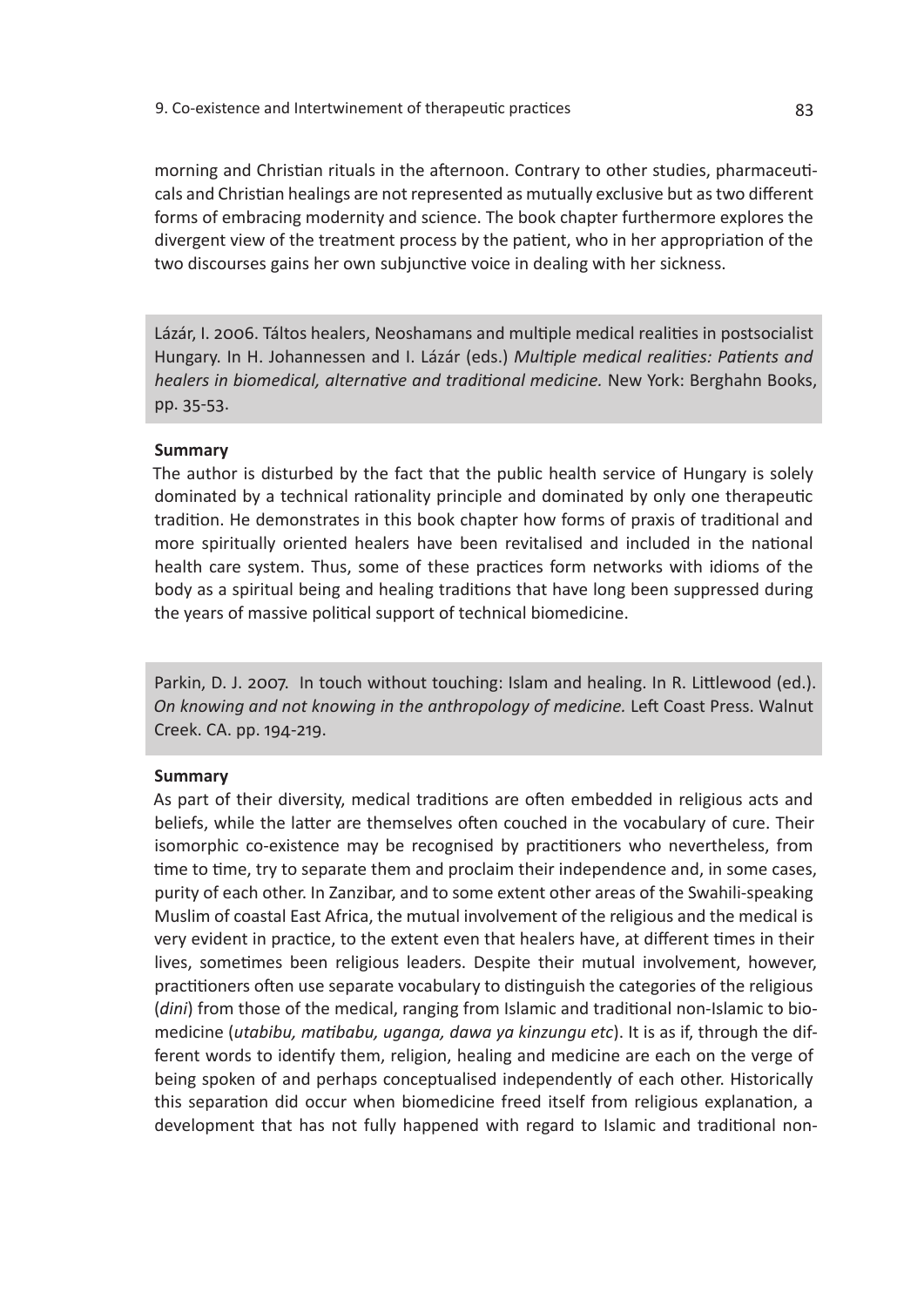Islamic healing traditions, whose holistic inclusion of the spiritual is seen by practitioners as being necessary and yet periodically contestable.

Mohr, A. 2009. Missionary medicine and Akan therapeutics: Illness, health and healing in Southern Ghana's Basel Mission, 1828-1918. *Journal of Religion in Africa* 39 (4): 429- 461.

## **Published Abstract**

The Basel missionaries in southern Ghana came from a strong religious healing tradition in southwest Germany that, within some circles, had reservations about the morality and efficacy of biomedicine in the nineteenth century. Along with Akan Christians, these missionaries in Ghana followed local Akan healing practices before the colonial period was formalized, contrary to a pervasive discourse condemning local religion and healing as un-Christian. Around 1885, however, a radical shift in healing practices occurred within the mission and in Germany that corresponded to both the Bacteriological Revolution and the formal colonial period. In 1885 the first medical missionary from Basel arrived in Ghana, while at the same time missionaries began supporting biomedicine exclusively. This posed a great problem for Akan Christians, who began to seek Akan healers covertly. Akan Christians argued with their European coreligionists that Akan healing was a form of culturally relative therapy, not a rival theology.

Prince, M. F. 2009. Judaism, health, and healing: How a new Jewish communal field took root and where it might grow. *Journal of Jewish Communal Service* 84 (3/4): 280-291.

## **Published Abstract**

The article discusses the evolution and development of a Jewish movement called the Jewish Healing Movement, brought about by the resurgence of Judaism in the U.S. The movement focuses more on spiritual healing on personal and professional levels as opposed to physical healing. Many healing centers have been created to support this movement which include the Bay Area Jewish Healing Center, the New York Jewish Healing Center, and the National Center for Jewish Healing.

Schwarz, M.T. 2009. Emplacement and contamination: Mediation of Navajo identity through excorporated blood. *Body & Society* 15 (2): 145-168.

## **Published Abstract**

The article focuses on the initiative approach of Navajo people towards blood donation to strengthen individual and collective identity in Navajo County, Arizona.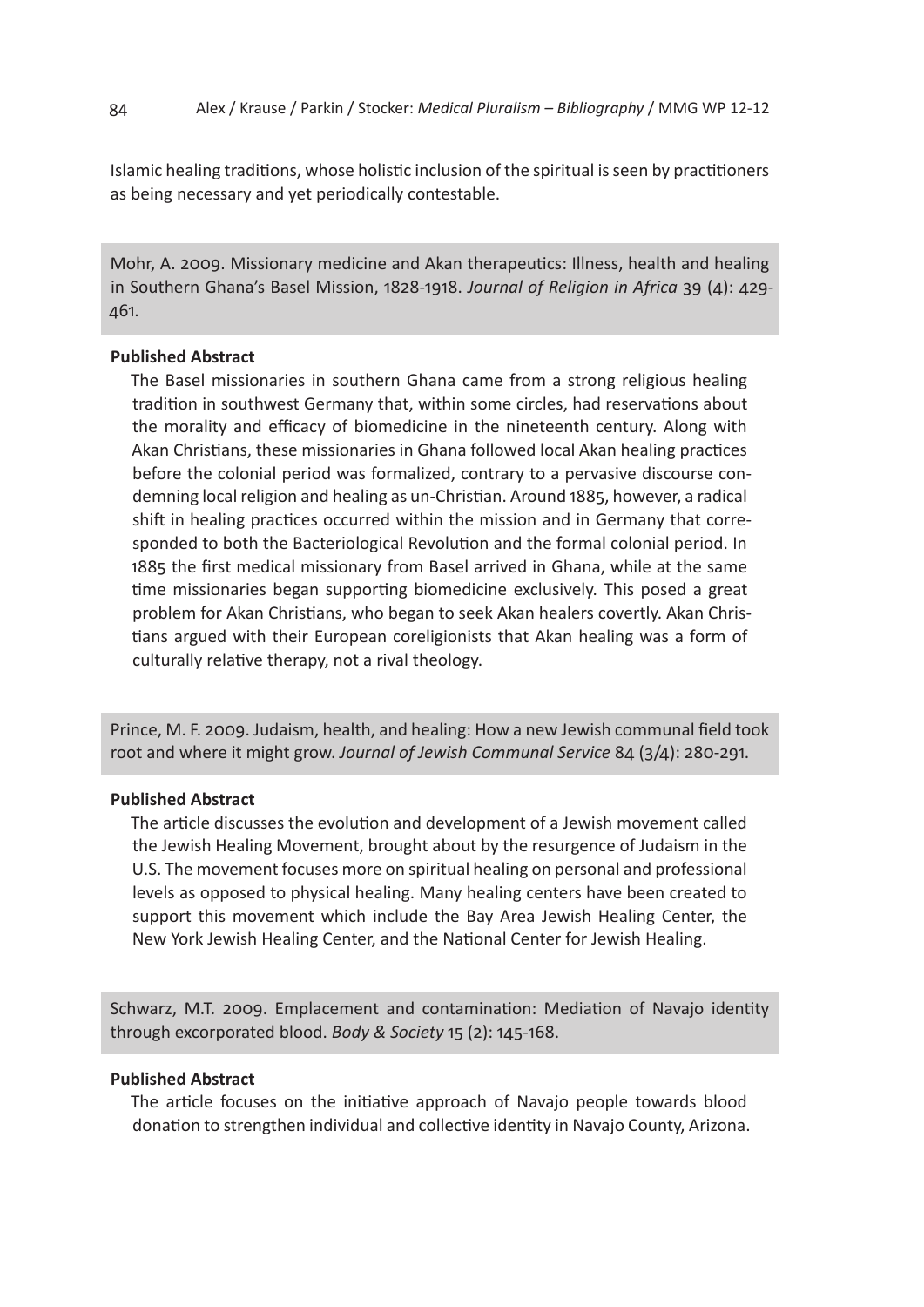It discusses of how Navajo people accommodate biomedical technologies within their religiously and medically pluralistic world through the use of their language, detached bodily substances and ritualized practices. It further illustrates the significance of an ethnographic information on the improvement of bioeconomy of excorporated bodily substances.

Wilkens, K. 2009. Mary and the demons: Marian devotion and ritual healing in Tanzania. *Journal of Religion in Africa* 39 (3): 295-318.

## **Published Abstract**

In this paper I present the complex understanding of illness and healing in the Catholic Marian Faith Healing Ministry (MFHM) in Tanzania. The efficacy of religious healing should be understood as a social process dependent on the plausibility and attractiveness that the rituals have for the individual patients, as well as for their community. By contrasting an analysis of the publications of the leader of the group, Father Nkwera, with guided interviews among the members, I was able to develop a differentiated picture of the broad range of healing concepts within the group. While Nkwera translates local spirit beliefs into an apocalyptic worldview that associates physical healing with political critique—especially in the case of HIV/AIDS—his followers situate the healing process within a framework of personal salvation. In my study, I contextualize the MFHM within its pluralistic traditional, Muslim, Catholic, Pentecostal and biomedical environment that impact it on local and global levels.

Boon-Ooi, L. et al. 2010. Therapeutic processes and perceived helpfulness of Dang-Ki (Chinese Shamanism) from the symbolic healing perspective. *Culture, Medicine & Psychiatry* 34 (1): 56-105.

## **Published Abstract**

This study focuses on the therapeutic process and perceived helpfulness of dangki, a form of Chinese shamanistic healing, in Singapore. It aims to understand the healing symbols employed in dang-ki, whether or not patients find them helpful and whether their perceived helpfulness can be explained by the symbolic healing model. Although many researchers have applied this model to explain the efficacy of shamanistic healings, they did not directly provide empirical support. Furthermore, the therapeutic process of a shared clinical reality as proposed by the model may be achievable in small-scale traditional societies that are culturally more homogeneous than in contemporary societies that are culturally more diversified due to globalization and immigration. Patients may hold multidimensional health belief systems, as biomedicine and alternative healing systems coexist. Thus, it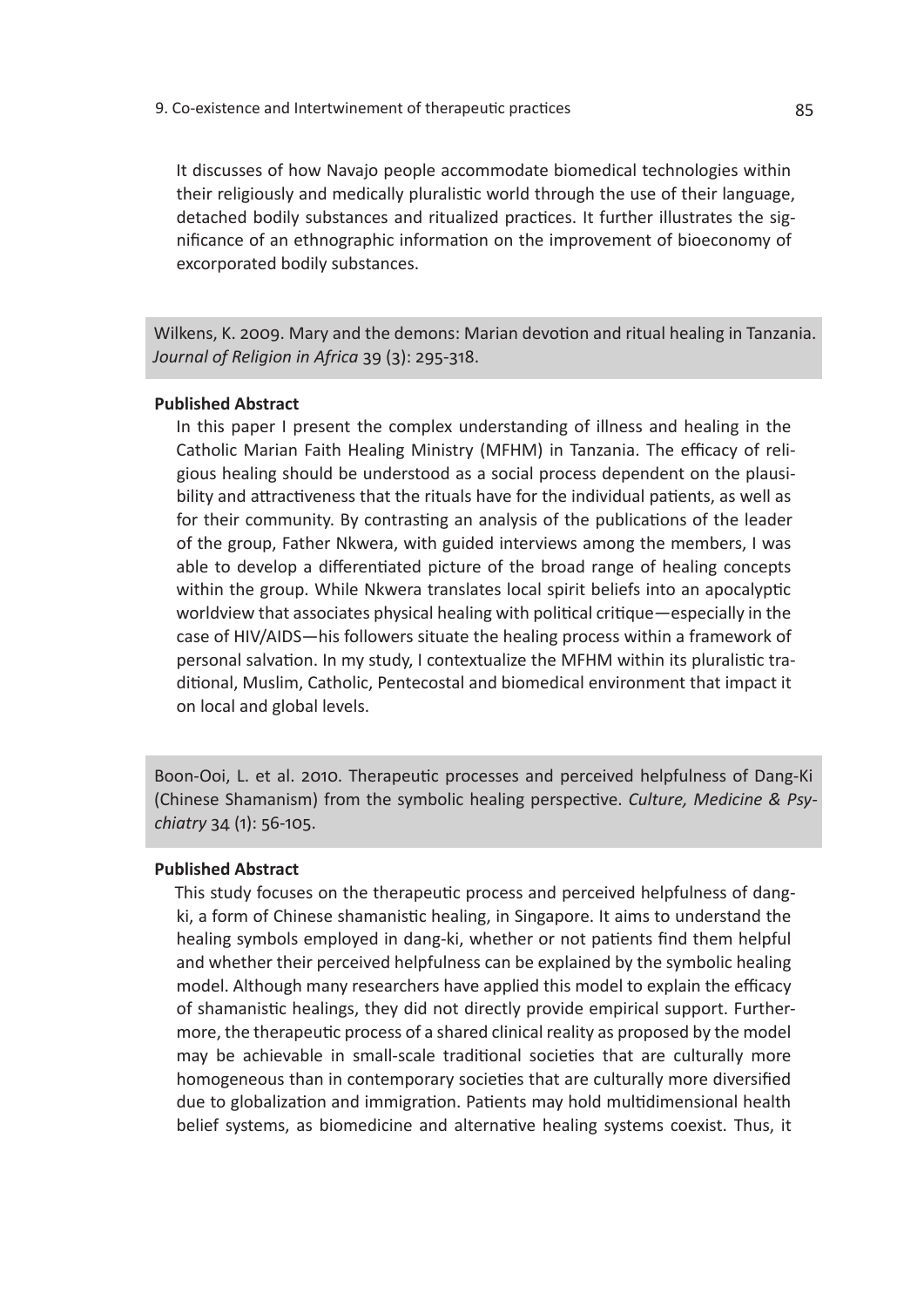would be interesting to see the relevance and applicability of the symbolic healing model to shamanistic healing in contemporary societies. In this study, ethnographic interviews were conducted with 21 patients over three stages: immediately before and after the healing and approximately 1 month later. The dang-ki healing symbols were identified by observing the healing sessions with video recording. Results show that dang-kis normally applied more than one method to treat a given problem. These methods included words, talismans and physical manipulations. Overall, 11 patients perceived their consultations as helpful, 4 perceived their consultations as helpful but were unable to follow all recommendations, 5 were not sure of the outcome because they had yet to see any concrete results and only 1 patient considered his consultation unhelpful. Although the symbolic healing model provides a useful framework to understand perceived helpfulness, processes such as enactment of a common meaning system and symbolic transformation are complex and dynamic, and may be carried over several healing sessions.

Braun, S. 2010. *Neo-shamanism as a healing system: Enchanted healing in a modern world*. PhD-thesis, University of Utah.

### **Published Abstract**

This dissertation explores the idea of enchantment, disenchantment, and reenchantment, following Weber, at the intersection of traditional healing and modern society in the spiritual practice of neo-shamanism. Neo-shamanism as a healing system in the US is explored ethnographically. Neo-shamanism is the application and practice of shamanic techniques in contemporary Western society and functions as a system of healing alternative to biomedicine. Following traditions of ancient shamanism from around the world, modern individuals use an altered state of consciousness to get information from extra-material realms (referred to as non-ordinary reality) to effect healing for themselves, others, society, and the planet. The neo-shamanic worldview holds that the extra-material world is as real as the material; the physical and spiritual are merged and can be utilized to assist humans. This stands in conflict with what Weber referred to as modernity's disenchanted worldview--a Cartesian world where only the material is real. Modernity also places high emphasis on the individual. The modern self seeks autonomous self-cultivation, aspires to ground identity within, and desires to exercise independence, authority, choice, and expressivity. This is in contrast to the traditional self, which was embedded in the established order of things. Some suggest that modernity's disenchantment is implicated in contemporary ills--of individuals, society, and the environment--and that neo-shamanism, because it allows modern individuals to re-enchant the world, is well suited to address just such problems. This research addresses the following: (1) The idea of a disenchanted modernity, its relevance for biomedicine, and how neoshamanism may provide a re-enchanted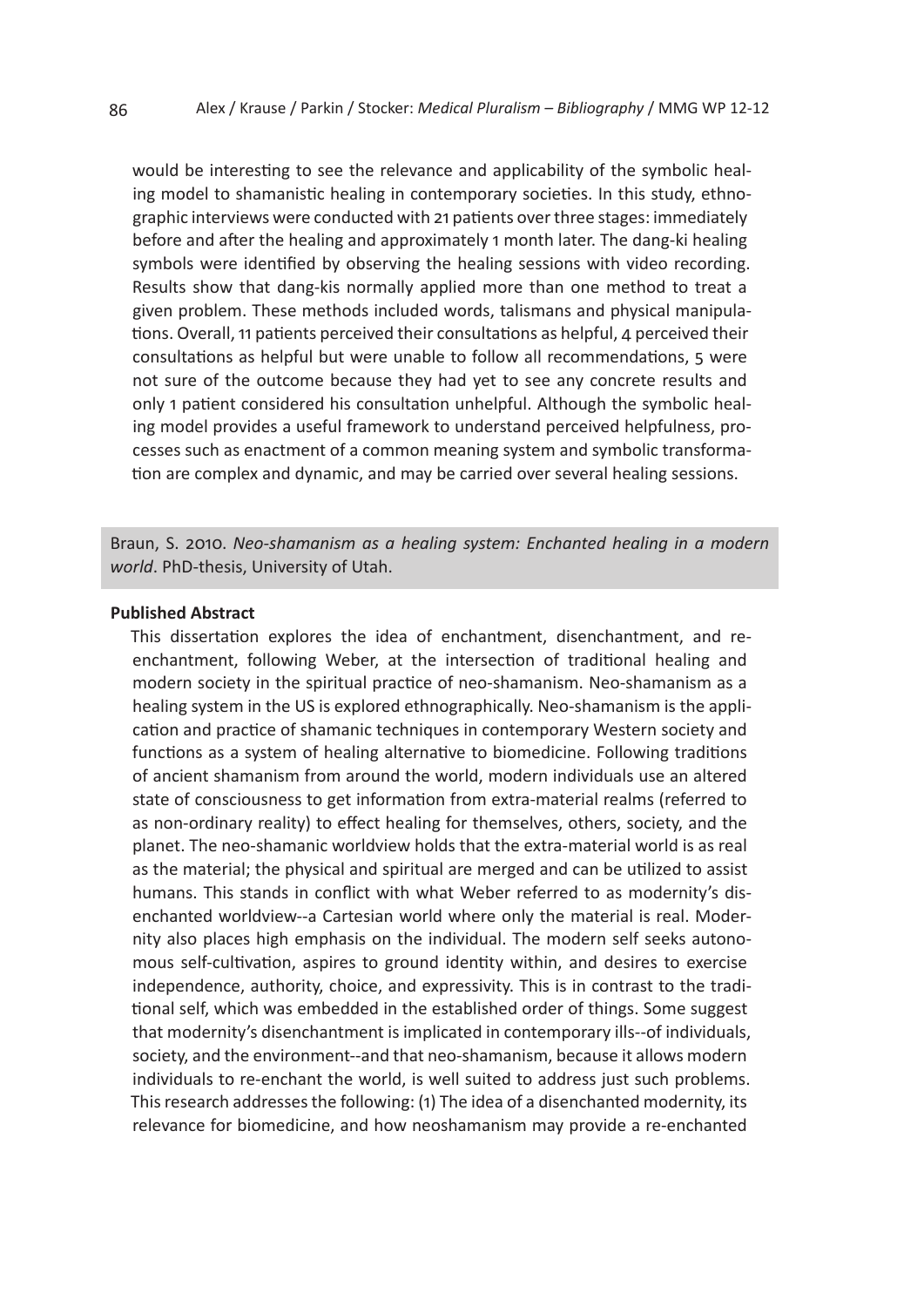cosmology for those who engage in it. (2) The implications that studying an unseen, extra-material phenomenon has for anthropological methodology. How does one study neo-shamanism: more specifically, how does one study an enchanted cosmology with disenchanted tools? (3) The results of my field work with the practitioners and participants of neo-shamanism, with attention to how neo-shamanism serves as an enchanted mechanism for healing in a disenchanted world. These questions are explored through participant-observation and experiential participation in neo-shamanic activities and interviews with neo-shamanic practitioners and participants.

Edgar, I. and Henig, D. 2010. Istikhara: The guidance and practice of Islamic dream incubation through ethnographic comparison. *History & Anthropology* 21 (3): 251-262.

#### **Published Abstract**

This paper introduces and contextualizes Istikhara, Islamic dream incubation practice, as a way to approach the dynamics of Muslims' inner and outer worlds as an interrelated process of embodied well-being. We introduce an anthropologically informed debate on healing dreaming in Islam and Islamic healing dreaming practices. Based on our research, we discuss ethnographic examples of Istikhara as practised by British Pakistanis, Pakistanis and last but not least a case study from a corner of the Muslim world, Muslim Bosnia. We explore a shared propensity to dream, though a culturally informed one, and situate the practice into a general economy of Muslim well-being.

Gardner, A. 2010. *Incorporating divine presence, orchestrating medical worlds: Cultivating corporeal capacities of therapeutic power and transcendence in Ifa everyday practice*. PhD-thesis, University of California.

## **Published Abstract**

This dissertation focuses on the cultivation of specialized corporeal capacities of therapeutic power and transcendence among Ifá medical-ritual specialists in Yorùbá communities in contemporary Nigeria (and the resonance and implications of their practices within a global context). Rather than interrogate "medical (and/ or religious) knowledge" as the object of inquiry, this project explores the power of the learning process--as a practice of everyday living --to cultivate, within studentapprentice and healer-sage alike, a distinctive (sonically and spiritually informed) somatic mode of being-in, perceiving, interpreting, and attending-to-the-world, and thus, to orchestrate Ifá's distinctive medical and religious life-world. (…) [T] his research proposes that Ifá practice is a techne of musical corporeality, wherein the healer-sage consciously and dispassionately orchestrates aspects of Divine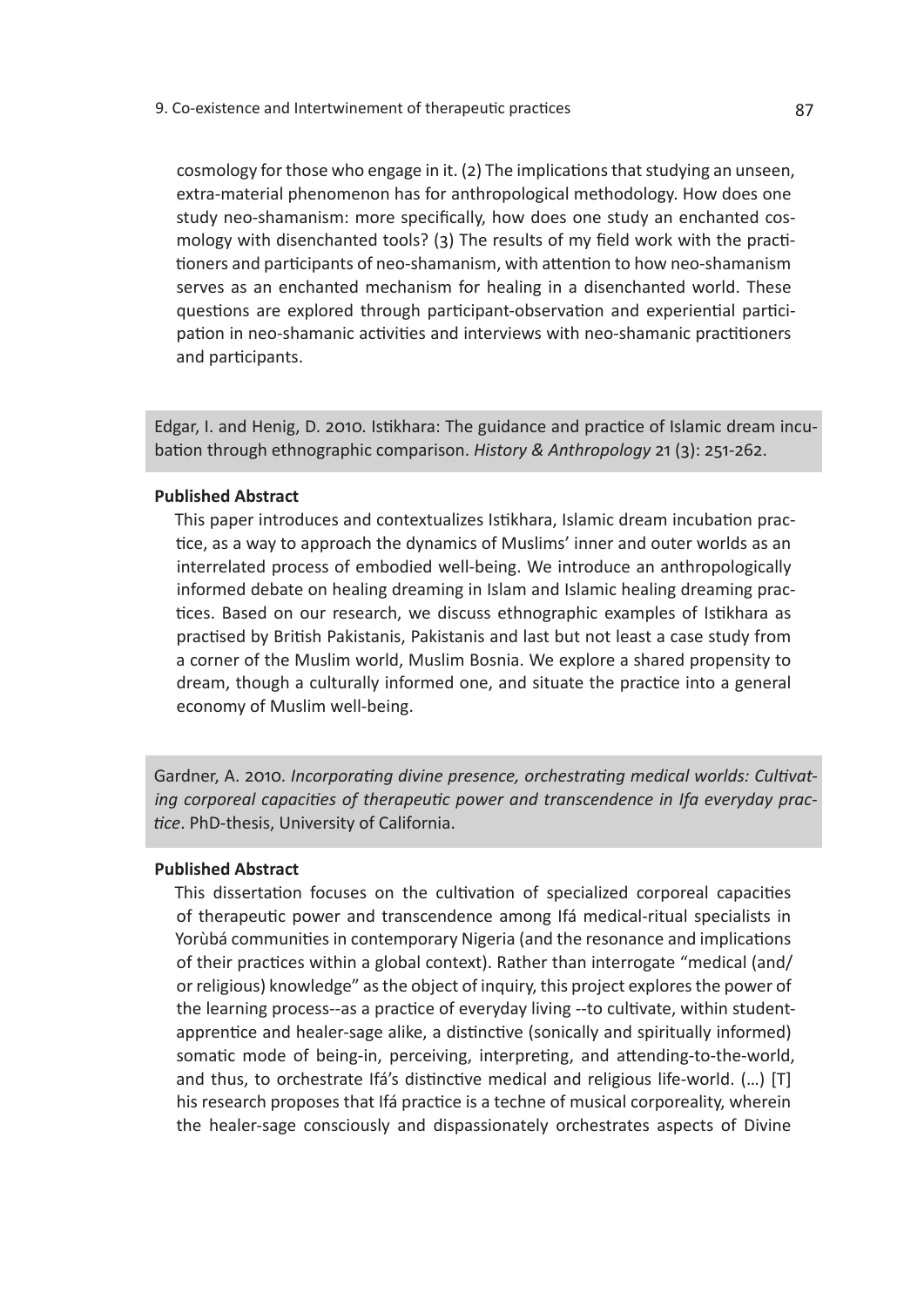Presence for the therapeutic, aesthetic, existential/transcendent enhancement of the individual, the priesthood, and the community. This dissertation also asserts the primacy of engagement in everyday scholarly-devotional practices, over time, (…). In West Africa, Ifá specialists are trained for years before being recognized or accepted as qualified practitioners. And it is through the individual practitioner's engagement in the formative practices of the learning process --much more than in an overly mystified "initiatory moment(s)"--that Ifá's specialized life-world, orientations, and corporeal capacities of therapeutic power and transcendence are made real and palpable. In Ifá practice, the sensuous and affective body is the pregnant nexus from which, and through which, innovative knowledge, healing (regenerative therapeutics) and subjectivity continually emerge. Thus, in contrast to Bourdieu's (1977) privileging of the conservative and congealing aspects of practice and habitus, Ifá practice highlights (and cultivates) the body's inherent plasticity and malleability, and its capacity to incorporate--literally to embody--innovation, as sonically-informed sensibilities. This embodied agency has the potential to transform inter-subjective relations in/and the phenomenally given world. In particular, the phenomenological and therapeutic power of Ifá's healing orchestrations dramatically highlight that, in addition to the technological instrumentality of biomedicine, there are other ways of constituting real and effective therapeutic power. And, given the shifts and flows of globalization as well as the emergence of complementary, alternative, and integrative medicine within biomedical institutions and practices, this has significant implications, theoretically and practically, for the challenges inherent in attending to the complexities of human suffering in the contemporary global moment.

Rios, C. 2010. *Rationality revisited: Religion and science within spiritism in Brazil*. PhDthesis, University of California.

## **Published Abstract**

This ethnographic study of a Spiritist center in Rio de Janeiro, Brazil, inquires into the processes through which a spirit-based religion like Spiritism comes to be perceived as a scientifically rational doctrine by individuals who engage with it. While Spiritism is perceived as both a religion and a science by its members, most anthropological work about Spiritism has emphasized its religious aspect and overlooked or disregarded Spiritist claims regarding its scientific nature. The current study offers an emic perspective on the problem of science and rationality in Spiritism. To accomplish that an ethnographic study was conducted over 16 months in a Spiritist center in Rio de Janeiro, Brazil. The study included a number of person-centered and semi-structured interviews with individual members and participant-observation during weekly activities at the Center such as public lectures, introductory classes, study groups, mediumship development meetings and spiritual healing sessions. The notions of involvement and detachment , found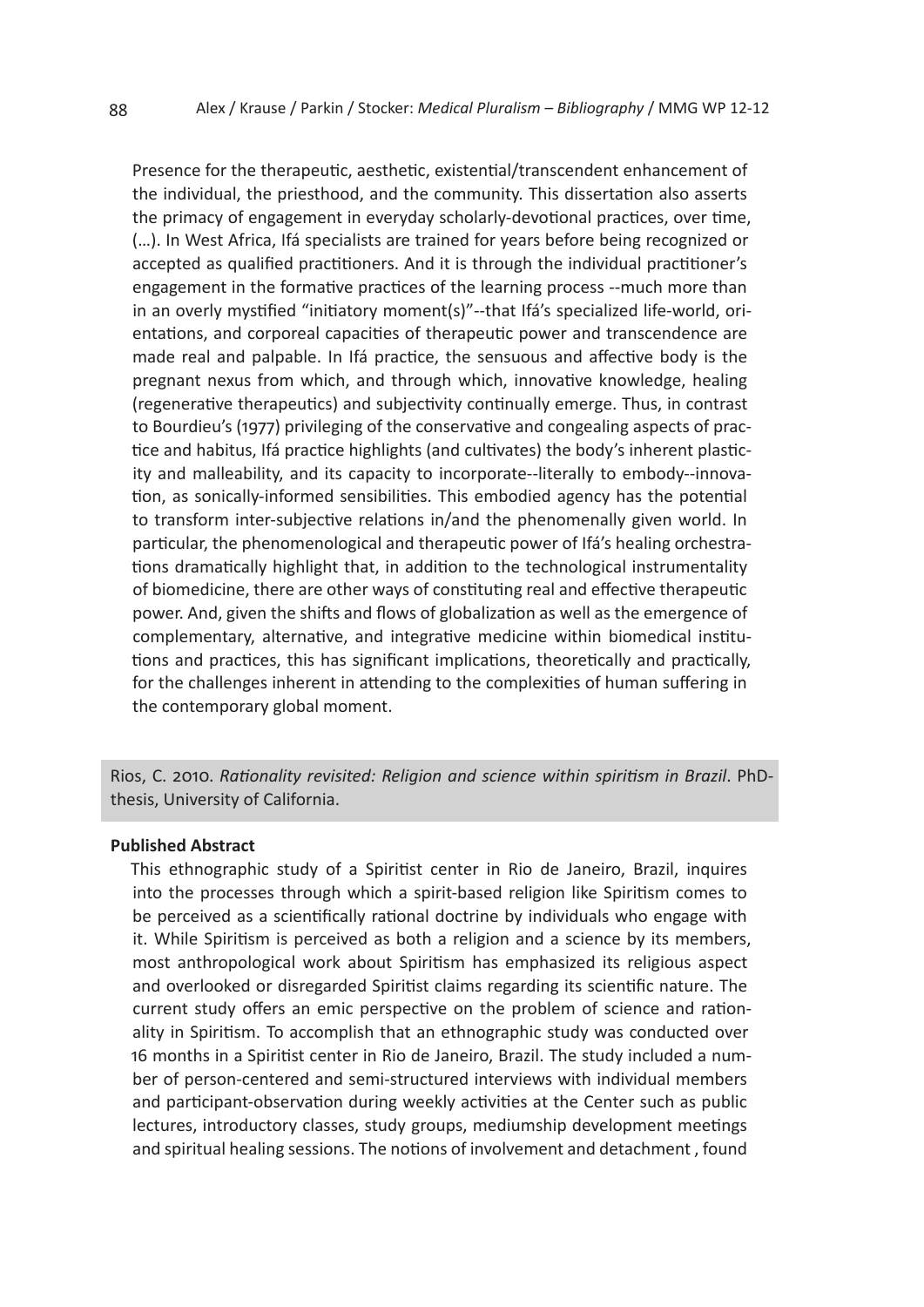in Norbert Elias' sociology of knowledge, were used as analytical tools to orient the discussion throughout the dissertation. According to Elias, different modes of thinking and producing knowledge imply different ways of relating to the world. As analytical categories involvement and detachment are relative and not mutually exclusive, so that even highly detached forms of knowledge such as scientific knowledge might present some level of involvement. Using this framework, it was possible to argue that individuals' perception of rationality and science in Spiritism is based on a relatively more detached and mediated relationship with the spirits and the spiritual realm. Applying such notions in the context of Spiritism meant mapping and examining the forms of thinking, behaving and speaking that create, as well as index, detachment in the context of as Spiritist Center. Chapter one offers a description of the field site and a short review of the literature on Spiritism. (…) [The chapters of the thesis] discussed different aspects of rationality and science as experienced by individual members in a single Spiritist Center. In that sense, rather than evaluating Spiritists claims according to traditional scientific standards, the main goal of this dissertation was to offer a deeper understanding of the processes through which perceptions of rationality and science are constructed in a religious setting.

Santo, D. E. 2010. 'Who else is in the drawer?' Trauma, personhood and prophylaxis among Cuban scientific spiritists. *Anthropology & Medicine* 17 (3): 249-259.

## **Published Abstract**

In this paper the author explores notions of illness and health among a particular group of spirit mediums in Havana: the Sociedad de Estudios Psicologicos Amor y Caridad Universal. For its members and leaders, the development of mediumship is not just therapeutic but prophylactic. And traumas (of spirits and persons) must not simply be acknowledged but metabolised through the execution of good mediumship. More importantly, people's existences are chemically and psychologically entangled with those of their protective spirits, making of their 'selves' systems, rather than bounded essences. The author argues that such concepts of personhood offer alternative modes of understanding the self in relation to forms of otherness, including dysfunction and pathology.

Sarfati, L. 2010. *Objects of worship: Material culture in the production of shamanic rituals in South Korea*. PhD-thesis, Indiana University.

## **Published Abstract**

This dissertation shows how contemporary Korean shamanism (musok) continues to flourish in a hyper technological society, thanks to various adjustments and innovations in the material culture that supports this religious practice. It was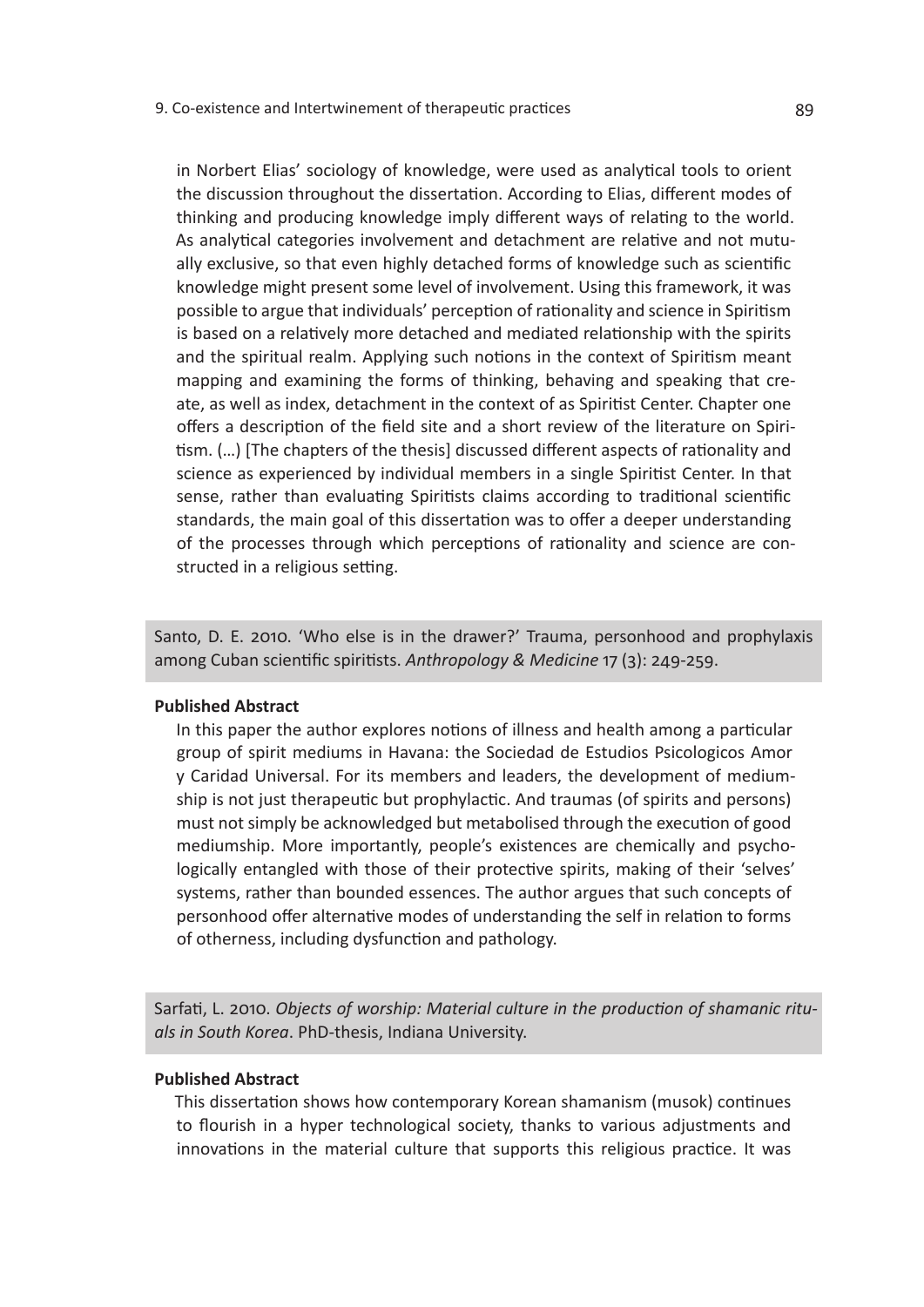often thought that with the advent of technology and modernity mystic experiences and animistic practices would become extinct while giving way to scientific approaches to life. However, in contemporary South Korea, fast technological progress co-exists with traditions of direct communication with multitudes of gods and spirits. Such communication is enabled by several hundred thousands of professional mediators, mostly women called manshin, who perform possessiontrance techniques. In the process of mediating between people and supernatural entities many objects are deemed indispensable. Costly offerings of food, drink, animals, and decoration are displayed on elaborate altars, and manshin's bodies attract spirits and gods to possess them by wearing symbolic outfits. In musok worldviews, not only humans enjoy beautiful artifacts, tasty meals, and festive dance and song. Manshin are therefore engaged in a reciprocal relationship in which they provide respectful and amusing rituals and in return receive supernatural help in divining the future, healing the sick, and preventing misfortunes. This investigation of the material aspects of musok is based on a year of fieldwork and analysis of historical photographs. During the research, interviews and participant observations of musok practitioners, artists, art dealers, museum curators, collectors, media people, and scholars were conducted in order to review the topic from a holistic perspective. (…) The various chapters discuss specific rituals and entities, representations of the supernatural in artifacts, and re-contextualization of musok in museums, collections, and digital media. This research suggests that musok material culture is designed and used in discursive contexts where cultural identities, meanings, and values are created, maintained, and manipulated by various agencies and people who work to mediate between humans, objects, and supernatural entities.

Seligman, R. 2010. The unmaking and making of self: Embodied suffering and mind–body healing in Brazilian Candomblé. *Ethos* 38 (3): 297-320.

#### **Published Abstract**

Discontinuities in the experience of self are distressing especially when they are unexpected, unsanctioned, and resist attribution. Such discontinuities are often a product of psychosocial and physical suffering. In this article I present a model of self that incorporates bodily experience as a fundamental building block and key source of discontinuity for a sense of self. Analysis of data from adherents of an African-derived spirit possession religion in northeastern Brazil illustrate the ways in which embodied mechanisms, including psychophysiological processes, contribute to the construction, deconstruction, and repair of selves. With case studies from Candomblé, I reveal how subjects use cultural tools to contribute to transformations in both cognitive and bodily processes of incoherence, ameliorate distress, and create positive looping effects that allow selves to recohere. In developing this position I advance understanding of the dynamics of embodied forms of self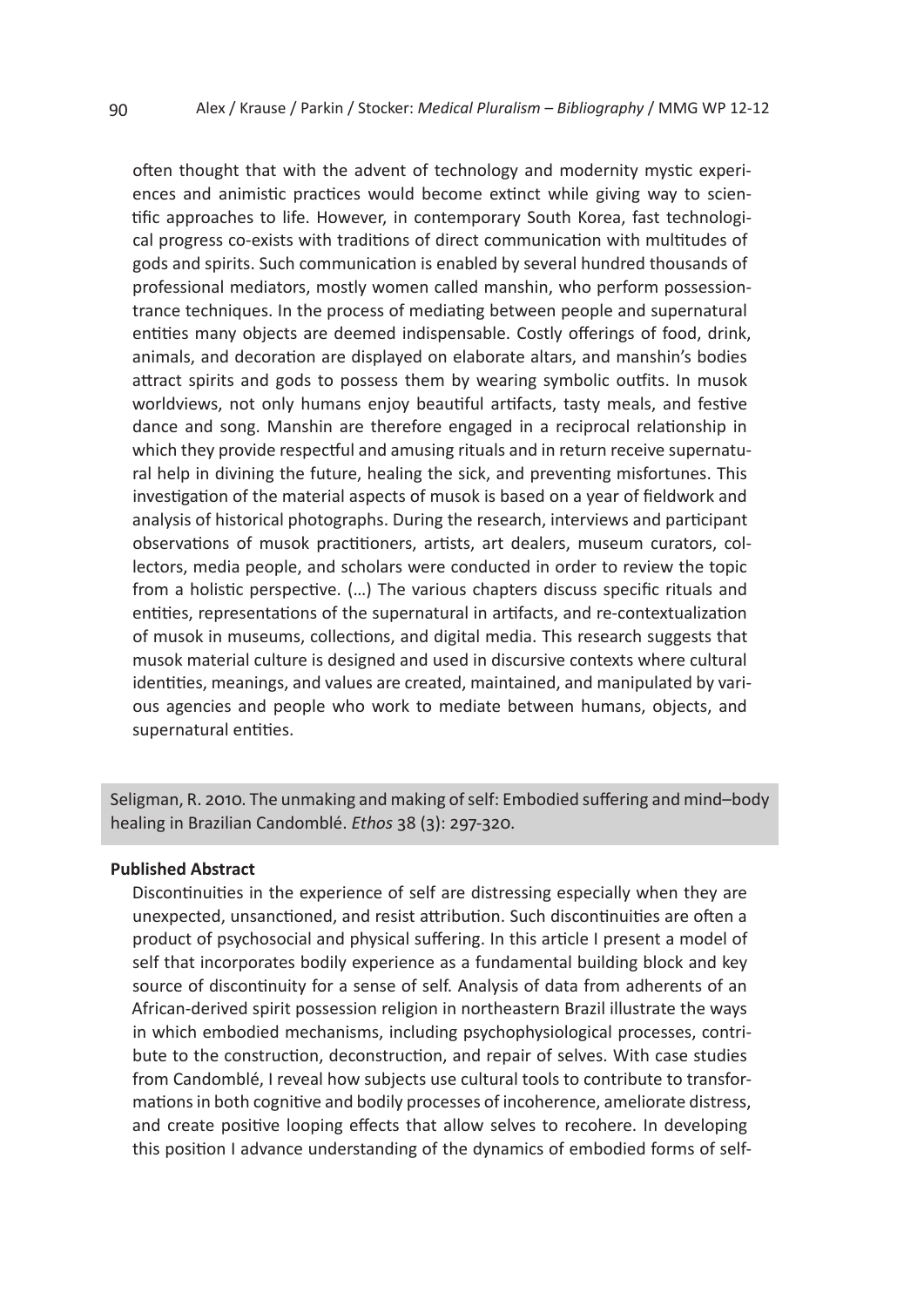healing and contribute to the literatures on Candomblé in particular and possession more generally.

Sexton, R. and Stabbursvik, E. 2010. Healing in the Sámi North. *Culture, Medicine & Psychiatry* 34 (4): 571-589.

# **Published Abstract**

There is a special emphasis today on integrating traditional healing within health services. However, most areas in which there is a system of traditional healing have undergone colonization and a number of pressures suppressing tradition for hundreds of years. The question arises as to how one can understand today's tradition in light of earlier traditions. This article is based on material collected in Sámi areas of Finnmark and Nord-Troms Norway; it compares local healing traditions with what is known of earlier shamanic traditions in the area. The study is based on 27 interviews among healers and their patients. The findings suggest that although local healing traditions among the Sámi in northern Norway have undergone major transformations during the last several hundred years, they may be considered an extension of a long-standing tradition with deep roots in the region. Of special interest are also the new forms tradition may take in today's changing global society.

Szpara, E.C. 2010. Healing from the inside out. *Nursing* 40 (3): 48-50.

## **Published Abstract**

The article discusses the author's experience caring for a Native American patient who turned to spirituality to heal himself during a critical illness. The author reflects on the importance of psychological and spiritual well-being for people who are experiencing illness and possibly death. She describes aspects of existential suffering including fear of the unknown, altered self-image and spiritual discord.

Williams, A. 2010. Spiritual therapeutic landscapes and healing: A case study of St. Anne de Beaupre, Quebec, Canada. *Social Science & Medicine* 70 (10): 1633-1640.

# **Published Abstract**

Very little work has addressed spirituality in relation to health and well-being using the therapeutic landscape framework. Certainly the larger geographical literature, and specifically that of cultural geography, has identified the spiritual aspects of landscapes/places, and in so doing, has highlighted their importance for both secular groups and broader society alike. The increased recognition of the positive relationship between being spiritually active and health begs the examination of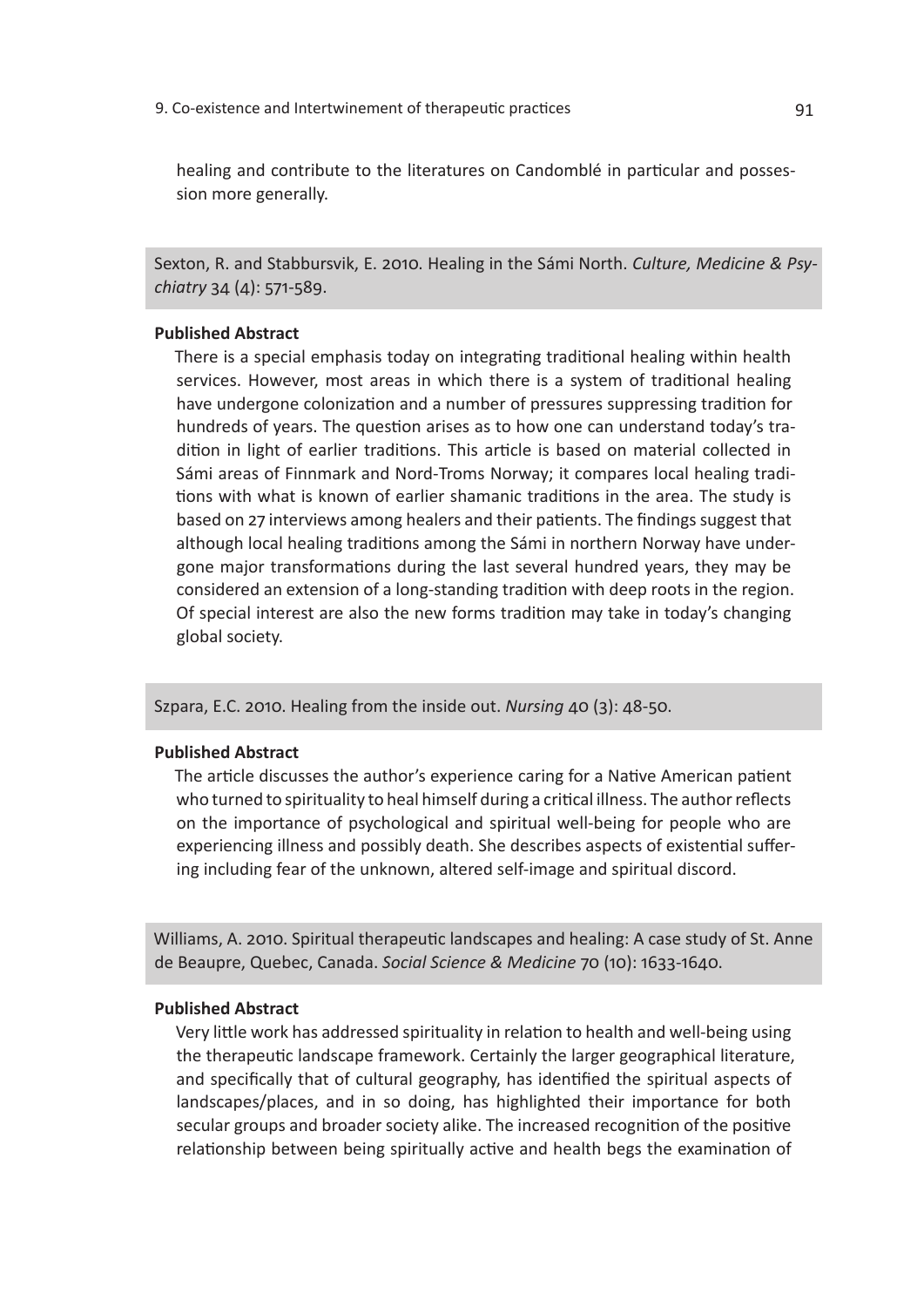spiritual places reputed for their healing and healthful qualities. This paper provides a case study, conducted in 2006–2007, of a Christian pilgrimage site named St. Anne de Beaupre (Quebec, Canada); the analysis contributes to filling the spirituality gap in the therapeutic landscapes literature and offers a number of suggested research directions to better understand spiritual landscapes/places and their association with health.

Coleman-Brueckheimer, K. and Dein, S. 2011. Health care behaviors and beliefs in Hasidic Jewish populations: A systematic review of the literature. *Journal of Religion & Health*  50 (2): 422-436.

## **Published Abstract**

Cultural issues impact on health care, including individuals' health care behaviors and beliefs. Hasidic Jews, with their strict religious observance, emphasis on kabbalah, cultural insularity and spiritual leader, their Rebbe, comprise a distinct cultural group. The reviewed studies reveal that Hasidic Jews may seek spiritual healing and incorporate religion in their explanatory models of illness; illness attracts stigma; psychiatric patients' symptomatology may have religious content; social and cultural factors may challenge health care delivery. The extant research has implications for clinical practice. However, many studies exhibited methodological shortcomings with authors providing incomplete analyses of the extent to which findings are authentically Hasidic. High-quality research is required to better inform the provision of culturally competent care to Hasidic patients.

Doan, T. 2011. *The reemergence of spirit mediums: Then practice among the Tay in contemporary Vietnam*. PhD-thesis, University of Washington.

## **Published Abstract**

The dissertation concerns spirit mediumship/ shamanism known as Then among the Tày, an ethnic minority in northern Vietnam. It demonstrates how a practice that was deemed to be "superstition" and banned for many years by the Vietnamese government has re-emerged since late 1980s when Vietnam adopted a more open policy. Then is now permitted by Vietnamese officials and is today recognized by officials as a valued tradition of the Tày. Then practitioners, since they are almost always women, have become icons of the Tày culture. Some Then are even invited to appear on national television in Vietnam. Then is, however, not only a valued traditional custom, but also a manifestation of modern (or post-modern) shamanism that people in many societies continue to turn to confront problems which cannot be handle by modern medicine or other modern practices.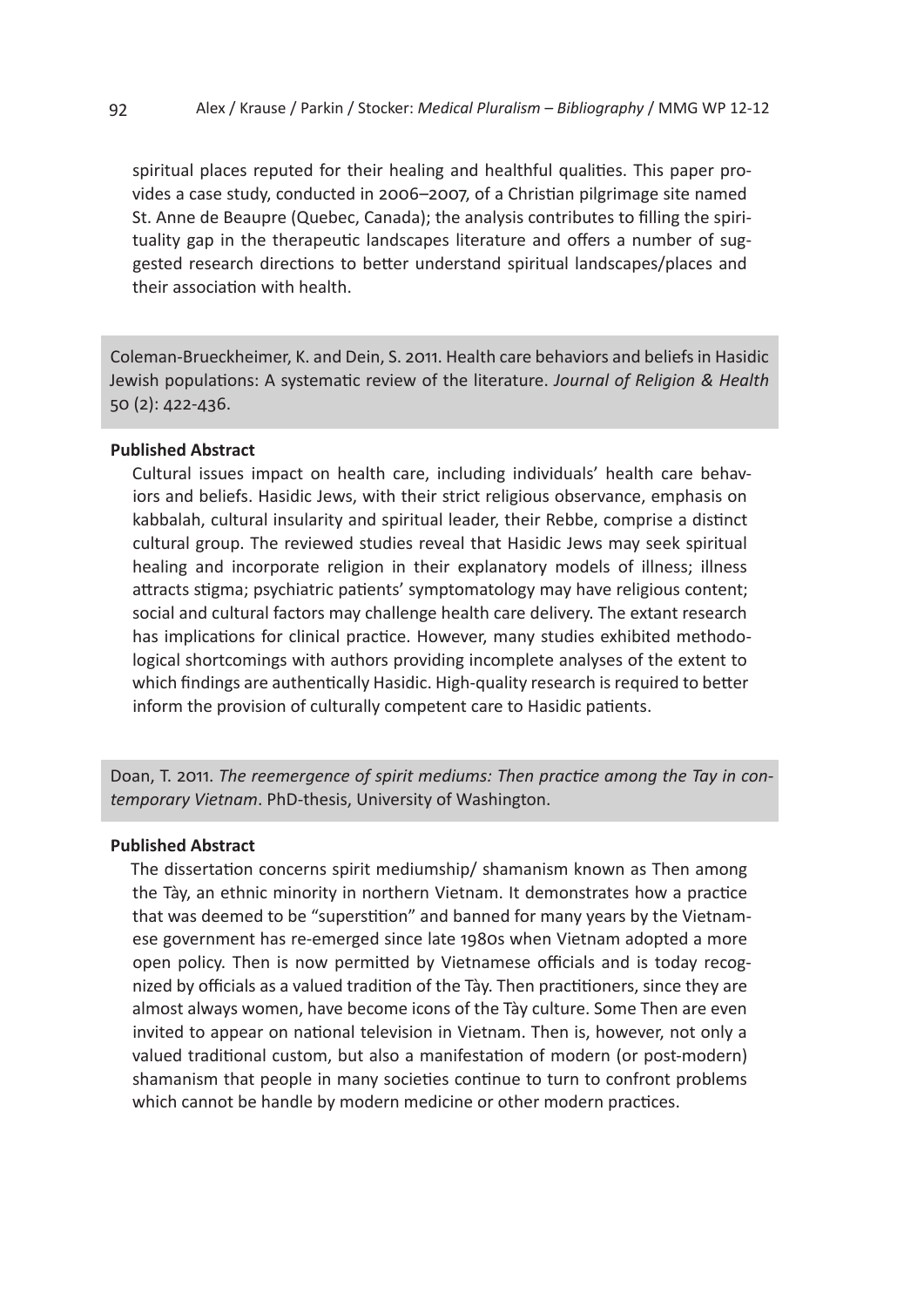Kennell, J. 2011. *The senses and suffering: Medical knowledge, spirit possession, and vaccination programs in Aja*. PhD-thesis, Southern Methodist University (Texas).

#### **Published Abstract**

In an Aja community of southwest Benin, multiple domains of medical knowledge and practice interlock and compete for control of illness meaning and sensory experience. Global health initiatives (vaccination and education programs), national health care structures, and Aja medico-religious practice each incorporate and manipulate the knowledge and practice of the other in order to create legitimacy and shape therapeutic trajectories. Biomedical nosology and disease prevention efforts conflict with local understandings of individual and community health concerning diseases that affect the skin. Local Aja physiological and pathological understandings of infection and disease progression lead sufferers to seek treatment in various medical domains--behavior seen as inconsistent and contradictory by global and national biomedical personnel. Efforts at the sensibilisation of the community regarding vaccinations and other global health initiatives is met in turn with local medico-religious knowledge emphasizing a sensual experience of illness and healing for individual and community. 'Sensibilisation' is a French public health term, meaning "raising awareness", but often assumes belief and behavior will change, often through coercion if necessary. More than just an effort to coerce the community into accepting public health initiatives, Aja experiences of suffering and healing are made illegitimate. An anthropology of the senses may be employed to provide a critical analysis of the nuances of medical knowledge and sensory experience, the manipulation of opposing knowledge to create legitimacy and influence behavior, and how the Aja sense, use, and negotiate contradictions across domains of medical knowledge.

Luedke, T. 2011. Intimacy and alterity: Prophetic selves and spirit others in central Mozambique. *Journal of Religion in Africa* 41 (2): 154-179.

## **Published Abstract**

In the context of Mozambican prophet healing, spirit-host relationships unfold between intimacy and alterity. The interweaving of spirits' and hosts' biographies in possession is enacted bodily in the form of pains, postures, and punishments, and often pits their wills and well-beings against one another. Spirit possession is an intimate exchange, a bodily and social confluence that invokes the most familiar of interpersonal relationships (spouses, parents and their children). On the other hand, the natures, motives, and agendas of the spirits often remain opaque. As prophets struggle to make sense and make use of the spirits who possess them, the power of the spirits reveals itself in their unknowability and contrariness, the elusiveness and partiality of their profiles. These intimate others both threaten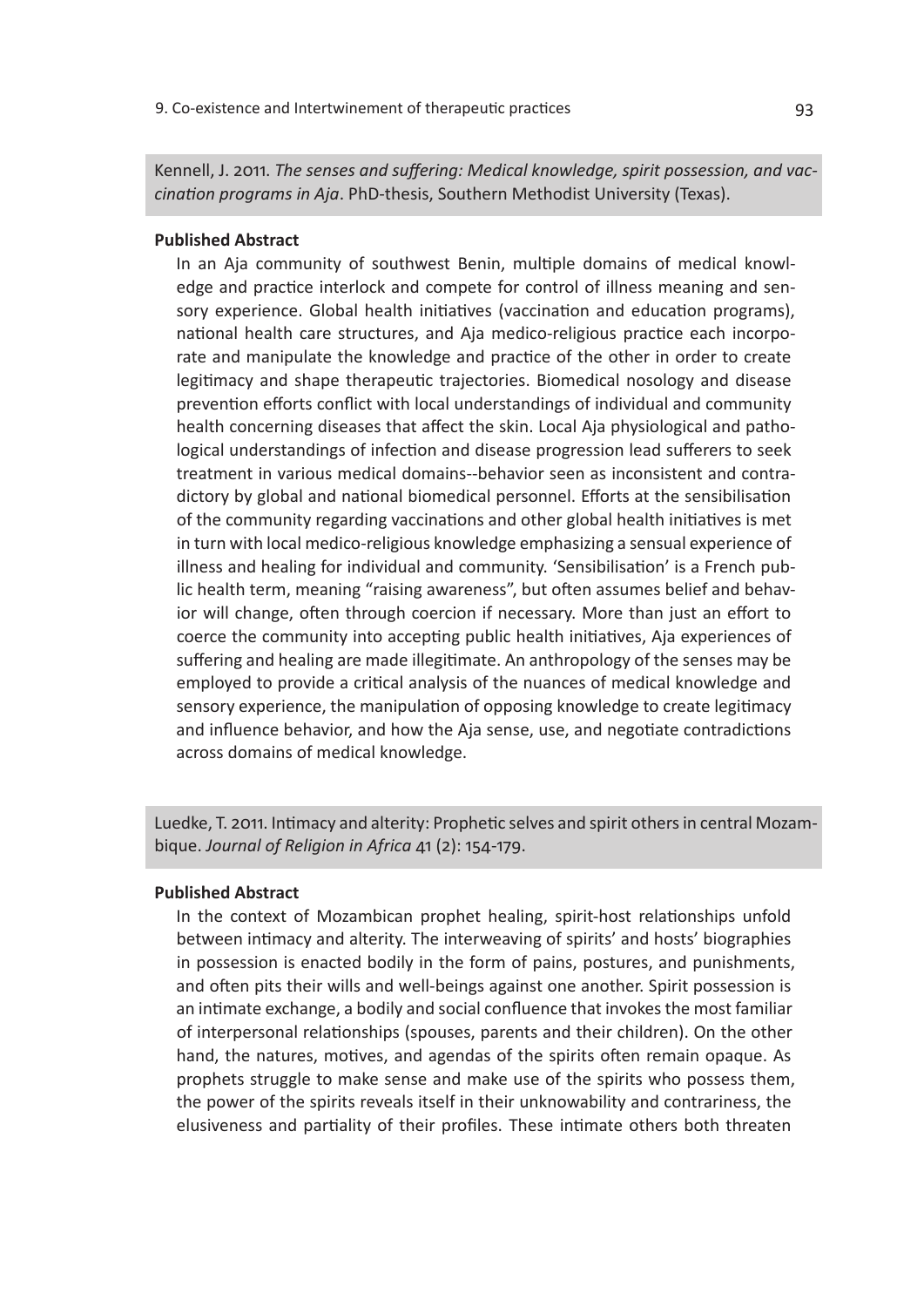and succor their hosts, to whom they are both kin and strangers, and it is through this dialectic that their special vantage on human suffering comes into view.

# **9.4 Biomedical professionals and the usage of CAM and spiritual healing**

Ainsworth, S. 2009. The power of prayer. *Practice Nurse* 38 (9): 49-50.

## **Published Abstract**

The article presents a much debated controversy on whether a prayer can help patients. A paper published in the "Journal of Reproductive Medicine" in 2001 reported that prayers can double the success of in-vitro fertilization (IVF) treatment. Majority of physicians do not consider prayer as a factor to positively or negatively affect success of procedures in any way. It was concluded that there is no evidence that it does patients harm and no evidence it does much good either, except maybe make nurses and patients feel better.

Broom, A. and Adams, J. 2009. Oncology clinicians' accounts of discussing complementary and alternative medicine with their patients. *Health* 13 (3): 317-336.

# **Published Abstract**

The profile of complementary and alternative medicine (CAM) has risen dramatically over recent years, with cancer patients representing some of the highest users of any patient group. This article reports the results from a series of in-depth interviews with oncology consultants and oncology nurses in two hospitals in Australia. Analysis identifies a range of self-reported approaches with which oncology clinicians discuss CAM, highlighting the potential implications for patient care and inter-professional dynamics. The interview data suggest that, whilst there are a range of consultant approaches to CAM, `risk' is consistently deployed rhetorically as a key regulatory strategy to frame CAM issues and potentially direct patient behavior. Moreover, `irrationality', `seeking control', and `desperation' were viewed by consultants as the main drivers of CAM use, presenting potential difficulties for effective doctor—patient dialogue about CAM. In contrast, oncology nurses appear to perceive their role as that of CAM and patient advocate — an approach disapproved of by the consultants on their respective teams, presenting implications for oncology teamwork. CAM education emerged as a contentious and crucial issue for oncology clinicians. Yet, while viewed as a key barrier to clinician—patient communication about CAM, various forms of individual and organizational resistance to CAM education were evident. A number of core issues for clinical practice and broader work in the sociology of CAM are discussed in light of these findings.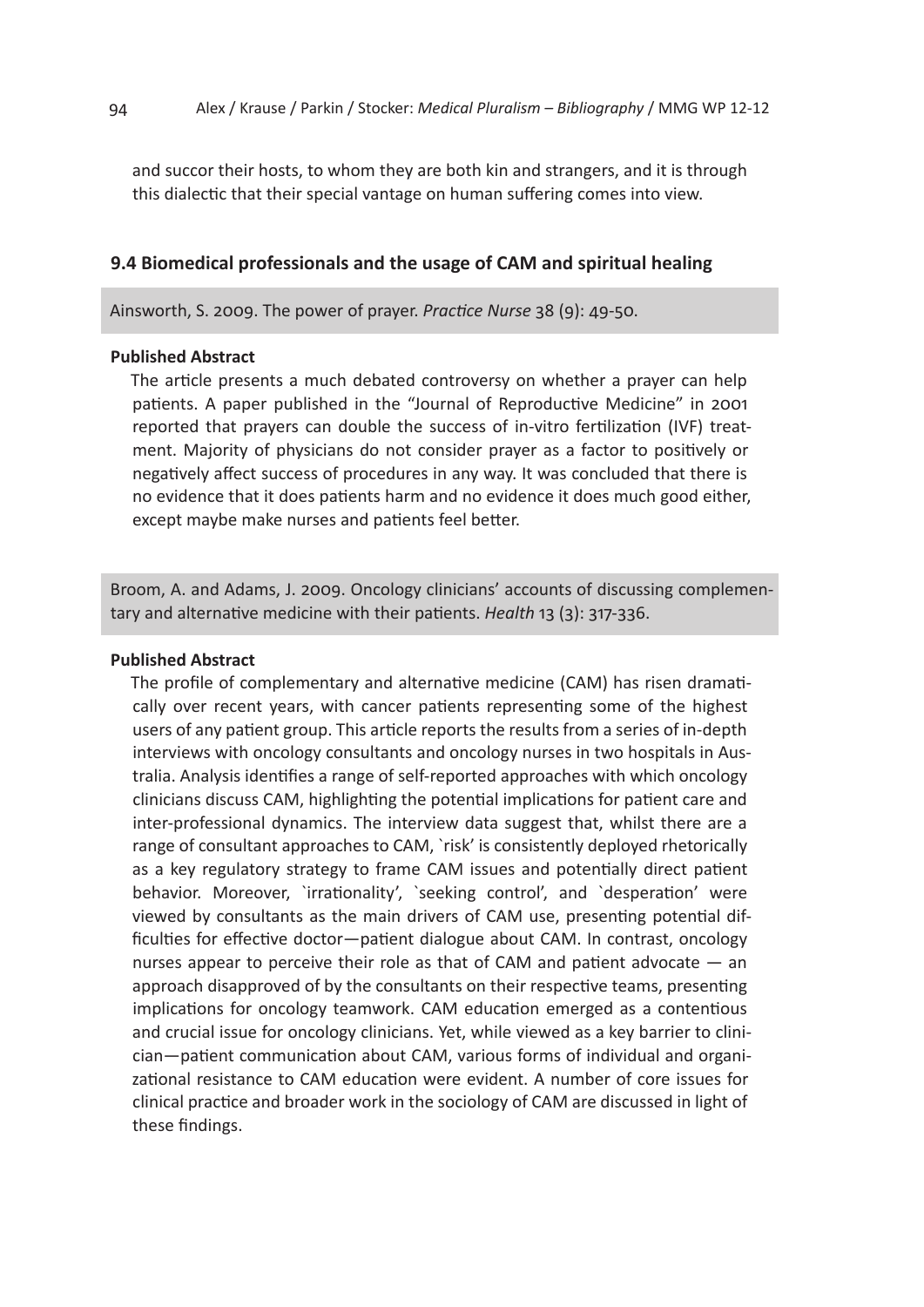Broom, A. et al. 2009. The inequalities of medical pluralism: Hierarchies of health, the politics of tradition and the economies of care in Indian oncology. *Social Science & Medicine* 69 (5): 698-706.

# **Published Abstract**

India has an eclectic health system that incorporates biomedical as well as traditional, complementary and alternative medicine (TCAM). Our understanding of the co-existence of these therapeutic modalities in this diverse, postcolonial and developing nation is extremely limited, and in the context of cancer care, to our knowledge no sociological work has been carried out. Contemporary Indian oncology represents a fascinating site for examining the interplay and articulation of forms of tradition/modernity, economic progress/structural constraint and individual beliefs/cultural norms. In a context of an increase in the prevalence and impact of cancer in an ageing Indian population, this paper reports on a qualitative investigation of a group of oncology clinicians'' accounts of 'pluralism' in India. The results illustrate the embeddedness of patient disease and therapeutic trajectories in vast social inequalities and, indeed, the intermingling of therapeutic pluralism and the politics of social value. We conclude that notions of pluralism, so often espoused by global health organizations, may conceal important forms of social inequality and cultural divides, and that sociologists should play a critical role in highlighting these issues.

Cameron, J. 2009. Religion and the secularization of health care. *Journal of Clinical Nursing* 18 (24): 3510-3511.

# **Published Abstract**

The author responds to a commentary on the article 'Religion and the Secularization of Health Care' that was published in a 2009 issue of the Journal of Clinical Nursing. She explains that the proof of spirituality originates primarily from patients life and death situations. She emphasizes the need to allocate resources for staff education and training in order to examine the spiritual needs of patients. She considers the nature of the personal-professional relations that spiritual care wants to impose.

Delaney, H. D. et al. 2009. Integrating spirituality into alcohol treatment. *Journal of Clinical Psychology* 65 (2): 185-198.

## **Published Abstract**

Spirituality is presumed by millions of Americans to be directly relevant to problems of alcohol abuse. We summarize findings regarding the role of religion and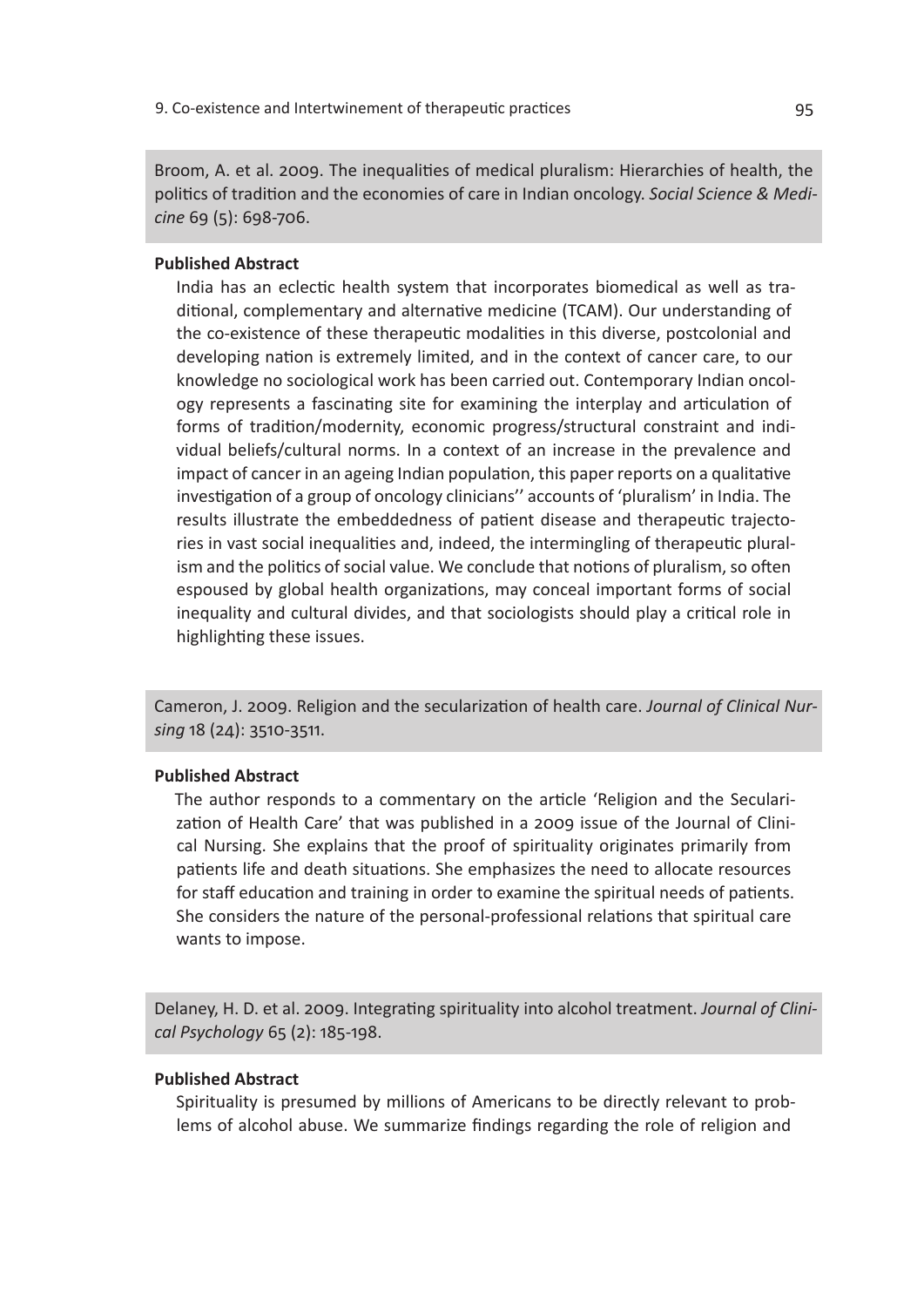spirituality in the prevention and treatment of substance abuse and present a case illustration. We also consider mechanisms responsible for these effects. We offer advice about why, by whom, and how religion and spirituality should be discussed with clients with substance use disorders. In a recent clinical trial, therapists trained in a client-centered approach to facilitate exploration of spirituality fostered clients' use of spiritual practices. We suggest that the therapist's ability to skillfully engage clients in a discussion of spirituality is largely determined by how the therapist balances the dual roles of authoritative expert and evocative facilitator.

Bertrand, S.W. 2010. Inroads to integrative health care: Registered nurses' personal use of traditional Chinese medicine affects professional identity and nursing practice. *Complementary Health Practice Review* 15 (1): 14-30.

## **Published Abstract**

Nurses are increasingly using Traditional Chinese Medicine (TCM) for relief of personal health issues. The purpose of this qualitative case study is to explore how nurses' TCM experiences affect nurses' professional identities and practices. Symbolic interaction is the research framework used. Mixed methods of coding facilitate data analysis. Sociological theories explain the findings. The study included 20 semi-structured interviews of 10 practicing nurses and 10 faculty members in the Twin Cities area of Minnesota. The data provide the basis for several new conclusions. Nursing subspecialty practice norms determine how TCM experience affects nurses' professional identities and nursing practices. Mutable nursing careers enable nurses to incorporate TCM into their nursing ''toolbox.'' Among the significant findings from this study is that nurses try TCM and share that information with others, creating inroads for integration of TCM into Western medicine.

Carr, T.J. 2010. Facing existential realities: Exploring barriers and challenges to spiritual nursing care. *Qualitative Health Research* 20 (10): 1379-1392.

#### **Published Abstract**

Although nurses of the past and present recognize the importance of spiritual care to health and healing, in practice and education, spiritual care dwells on the periphery of the profession. The purpose of this study was to gain a better understanding of the reasons behind this contradiction. Using the phenomenological approach, open-ended interviews were conducted with 29 individuals, including oncology nurses, patients and their families, chaplains, and hospital administrators. Their accounts reveal examples of how attitudes, beliefs, and practices of the larger organizational culture can shape the everyday lived experience of bedside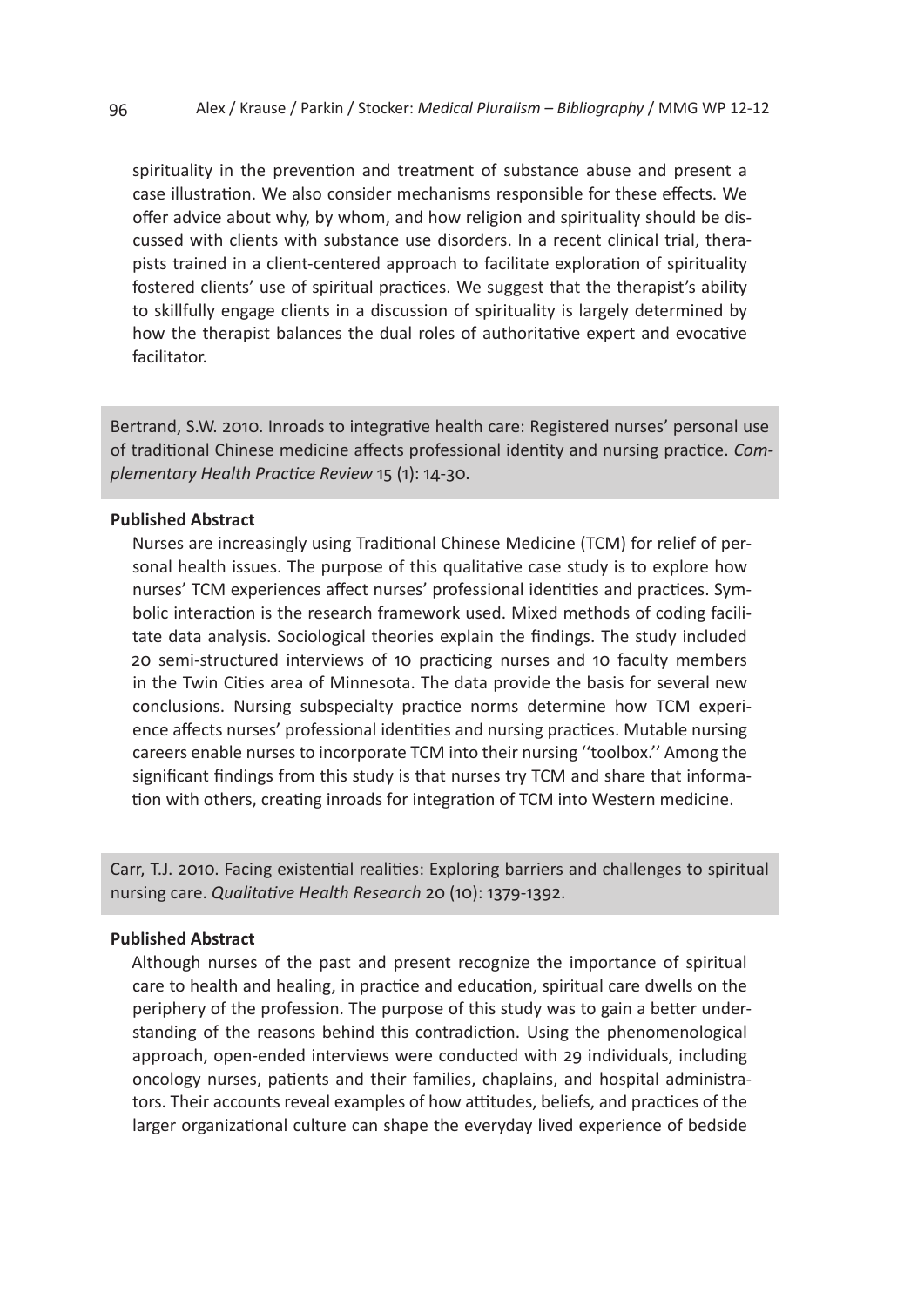nursing. Specifically, these influences tend to create a lived space that is uncaring, and a lived time that is "too tight." Moreover, lived body is experienced as an object for technical intervention, and lived other is experienced from a distance rather than "up close and personal." It was argued that, together, these existential experiences of lived time, space, body, and other create formidable barriers to spiritual nursing care.

Gone, J.P. 2010. Psychotherapy and traditional healing for American Indians: Exploring the prospects for therapeutic integration. *The Counseling Psychologist* 38 (2): 166-235.

#### **Published Abstract**

Multicultural advocates within professional psychology routinely call for "culturally competent" counseling interventions. Such advocates frequently cite and celebrate traditional healing practices as an important resource for developing novel integrative forms of psychotherapy that are distinctively tailored for diverse populations. Despite this interest, substantive descriptions of specific forms of traditional healing vis-à-vis psychotherapy have appeared infrequently in the psychology literature. This article explores the prospects for therapeutic integration between American Indian traditional healing and contemporary psychotherapy. Systematic elucidation of historical Gros Ventre healing tradition and Eduardo Duran's (2006) culture-specific psychotherapy for American Indians affords nuanced comparison of distinctive therapeutic paradigms. Such comparison reveals significant convergences as well as divergences between these therapeutic traditions, rendering integration efforts and their evaluation extremely complex. Multicultural professional psychology would benefit from collaborative efforts undertaken with community partners, as interventions developed in this manner are most likely to effectively integrate non-Western healing traditions and modern psychotherapy.

Nicolao, M. et al. 2010. How should complementary and alternative medicine be taught to medical students in Switzerland? A survey of medical experts and students. *Medical Teacher* 32 (1): 50-55.

#### **Published Abstract**

Background: In Switzerland and in the whole western world, the growing popularity of CAM is calling for its implementation in the undergraduate medical curriculum. Aims: To determine whether medical experts and medical students are favorable to complementary and alternative medicine (CAM) education at Swiss medical schools and to investigate their opinion about its form, content and goals. Methods: Experts in the fields of conventional medicine (COM,  $n = 106$ ), CAM experts ( $n = 29$ ) and senior medical students ( $n = 640$ ) were surveyed by an online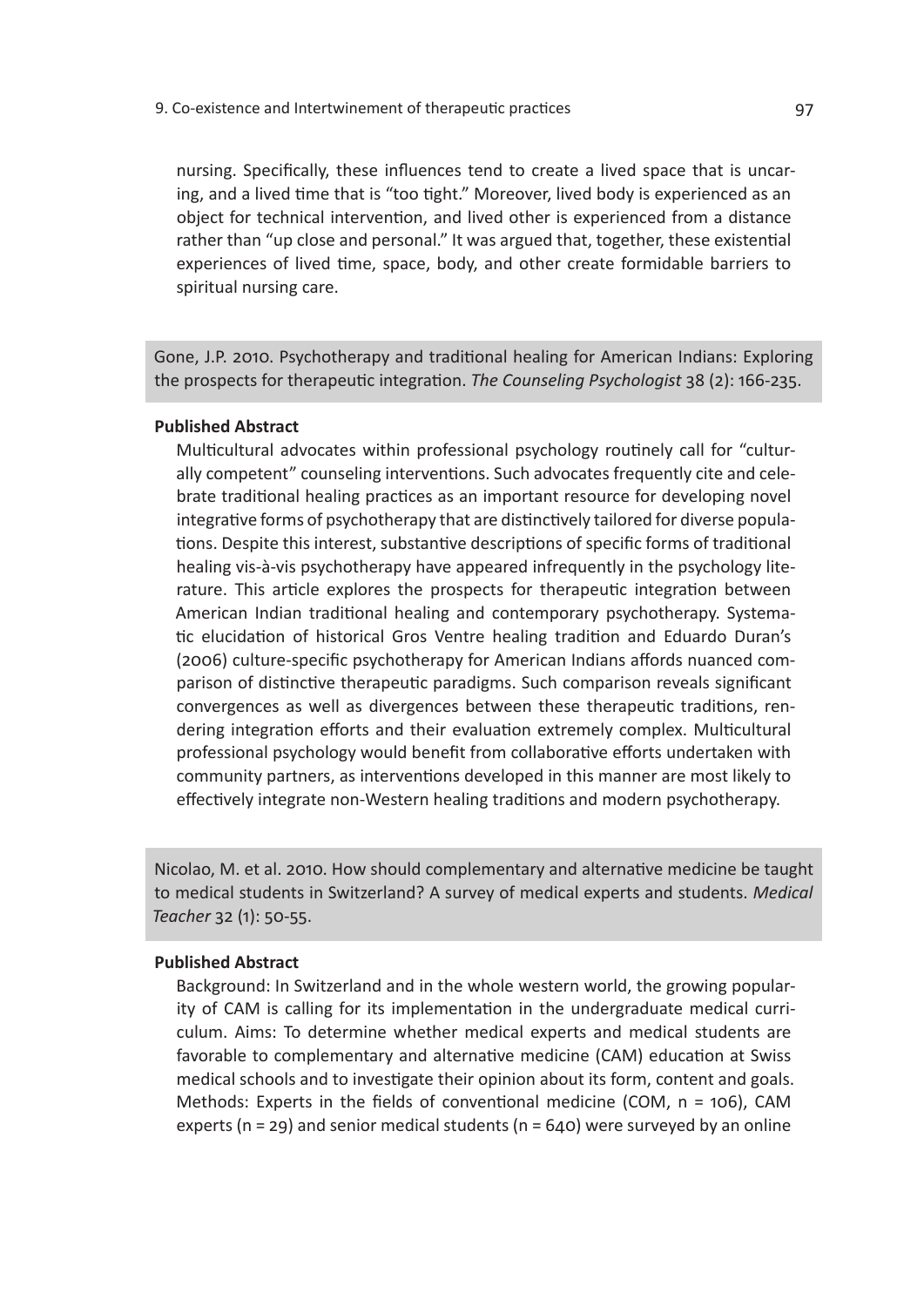questionnaire. Results: 48.7% of the COM experts, 100% of the CAM experts, and 72.6% of the students are favorable to CAM education at Swiss medical schools. The most requested disciplines are acupuncture, phytotherapy, and homeopathy; the most recommended characteristics of CAM education are elective courses, during the clinical years, in the format of seminars and lectures. For the CAM experts, the priority is to improve the students' knowledge of CAM, whereas for the COM experts and the students, the priority is to analyze efficiency, security, interactions, and secondary effects of CAM. Conclusions: CAM courses should be informative, giving the students sufficient knowledge to provide a critical analysis of efficiency and security of different CAM modalities.

Peteel, J.R. 2010. Proximal intercessory prayer. *Southern Medical Journal*, 103**:** 853-853.

#### **Published Abstract**

The author reflects on the therapeutic effects of intercessory religious prayer among patients in a coronary care unit. He comments on the issue of the improvements in the vision and hearing of individuals who received prayer from a religious ministry group for healing. He mentions whether prayer influences therapeutic intervention and notes that traditionally spiritual practices has practical and ethical risks.

# **9.5 Self medication**

Cosminsky, S. and Scrimshaw, M. 1980. Medical pluralism on a Guatemalan plantation. *Social Science and Medicine* 14 (4): 267-278.

#### **Published Abstract**

This paper examines the alternative medical resources and treatments utilized by a population on a Guatemalan coffee and sugar plantation. This is part of a larger multidisciplinary project concerning the assessment of the health and nutritional status of this population. The study revealed a pluralistic complex of multiple and simultaneous usage including home remedies, curanderos, herbalists, midwives, spiritists, shamans, injectionists, pharmacists, private physicians, public and private clinics, and hospitals. These resources include and combine aspects from Mayan Indian, folk Ladino, spiritism and cosmopolitan medical traditions. The pluralistic dimensions of health care are analysed in terms of the heterogeneous medical behavior of both the health seeker and the practitioners or specialists, emphasizing how components from the various traditions are incorporated or utilized. Case studies are used to illustrate some of the health care strategies used by the population.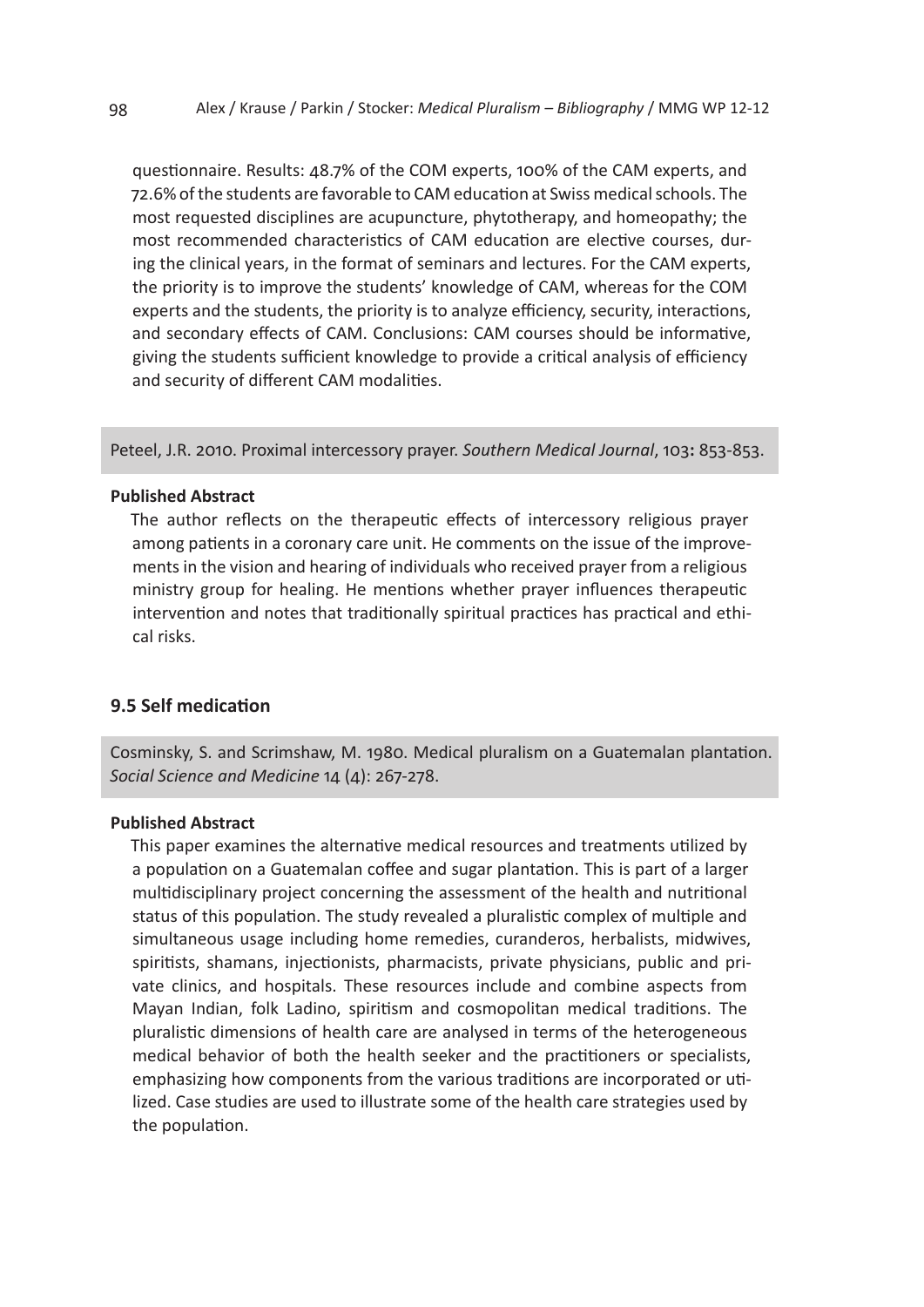Jerome, J. S. 2003. *A politics of health: Medicine and marginality in northeastern Brazil.*  PhD-thesis, University of Chicago.

#### **Published Abstract**

This dissertation examines struggles over the political potential and moral meanings of medicine in Pirambu, a low-income community ( favela) located on the fringes of Fortaleza, Brazil. The thesis begins by linking the desires that favela residents express for biomedicine to long standing historical processes such as ruralurban migration, and the rise of clinical medicine in Fortaleza, as well as to the more recent spread of pharmaceutical advertising in the favela. Next it traces the efforts of Fortaleza's government officials to incorporate favela residents into the city through the extension of medical development. Ironically, residents' desires for biomedicine are at odds with public health official's most recent medical development programs, which are funded by the World Health Organization and promote scientific versions of traditional medicine among the city's low-income residents. I argue that this disjuncture can be attributed at once to public health officials' misconceptions of favela residents as rural peasants who must rely on traditional customs as they adapt to urban life, and to residents' own view of biomedical commodities as offering them an opportunity to solidify kinship networks, to evaluate their social position within the community, and to expand their claims on the city of Fortaleza's resources. In offering a historicized account of the plural healing practices currently available in Pirambu, as well as a detailed analysis of the process of medical decision-making (including practices such as defining illness symptoms, consulting healers and undergoing medical treatment) my aim is to extend current debates about medical pluralism and medicalization. A key assumption in much of this literature is that the acceptance of biomedicine erodes local notions of illness and healing, and invests illness episodes with a naturalizing, individualizing discourse, which renders them politically impotent. By drawing attention to the social relationships that are concretized in the production and circulation of biomedical commodities, I suggest instead that the consumption of biomedicine enables residents to respond to particular dilemmas and dislocations in their family life, as well as to the overall problem of social and political marginalization.

Stevenson, F.A. et al. 2003. Self-treatment and its discussion in medical consultations: how is medical pluralism managed in practice? *Social Science & Medicine* 57 (3): 513-527.

#### **Published Abstract**

Recent policy changes in the UK such as deregulation of prescribed medicines and the introduction of telephone helpline services are intended to promote self-treatment. Drawing on interviews with, and consultations between, 35 patients and 20 general practitioners, we use Kleinman's (Patients and Healers in the context of culture: an exploration of the Borderland between Anthropology, Medicine and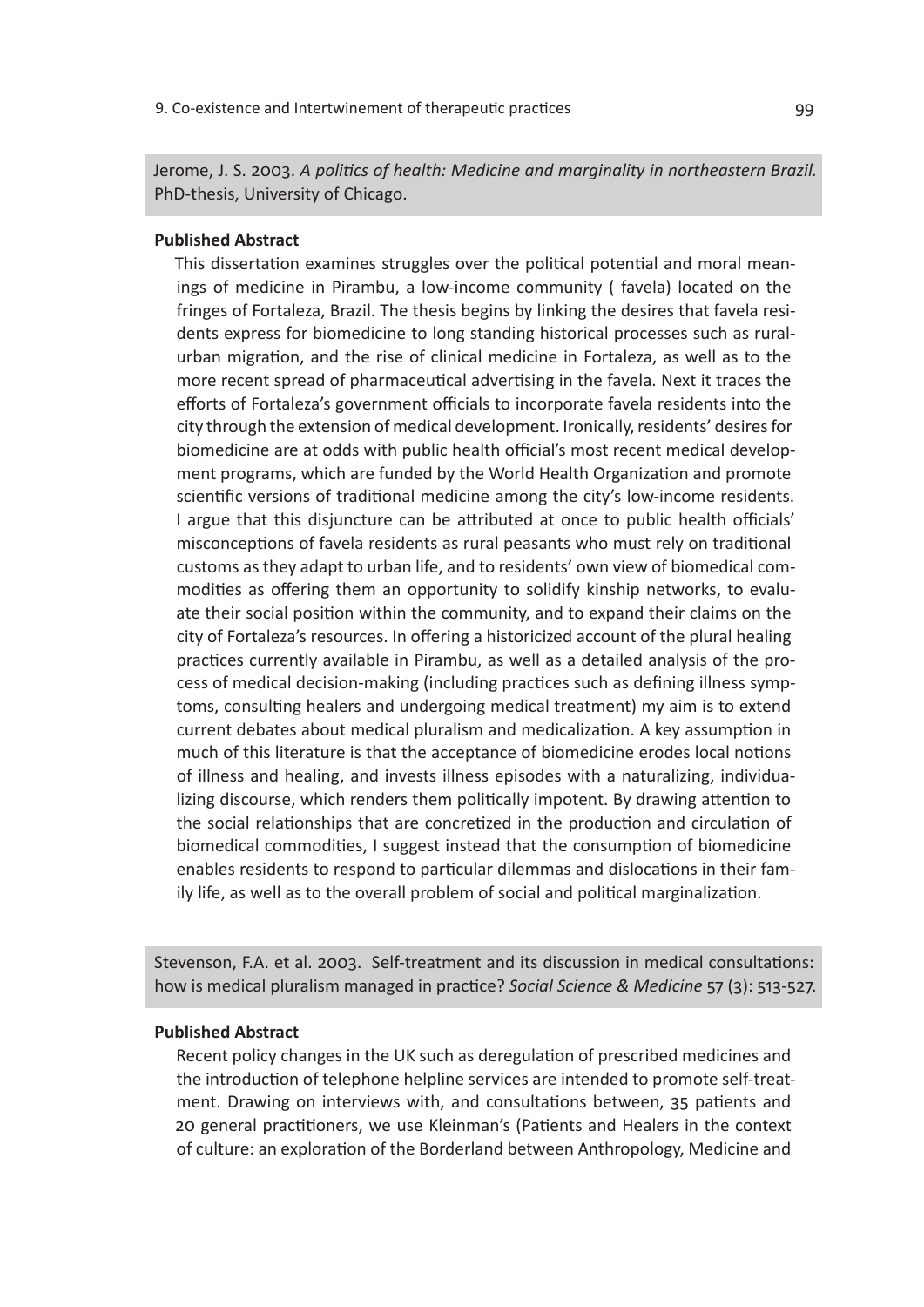Psychiatry, University of California Press Ltd., London) model of the three sectors of health care in order to examine the range of self-treatments people use and the discussion of these treatments in medical consultations. We argue that despite the availability of a range of treatment options and policy changes advocating greater use of self-treatment, patients are inhibited from disclosing prior self-treatment, and disclosure is affected by patients' perceptions of the legitimacy of self-treatment. The findings are in keeping with Cant and Sharma's (A new medical pluralism: Alternative medicines, doctors, patients and the state, UCL Press, London) contention that although there has been a pluralisation of "legitimate" providers of health care and a restructuring of expertise, biomedicine itself remains dominant.

Digby, A. 2005. Self-medication and the trade in medicine within a multi-ethnic context: A case study of South Africa from the mid-nineteenth to mid-twentieth centuries. *Social History of Medicine* 18 (3): 439-457.

### **Published Abstract**

The article analyses the distinctive experience of self-medication in South Africa, where the preferences of racial and ethnic groups structured a differentiated consumption of herbs, home and folk remedies, patent and proprietary medicines, and pharmaceuticals. Also examined are the interlocking agencies of missionaries, traders, storekeepers and pharmacists in the creation of regional diversity within an evolving medical market. The article indicates that sufferers developed hybrid and plural forms of self-medication that were historically and culturally variable as a result of natural and manufactured products becoming increasingly accessible and affordable. These provided attractive substitutes and/or complements to the medicines of both 'western' and traditional doctors.

Shelley, B. M. et al. 2009. 'They don't ask me so I don't tell them': Patient-clinician communication about traditional, complementary, and alternative medicine. *Annals of Family Medicine* 7 (2): 139-147.

#### **Published Abstract**

The article presents a study on the factors that influence the communication between patients and primary care clinicians on traditional, complementary and alternative medicine (TM/CAM) in the U.S. It is revealed that clinicians' comfort with patients' self-care approaches and level of concern on lack of scientific evidence of effectiveness and safety of TM/CAM influenced their communication. It is noted that specific communication barriers limit patient-clinician communication about TM/CAM.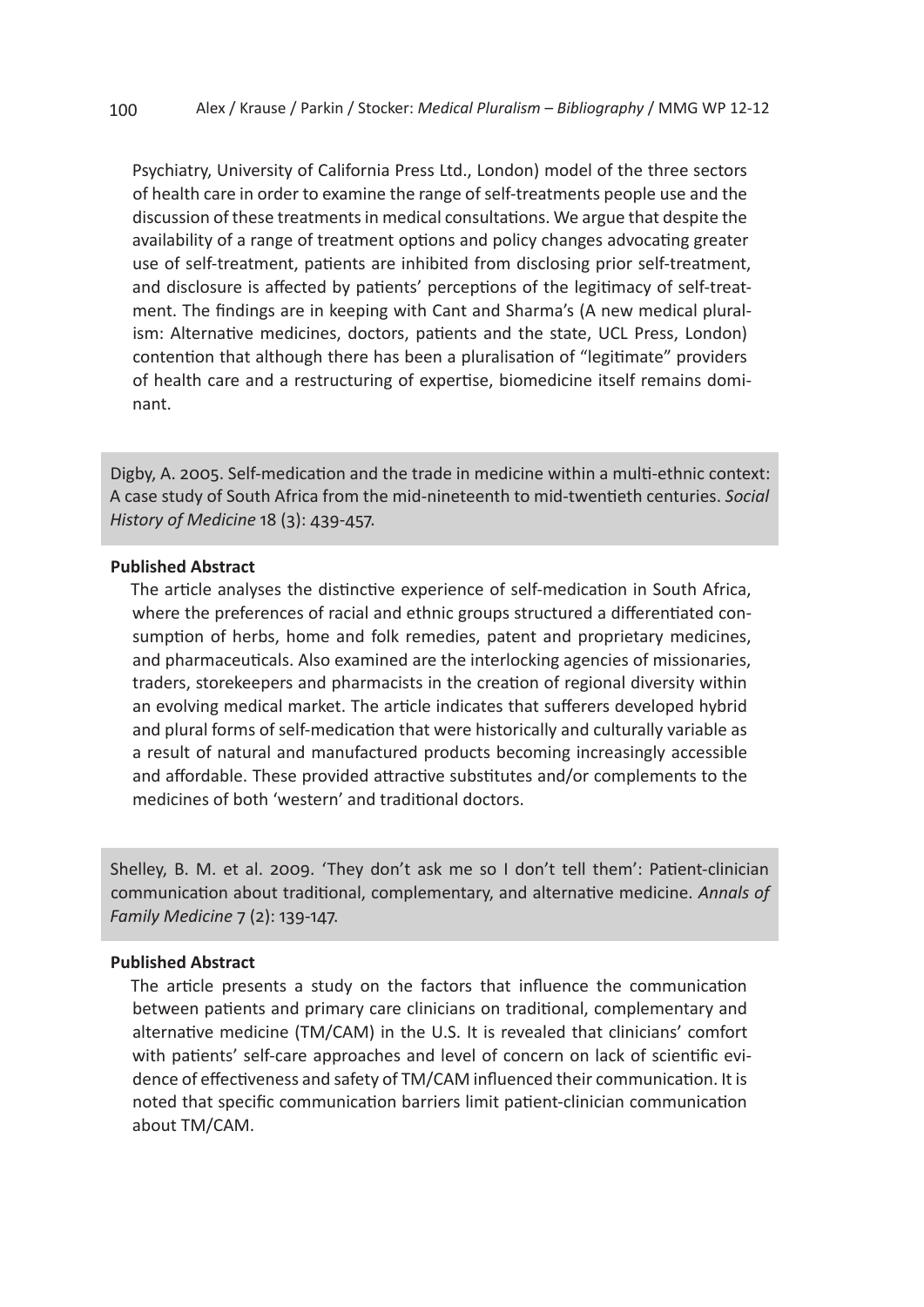# **10. Medical pluralism and children**

Prince, R.J. et al. 2001. Knowledge of herbal and pharmaceutical medicines among Luo children in western Kenya. *Anthropology & Medicine* 8 (2-3): 211-235.

## **Published Abstract**

The article explores primary school children's medical knowledge and practice in Western Kenya. Living in a pluralistic medical setting the children prove to have considerable knowledge of both herbal remedies and pharmaceuticals in treating common illnesses, such as headache, cold, fever, abdominal complaints and injuries. Contrary to adults they appear to learn about medicines and medical practices in an informal, experiential and experimental way. The authors find that children associate herbal and pharmaceutical medicines with different symbolic systems, and perceive them to have different modes of efficacy, but they are given and use both kinds of treatment in illness situations. Consequently, children's medical practices should likewise be recognised as dynamic and experimental, rather than forming a bounded culture or system.

Friend-du Preez, N. et al. 2009. Stuips, spuits and prophet ropes: The treatment of abantu childhood illnesses in urban South Africa. *Social Science and Medicine* 68(2): 343-351.

## **Published Abstract**

With a paucity of data on health-seeking behavior for childhood illnesses in urban South Africa, a mixed method approach was used to investigate the treatment of abantu childhood illnesses in Johannesburg and Soweto between March and June 2004. In-depth interviews were held with caregivers, providers of traditional and Western health care, as well as five focus groups with caregivers. A utilizationbased survey was conducted with 206 black African caregivers of children under 6 years of age from one public clinic in Soweto, two private clinics in Johannesburg (50 caregivers in total), two public hospitals from Johannesburg and Soweto (53 caregivers in total) and two traditional healers from Johannesburg and Orange Farm (53 caregivers in total), an informal settlement on the outskirts of Johannesburg. The symptoms of several childhood abantu health problems, their treatment with traditional, church and home remedies, and influences on such patterns of resort are described. Despite free primary health care for children under 6 years, the pluralistic nature of health-seeking in this urban environment highlights the need for community and household integrated management of childhood illnesses and a deeper understanding of how symptoms may be interpreted and treated in the context of the local belief system.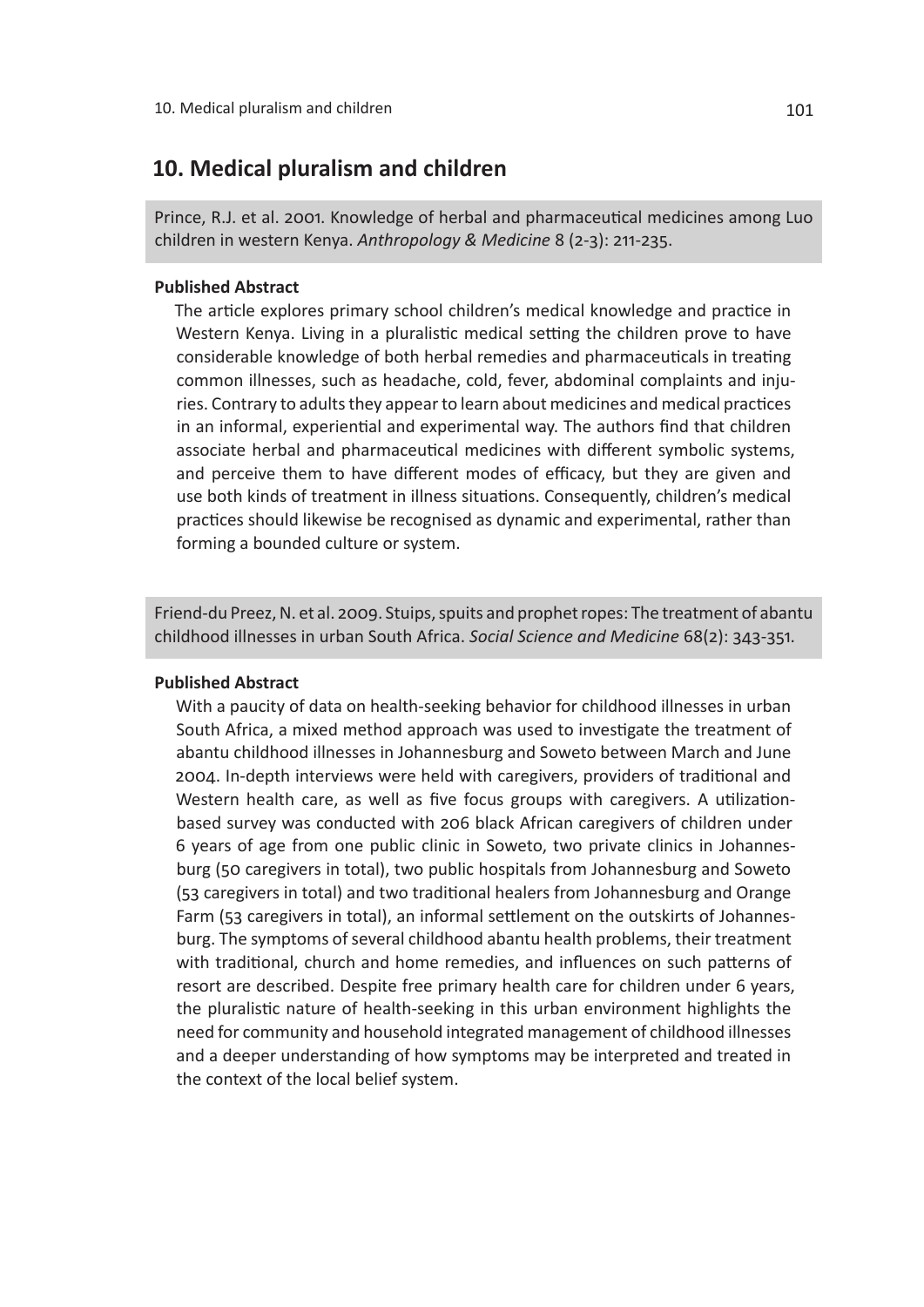Liqi, Z. et al. 2009. Chinese children's explanations for illness. *International Journal of Behavioral Development* 33 (6): 516-519.

## **Published Abstract**

The study explored how Chinese children spontaneously explained the causes of illness. Two groups of 3-, 4-, and 5-year-old children from different socioeconomic status (SES) backgrounds were recruited, with 30 children in each age group. A group of 30 college students were also recruited and their responses compared to those produced by the children. Participants' responses were coded as belonging to one of five mutually exclusive categories: psychogenic, biological, behavioral, symptomatic, or other. Results indicated that children's causal explanations were mostly behavioral and symptomatic, with more biological explanations for older children than for younger. In contrast, adults' explanations were mostly biological and psychogenic. Although adults were influenced by concepts in Chinese traditional medicine that tie negative emotions to illness, Chinese children did not mention emotional causes for illness. Nonetheless, Chinese children also offered some explanations based on concepts of "wind" and "cold," which may be a result of cultural experience with some aspects of traditional Chinese medicine.

Hampshire, K.R. et al. 2011. Out of the reach of children? Young people's health-seeking practices and agency in Africa's newly-emerging therapeutic landscapes. *Social Science and Medicine* 73 (5): 702-710.

## **Published Abstract**

Despite a dominant view within Western biomedicine that children and medicines should be kept apart, a growing literature suggests that children and adolescents often take active roles in health-seeking. Here, we consider young people's health-seeking practices in Ghana: a country with a rapidly-changing therapeutic landscape, characterized by the recent introduction of a National Health Insurance Scheme, mass advertising of medicines, and increased use of mobile phones. Qualitative and quantitative data are presented from eight field-sites in urban and rural Ghana, including 131 individual interviews, focus groups, plus a questionnaire survey of 1005 8-to-18-year-olds. The data show that many young people in Ghana play a major role in seeking healthcare for themselves and others. Young people's ability to secure effective healthcare is often constrained by their limited access to social, economic and cultural resources and information; however, many interviewees actively generated, developed and consolidated such resources in their quest for healthcare. Health insurance and the growth of telecommunications and advertising present new opportunities and challenges for young people's health-seeking practices. We argue that policy should take young people's medical realities as a starting point for interventions to facilitate safe and effective healthseeking.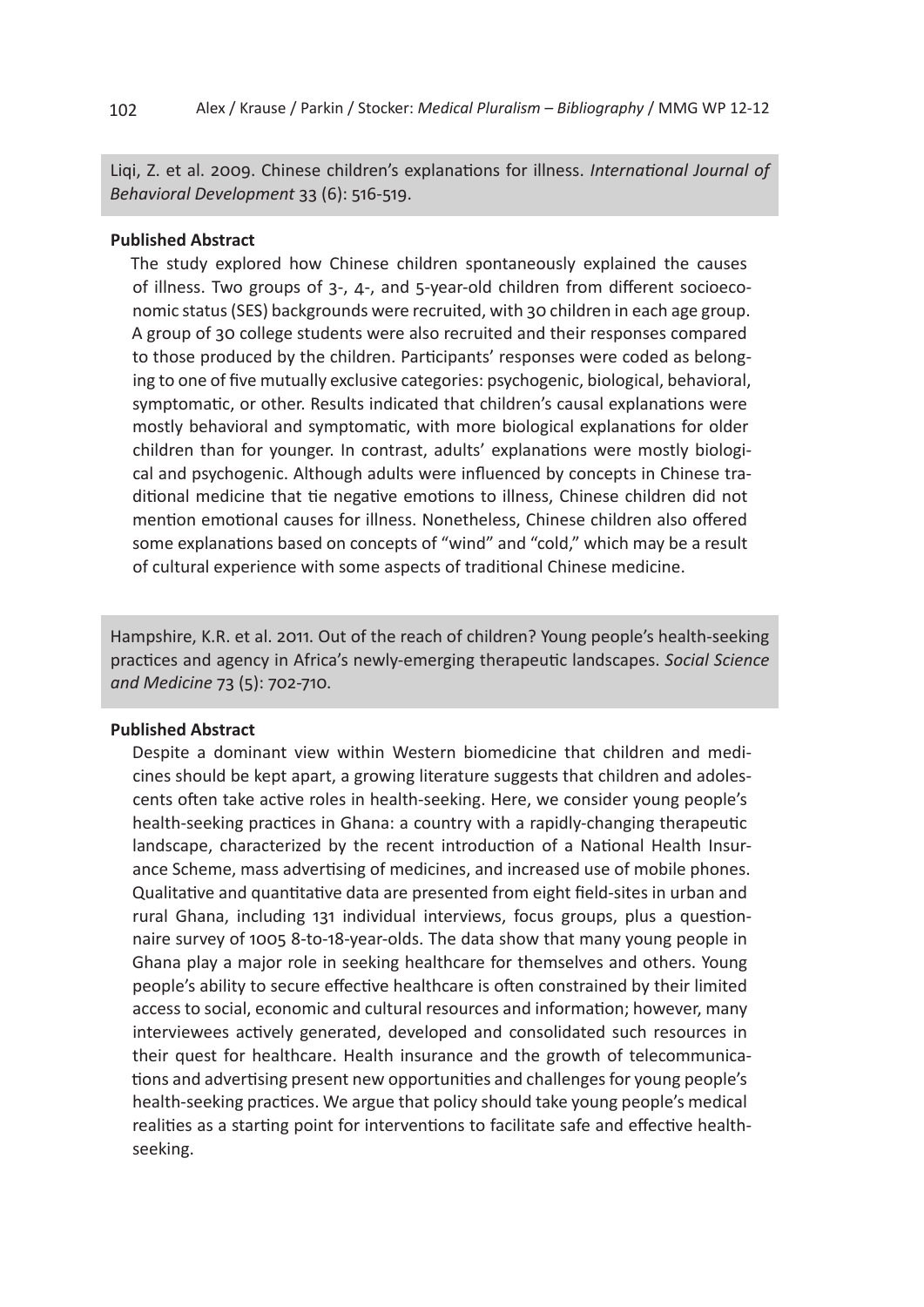# **11. Medical tourism**

Holman, C. 2010. *Spirituality for sale? An analysis of ayahuasca tourism*. PhD-thesis, Arizona State University.

# **Published Abstract**

This dissertation critically examines the complex social and cultural phenomenon of spiritual tourism, by interrogating the structures of knowledge, power, image and representation through the lens of ayahuasca tourism. Ayahuasca has been used by shamans for centuries in health and healing services, obtained largely through the means of hallucinogenic visions. Ayahuasca tourism involves Western tourists who travel to South America to participate in tours which include the drinking of ayahuasca. Drawing on post-colonial and critical cultural theories, this analysis extends the theorizing of spiritual tourism by examining the ethical issues involved in commodifying spirituality and by exploring the cultural consequences of consumerism. Using a mixed- method approach, this work addresses the central ethical dilemma presented by ayahuasca tourism: to what extent is Amazonian culture and spirituality appropriated and commodified and in what ways does this help or harm the communities in question? Key findings from the research suggest that the discourse of ayahuasca tourism has severed the ceremonial use of ayahuasca from its indigenous roots, making ayahuasca ahistorical and more easily appropriated. Additional findings from my fieldwork in Peru indicate that the commodification of ayahuasca as a both a plant and ceremony has resulted in a complex industry, one which presents both benefits and burdens to the local communities.

Miller-Thayer, J. 2010. *Medical migration: Strategies for affordable care in an unaffordable system*. PhD-thesis, University of California.

## **Published Abstract**

Approximately 45.7 million people in the United States are uninsured and unknown numbers of this population are underinsured, severely limiting their access to medical care. To address this problem, people use innovative strategies to increase their access through cross-border care options. The U.S.-Mexico border provides unique challenges and opportunities for healthcare in this context. The lower cost of medical and dental procedures and medications in Mexico makes that country an attractive alternative for low-income populations in the United States. Thus segments of the U.S. population practice transnational medical consumerism in an attempt to optimize their health by using the resources available in both countries. This practice has economic benefits for the people who access healthcare at an affordable rate and for the medical markets of the country providing the care. Drawing on data collected in the field in 2002, 2004, and 2005, this dissertation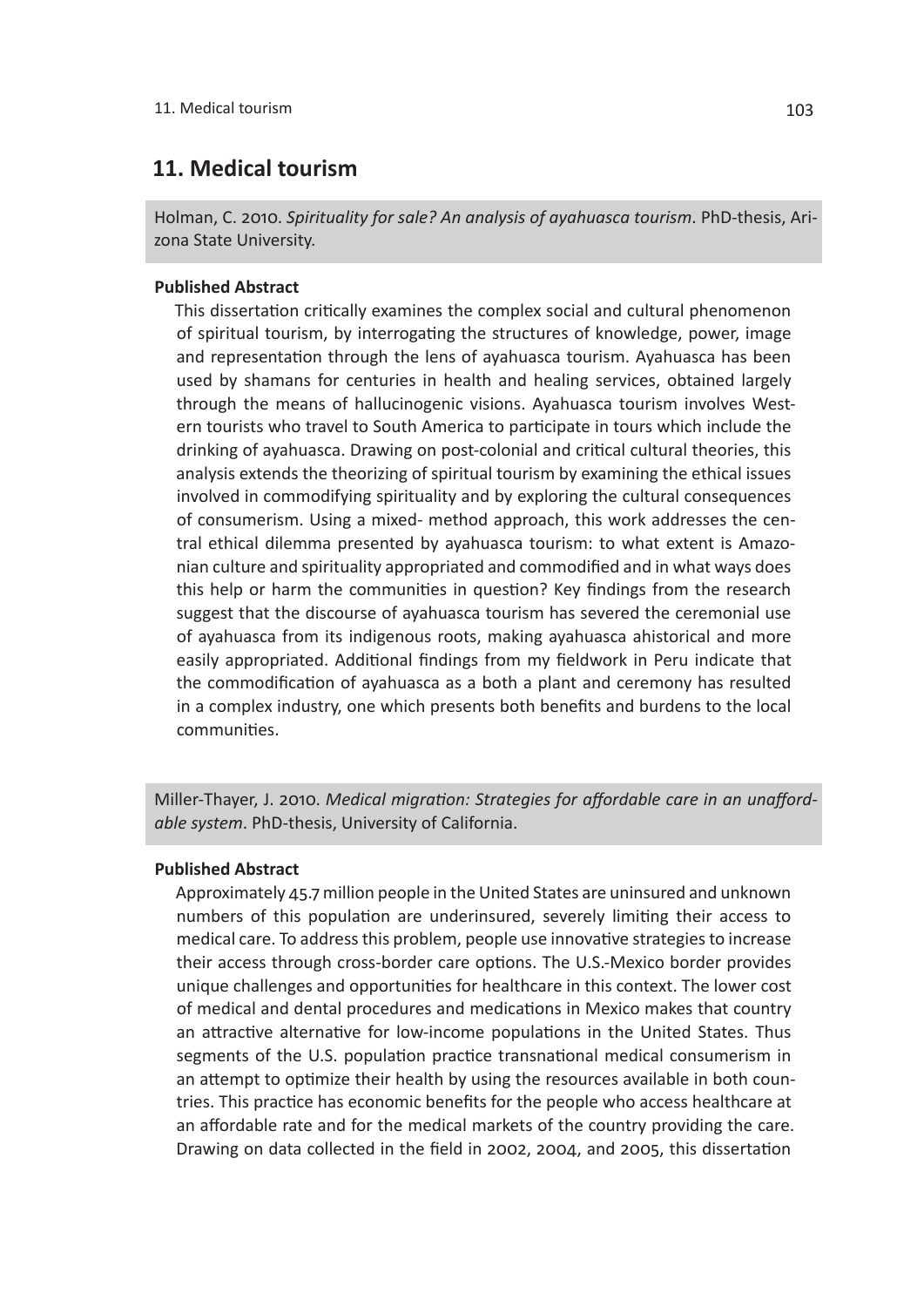# 104 Alex / Krause / Parkin / Stocker: *Medical Pluralism – Bibliography* / MMG WP 12-12

presents some of the complexities and dynamics of medical pluralism occurring at the U.S.-Mexico border.

Crooks, V. A. et al. 2011. Promoting medical tourism to India: Messages, images, and the marketing of international patient travel. *Social Science and Medicine* 72 (5): 726-732.

# **Published Abstract**

The practice of medical tourism depends on successfully informing potential patients about procedure options, treatment facilities, tourism opportunities, travel arrangements, and destination countries. The promotion of medical tourism includes a wide range of marketing materials such as flyers, booklets, and websites. Yet, there is a paucity of knowledge about the dissemination, content, and reception of these promotional materials. Drawing on a thematic content analysis of the promotional print material distributed at the first medical tourism trade show in Canada in 2009, the main purpose of this article is to identify and understand the messages and images that companies use to market India as a global destination. While researchers and news media frequently cite low cost procedures as a key determinant for international patient travel, particularly to developing nations, our analysis reveals few low cost-related images or messages in the promotional materials distributed at the trade show. To help explain this surprising disjuncture, we consider four related issues: (1) promotional materials may be designed to be circulated amongst potential patients' concerned family and friends who privilege knowing about things such as the use of advanced technologies; (2) developing nations need to portray safe and advanced treatment facilities in order to dispel potential patients' suspicions that their medical care is inferior; (3) companies may avoid making cost saving claims that cannot be fulfilled for all of their international patients, especially those traveling from developing nations; and (4) messages of low cost may detract from and even undermine messages about quality. We conclude by identifying numerous avenues for future research by social and health scientists, and by considering the implications of our findings for existing knowledge gaps and debates within health geography specifically.

Nolan, J.M. and Schneider, M.J. 2011. Medical tourism in the backcountry: Alternative health and healing in the Arkansas Ozarks. *Signs: Journal of Women in Culture & Society* 36 (2): 319-326.

## **Published Abstract**

The article discusses alternative health and healing in the Ozark and Ouachita Mountains in Arkansas. According to the authors, unorthodox practitioners of medicine in Arkansas mountain communities offer hope and promise for patients unsatisfied with conventional medicine or where conventional therapies have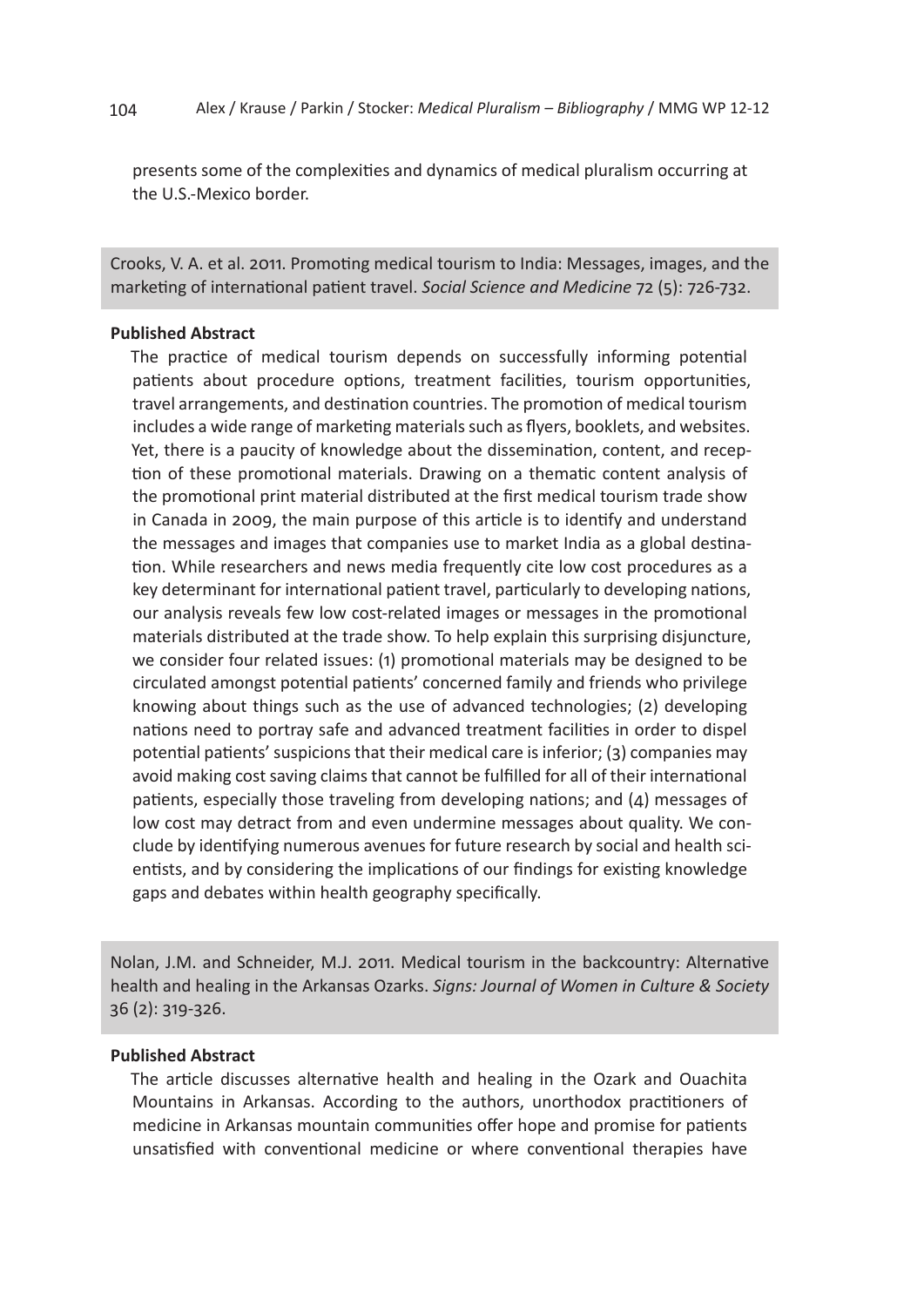failed. They note that medical tourism in Arkansas has helped preserve traditional health systems by incorporating them into tourists' health care services. Topics include a brief history of medical tourism in the Ozark and Ouachita Mountains of Arkansas, the reliance of tourism on the continued practice of complementary and alternative medicine (CAM) in the Ozarks and Ouachitas region, and the economic impact of medical tourism in the Arkansas highlands.

Solomon, H. 2011. Affective journeys: The emotional structuring of medical tourism in India. *Anthropology & Medicine* 18 (1): 105-118.

#### **Published Abstract**

This paper examines the grid of sentiment that structures medical travel to India. In contrast to studies that render emotion as ancillary, the paper argues that affect is fundamental to medical travel's ability to ease the linked somatic, emotional, financial, and political injuries of being ill "back home". The ethnographic approach follows the scenes of medical travel within the Indian corporate hospital room, based on observations and interviews among foreign patients, caregivers, and hospital staff in Mumbai, New Delhi, Chennai, and Bangalore. Foreign patients conveyed diverse sentiments about their journey to India ranging from betrayal to gratitude, and their expressions of risk, healthcare costs, and cultural difference help sustain India's popularity as a medical travel destination. However, although the affective dimensions of medical travel promise a remedy for foreign patients, they also reveal the fault lines of market medicine in India.

Speier, A. R. 2011. Health tourism in a Czech health spa. *Anthropology & Medicine* 18 (1): 55-66.

## **Published Abstract**

This paper is about the changing shape of health tourism in a Czech spa town. The research focuses on balneotherapy as a traditional Czech healing technique, which involves complex drinking and bathing therapies, as it is increasingly being incorporated into the development of a Czech health tourism industry. Today, the health tourism industry in Mariánské Lázn is attempting to harmoniously combine three elements: balneology, travel and business activities. One detects subtle shifts and consequent incongruities as doctors struggle for control over the medical portion of spa hotels. At the same time, marketing groups are creating new packages for a general clientele, and the implementation of these new packages de-medicalizes balneotherapy. Related to the issue of the doctor's authority in the spa, the changes occurring with the privatization of tourism entails the entrance of "tourists" to Mariánské Lázn who are not necessarily seeking spa treatment but who are still staying at spa hotels. There is a general consensus among spa doctors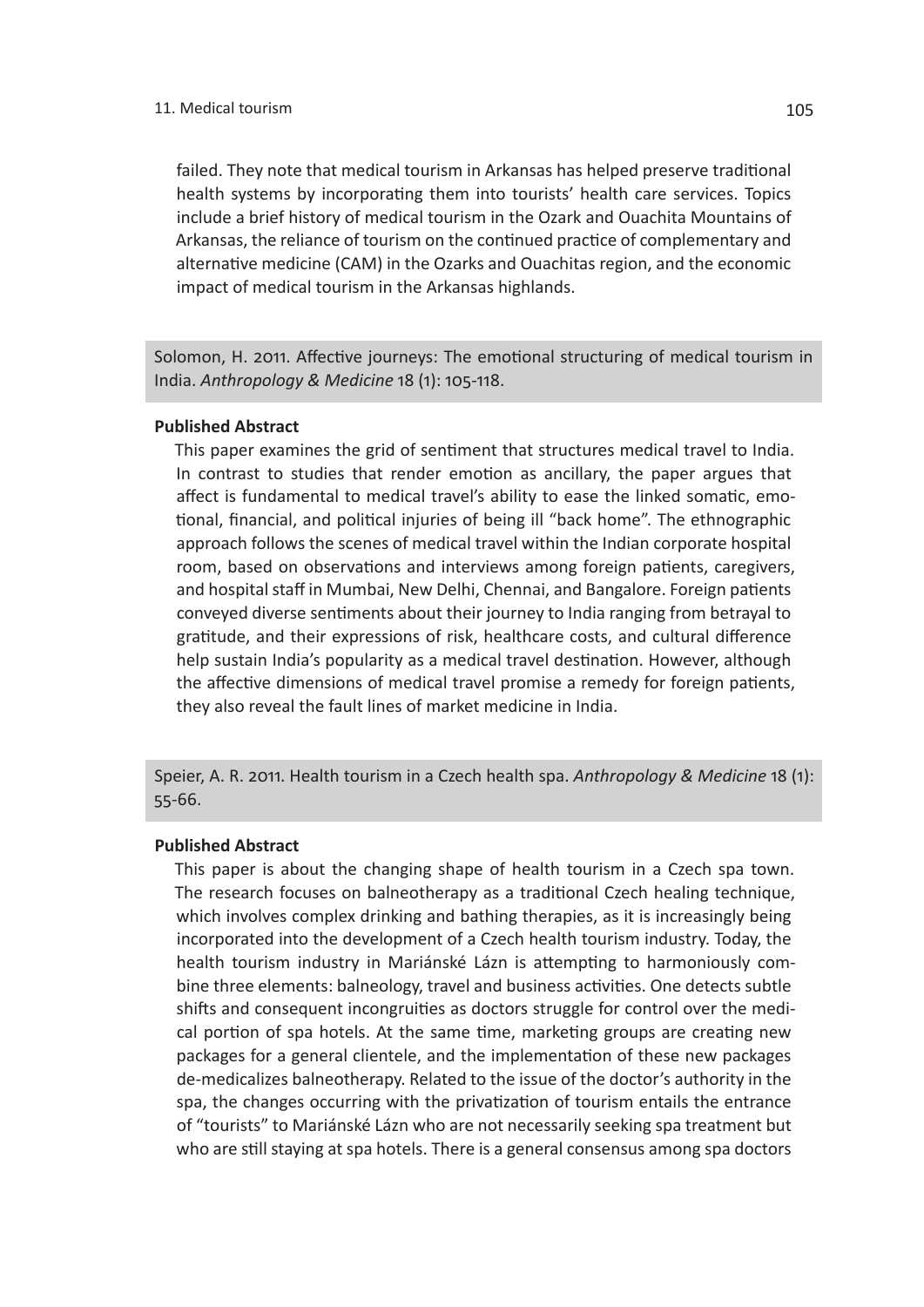and employees that balneotherapy has become commodified. Thus, while balneotherapy remains a traditional form of therapy, the commercial context in which it exists has created a new form of health tourism.

# **12. Ethno-pharmacology**

Nguyen, H. 2009. *Palatable prophylaxis based on traditional Vietnamese health beliefs: An appealing approach to medicine*. PhD-thesis, University of Illinois, Health Sciences Center.

# **Published Abstract**

Investigation into the cultural construction of health and therapeutics expressed through the paradigms of Vietnamese traditional medicine was undertaken in order to explore the ethnobotanical and ethnomedical practices associated with this cultural health framework among Vietnamese native and immigrant populations. In addition, attention to the cultural context of the overall use of modalities of medicine, and particularly, on the medicinal contexts of food plants was given in order to draw laboratory inquiry to the medicinal potentials by evaluating the biological activity of food plants commonly consumed as part of the Vietnamese diet. Qualitative methods such as participant observation, focus groups, and structured and unstructured interviews that were directed by questionnaires, were used to obtain information on behavioral perspectives of health and medicine from Vietnamese immigrants and natives. Data from in vivo and in vitro experiments, together with compelling epidemiological studies, have shown that vegetables have an important role in protection against various cancers. Therefore, the laboratory portion of the research dissertation employed a battery of anti-cancer and cancer chemopreventive assays to investigate the bioactivity potentials of the food plants commonly consumed in the Vietnamese diet. The present study revealed that the Vietnamese population chose Western medicine for one set of conditions and retained traditional medicine for another set of conditions, while showing preference for one or the other based on fundamental cultural beliefs. Therefore, the conjunctive use of Eastern medicine with Western pharmaceuticals was a common practice within both of the study populations. Results of the biological evaluation of 91 food plant samples obtained from markets in Vietnam demonstrated favorable biological activity, with the total number of samples characterized as "active" against any of the various targets was established in the range of 54.9%.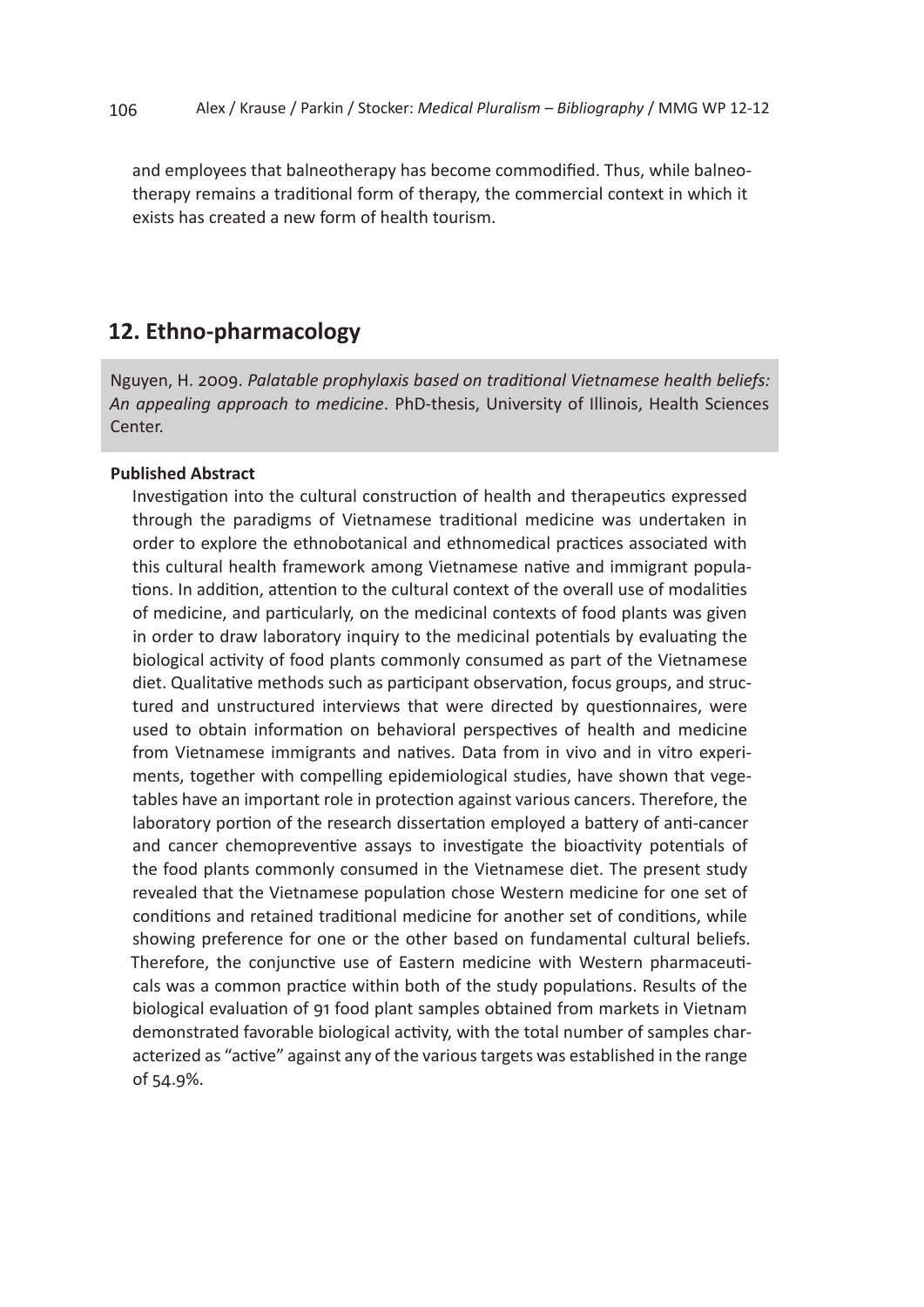Patwardhan, B. and Mashelkar, R.A. 2009. Traditional medicine-inspired approaches to drug discovery: Can Ayurveda show the way forward? *Drug Discovery Today* 14 (15/16): 804-811.

## **Published Abstract**

Drug discovery strategies based on natural products and traditional medicines are re-emerging as attractive options. We suggest that drug discovery and development need not always be confined to new molecular entities. Rationally designed, carefully standardized, synergistic traditional herbal formulations and botanical drug products with robust scientific evidence can also be alternatives. A reverse pharmacology approach, inspired by traditional medicine and Ayurveda, can offer a smart strategy for new drug candidates to facilitate discovery process and also for the development of rational synergistic botanical formulations.

Weckerle, C.S. et al. 2009. Mao's heritage: Medicinal plant knowledge among the Bai in Shaxi, China, at a crossroads between distinct local and common widespread practice. *Journal of Ethnopharmacology* 123 (2): 213-228.

### **Published Abstract**

Abstract: Ethnopharmacological relevance: The study focuses on medicinal plant knowledge among the Bai in the Shaxi Valley, Northwest Yunnan, where no ethnobotanical study has been conducted so far. In an area of high biodiversity, distinct medicinal plant knowledge is documented and the influence of herbals on local knowledge is revealed. Aim of the study: To analyze current medicinal plant knowledge among the Bai in the context of the influence of the Han culture and mainstream Chinese herbal medicine. Materials and methods: During fieldwork in summer 2005, semi-structured interviews were conducted with 68 stakeholders, and voucher specimens of all plants mentioned were prepared. Results: A total of 176 medicinal plant species were documented and 1133 use-reports have been collected. Overall, 91.5% of the documented plants are already established as known drugs, and are mentioned in books on medicinal plants in Yunnan and China. Furthermore, the way in which they are used largely coincides. Fourteen plant species represent novel recordings, 9 of which were independently mentioned by three or more informants. Conclusions: The medicinal plant knowledge of the Bai is strongly influenced by mainstream Chinese herbal medicine and especially by medicinal plant books from the 1970s, which were distributed under Mao Zedong's directive to improve rural health care. We conclude that these herbals have exerted, and continue to exert, a strong influence on the standardization of plant knowledge among rural populations in China. However, distinct local use of plants also exists, indicating that plant knowledge specific to the Bai people is alive and practiced.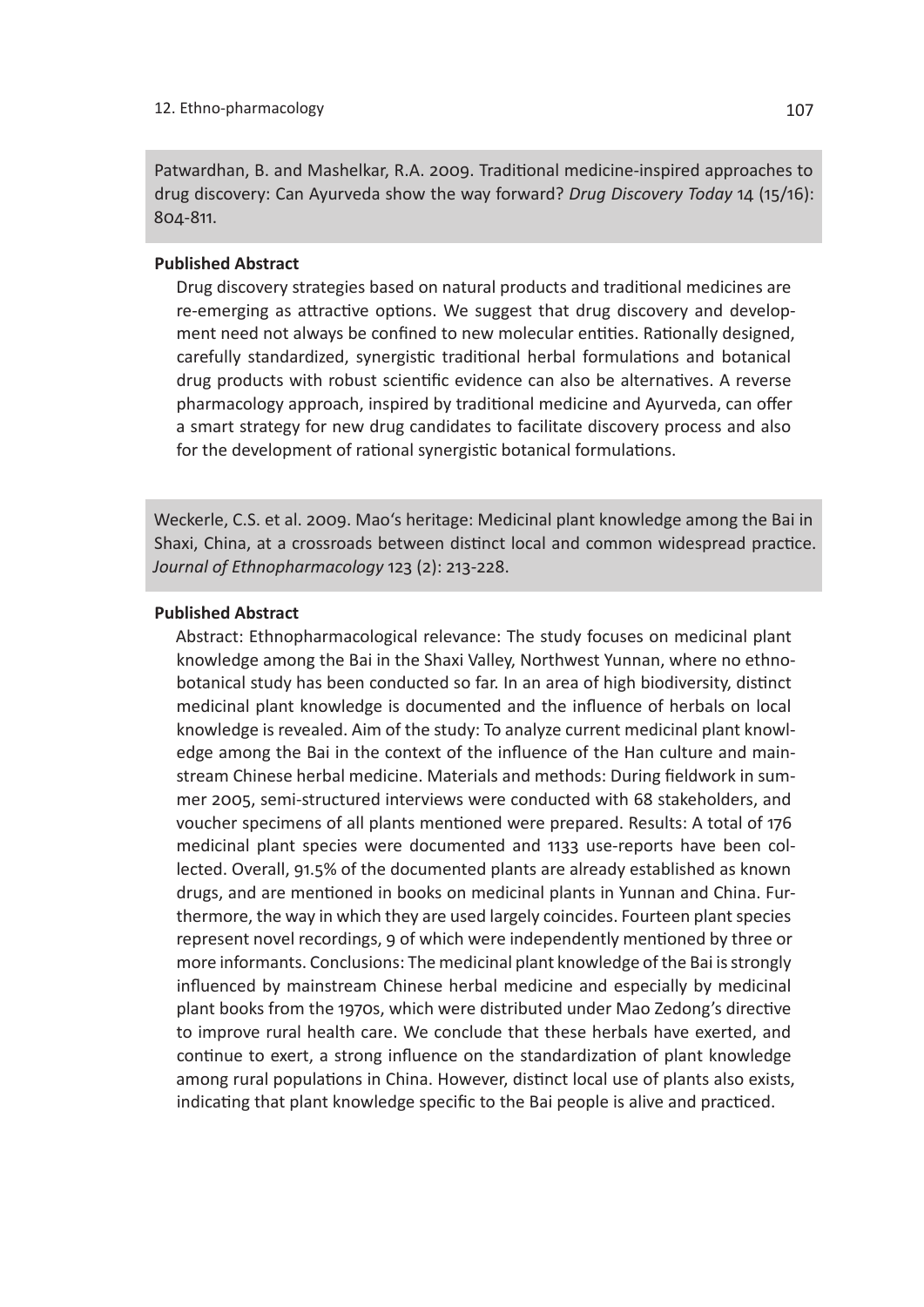Costanza Torri, M. 2010. Increasing knowledge and traditional use of medicinal plants by local communities in Tamil Nadu: Promoting self-reliance at the grassroots level through a community-based entrepreneurship initiative. *Complementary Health Practice Review* 15 (1): 40-51.

#### **Published Abstract**

The presence of traditional medicine (TM) and medical practitioners in remote areas of the world is well documented by anthropological studies. However, social, cultural, and environmental factors influencing health and traditional health systems are usually analyzed separately, ignoring the interlinkages existing among them and the resulting synergies, as well as the impact these will have on multiple aspects of local communities. This article presents an innovative and integrated approach to the promotion of a traditional health knowledge system through a community-based entrepreneurship initiative, the Gram Mooligai Company Limited (GMCL), operating in Tamil Nadu (India). The field study took place in Tamil Nadu over a period of  $\Delta$  months. The data were collected through individual and group interviews and were complemented by participant observations. The research highlights the existence of a strong relationship between commercial initiatives centered on ethnomedicine, enhancement of local livelihoods, gender empowerment, and conservation and enhancement of traditional knowledge through community capacity building. The article points out the importance of promoting and sustaining community initiatives such as GMCL with appropriate policies and affirms the necessity of reinforcing the links among culture, conservation, and socioeconomic development of local communities, particularly among the most vulnerable sectors of society.

Idolo, M. et al. 2010. Ethnobotanical and phytomedicinal knowledge in a long-history protected area, the Abruzzo, Lazio and Molise National Park (Italian Apennines). *Journal of Ethnopharmacology* 127 (2): 379-395.

#### **Published Abstract**

Aims of the study: This study reports on the ethnobotanical and phytomedical knowledge in one of the oldest European Parks, the Abruzzo, Lazio and Molise National Park (Central Italy). We selected this area because we judged the long history of nature preservation as an added value potentially encouraging the survival of uses possibly lost elsewhere. Methodology: In all, we interviewed 60 key informants (30 men and 30 women) selected among those who, for their current or past occupation or specific interests, were most likely to report accurately on traditional use of plants. The average age of informants was 65 years (range 27–102 years). Results: The ethnobotanical inventory we obtained included 145 taxa from 57 families, corresponding to 435 use-reports: 257 referred to medical applications, 112 to food, 29 to craft plants for domestic uses, 25 to veterinary applications, 6 to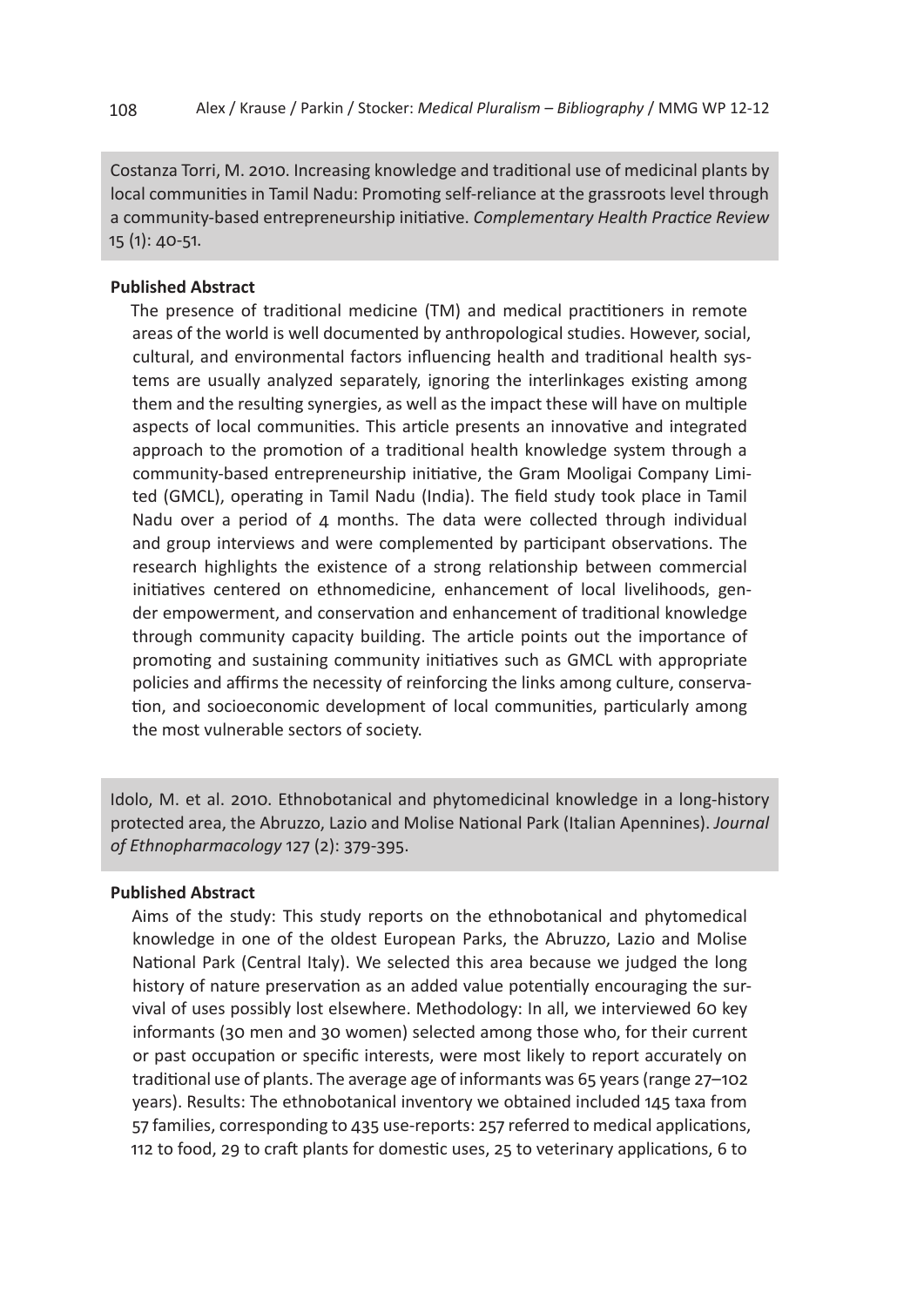harvesting for trade and another 6 to animal food. The most common therapeutic uses in the folk tradition are those that are more easily prepared and/or administered such as external applications of fresh or dried plants, and decoctions. Of 90 species used for medical applications, key informants reported on 181 different uses, 136 of which known to have actual pharmacological properties. Of the uses recorded, 76 (42%) concern external applications, especially to treat wounds. Medical applications accounted for most current uses. Only 24% of the uses we recorded still occur in people's everyday life. Species no longer used include dye plants (Fraxinus ornus, Rubia tinctorum, Scabiosa purpurea, Rhus coriaria and Isatis tinctoria) and plants once employed during pregnancy, for parturition, nursing, abortion (Asplenium trichomanes, Ecballium elaterium, Juniperus sabina and Taxus baccata) or old magical practices (Rosa canina). Conclusions: Our study remarked the relationship existing between the high plant diversity recorded in this biodiversity hotspot of central Apennines and the rich ethnobotanical knowledge. The presence of some very experienced young informants was related to the opportunities offered by living in a major protected area. However, to counter the disappearance of local ethnobotanical culture it would be important to incorporate its preservation among nature reserve activities.

Lamorde, M. et al. 2010. Medicinal plants used by traditional medicine practitioners for the treatment of HIV/AIDS and related conditions in Uganda. *Journal of Ethnopharmacology* 130 (1): 43-53.

#### **Published Abstract**

In Uganda, there are over one million people with HIV/AIDS. When advanced, this disease is characterized by life-threatening opportunistic infections. As the formal health sector struggles to confront this epidemic, new medicines from traditional sources are needed to complement control efforts. This study was conducted to document herbal medicines used in the treatment of HIV/AIDS and related opportunistic infections, and to document the existing knowledge, attitudes and practices related to HIV/AIDS recognition, control and treatment in Sembabule, Kamuli, Kabale and Gulu districts in Uganda. Methods: In this study, 25 traditional medicine practitioners (TMPs) were interviewed using structured questionnaires. Results: The TMPs could recognize important signs and symptoms of HIV/AIDS and its associated opportunistic infections. The majority of practitioners treated patients who were already receiving allopathic medicines including antiretroviral drugs (ARVs) prescribed by allopathic practitioners. There were 103 species of medicinal plants identified in this survey. Priority plants identified include Aloe spp., Erythrina abyssinica, Sarcocephalus latifolius, Psorospermum febrifugum, Mangifera indica and Warburgia salutaris. There was low consensus among TMPs on the plants used. Decoctions of multiple plant species were commonly used except in Gulu where mono-preparations were common. Plant parts frequently used were leaves (33%),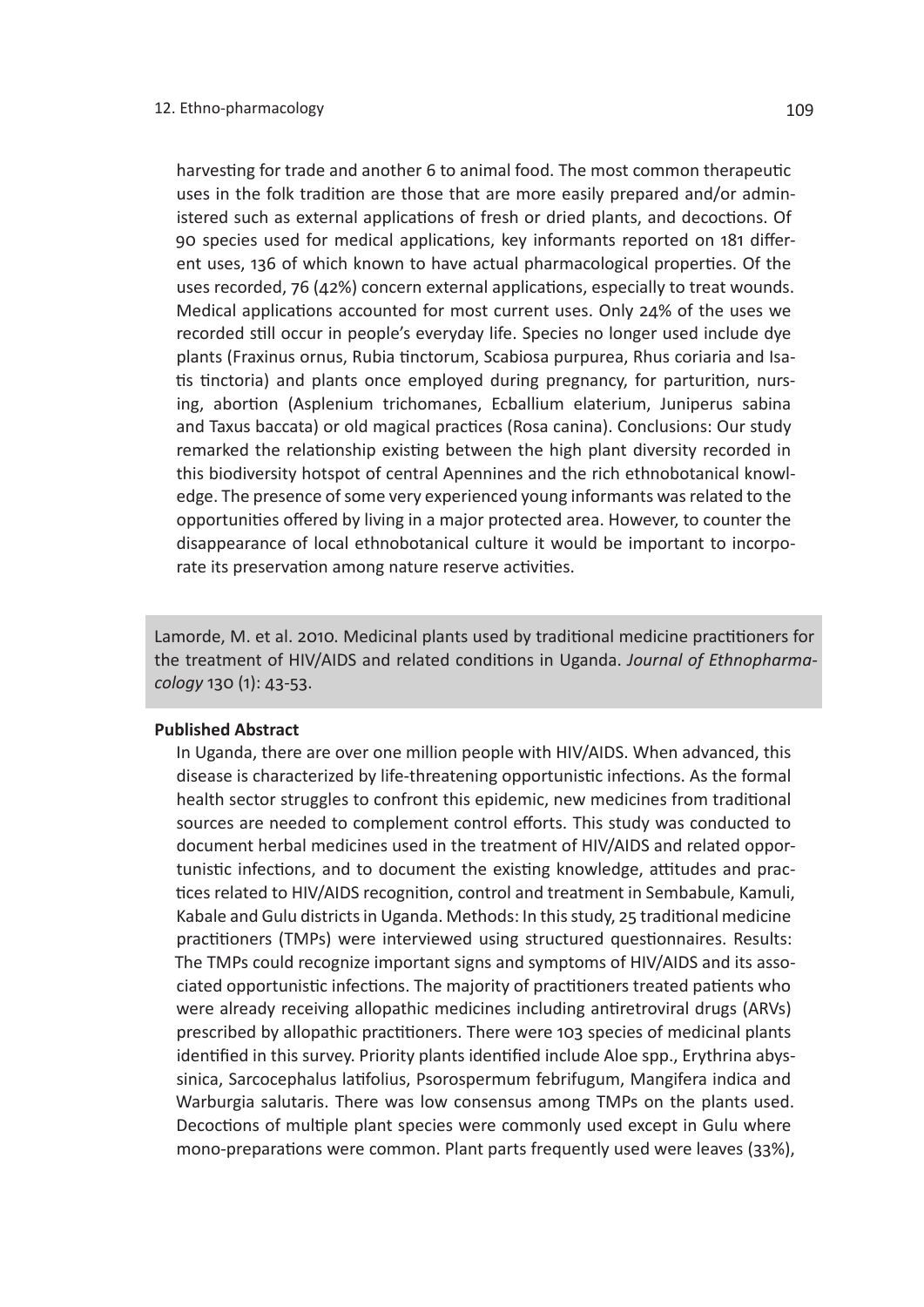stem bark (23%) and root bark (18%). About 80% of preparations were administered orally in variable doses over varied time periods. The TMP had insufficient knowledge about packaging and preservation techniques. Conclusions: Numerous medicinal plants for treatment of HIV/AIDS patients were identified in the four districts surveyed and the role of these plants in the management of opportunistic infections warrants further investigation as these plants may have a role in Uganda's public health approach to HIV/AIDS control.

Tabuti, J. R. S. et al. 2010. Medicinal plants used by traditional medicine practitioners in the treatment of tuberculosis and related ailments in Uganda. *Journal of Ethnopharmacology* 127 (1): 130-136.

#### **Published Abstract**

Tuberculosis (TB) remains one of the most difficult ailments to control in the world today. The emergence of drug resistant strains has made previously effective and affordable remedies less effective. This has made the search for new medicines from local traditional medicines urgent. The specific objectives of this study were to (1) identify plant species used in the treatment of TB, their methods of preparation and administration, (2) document TB recognition, and (3) document medicine processing and packaging practices by traditional medicine practitioners (TMPs). Methods: We interviewed 32 TMPs from the districts of Kamuli, Kisoro and Nakapiripirit using a guided questionnaire. Results: We documented 88 plant species used to treat TB. Seven of these, Eucalyptus spp., Warburgia salutaris (G. Bertol.) Chiov., Ocimum suave Willd., Zanthoxylum chalybeum Engl., Momordica foetida Schum., Persea americana Mill. and Acacia hockii De Wild. were mentioned by three or more TMPs. Medicines were prepared mostly as mixtures or infrequently as mono-preparations in dosage forms of decoctions and infusions. They were administered orally in variable doses over varying periods of time. The TMPs did not know how to preserve the medicines and packaged them in used water bottles. Almost all TMPs mentioned the most important signs by which TB is recognised. They also knew that TB was a contagious disease spread through poor hygiene and crowding. Conclusions: Local knowledge and practices of treating TB exist in the districts surveyed. This knowledge may be imperfect and TMPs appear to be still experimenting with which species to use to treat TB. There is need to screen among the species mentioned to determine those which are efficacious and safe. The technology of processing, packaging and preserving traditional medicines for the treatment of TB is very basic and needs improving. The TMPs appear to be playing a significant role in primary health care delivery and this lends further justification for the ongoing Uganda government efforts to integrate the allopathic and traditional medicine systems.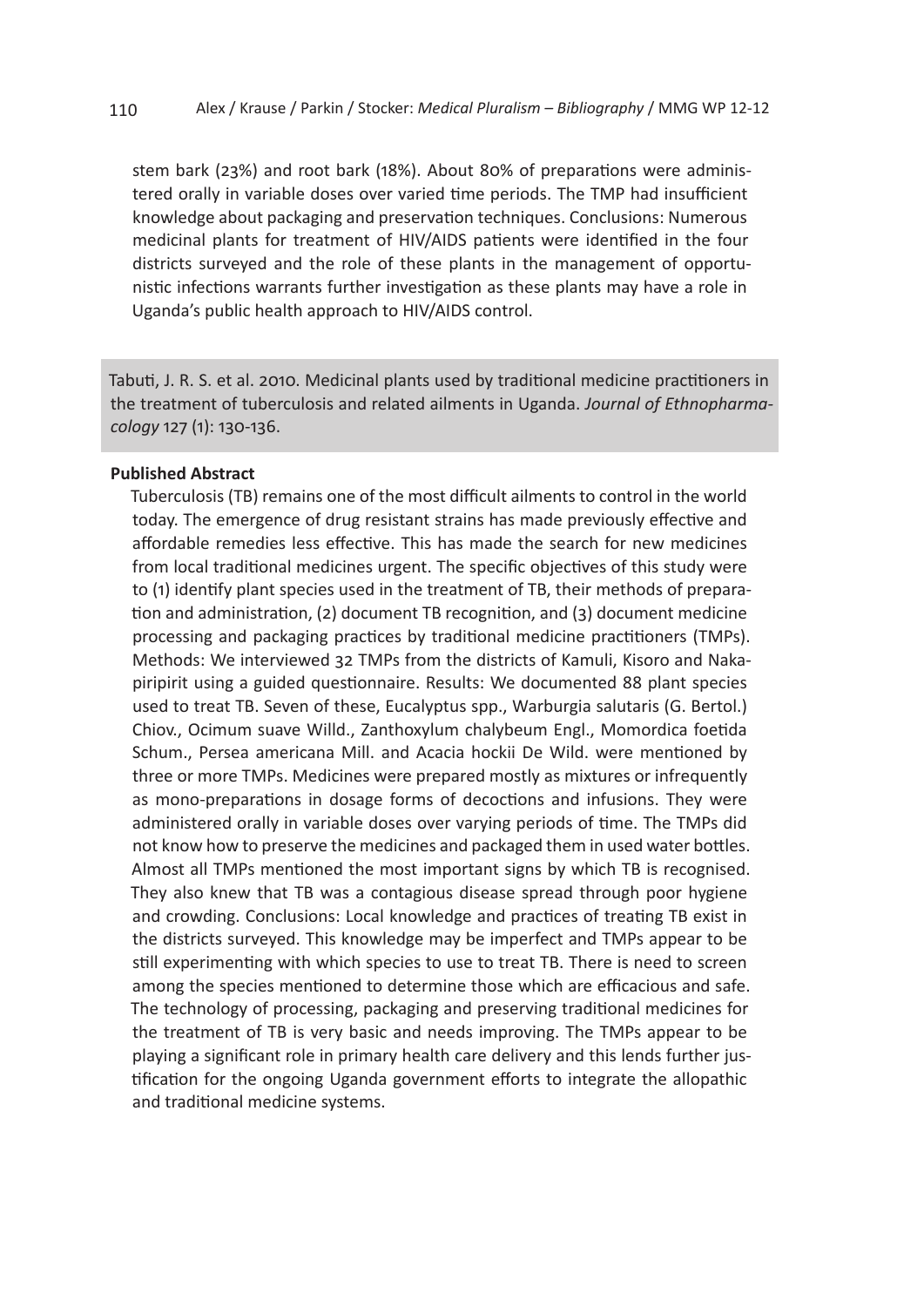Torri, M.C. 2010. Medicinal plants used in Mapuche traditional medicine in Araucanía, Chile: Linking sociocultural and religious values with local health practices. *Complementary Health Practice Review* 15 (3): 132-148.

# **Published Abstract**

The vast majority of the medicinal plants in Chile have been studied from a pharmacological point of view. These studies, although giving important insights into the understanding of the Mapuche's traditional medicine in terms of the therapeutical value of the plants, fail, however, to portray the numerous sociocultural and symbolic aspects of this form of medicine. This article aims to overcome this shortcoming by analyzing the sociocultural and religious values of medicinal plants among the Mapuche's rural communities in Araucanía, Chile, as well as their role in traditional medicine. The methods utilized combined participant observation with individual interviews with local shamans (machi) and villagers. Data from free-list interviews and conversations with research participants were used to develop a series of semi-structured interview questions on knowledge of herbal medicines and plants. Data show that the therapeutic efficacy of Mapuche medicine is not only based on ''active agents'' but is also related to the symbolic and religious meaning attributed to the treatments by healers and patients. The article concludes that in order to fully understand the therapeutic efficacy of the plants, it is thus necessary to comprehend the sociocultural context in which they are used.

Valadeau, C. et al. 2010. The rainbow hurts my skin: Medicinal concepts and plants uses among the Yanesha (Amuesha), an Amazonian Peruvian ethnic group. *Journal of Ethnopharmacology* 127 (1): 175-192.

#### **Published Abstract**

Yanesha, also called Amuesha, is a group of amerindian people, belonging to the arawak linguistic family. They dwell in the central region of Peru, at the oriental foothills of the Andes. Their territory covers a large range of ecological settings, and communities spread from 1800 down to 400m/snm. The Yanesha culture is vivid to this day, and people strongly rely on traditional medicine in their everyday life. An exhaustive ethnopharmacological survey leads us to collect 249 species with medicinal uses. An overview of the Yanesha pharmacopoeia, linked with ethnomedicinal practices is presented in this paper.

Vandebroek, I. et al. 2010. The importance of botellas and other plant mixtures in Dominican traditional medicine. *Journal of Ethnopharmacology* 128 (1): 20-41.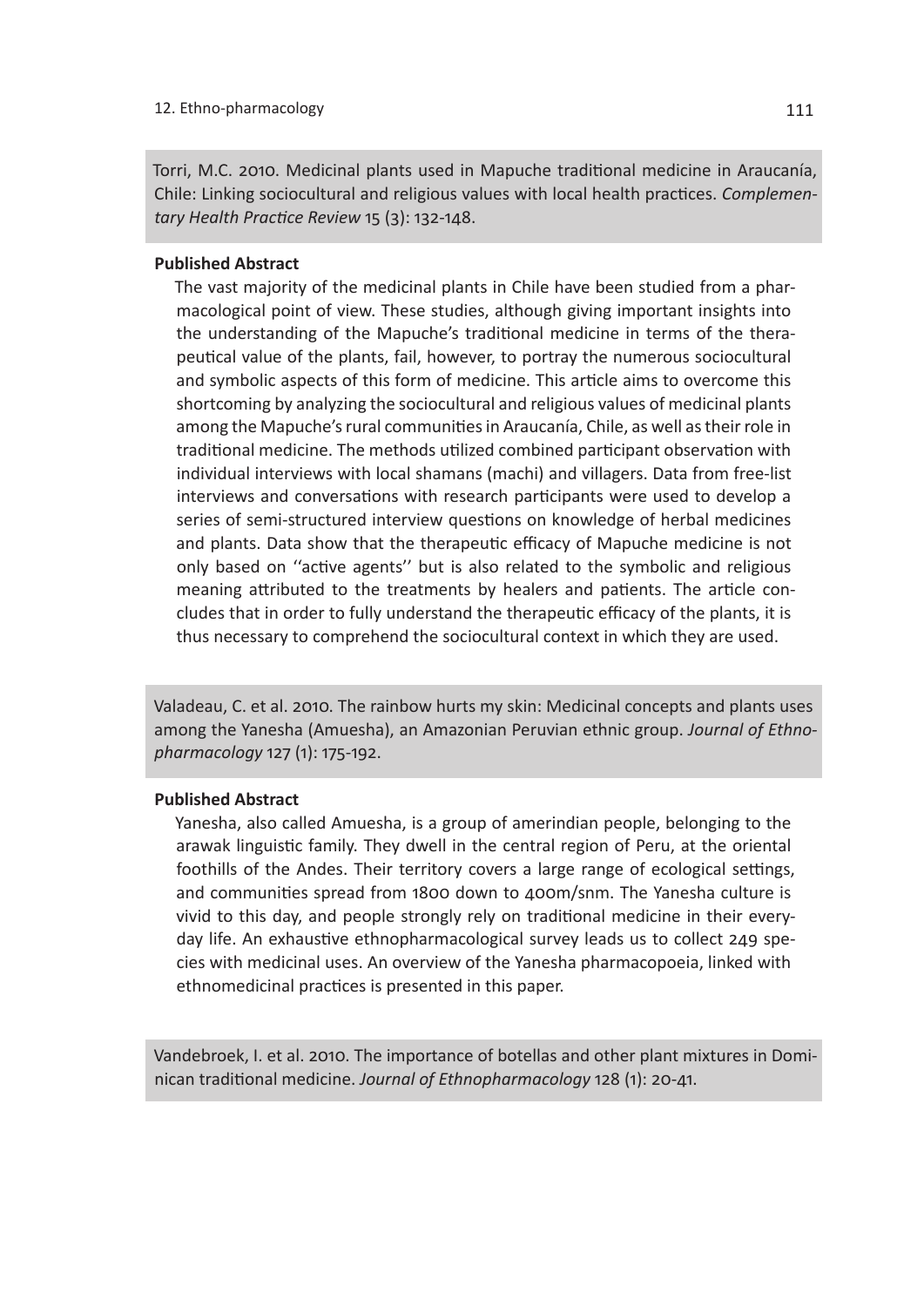## **Published Abstract**

Plant mixtures are understudied in ethnobotanical research. Aim of the study: To investigate the importance of plant mixtures (remedies consisting of at least two plants) in Dominican traditional medicine. Materials and methods: A Spanish language questionnaire was administered to 174 Dominicans living in New York City (NYC) and 145 Dominicans living in the Dominican Republic (DR), including lay persons (who self-medicate with plants) and specialists (traditional healers). Plants were identified through specimens purchased in NYC botánica shops and Latino grocery shops, and from voucher collections. Results: The percentage of mixtures as compared to single plants in plant use reports varied between 32 and 41%, depending on the geographic location (NYC or DR) and participant status (lay person or specialist). Respiratory conditions, reproductive health and genitourinary conditions were the main categories for which Dominicans use plant mixtures. Lay persons reported significantly more mixtures prepared as teas, mainly used in NYC to treat respiratory conditions. Specialists mentioned significantly more botellas (bottled herbal mixtures), used most frequently in the DR to treat reproductive health and genitourinary conditions. Cluster analysis demonstrated that different plant species are used to treat respiratory conditions as compared to reproductive health and genitourinary conditions. Interview participants believed that combining plants in mixtures increases their potency and versatility as medicines. Conclusions: The present study demonstrates the importance and complexity of plant mixtures in Dominican traditional medicine and the variation in its practices influenced by migration from the DR to NYC, shedding new light on the foundations of a particular ethnomedical system.

Deb, A.K. and Emdad Haque, C. 2011. 'Every mother is a mini-doctor': Ethnomedicinal uses of fish, shellfish and some other aquatic animals in Bangladesh. *Journal of Ethnopharmacology* 134 (2): 259-267.

#### **Published Abstract**

This research article examines the zootherapeutic uses of fish, shellfish and some other aquatic animals in two fishing villages in Bangladesh-one floodplain and one coastal. Materials and methods: The floodplain fishing village Volarkandi is located within the Hakaluki wetland ecosystem in the northern Bangladesh and is inhabited mostly by Muslim fishers, whereas the coastal fishing village Thakurtala is located on Moheskhali island and most of the inhabitants are caste-based Hindu fishers. Participatory techniques were used to collect and validate information from the key informants. Results: The research revealed that, historically, fishers have used fish and other aquatic animals not only as food items for nutrition, but also to solve a host of physical problems and diseases. Fish and shellfish are widely used for their galactogogue and aphrodisiac properties, for quick recovery from long-time sickness, to enhance the 'intelligence level' of children, and to pre-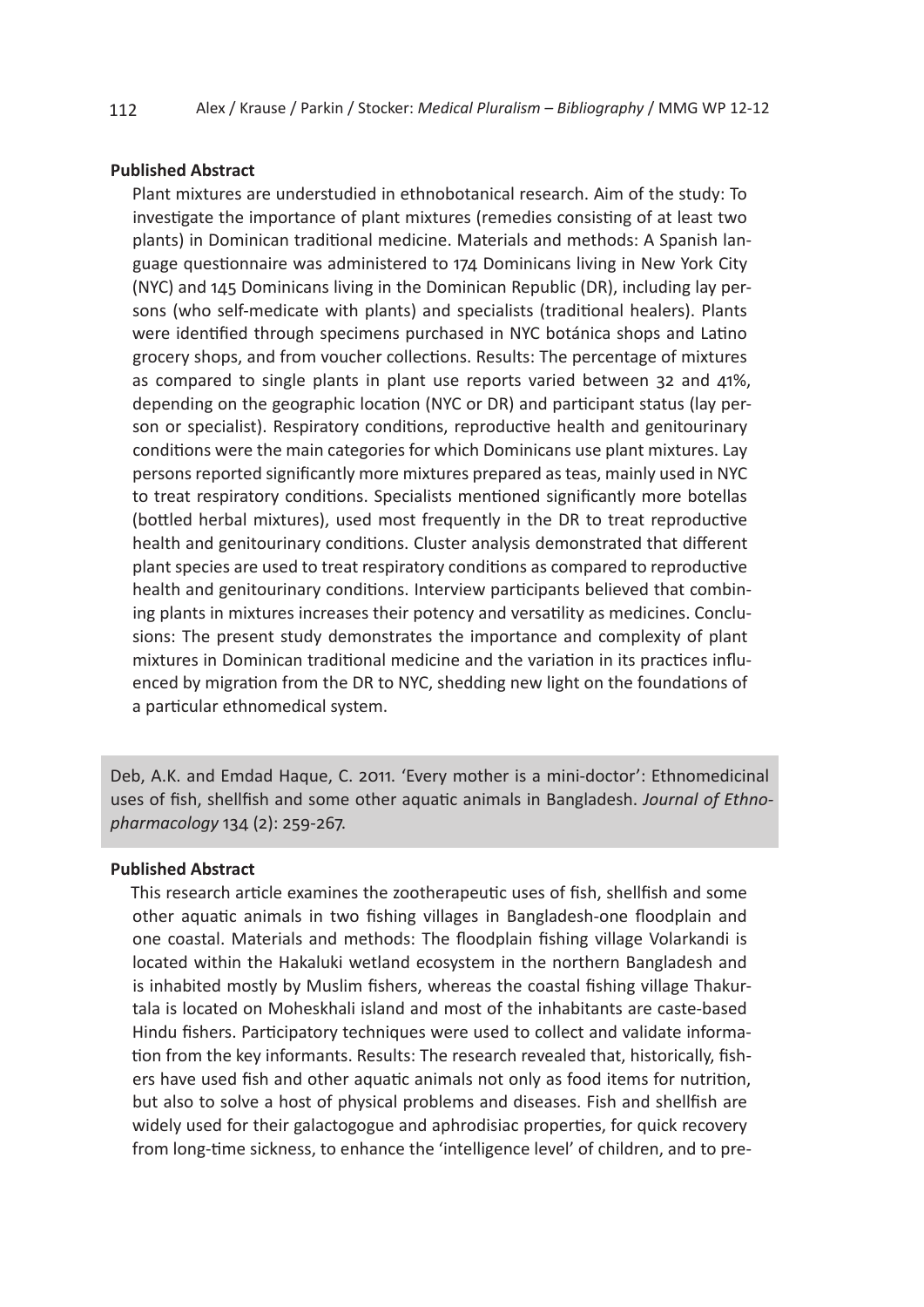vent and treat a host of diseases like night blindness, chicken pox, dysentery, piles, muscular inflammation, fistula, malaria, skin diseases and 'big belly' syndrome in children. Depending on the objective of the use, different parts of the animal body, its derivatives, or the whole animal are used. The research also clarified different forms of the recipes used. The socio-cultural construction of the ethnomedicinal uses and the distinct gender roles of the fisherwomen were analyzed. Conclusion: The research revealed that the aetiologies and the preventive measures against folk illness are socio-culturally embedded and such indigenous medical systems grow and are sustained as a situated body of knowledge within the boundaries of a typical world view framed by local culture and biodiversity.

Graz, B. et al. 2011. To what extent can traditional medicine contribute a complementary or alternative solution to malaria control programs? *Malaria Journal* 10 (1): 1-7.

# **Published Abstract**

Recent studies on traditional medicine (TM) have begun to change perspectives on TM effects and its role in the health of various populations. The safety and effectiveness of some TMs have been studied, paving the way to better collaboration between modern and traditional systems. Traditional medicines still remain a largely untapped health resource: they are not only sources of new leads for drug discoveries, but can also provide lessons and novel approaches that may have direct public-health and economic impact. To optimize such impact, several interventions have been suggested, including recognition of TM's economic and medical worth at academic and health policy levels; establishing working relationships with those prescribing TM; providing evidence for safety and effectiveness of local TM through appropriate studies with malaria patients; spreading results for clinical recommendations and health policy development; implementing and evaluating results of new health policies that officially integrate TM.

Harris, E. S. J. et al. 2011. Traditional medicine collection tracking system (TM-CTS): A database for ethnobotanically driven drug-discovery programs. *Journal of Ethnopharmacology* 135 (2): 590-593.

# **Published Abstract**

Ethnobotanically driven drug-discovery programs include data related to many aspects of the preparation of botanical medicines, from initial plant collection to chemical extraction and fractionation. The Traditional Medicine Collection Tracking System (TM-CTS) was created to organize and store data of this type for an international collaborative project involving the systematic evaluation of commonly used Traditional Chinese Medicinal plants. Materials and methods: The system was developed using domain-driven design techniques, and is implemented using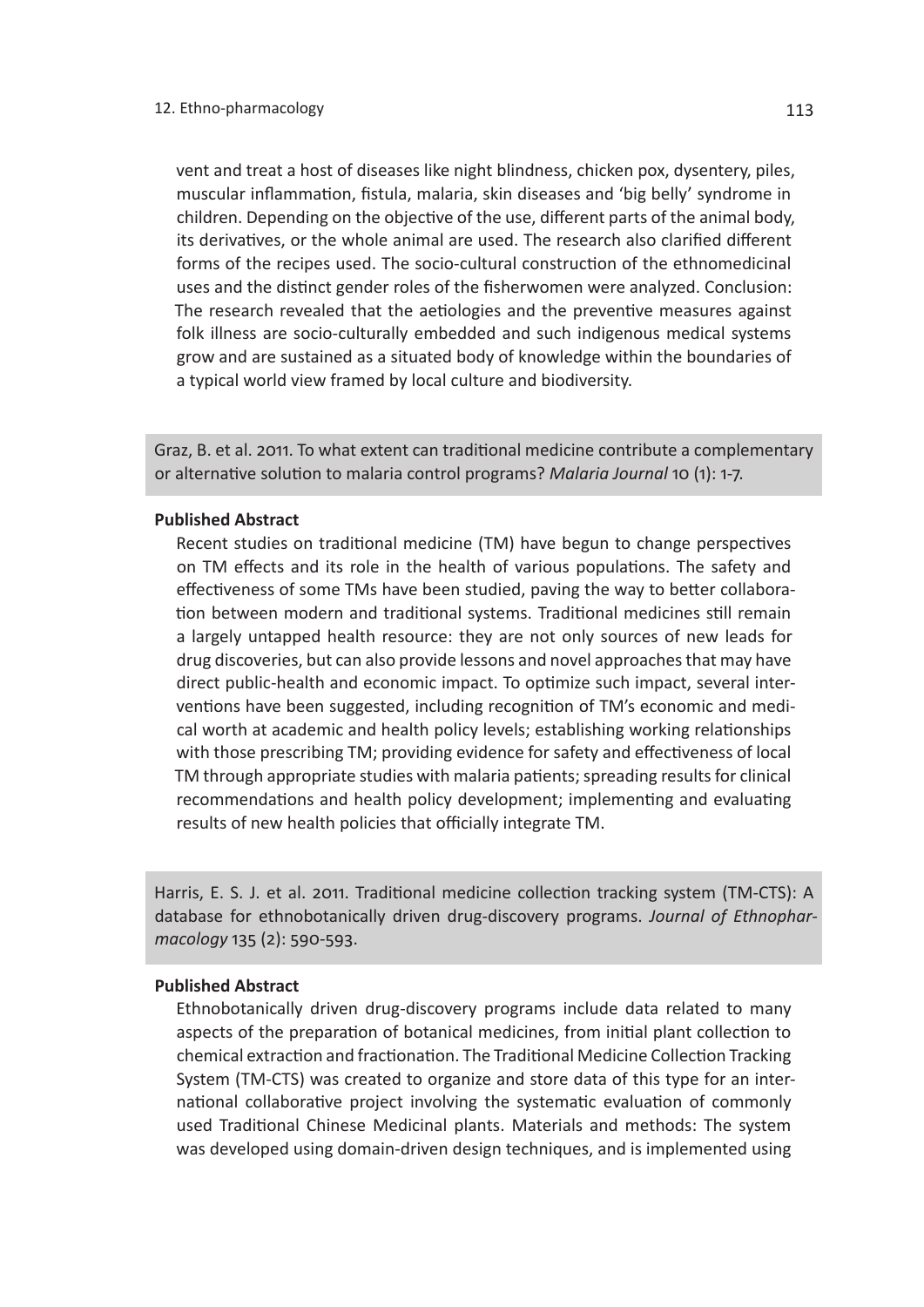Java, Hibernate, PostgreSQL, Business Intelligence and Reporting Tools (BIRT), and Apache Tomcat. Results: The TM-CTS relational database schema contains over 70 data types, comprising over 500 data fields. The system incorporates a number of unique features that are useful in the context of ethnobotanical projects such as support for information about botanical collection, method of processing, quality tests for plants with existing pharmacopoeia standards, chemical extraction and fractionation, and historical uses of the plants. The database also accommodates data provided in multiple languages and integration with a database system built to support high throughput screening based drug discovery efforts. It is accessed via a web-based application that provides extensive, multi-format reporting capabilities. Conclusions: This new database system was designed to support a project evaluating the bioactivity of Chinese medicinal plants. The software used to create the database is open source, freely available, and could potentially be applied to other ethnobotanically driven natural product collection and drug-discovery programs.

Mutheeswaran, S. et al. 2011. Documentation and quantitative analysis of the local knowledge on medicinal plants among traditional Siddha healers in Virudhunagar district of Tamil Nadu, India. *Journal of Ethnopharmacology* 137 (1): 523-533.

# **Published Abstract**

India has a population with high degree of medical pluralism. Siddha system of Indian traditional medicine is practiced dominantly by the people in Tamil Nadu. The traditionally trained Siddha healers still play an important role in the rural health care. Their knowledge is comparatively more vulnerable than the documented traditional knowledge. Thus, the present study was aimed to document and quantitatively analyze the local knowledge of the traditional Siddha healers in Virudhunagar district of Tamil Nadu, India. Materials and methods: The results presented in this paper are the outcome of series of interviews conducted between January and August, 2010 consisting of 196 field days. After getting prior informed consent, interviews were conducted and successive free-listing was used in the interviews in order to make informants cite the medicinal plants that they have used. (…)

Nagata, J. M. et al. 2011. Medical pluralism on Mfangano Island: Use of medicinal plants among persons living with HIV/AIDS in Suba District, Kenya. *Journal of Ethnopharmacology* 135 (2): 501-509.

## **Published Abstract**

Given the increasing coverage of antiretroviral therapy (ART) for HIV/AIDS treatment as well as the high utilization of herbal medicine, many persons living with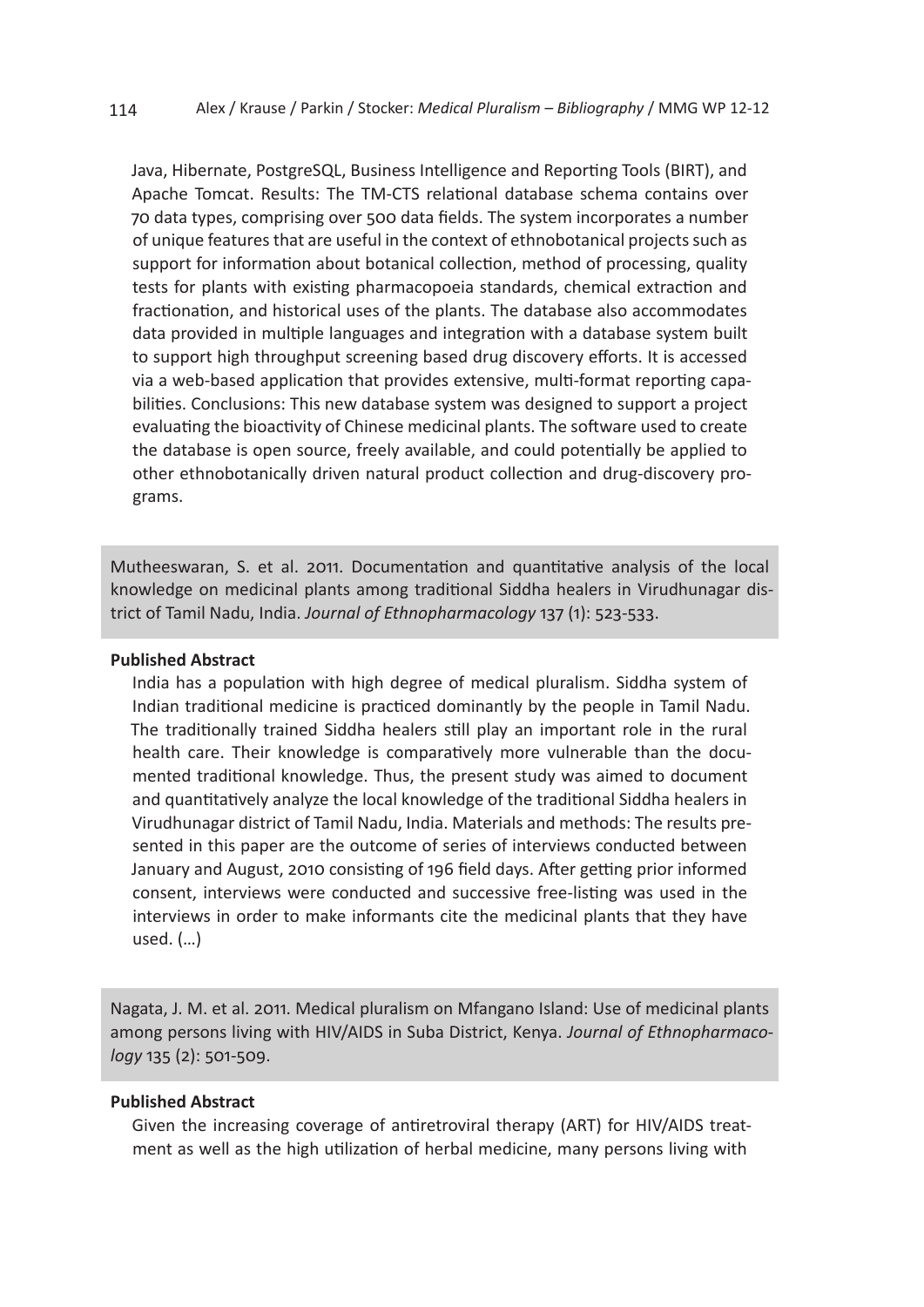HIV/AIDS in sub-Saharan Africa are thought to practice medical pluralism, or the adoption of more than one medical system for their care and treatment. Using a cross-sectional study we sought to document and identify the herbal medicines used by persons living with HIV/AIDS on Mfangano Island, Suba District, Nyanza Province, Kenya. Materials and methods: We interviewed herbalists and knowledgeable mothers to obtain information regarding medicinal plants, particularly for HIV/AIDS-related symptoms, HIV/AIDS, and chira (an illness concept with similarities to HIV/AIDS regarding sexual transmission and wasting symptoms). Using systematic sampling, 67 persons living with HIV/AIDS (49 of whom were receiving ART) were selected from an Mfangano Island health clinic and participated in semi-structured interviews. Results: Interviews with herbalists and mothers identified 40 plant species in 37 genera and 29 families that a person with HIV/AIDS or chira could use for herbal remedies. Overall, 70.1% of persons living with HIV/AIDS had used medicinal plants after HIV diagnosis, most commonly to treat symptoms related to HIV/AIDS. In addition to common vegetables and fruits that can serve medicinal purposes, Azadirachta indica A. Juss. (Meliaceae), Carissa edulis (Forssk.) Vahl (Apocynaceae), and Ximenia americana L. (Olacaceae) were the most frequently cited medicinal plants used by persons living with HIV/AIDS. Conclusions: Collaboration and communication between biomedical clinicians and herbalists should be encouraged given high rates of concomitant ART-herb usage. Pharmacological, toxicological, and ART-herb interaction studies based on the plants identified in this study and their constituent ingredients should be considered.

Namukobe, J. et al. 2011. Traditional plants used for medicinal purposes by local communities around the Northern sector of Kibale National Park, Uganda. *Journal of Ethnopharmacology* 136 (1): 236-245.

#### **Published Abstract**

The study was done to establish medicinal plants used in the treatment of various diseases by the people in the Northern sector of Kibale National Park in western Uganda. It was also aimed at establishing the plant parts used and the mode of preparation of remedies. These plants create a basis for phytochemical evaluation which can lead to the discovery of biologically active compounds that can be used as starting materials in the development of new drugs targeting selected diseases such as malaria. Materials and methods: The required information was obtained using open interviews, semi-structured questionnaires, focus group discussions and transect walks. Results: Different medicinal plants (131 species) distributed over 55 families were observed to be used by the local communities around the Northern sector of Kibale National Park. The plants as reported in this paper are used to treat 43 physical illnesses/diseases. The most used parts of the plants are the leaves. Water is the main medium used for the preparation of the remedies which are mostly administered orally. Conclusion: The people in the study area